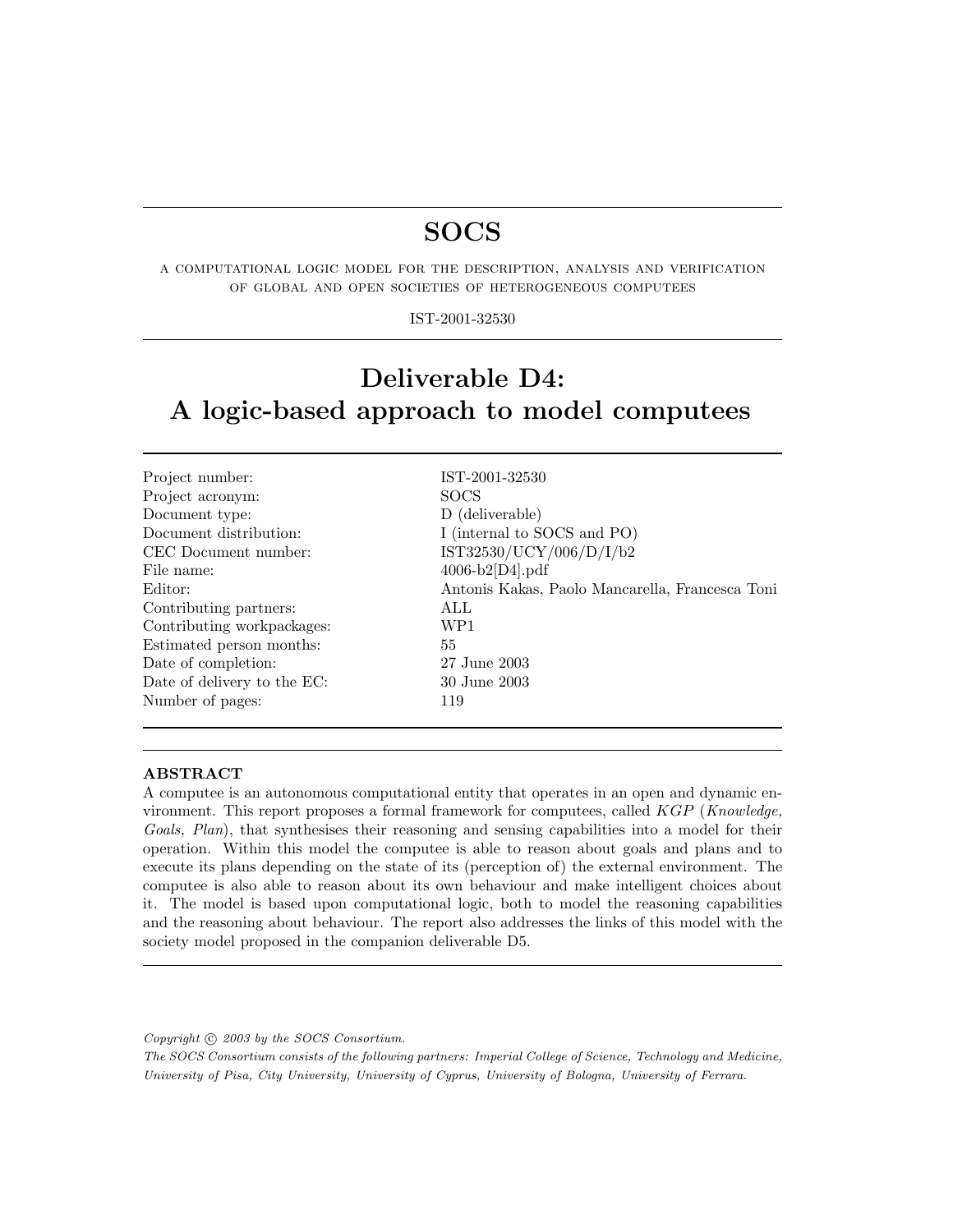# Deliverable D4: A logic-based approach to model computees

Antonis Kakas<sup>∗</sup> , Paolo Mancarella<sup>+</sup>, Fariba Sadri<sup>•</sup>,  $K$ ostas Stathis $<sup>!</sup>,$ Francesca Toni•

Departments of Computer Science, ∗ University of Cyprus, Cyprus + University of Pisa, Italy • Imperial College London, UK ! City University, London, UK

### ABSTRACT

A computee is an autonomous computational entity that operates in an open and dynamic environment. This report proposes a formal framework for computees, called KGP (Knowledge, Goals, Plan), that synthesises their reasoning and sensing capabilities into a model for their operation. Within this model the computee is able to reason about goals and plans and to execute its plans depending on the state of its (perception of) the external environment. The computee is also able to reason about its own behaviour and make intelligent choices about it. The model is based upon computational logic, both to model the reasoning capabilities and the reasoning about behaviour. The report also addresses the links of this model with the society model proposed in the companion deliverable D5.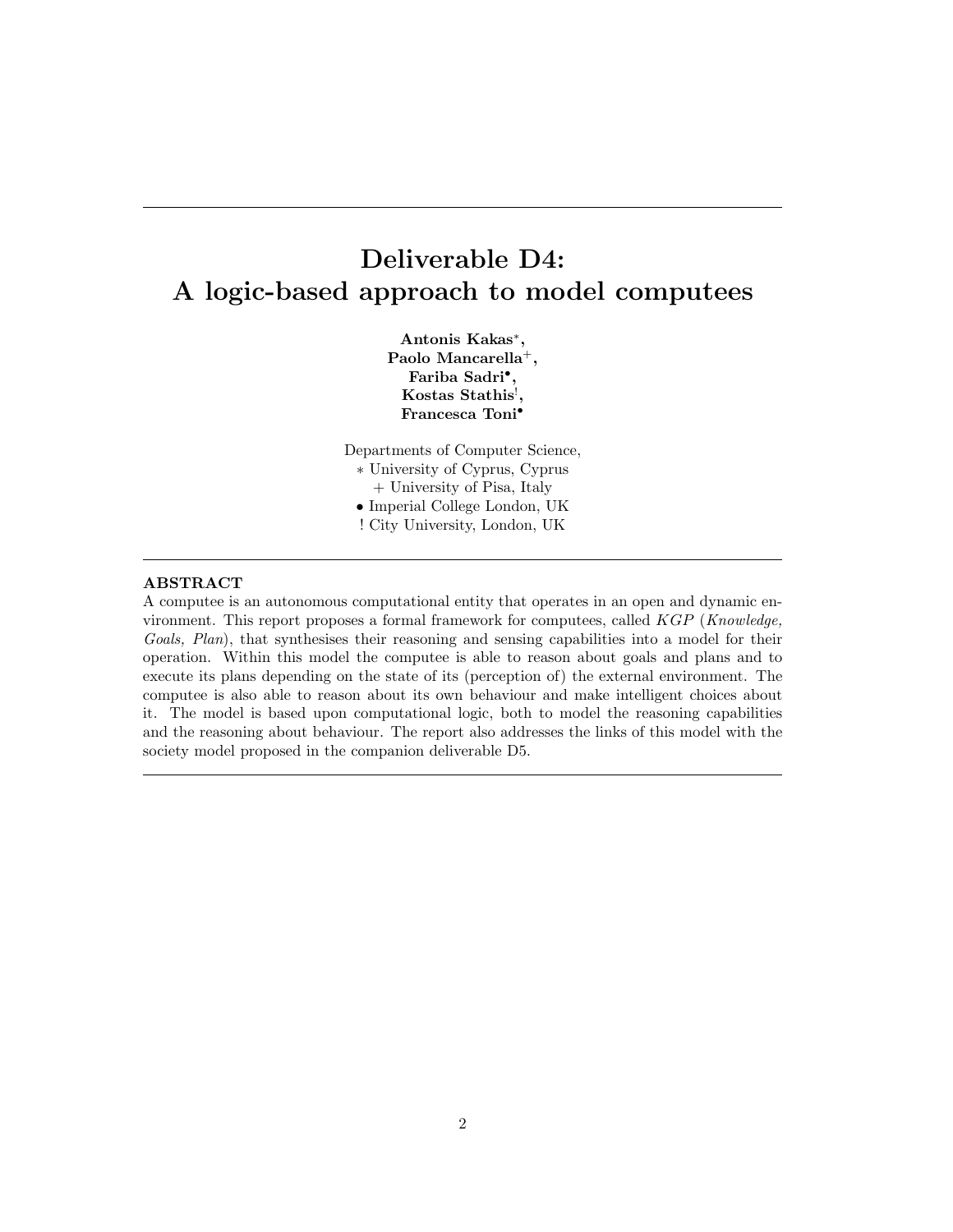# Contents

| 1              |                                 | Introduction                                                                                                                                                                                                                                                                                                                                                                                                                                                                                                                                                                                                                                                                                                                         | 6                                                                                                          |
|----------------|---------------------------------|--------------------------------------------------------------------------------------------------------------------------------------------------------------------------------------------------------------------------------------------------------------------------------------------------------------------------------------------------------------------------------------------------------------------------------------------------------------------------------------------------------------------------------------------------------------------------------------------------------------------------------------------------------------------------------------------------------------------------------------|------------------------------------------------------------------------------------------------------------|
| $\overline{2}$ |                                 | General approach                                                                                                                                                                                                                                                                                                                                                                                                                                                                                                                                                                                                                                                                                                                     | 10                                                                                                         |
| 3              | 3.1<br>3.2<br>3.3<br>3.4<br>3.5 | <b>Background</b>                                                                                                                                                                                                                                                                                                                                                                                                                                                                                                                                                                                                                                                                                                                    | 15<br>15<br>16<br>18<br>$20\,$<br>21                                                                       |
| 4              |                                 | Preliminaries of the KGP model                                                                                                                                                                                                                                                                                                                                                                                                                                                                                                                                                                                                                                                                                                       | 22                                                                                                         |
| 5              |                                 | State of a computee                                                                                                                                                                                                                                                                                                                                                                                                                                                                                                                                                                                                                                                                                                                  | 25                                                                                                         |
| 6              | 6.2<br>6.3<br>6.4               | Capabilities<br>6.1.1<br>6.1.2<br>6.1.3<br>Possible variants of $KB_{plan}$ and $\models_{plan} \ldots \ldots \ldots \ldots \ldots \ldots$<br>6.1.4<br>6.2.1<br>Specification of $\models_{pre} \ldots \ldots \ldots \ldots \ldots \ldots \ldots \ldots \ldots \ldots \ldots$<br>6.2.2<br>Example of $\models_{pre} \ldots \ldots \ldots \ldots \ldots \ldots \ldots \ldots \ldots \ldots \ldots$<br>6.3.1<br>$KB_{TR}$ : Extended abductive event calculus<br>Specification of $\models_{TR} \ldots \ldots \ldots \ldots \ldots \ldots \ldots \ldots \ldots \ldots \ldots$<br>6.3.2<br>6.3.3<br>6.3.4<br>6.4.1<br>Specification of $\models_{react} \ldots \ldots \ldots \ldots \ldots \ldots \ldots \ldots \ldots \ldots$<br>6.4.2 | 28<br>28<br>28<br>31<br>32<br>$32\,$<br>33<br>33<br>33<br>33<br>34<br>35<br>36<br>36<br>38<br>38<br>$39\,$ |
|                | 6.5<br>6.6                      | 6.4.3<br>Example of $\models_{react} \ldots \ldots \ldots \ldots \ldots \ldots \ldots \ldots \ldots \ldots \ldots$<br>6.5.1<br>6.5.2<br>6.5.3<br>6.5.4<br>6.5.5<br>Sensing                                                                                                                                                                                                                                                                                                                                                                                                                                                                                                                                                           | 40<br>40<br>40<br>42<br>42<br>45<br>46<br>46                                                               |
| 7              | 7.1<br>7.2<br>7.3<br>7.4        | Transitions<br>Reactivity (RE)                                                                                                                                                                                                                                                                                                                                                                                                                                                                                                                                                                                                                                                                                                       | 46<br>47<br>48<br>49<br>49                                                                                 |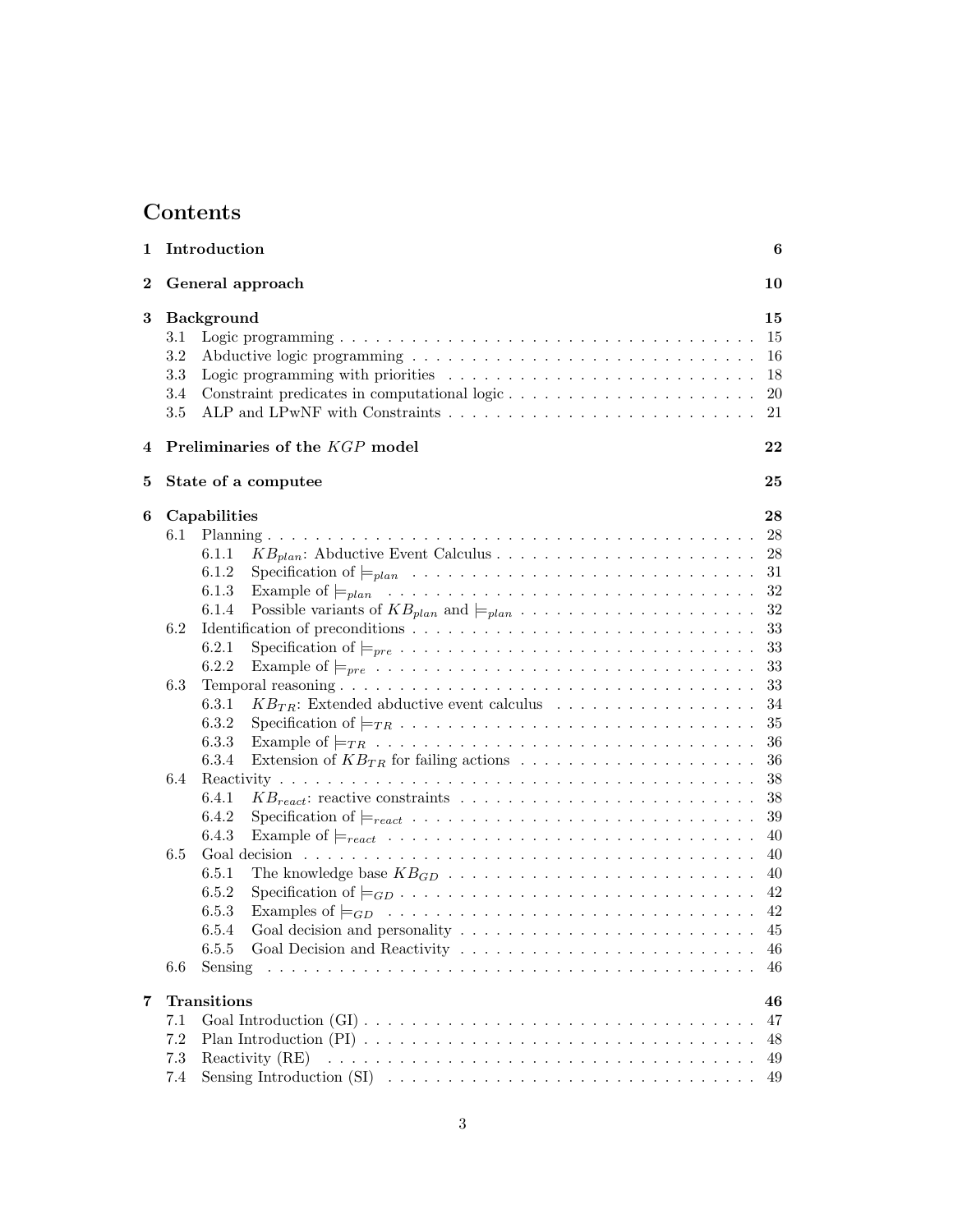|   | 7.5 |                                                                                                              |
|---|-----|--------------------------------------------------------------------------------------------------------------|
|   | 7.6 |                                                                                                              |
|   | 7.7 | 51                                                                                                           |
|   | 7.8 | 52                                                                                                           |
|   | 7.9 | 52                                                                                                           |
| 8 |     | <b>Selection functions</b><br>53                                                                             |
|   | 8.1 | 54                                                                                                           |
|   |     | -54<br>8.1.1                                                                                                 |
|   |     | 8.1.2<br>Goal selection $\ldots \ldots \ldots \ldots \ldots \ldots \ldots \ldots \ldots \ldots \ldots$<br>55 |
|   |     | 8.1.3<br>56                                                                                                  |
|   |     | 8.1.4<br>Precondition selection $\ldots \ldots \ldots \ldots \ldots \ldots \ldots \ldots \ldots$<br>57       |
|   | 8.2 | 57                                                                                                           |
|   |     | 8.2.1<br>57                                                                                                  |
|   |     | 8.2.2                                                                                                        |
|   |     | 8.2.3<br>58                                                                                                  |
|   |     | 8.2.4<br>59                                                                                                  |
|   | 8.3 | Selection functions and revision transitions $\ldots \ldots \ldots \ldots \ldots \ldots$<br>59               |
|   | 8.4 | -59                                                                                                          |
|   |     |                                                                                                              |
| 9 |     | Cycles of behaviour of computees<br>60                                                                       |
|   | 9.1 | 61                                                                                                           |
|   | 9.2 |                                                                                                              |
|   |     | 9.2.1<br>-64                                                                                                 |
|   |     | 9.2.2<br>-65                                                                                                 |
|   |     | 9.2.3                                                                                                        |
|   |     | 9.2.4<br>-67                                                                                                 |
|   |     | 9.2.5<br>67                                                                                                  |
|   |     | 9.2.6<br>68                                                                                                  |
|   | 9.3 | 69                                                                                                           |
|   |     | 9.3.1<br>69                                                                                                  |
|   |     | Patterns and Profiles of Behaviour<br>9.3.2<br>-69                                                           |
|   | 9.4 | Hierarchies and multi behaviour criteria $\ldots \ldots \ldots \ldots \ldots \ldots \ldots \ldots$<br>72     |
|   |     | 10 Computees in Societies<br>74                                                                              |
|   |     | 75                                                                                                           |
|   |     | 10.1.1 Language for communication<br>75                                                                      |
|   |     | 76                                                                                                           |
|   |     | 10.1.3 Generating communication actions as part of a plan<br>76                                              |
|   |     | 76                                                                                                           |
|   |     | 10.1.5 Deciding who best to communicate with in order to achieve objectives<br>77                            |
|   |     | 78                                                                                                           |
|   |     | 79                                                                                                           |
|   |     | 80                                                                                                           |
|   |     |                                                                                                              |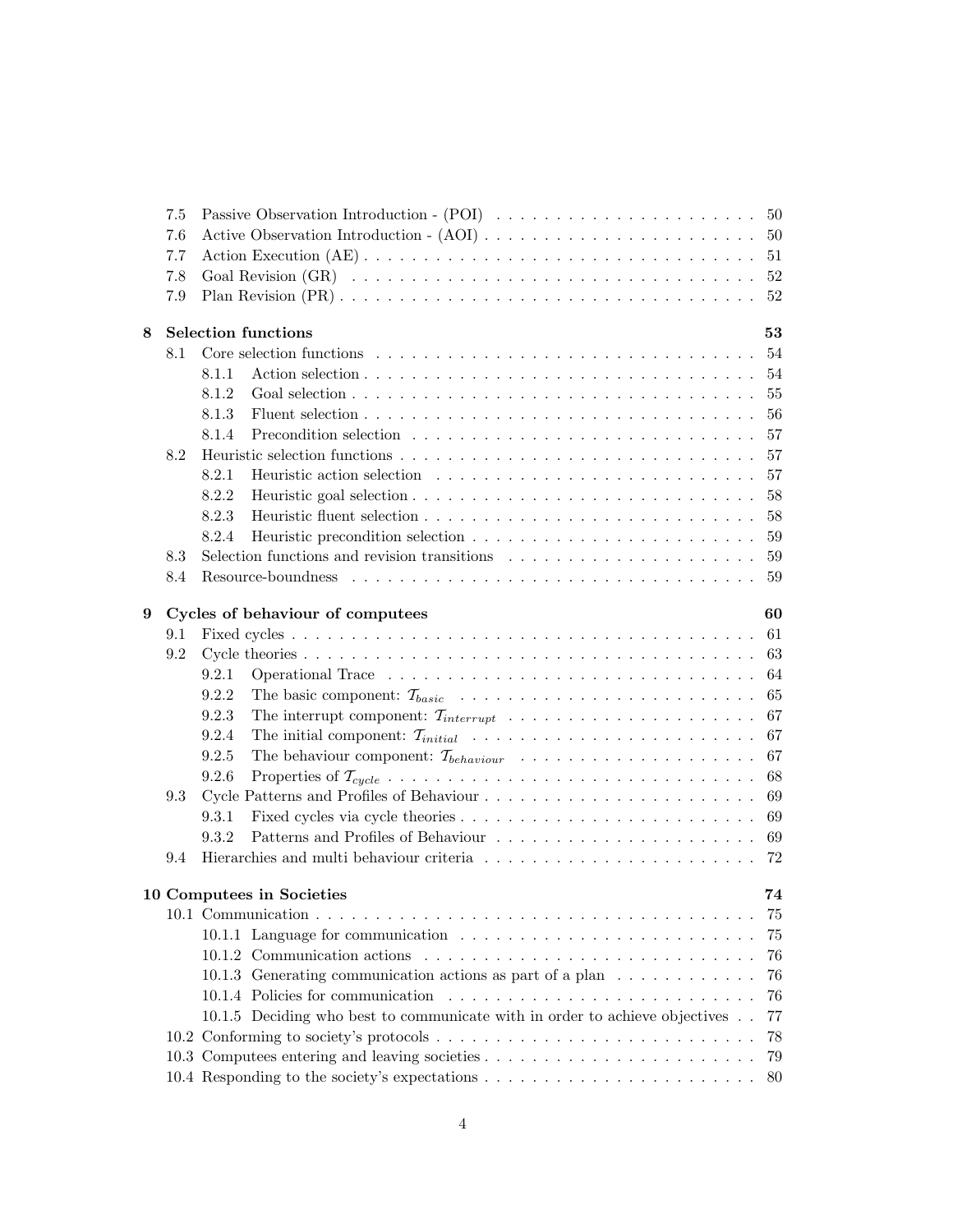| 11 Possible extensions                                                | 81  |
|-----------------------------------------------------------------------|-----|
| 11.1 Plan introduction transition with intelligent selection of plans | 81  |
|                                                                       | -81 |
|                                                                       | 82  |
| 11.4 Concurrent execution and interruption of transitions             | 82  |
|                                                                       | 83  |
| 12 Related work                                                       | 83  |
|                                                                       | 84  |
| 12.1.1 Classical BDI: Architectures, Logics, and Implementations      | 84  |
|                                                                       | 86  |
|                                                                       | 88  |
|                                                                       | 89  |
| 12.3.1 (Concurrent, Object-Oriented) AgentSpeak                       | 89  |
|                                                                       | 89  |
|                                                                       | 91  |
| $12.4$ $3API.$                                                        | 91  |
|                                                                       | 91  |
|                                                                       | 93  |
|                                                                       | 94  |
|                                                                       | 95  |
|                                                                       | 98  |
|                                                                       | -98 |
|                                                                       |     |
|                                                                       |     |
|                                                                       |     |
| 13 Evaluation                                                         | 104 |

14 Conclusion 109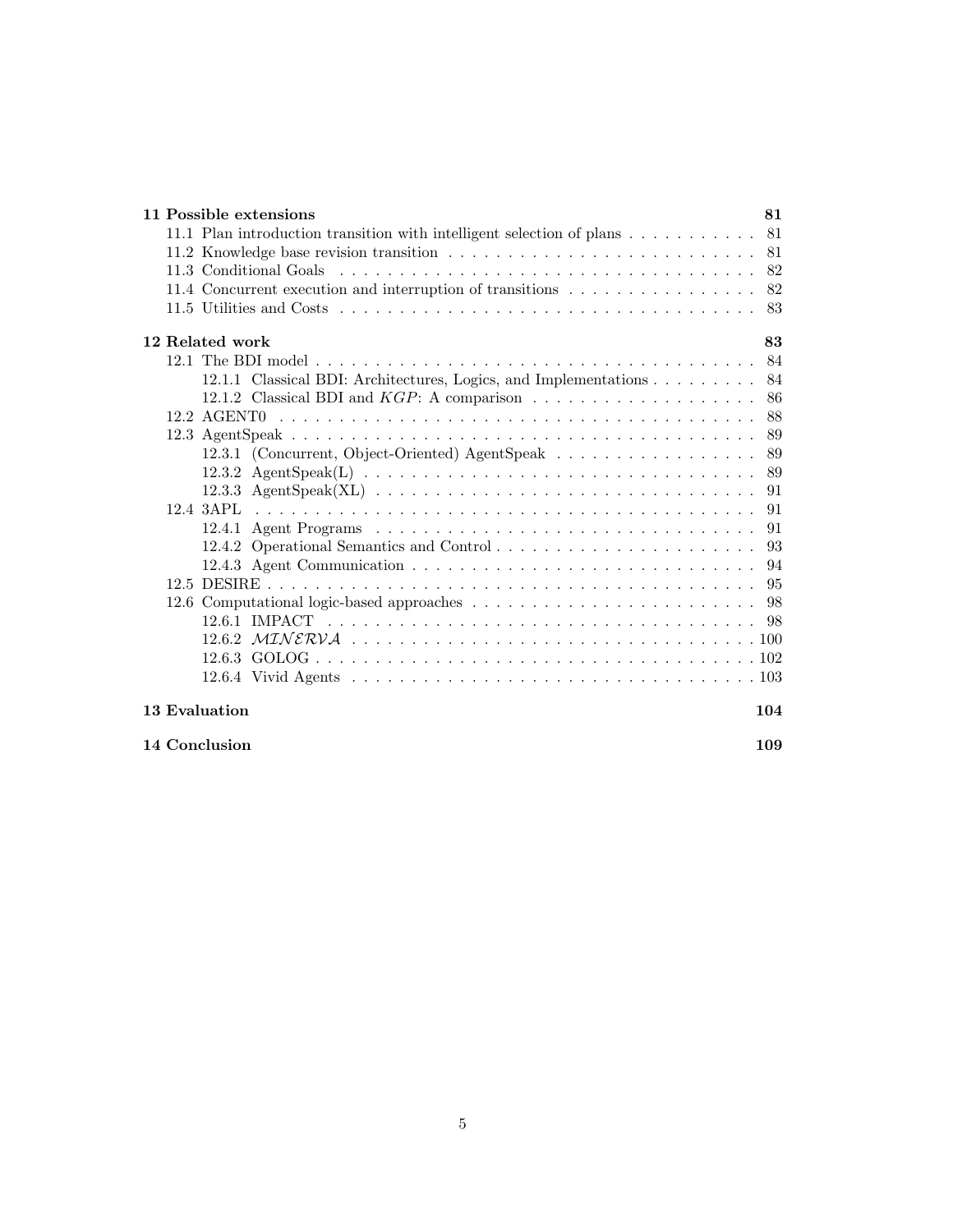# 1 Introduction

The SOCS project aims at developing a model for distributed systems consisting of intelligent autonomous entities interacting with each other within the Global Computing (GC) environment. The systems are *distributed* and the entities are *autonomous* as activity, as envisaged by the GC vision, is not centrally controlled. The GC environment has the characteristic that it is open and thus can vary over time. Our model therefore needs to allow the dynamic evolution of its distributed systems (societies), with the entities composing them varying over time, both in number and nature, so that

- the interaction amongst entities cannot be hardwired in a fixed topology within these systems;
- the entities composing these systems cannot be guaranteed to be homogeneous, and might be highly heterogeneous instead.

Here, our interpretation of openness borrows from work by [Dav01] and by [AKGP01] (derived from [Hew91]). Indeed, [Dav01] proposes that in an open system (or artificial society) it is possible for any entity to enter the system simpy by starting an interaction with a member of it. This definition of openness is focused on membership, and therefore it necessarily needs to take into account how an entity can enter/leave the system. If entering/exiting a system can be done without any restriction, we can classify the system as open. On the other side, [AKGP01] gives a definition of open system (or artificial society) based on externally observable features of entities within the system. This openness definition implies that members could be heterogeneous, and possibly non-cooperative. Heterogeneity of entities might affect their internal architectures, the platforms on which they are realised as well as their behaviours (under the same circumstances).

Again as a consequence of the openess of GC systems, entities composing these systems need to

- *adapt* to changes, whilst making decisions;
- operate (e.g. reason and make decisions) despite having only partial information about the environment and the other entities in it.

The need to adapt arises both for entities joining systems and for entities remaining in systems when other entities join/leave them. The partiality of information might arise from the entities having newly joined one such system and having only a partial view over the system. This partiality might also arise from the autonomy of the entities, and their unwillingness to disclose information about themselves and the system itself.

Within SOCS we interpret the GC vision as follows.

Entities in these systems need to be "intelligent", by employing advanced forms of reasoning, in order to cope with the challenges posed by the GC vision. Autonomy required from these systems is addressed via intelligent decision making. Furthermore, in order to adapt, they need to operate and reason with changes taking place over time, having incomplete information. They also need to dynamically maintain a consistent view of their external world as this changes. In order to interact freely, they can use high-level communication, as understood in multi-agent systems.

We assume that entities are heterogeneous as far as behaviour, but aim at using Computational Logic (CL), as understood in [Kow79, Llo87, Kow90, KS02], as an abstraction for the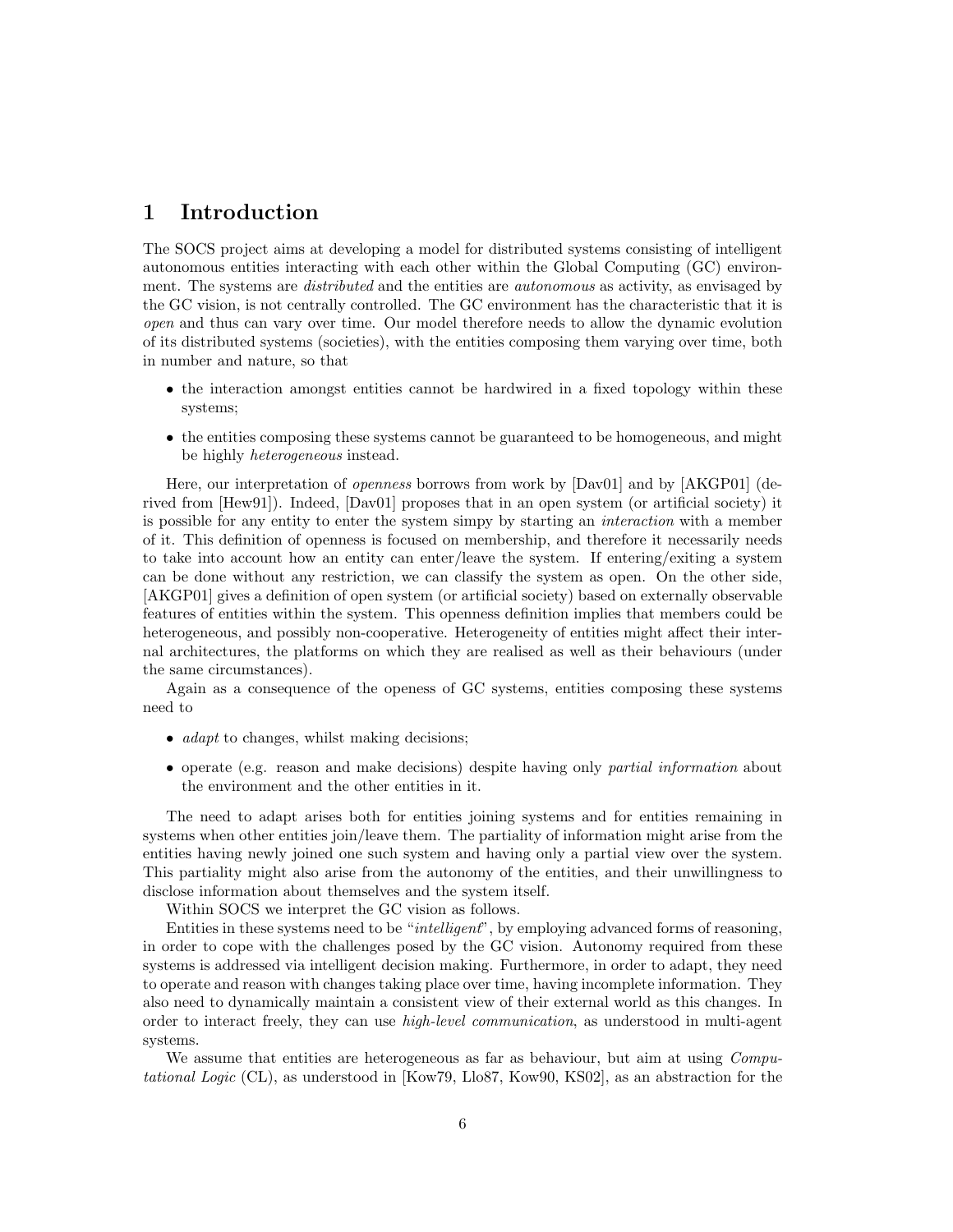internal configuration of the entities, for their internal reasoning and for interactions with each other. We call the entities computees, standing for agents in CL. In particular, computees base their functional capabilities on CL reasoning techniques. Their internal operation is also specified and controlled using CL. We call the systems of such entities *societies*, as they are characterised by "social rules" for computees to interact and operate in the presence of each other.

In this context of societies of computees, adaptability amounts to adapting the "goals", "knowledge" and "plan" of the computees (namely their internal state), as the societies in which they are located evolve and as computees move from one society to another.

A number of techniques have been developed within CL for addressing tasks such as temporal reasoning in a changing environment, hypothetical reasoning for dealing with incomplete knowledge, hypothetical reasoning for planning, hypothetical reasoning to achieve communication, argumentation for decision-making and inductive logic programming for learning. However, in order to cope with the GC challenges, CL techniques in isolation are inadequate, as none serves all dimensions in the operation of computees.

In this deliverable, we present a model for individual computees integrating a number of existing CL techniques, in order to achieve the enhanced performance which is required by the GC vision. The model we propose has the following characteristics. The state of a computee consists of its goals, its plan, and its knowledge base. The terms "goals" and "knowledge base" are drawn from conventional CL literature, where they are used to refer, respectively, to the query to prove (or objective to achieve) and to the set of beliefs or data from which to prove (achieve) the goal. The term "plan" is drawn from conventional Artificial Intelligence literature on planning. We call the model  $KGP$  (Knowledge, Goals, Plan), based on the definition of such internal state. However, the characteristics of the model go beyond these choices for the representation of the internal state, as outlined below and explained in detail within this document.

All of the components of the state of a computee change over time, as a consequence of the evolution of the computee, its interaction with its environment and the other computees in it. A computee is equipped with reasoning capabilities, including planning and reactivity, which have a high-level semantic description within CL. Each of the capabilities is defined with respect to a specific knowledge base, which is part of the overall knowledge base of the state of the computee. Together with the reasoning capabilities, the computee has sensing capabilities that allow it to obtain (current) information from its environment.

A computee then synthesises these capabilities to produce a versatile behaviour that combines the achievement of its own individual goals and cooperation in the society (or societies) that it belongs to. The synthesis is obtained by employing the capabilities within transitions, which specify how the state of the computee changes as a result of the application of various capabilities. The transitions are then integrated together under cycle theories, that specify declaratively combinations of transitions depending on a desired profile of behaviour for the computee and the particular circumstances under which the computee is operating. The cycle theory of a computee therefore replaces more conventional one-size-fits-all theory of control as provided by conventional agent cycles in the multi-agent literature. The use of cycle theory as a form of declarative control is to the best of our knowledge novel in the agent literature. We share the same aims as those of  $[D\text{d}BD^{+}02]$ , which however provides only a limited form of declarative control with a lower degree of flexibility than that we provide via cycle theories. This will be discussed further in the document.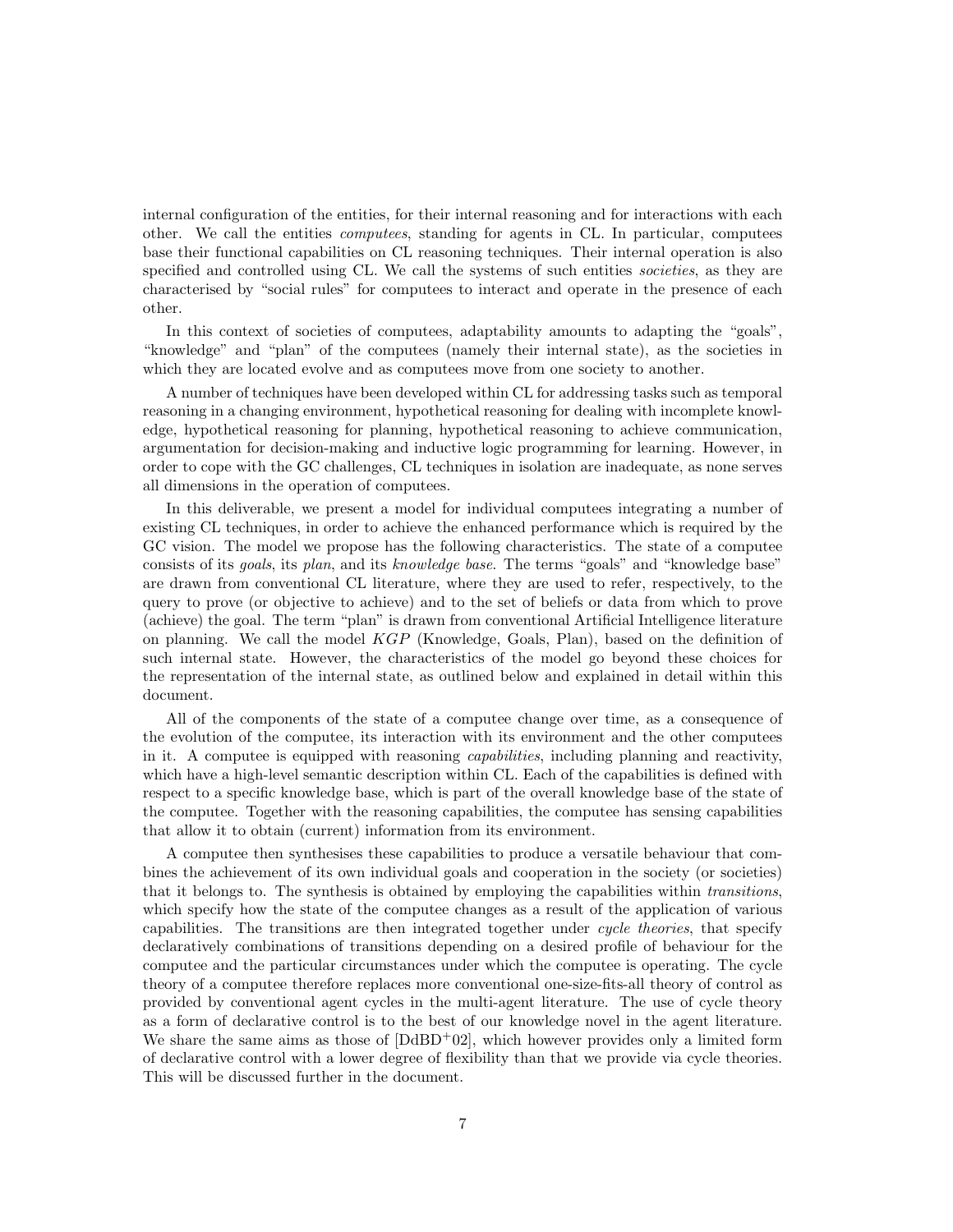More specifically the KGP model supports a general mode of operation of the computee where it:

- maintains a view of its environment,
- decides what its goals should be,
- decides which goals to address next,
- decides and plans how to achieve these goals,
- executes incrementally its plans,
- reacts to information received from the environment or communication received from other computees by modifying its goals,
- re-evaluates its previous decisions and knowledge based on new information that it receives from the environment and
- enriches its knowledge, by accommodating newly observed information,

all controlled by a cycle theory, expressing the desired profile of overall behaviour for the computee equipped with it. The notion of cycle theory and its use to determine the behaviour of computees could in principle be imported into any agent system, to replace conventional fixed cycles.

The main focus of this report is on setting up the formal model of a computee and identifying all its main components. The emphasis is on the development of such a model that would be able to support the functionalities required and that would be computationally realisable within current and/or extensions of computational logic frameworks (see WP3, WP4). The model of computees should be amenable to an abstract design and a well defined abstract architecture. This model also aims at paving the way to a formal analysis of the properties of the computee in particular with respect to its evolution (see WP5).

In summary, the main innovative features of our  $KGP$  model are the following:

- the KGP model allows for a very versatile knowledge base for a computee: within the same formalism of CL, the KGP knowledge base allows for multiple modules to deal with planning, reactivity, recording information, representing individual and social policies and decision making under these, representing and reasoning with communication protocols and policies, representing and reasoning with reactive, condition-action rules, temporal reasoning and temporal projection and prediction;
- $\bullet$  the KGP model deals with different kinds of actions by the computee uniformly, including communicative actions, sensing actions, physical actions;
- the KGP model relies upon state transitions which are independent of any cycle of operation, and can be described, understood, verified, and have properties proven in a formal way;
- the  $KGP$  model has no fixed cycle, but rather relies upon a representation and reasoning framework to describe many different profiles of behaviour by means of cycle theories. Within any given cycle theory, the operation of a computee is dynamically sensitive to the particular circumstances at the time of operation;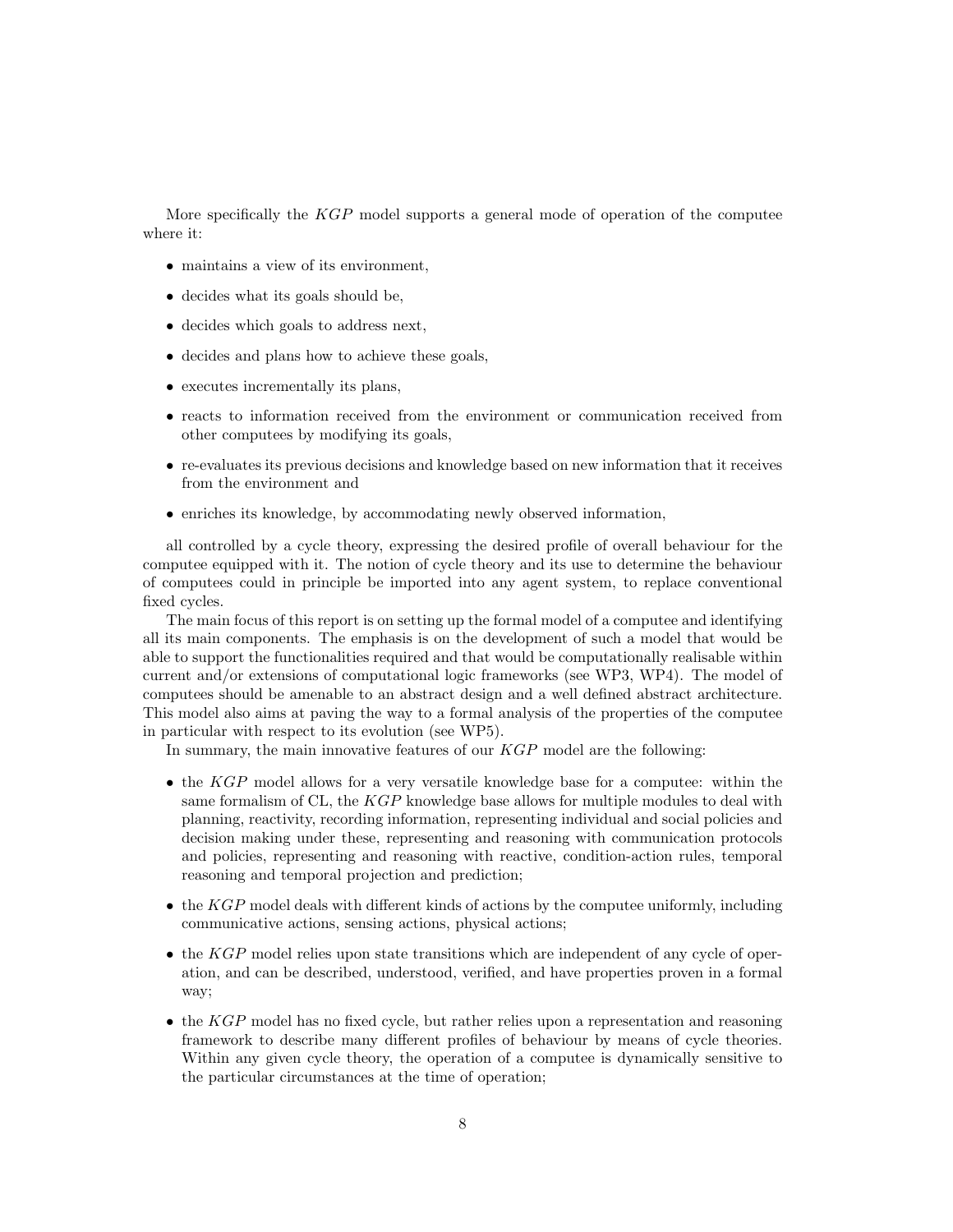- as well as the rest of the model, the cycle theory is also CL-based, and therefore verifiable with respect to formally specified properties. In particular, it allows to link features of the environment and behaviour of the computees, and thus prove properties conditionally on different types of environments;
- $\bullet$  the KGP model readily facilitates dynamic interleaving of goal decision, (partial) planning, reacting, communicating and acting, together with plan and goal revision;
- $\bullet$  the  $KGP$  model supports heterogeneity in many different respects due to its highly modular description of the components of the knowledge base of a computee, of the capabilities, of the transitions and of the cycle theory;
- all components, including the cycle theories, have declarative definitions independent of any operational concerns, but each come equipped with concrete computational counterparts and well–defined proof procedures.

With these features the KGP model is able to define computees as autonomous entities with diverse and versatile functionalities and operational behaviour meeting fully the following high-level GC objectives, as interpreted by our project:

- computees exhibit autonomous and adaptable behaviour in the open and changing GC environment;
- the KGP model supports different behaviours of computees, and allows the presence of behaviourally heterogeneous computees within societies;
- $\bullet$  the KGP model allows for the interaction and operation of computees within societies.

The rest of this report is organised as follows.

In section 2 we describe at a high, abstract and intuitive level the technical aspects of the approach we take with the  $KGP$  model, and how different components within the model glue together.

In section 3 we give the necessary background for the various components of the framework. This includes background on CL, abductive logic programming, constraint logic programming and preference reasoning within logic programming with rule priorities.

In section 4 we give some preliminary definitions, useful for defining the state of a computee, which is given in section 5.

In section 6 we define the various reasoning and sensing capabilities of a computee within the KGP model.

In section 7 we define the possible state transitions of a computee within the KGP model.

In section 8 we define selection functions, which are used to select inputs to be given to transitions when applied within cycle theories.

In section 9 we define the concept of cycle theory and provide examples of a number of such theories corresponding to desired profiles of operation.

In section 10 we describe the features of the KGP model facilitating the functioning of a computee in a society.

In section 11 we describe some possible, useful extensions of the core KGP model.

In section 12 we compare our model with models proposed in the agent literature.

In section 13, we evaluate the progress of our work with respect to the objectives of WP1, according to the criteria set in deliverable D3. In this section, we also describe how other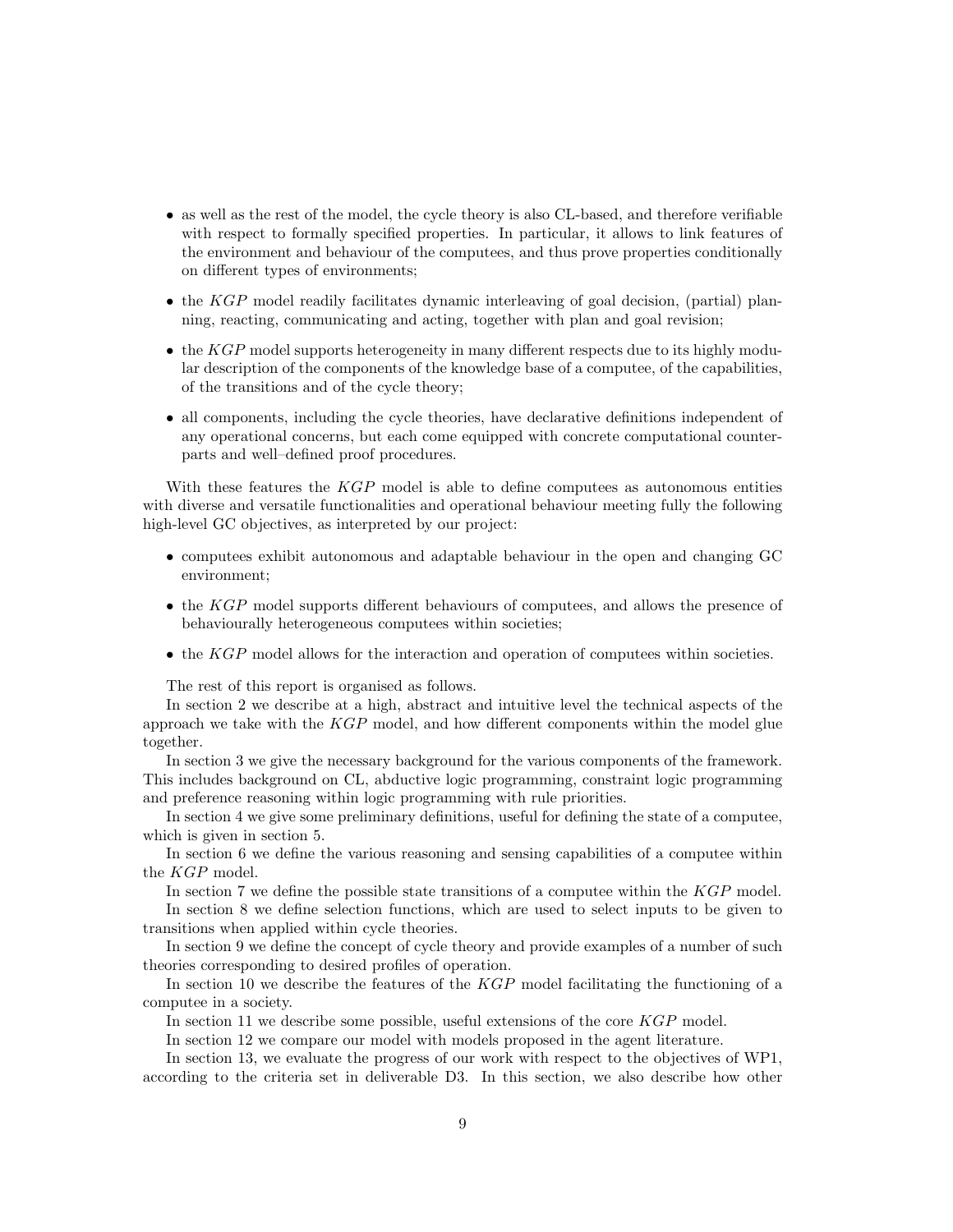criteria set in D3 were achieved by other work done by the Consortium, which is not part of D4. We also identify criteria for WP1 that have not been fulfilled by the Consortium so far. Section 14 concludes.

# 2 General approach

The formal model of a computee described in this report is based on:

- an *internal (or mental)* state of the computee,
- a set of reasoning capabilities of the computee, for performing planning, temporal reasoning, identification of preconditions of actions, reactivity and goal decision,
- a *sensing capability* of the computee,
- a set of formal *transition rules* for the state of the computee defined in terms of the above capabilities,
- a set of selection functions, to provide appropriate inputs to the transitions,
- $\bullet$  a set of execution *cycles* for the combination of the transitions and the selection functions, as provided by the cycle theory of the computee.

A snapshot of the model is given in figure 1. In this section, we overview all the components of the model and their integration within the model, as well as their role with respect to the general GC objectives as interpreted by SOCS. The overview in this section is non-technical. The technical details will be given in the remainder of this document.

We represent the **internal (or mental) state** of a computee as a triple  $\langle KB, Goals, Plan \rangle$ , whose components are as follows.

• KB is the knowledge base of the computee, and describes what the computee knows (or believes) of itself and the environment.  $KB$  consists of separate modules, supporting different reasoning capabilities. These modules are  $KB_{plan}$ , for Planning and for the Identification of Preconditions of actions,  $KB_{TR}$ , for Temporal Reasoning,  $KB_{GD}$ , for Goal Decision,  $KB_{react}$ , for Reactivity, and  $KB_0$ , holding the (dynamic) knowledge of the computee about the external world. By means of  $KB<sub>0</sub>$  the computee is able to record and reason about the current state of the external environment in which it is situated and also about the past and future states of this environment. We will assume that this environment includes communication messages received from other computees.  $KB_0$ changes via changes in the environment and is typically updated by the computee when it observes the environment through its sensing capability. In the sequel, for convenience we will often assume that  $KB_0$  is contained in all other modules in  $KB$ .

Syntactically,  $KB_{plan}$  and  $KB_{TR}$  are abductive logic programs with constraint predicates (and  $KB_{plan} \subset KB_{TR}$ ),  $KB_{GD}$  is a logic program with priorities over rules,  $KB_{react}$  is a set of integrity constraints in abductive logic programming,  $KB<sub>0</sub>$  is a set of facts (definite clauses) in logic programming.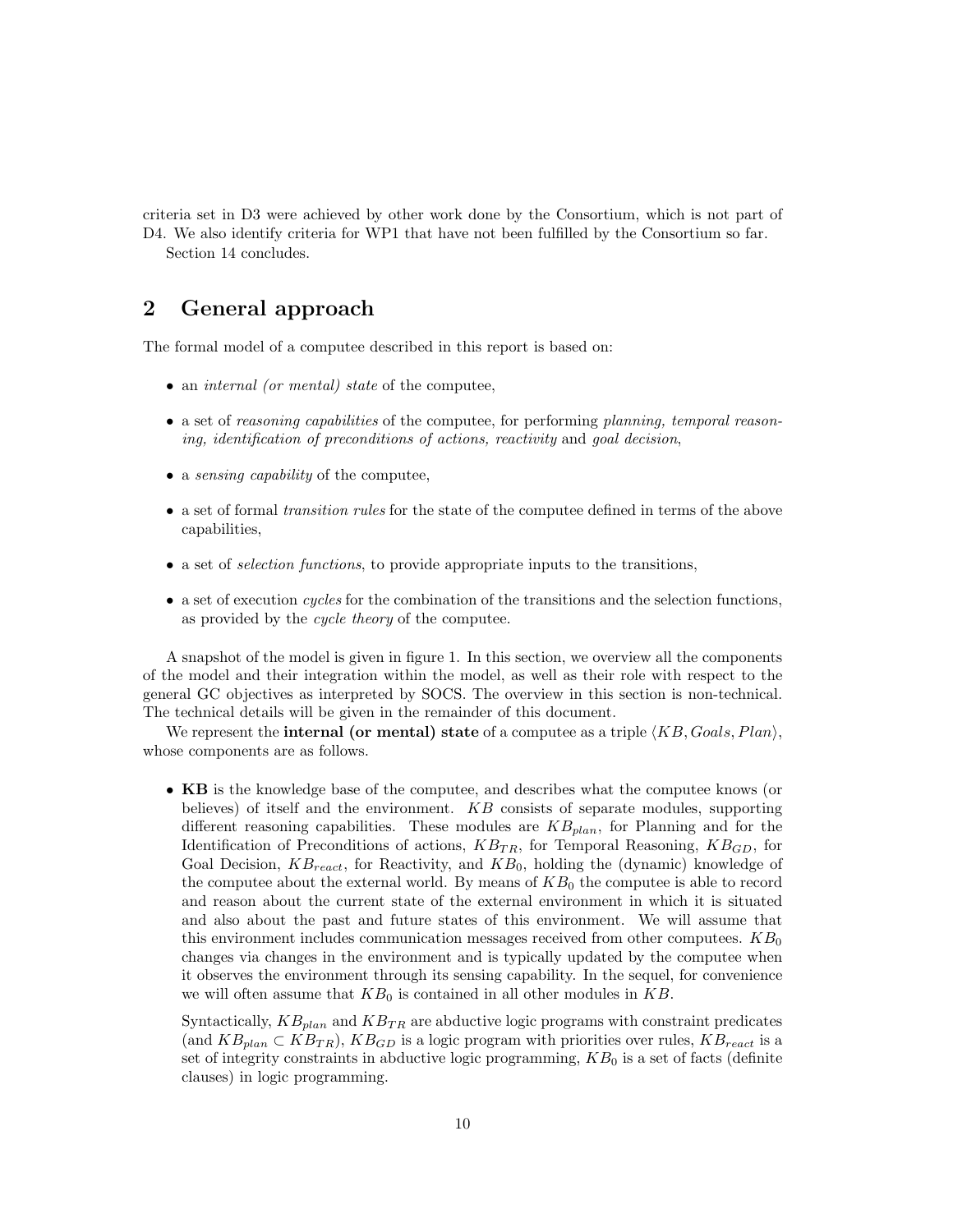

Figure 1: The Computee Reference Model

- Goals is a set of properties that the computee has decided that it wants to achieve (desires). The computee intends to achieve all such properties. Each such property is equipped with a time parameter, at which it is expected to hold, possibly constrained via temporal constraints. Goals are split into two types:
	- mental goals, that can be observed (not) to hold via the *Sensing* capability as well as reduced to subgoals and actions by using  $KB$  via the *Planning* reasoning capability.
	- sensing goals, that can only be dealt with by setting up sensing actions to find out from the environment whether they hold or not, via the Sensing capability.

Goals are implicitly kept in a hierarchical structure, following a goal-subgoal relation. This structure is in the form of a tree. This structure is given simply by specifying, for each goal, its parent in the structure. The root of the tree is represented by ⊥. All children of the root, referred to as the top-level goals, are either assigned to the computee by its designer at "birth", or they are determined by the Goal Decision reasoning capability.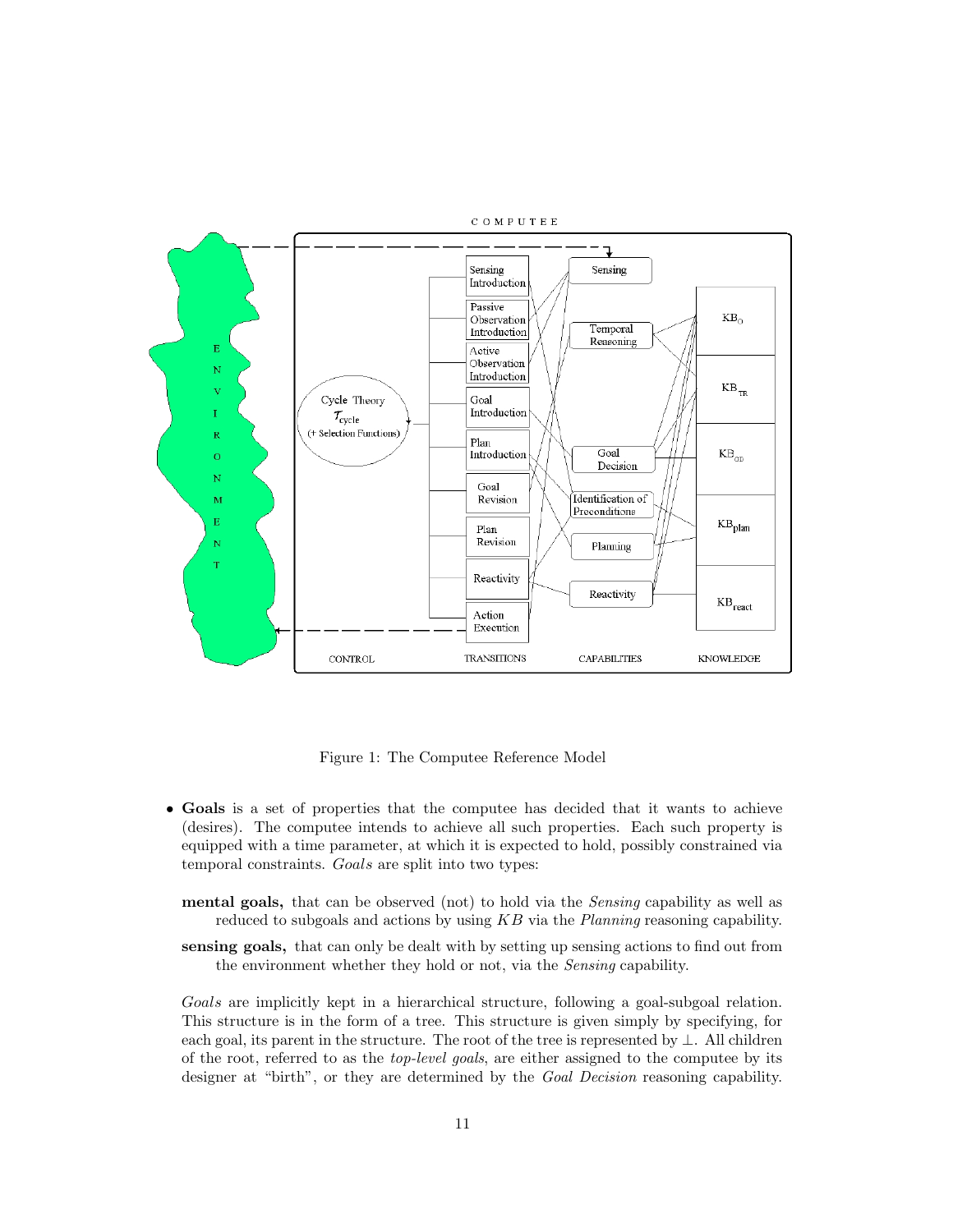The tree structure is generated via the *Planning* reasoning capability and augmented via the Reactivity reasoning capability.

• Plan is a set of "concrete" actions of the computee by means of which it plans (intends) to satisfy its goals, and that the computee can execute in the right circumstances.

Each action is equipped with a time parameter, at which it is expected to be executed, possibly constrained via temporal constraints. The temporal constraints on actions give a partial order on the actions in  $Plan$ . Thus,  $Plan$  is at all effects a (partially ordered) sequence of actions.

Each action in *Plan* is also equipped with the preconditions for its successful execution. These preconditions might be checked before the actions are executed. Preconditions are associated to actions via the reasoning capability for the Identification of Preconditions.

Actions in Plan are split into the following types:

physical actions, that the computee can execute to effect a change in the world,

- communicative actions , e.g. used by the computee to attempt to change the knowledge of other computees or to gain information from them, and
- sensing actions, with which the computee is able to get information from its external environment.

Plan can contain any combination of types of actions.

Actions in Plan are implicitly kept in the tree structure for Goals, again by specifying, for each action, its parent goal in the structure. However, note that actions are necessarily leaves of this tree, as they cannot have children. Actions are added to the tree structure via the Planning reasoning capability and via the Reactivity reasoning capability.

Overall, the **reasoning capabilities** employed within the  $KGP$  model are the following.

• Planning, to generate partial plans for sets of goals; each such plan consists of a set of sub-goals and a set of actions for each given input goal. The sub-goals and the actions in a partial plan for a goal are equipped with (possibly empty) temporal constraints on the times of actions and goals. A partial plan will only be generated by this capability if it is "globally consistent" with  $KB$  and the existing Goals and Plan.

This capability contributes to rendering computees autonomous (capable to decide autonomously how to achieve their goals). The generation of partial (rather than total) plans paves the way to the computee being adaptable to changes in the environment without being wasteful of earlier planning efforts.

• Reactivity, to appropriately react to perceived changes in the environment, by adding goals to Goals and actions to Plan, e.g. as required to fulfil given "condition-action" rules in KB. The new goals and actions are equipped with (possibly empty) temporal constraints on the times of actions and goals, and with their parent in the new Goals. A set of goals and actions will only be generated by this capability if it is "globally consistent" with KB and the existing Goals and Plan.

This capability contributes to render computees *adaptable* to changes in the environment.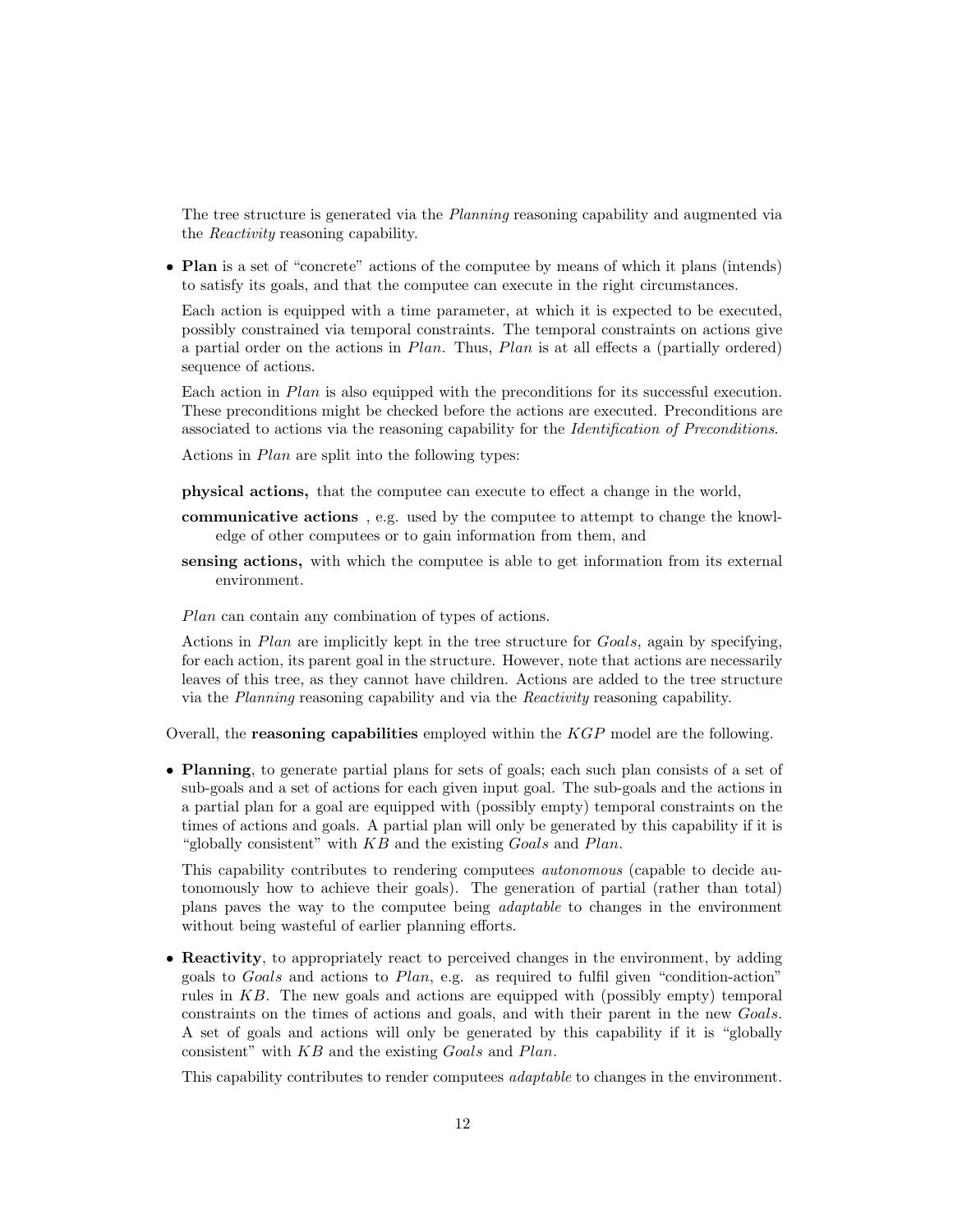• Goal decision, to continuolsy revise the top-most level goals of the computee, taking into account possible changes in the circumstances of the computee and its environment that affect the computee's preferences as to what it should aim at achieving. This capability differs form the earlier Reactivity in that it only modifies the top-level goals of a computee and it does not add actions to Plan. Moreover, differently from Reactivity, goal decision does not depend upon the Goals and Plan of the computee.

This capability contributes to render computees autonomous (by deciding to modify its set of goals, and even dropping goals assigned to it by its designer, if any) as well as adaptable to changes in the environment.

• Identification of Preconditions, to identify the preconditions for the successful execution of given actions. The preconditions are properties that "cautious" computees might want to sense within the environment to establish whether the actions can be executed successfully. Thus, the presence of preconditions in actions, as identified by this capability, paves the way to modelling heterogeneous computees.

The preconditions can also be reasoned upon to establish that some actions will never be successfully executable, as their preconditions will never be satisfied, and can be dropped from Plan. Thus, the presence of preconditions identified by this capability paves the way to the *adaptability* of computees.

• Temporal Reasoning, to reason about and from observations sensed within the environment and make predictions about properties holding in the world on the basis of these observations. This capability is used to define most of the other capabilities, and thus has a special role within the model; overall, it plays a fundamental role in rendering the computee adaptable to changes in its environment by dealing appropriately with partial information which evolves over time.

In this document we give concrete specifications of these reasoning capabilities, that we want to use for the development of the computational counterpart of the model as well as for its prototype implementation. However, note that the  $KGP$  model is in principle independent of such concrete choices and different such choices could have been made.

Note that other reasoning capabilities might be useful, for example to reason about preferred plans. Some of these additional capabilities are discussed as possible extensions of the KGP model later on in this document. Finally, note that computees do not necessarily need to have all capabilities listed here, and instead they could have any subset of these.

In addition to the reasoning capabilities above, the computee is equipped with a sensing capability which links the computee to its environment, by allowing it to observe properties holding in the environment and actions being executed by other computees. The KGP model assume the existence of such capability but does not model it. The concrete realisation of such a capability will be important for the implementation prototype to be delivered by WP4.

The state of a computee evolves by applying transition rules, which employ capabilities, as follows.

- Goal Introduction, which changes the top-level Goals of a state, and uses the Goal Decision capability.
- Plan Introduction, which changes Goals and Plan of a state, and uses the Planning and Introduction of Preconditions capabilities.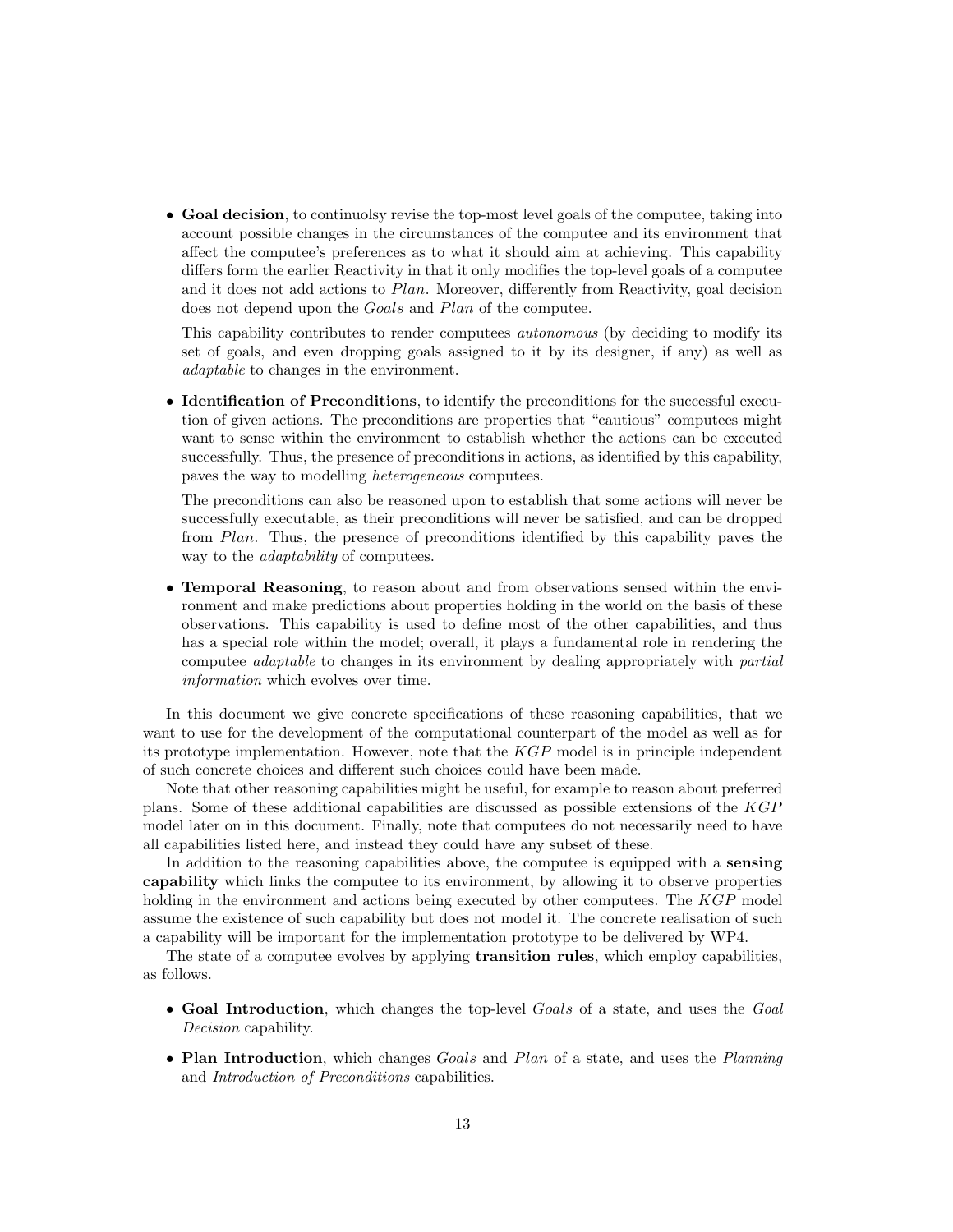- Reactivity, which changes Goals and Plan of a state, and uses the Reactivity and Introduction of Preconditions capabilities.
- Sensing Introduction, which changes the  $Plan$  of a state by introducing new sensing actions for sensing the preconditions of actions already in Plan, and uses the Sensing capability.
- Passive Observation Introduction, which changes  $KB<sub>0</sub>$  of  $KB$  by introducing unsolicited information coming from the environment (a bit like an interrupt), and uses the Sensing capability.
- Active Observation Introduction, which also changes  $KB_0$  of  $KB$ , but by introducing the outcome of sensing actions for properties of interest to the computee, and thus actively seeked, and uses the Sensing capability.
- Action Execution, for executing all types of actions, thus changing  $KB_0$  of  $KB$ .
- Goal Revision, which revises Goals, e.g. by dropping goals that have already been achieved, by using the Temporal Reasoning capability.
- Plan Revision, for revising Plan, e.g. by dropping actions that have already been executed successfully.

We believe that this set of transitions is a suitable set of state transitions to accommodate the features required from computees to face the challenges of the GC vision. In order to be autonomous, computees need to be able to plan for ways to achieve their goals (Plan Introduction) and for introducing new goals (and possibly dropping existing goals) as they evolve (Goal Introduction). In order to be aware of changes in the environment, and thus being *adaptable*, computees need to be able to observe the environment, both proactively (Active Observation Introduction), after having decided what to observe (Sensing Introduction), and because of the environment (and computees in it) demanding attention (Passive Observation Introduction). In order to be *adaptable*, they need to be able to react to observed changes in the environment (Reactivity) and they need to be able to revise their goals and plans as their situation changes (Goal and Plan Revision). Communicative behaviour is accommodated within the framework by means of several of its features, in particular by means of Action Execution, as some of the actions in Plan are communicative, and Reactivity, to respond appropriately to incoming communication.

We also envisage, but do not concentrate upon, a **Knowledge Revision** transition to be developed as a possible extension of the model, to modify the knowledge of the computee, besides  $KB<sub>0</sub>$ . This transition could make use of learning techniques as well in order to enlarge the knowledge base of the computee.

Finally, note that computees might be equipped with just a subset of the set of transitions above.

We adopt the distinction amongst capabilities and transitions for the following (software engineering-oriented) reasons. We encapsulate within a reasoning capability any reasoning process for which we could consider different specifications than the ones we provide within this document. We encapsulate within the sensing capability the physical environment of a computee, as this is not under the computee control and cannot be defined within the model. We encapsulate within transitions any process that affects the state of a computee. Moreover, the use of capabilities aims at increasing readability of the transitions.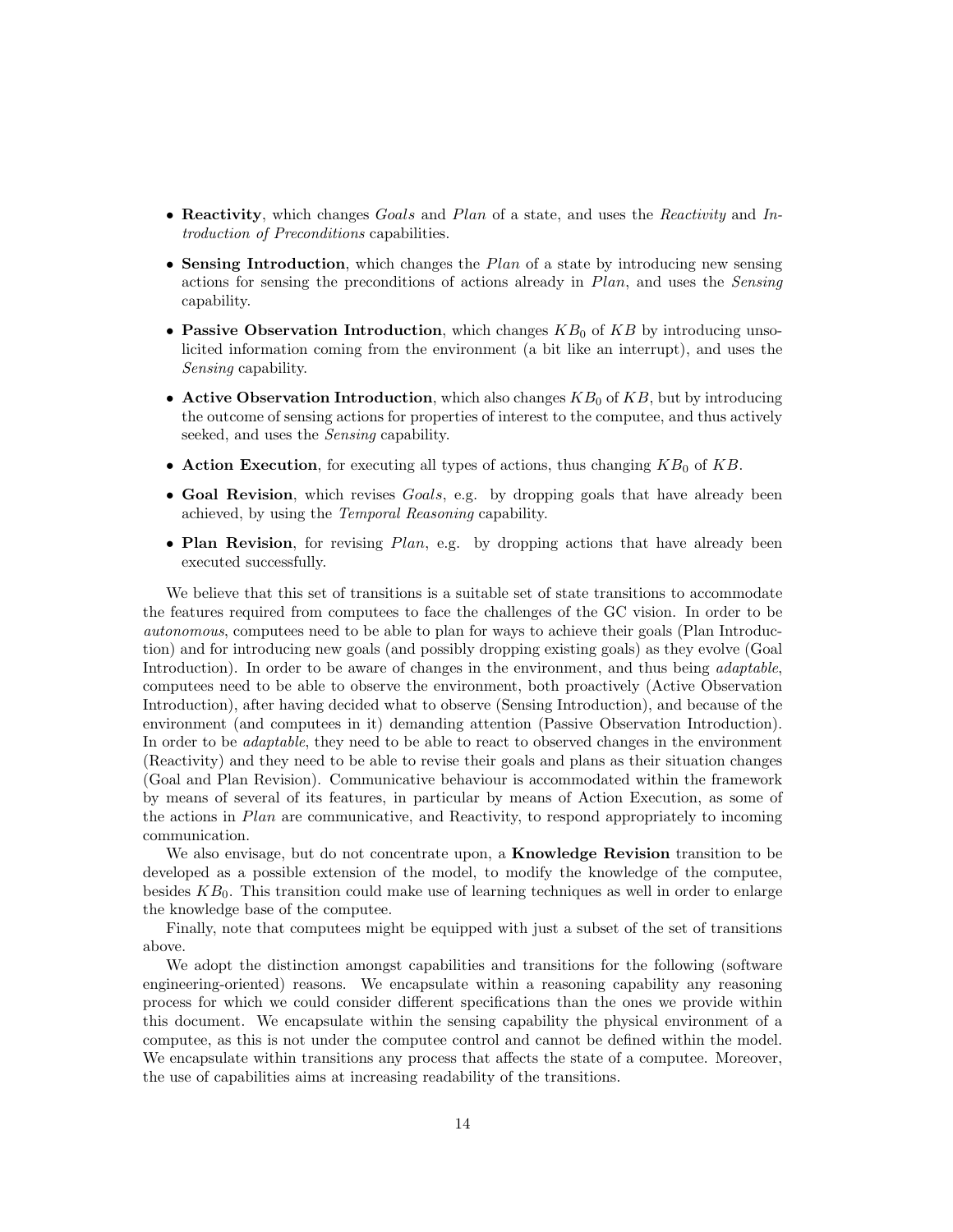The behaviour of a computee is then given by the application of transitions in sequences, thus producing progressive changes over the state of the computee. In the  $KGP$  model, these sequences are not determined by fixed cycles of behaviour, as in conventional agent architectures, but rather by reasoning with cycle theories. These are logic programs with priorities over rules, defining preference policies over the order of application of transitions. These policies are sensitive to changes in the environment and in the internal state of a computee, and provide a mean of declarative and intelligent control for computees. By adopting different cycle theories we aim at obtaining (behaviourally) heterogeneous computees.

The provision of declarative control for computees in the form of cycle theories is a highly novel feature of computees with respect to intelligent agents systems presented in the literature, as discussed later on in the paper when providing a comparison with related work. Note that the notion of cycle theory and its use to determine the behaviour of computees could in principle be imported into any agent system, to replace conventional fixed cycles.

Computees are agents whose diverse components are all expressed uniformly within computational logic: both the state of computees, their reasoning capabilities and their control (cycle) theories are formulated and realised within computational logic. We envisage that this will ease the task of formulating and verifying properties of computees in later stages of the project.

# 3 Background

In this section we give essential background on the techniques we rely upon in the remainder of the document to define the data structures underlying the model of computees, the capabilities which form the building blocks of the model, and behaviour cycle of computees. In particular, we give background on logic programming (section 3.1) (which is the form of computational logic we adopt for developing the model of individual computees) and some of its extensions, namely abductive logic programming (section 3.2), a logic programming framework extended to perform hypothetical reasoning (also called abduction), and logic programming extended to deal with preferences over rules (section 3.3), with particular emphasis on  $LP wNF$ , a concrete form of such extended logic programming. In section 3.4, we overview how to handle constraint predicates (such as  $\leq, =, \text{etc}$ ) within logic programming. Finally, in section 3.5, we indicate how to incorporate constraint predicates within abductive logic programming and  $LPwNF$ .

The reader familiar with these notions can skip this section, except for the conventions here introduced, as they will play an important role in the remainder of the document.

## 3.1 Logic programming

A logic program [Kow79, Llo87, Apt90] is a set of rules of the form

$$
A \leftarrow L_1, \ldots, L_n
$$

with A atom,  $L_1, \ldots, L_n$  (positive or negative) literals, and  $n \geq 0$ . Each negative literal  $L_i$  is of the form not  $B_i$ , where  $B_i$  is an atom. The negation symbol not indicates negation as failure [Cla78, Llo87, Apt90]. All variables in  $A$ ,  $L_i$  are implicitly universally quantified, with scope the entire rule. A is called the head and  $L_1 \wedge \ldots \wedge L_n$  is called the body or the conditions of a rule of the form above. If  $A = p(t)$ , for some vector of terms t, the rule is said to define p.

A *definite logic program* is a set of *definite clauses*, namely rules without any occurrence of negation as failure, of the form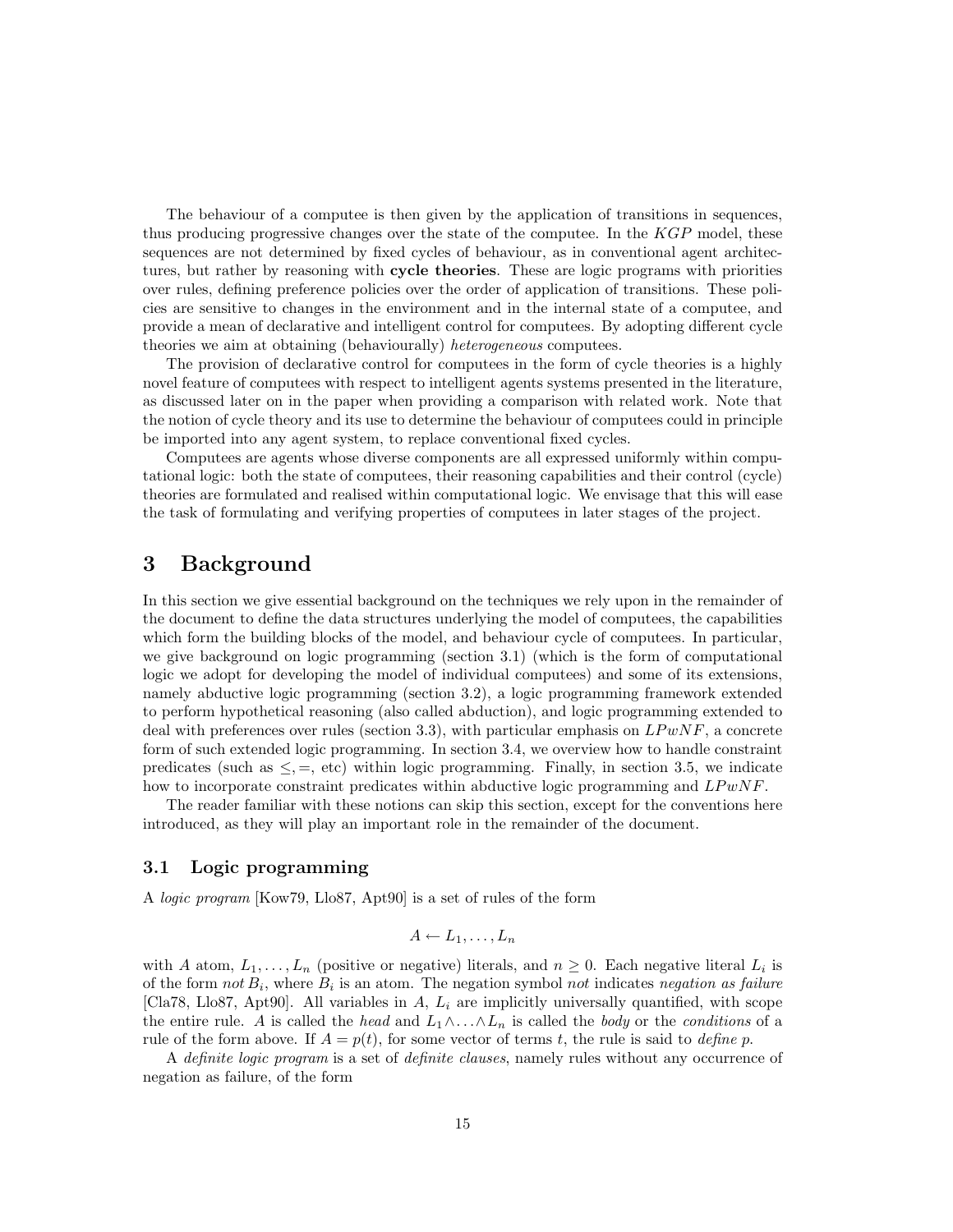$A \leftarrow A_1, \ldots, A_n$ 

with  $A, A_1, \ldots, A_n$  atoms, and  $n \geq 0$ .

A fact is a definite clause of the form above but with  $n = 0$ .

Given a definite logic program, the meaning of the program is given by its least Herbrand model. This is unique, for any given definite logic program, and thus can be chosen as the undisputed semantics of the program. Given an ordinary logic program, with negation as failure occurring in the body of rules in the program, in general there are many different semantics that can be adopted for that program. These include the completion semantics [Cla78] and its three-valued variant [K.87] stable models [GL88], partial stable models [SZ90] and preferred extensions [Dun91], stationary expansions [Prz91] and complete scenaria [Dun91], well-founded model [GRS88], stable theories [KM91] and acceptability semantics [KMD94b] (and semantics equivalent to these). Most of these semantics coincide for special classes of logic programs, e.g. stratified logic programs [ABW78]. Most of these semantics can be expressed uniformly within an argumentation framework [Dun95, BDKT97, KT99].

In the sequel, unless otherwise specified, we will not commit to any specific semantics for the logic programs we will encounter. The definitions we present in this report are parametric with respect to the adopted semantics, and, unless otherwise specified, any of the semantics above will be suitable for our framework. We foresee that, in the second phase of the project, when specifying the computational counterpart for the model presented in this document, we will have to adopt some concrete semantics for the logic programs in the model, and possibly use different semantics for different components of the framework.

In the sequel we will adopt the following conventions:

**Convention 3.1** Given a logic program P,  $P \models_{LP} C$  stands for (the implicitly existentially quantified conjunction of literals)  $C$  is true in the (chosen) semantics of  $P$ .

**Convention 3.2** Given a definite logic program P,  $P \models_H C$  stands for (the implicitly existentially quantified conjunction of atoms)  $C$  is true in the least Herbrand model of  $P$ .

Many of the reformulations of semantics of logic programs in argumentation terms, e.g. [BDKT97, KT99], rely upon  $\models H$ , in that every logic program with negation can be understood as a definite logic program by interpreting the negative literals in it as new atoms, as first presented in [EK89]. The negative literals can be seen as hypotheses (or abducibles) that can be added to the logic program reinterpreted as definite, if some argumentation-based criteria are satisfied. Additional material about argumentation for logic programming, and its extensions, will be discussed in section 3.3 below.

Some of these semantics mentioned above are sceptical (e.g. the well-founded model semantics) whereas others may be used in a sceptical or in a credulous manner (e.g. the stable model semantics). Credulous versions of semantics allow to represent non-determinism.

### 3.2 Abductive logic programming

Abductive logic programming [KKT93, KKT98, KD02] is a powerful knowledge representation framework, that can be used to realize many diverse applications such as diagnosis, planning, natural language understanding, default reasoning and image processing as well as, more recently, active databases and intelligent agents [KS96b, KST98, KS99, ST99, ST00, STT02a, KM02].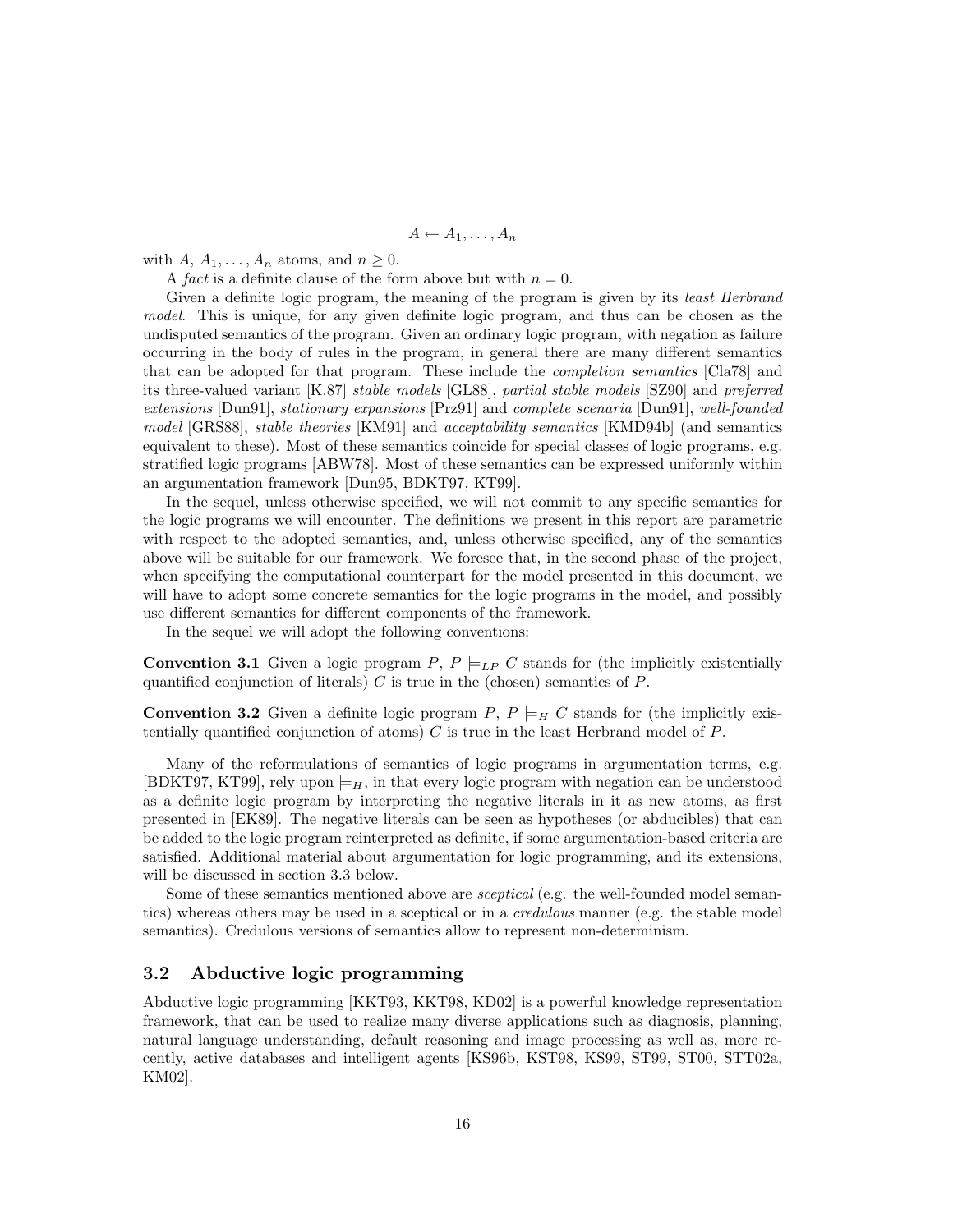An *abductive logic program*  $\langle P, A, I \rangle$  consists of

- a logic program,  $P$ , seen as an "incomplete" theory,
- a set, A, of abducible predicates, whose (variable-free) abducible atoms are used to expand the theory,
- $\bullet$  a set,  $I$ , of first-order sentences, referred to as the *integrity constraints*, that must be "satisfied" by any sets of abducibles expanding the theory.

The concept of integrity constraint first arose in the field of databases and to a lesser extent in the field of AI knowledge representation. The basic idea is that only certain knowledge base states are considered acceptable, and an integrity constraint is meant to enforce these legal states.

Given a goal (conjunction of literals)  $G$ , a set of abducible atoms  $D$ , and a variable substitution  $\theta$  for the variables in G, a pair  $(\mathcal{D}, \theta)$  is an *abductive answer* for G, with respect to an abductive logic program  $\langle P, A, I \rangle$ , iff

1.  $P \cup \mathcal{D}$  "entails"  $G\theta$ , and

2.  $P \cup \mathcal{D}$  "satisfies" *I*.

Fulfilment of other properties is sometimes required, e.g. minimality, with respect to set inclusion, of the set of abducibles in the answer [KKT98].

Various notions of entailment and satisfaction can be adopted. As far as entailment is concerned, every semantics for the logic program  $P$  can provide one such entailment. Namely, part 1 of the definition of abductive answer above can be replaced by

1.  $P \cup \mathcal{D} \models_{LP} G\theta$ .

As far as satisfaction is concerned, there are several ways to define what it means for a knowledge base KB ( $P \cup \mathcal{D}$  in our case) to satisfy an integrity constraint  $\phi$  (in our framework  $\phi \in I$ ). The *consistency view* requires that:

KB satisfies  $\phi$  iff KB ∪  $\phi$  is consistent.

Alternatively the theoremhood view requires that:

$$
KB \text{ satisfies } \phi \text{ iff } KB \models \phi.
$$

Another view regards the integrity constraints as *epistemic* or *meta-level* statements about the content of the knowledge base. They specify what must be true about the knowledge base rather than what is true about the world modelled by the knowledge base. In conventional work on abductive logic programming, starting from the work of [EK89, KM90a, KM90b], the view adopted is stronger than consistency, weaker than theoremhood, and arguably similar to the epistemic or meta-level view. The view can be expressed by the following reformulation of part 2 of the definition of abductive answer above:

2.  $P \cup \mathcal{D} \models_{LP} I$ .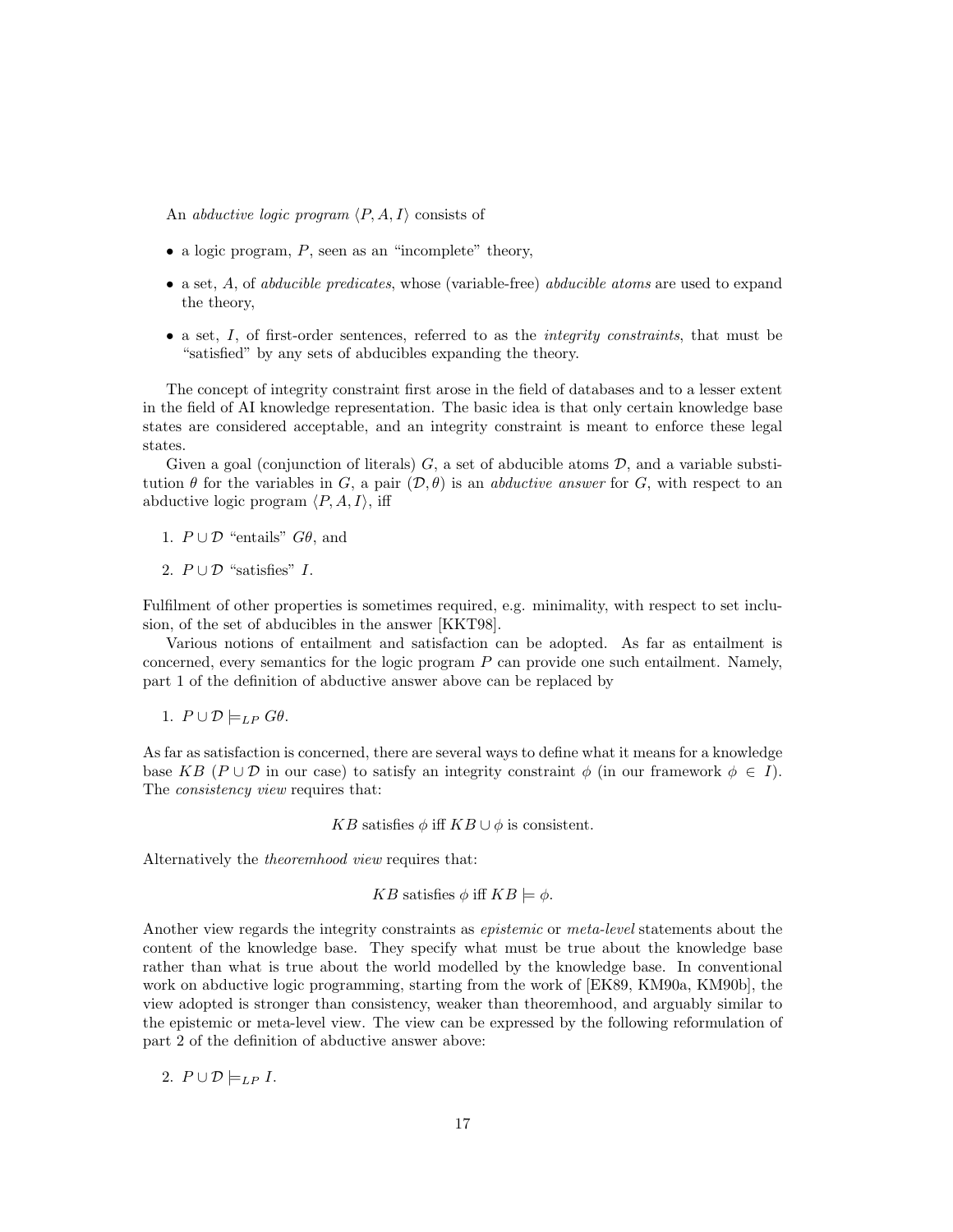In this document we will consider integrity constraints of the following forms  $(L_i)$  positive or negative literal,  $A$  atom,  $false$  a special atom in the language of the abductive logic program):

$$
L_1, \ldots, L_n \Rightarrow false \quad (n > 0)
$$

conventionally called denials,

$$
L_1 \vee \ldots \vee L_n \quad (n > 0)
$$

conventionally called disjunctive integrity constraints, and

$$
L_1, \ldots, L_n \Rightarrow A \quad (n > 0)
$$

that we call *implicative integrity constraints*. In such integrity constraints,  $L_1, \ldots, L_n$  is referred to as the body and A is referred to as the head of the constraint. All variables in the integrity constraints are implicitly universally quantified from the outside (as for rules), except for variables occurring only in the head which are implicitly existentially quantified with scope the head.

Often, in this document, we will allow for implicative integrity constraints to be expressed in "looser" forms. Notably, we will allow integrity constraints of the form

$$
L_1, \ldots, L_n \Rightarrow K_1 \wedge \ldots \wedge K_m \quad (n > 0, m > 0)
$$

with  $K_j$  atoms. Note that any abductive logic program  $\langle P, A, I \rangle$  with an implicative integrity constraint

$$
L_1,\ldots,L_n\Rightarrow K_1\wedge\ldots\wedge K_m
$$

of the looser form is equivalent to an abductive logic program  $\langle P', A, I' \rangle$  with implicative integrity constraints of the stricter form, where  $P' = P \cup \{p(X) \leftarrow K_1 \wedge \ldots \wedge K_m\}$  and  $I' = I \setminus \{L_1, \ldots, L_n \Rightarrow K_1 \wedge \ldots \wedge K_m\} \cup \{L_1, \ldots, L_n \Rightarrow p(X)\}\)$ , where p is a new predicate, not already occurring in  $\langle P, A, I \rangle$ , and X is the vector of all variables occurring in  $L_1, \ldots, L_n$ .

The notion of abductive answer given earlier relies upon "grounding" all variables in the goal G and extending the theory  $P$  by means of *ground* abducible atoms. In this document, we will instead rely upon non-ground abductive answers, whose variables may be constrained by means of conjunctions of literals in an underlying language of (arithmetical) constraints as in constraint logic programming, in the spirit of [KM95, KTW98, AKM00, KvD01] (see section 3.4).

### 3.3 Logic programming with priorities

 $LPwNF$  [KMD94a, DK95, KM03b] is a logic programming framework for preference reasoning with an argumentation-based semantics. Within this framework we have a powerful form of decision making under a given preference policy. This policy can be sensitive to different information in a dynamic environment allowing the decision making to adapt to the particular circumstances at the time of the decision.

The preference reasoning within  $LP wNF$  is based on a model of argumentation where local priority information, given at the level of the rules of a theory (or policy), is lifted to give a global preference over sets of rules that compose arguments and counter arguments for a certain decision. A theory or policy within  $LP wNF$  is viewed as a pool of sentences or rules from which we need to select a suitable subset, i.e. an argument, in order to support a conclusion.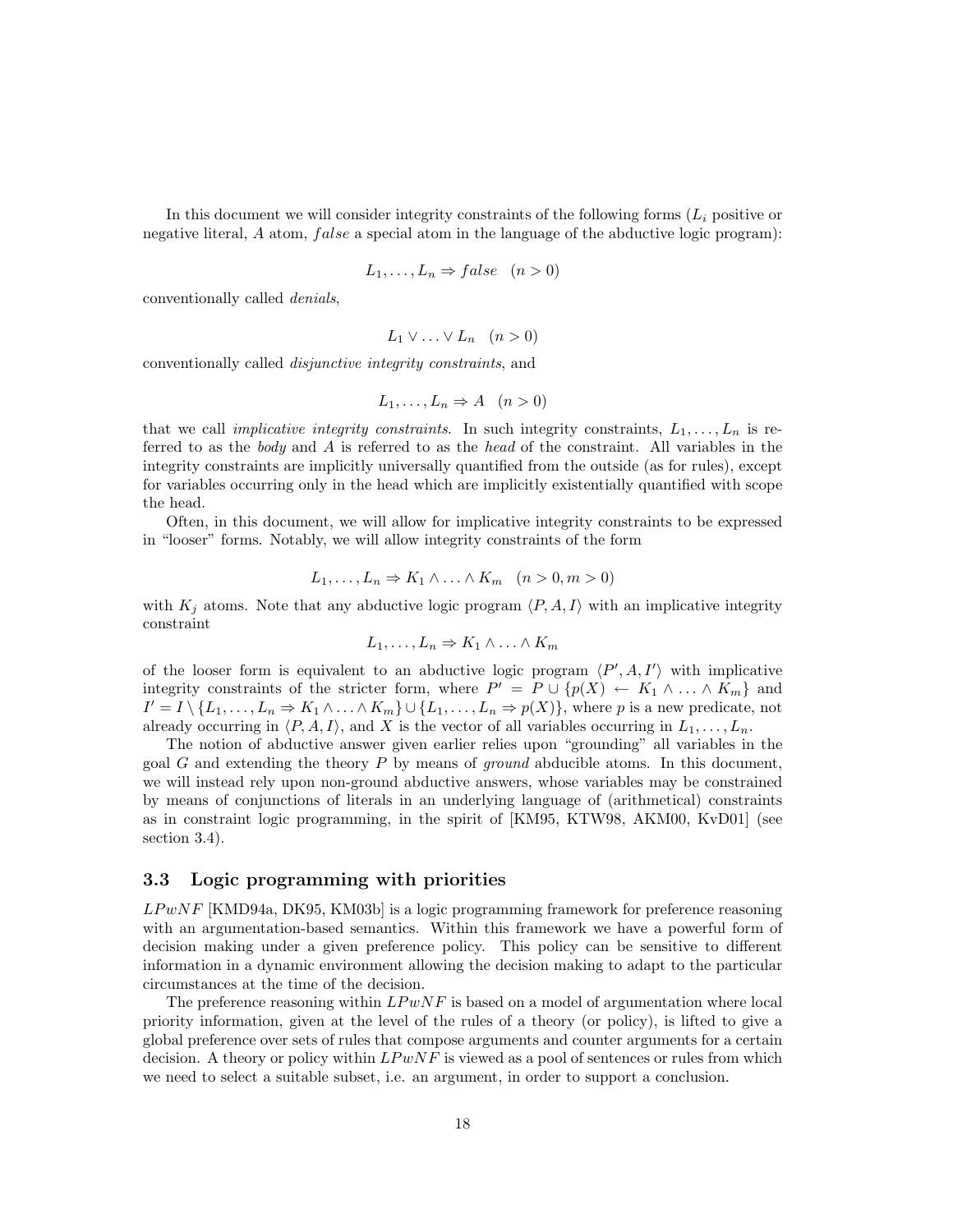In LPwNF knowledge is represented in a classical background logic  $(\mathcal{L}, \models_H)$  by means of rules of the form

$$
L \leftarrow L_1, \dots, L_n, \quad (n \ge 0)
$$

where  $L, L_1, \ldots, L_n$  are positive or negative (classical) literals. A negative literal is a literal of the form  $\neg A$ , where A is an atom. Note that the symbol  $\neg$  stands for classical negation, and is therefore distinguished from the symbol not used to represent negation as failure above. Indeed, no negation as failure occurs in an  $LPwNF$  theory <sup>1</sup>. Note also that, differently from rules in conventional logic programs as given above, here the head L of rules may be negative as in the framework of Extended Logic Programming.

The background derivability  $\models_H$  relation of the framework is the monotonic Horn logic given by the single inference rule of modus ponens, treating negative literals as ordinary atoms. In general, we can separate out an auxiliary part of a given theory from which the other rules can draw background information in order to satisfy some of its conditions. The reasoning of the auxiliary part of a theory is independent of the main argumentation-based preference reasoning of the framework and hence any appropriate logic can be used.

Some of the sentences in a  $L P w N F$  theory express priorities over the rules of the theory. These have the same form as the rules above except that their head, L, refers to a higher-priority *relation,*  $h_p$ , and so such a rule has the general form

$$
L = h\_p(rule1, rule2) \leftarrow L_1, \dots, L_n, \quad (n \ge 0)
$$

where *rule1* and *rule2* are the names of two rules in theory.

A rule of this form then means that under the conditions  $L_1, \ldots, L_n$ , rule1 has priority over rule2. The role of this priority relation is therefore to encode locally the relative strength of (argument) rules in the theory. The priority relation given by  $h$ - $p$  is required to be irreflexive. The rules *rule1* and *rule2* can in fact be themselves rules expressing priority between other rules and hence the framework allows higher-order priorities. For simplicity of presentation we will assume that the conditions of any rule in the theory do not refer to the predicate  $h$ -p thus avoiding self-reference problems.

The preference reasoning of  $L P w N F$  uses the priority relation between rules to find out conclusions that are preferred over their conflicting conclusions. Indeed, an  $LPwNF$  theory might give rise, under its background derivability  $\models H$ , to conflicts, namely between a literal L and its negation  $\neg L$ . More generally, we can define other forms of conflict within a given theory through an auxiliary predicate and rules of the form

$$
incompatible(L_1,L_2)\leftarrow B,
$$

stating that literals  $L_1$  and  $L_2$  are conflicting under some (auxiliary) conditions  $B$  (see sections 6.5 and 9.2 for examples of this). Also for any ground atom  $h\_p(rule1, rule2)$ , its conflicting literal is defined to be  $h$   $p(\text{rule2}, \text{rule1})$  and vice-versa.

Conflicts together with the priority relation of the theory give rise to a notion of *attack* between sets of sentences in the theory T.  $\Delta$  attacks  $\Delta'$ , where  $\Delta, \Delta'$  are sets of sentences in the T, means that these two sets have conflicting conclusions (under  $\models_H$ ) and that the rules of  $\Delta$  that derive this are rendered by  $\Delta$  to have at least the same priority as that rendered

 $1$ This is where the framework gets its name: Logic Programming without Negation as Failure but the historical reasons for this name are not important in this document.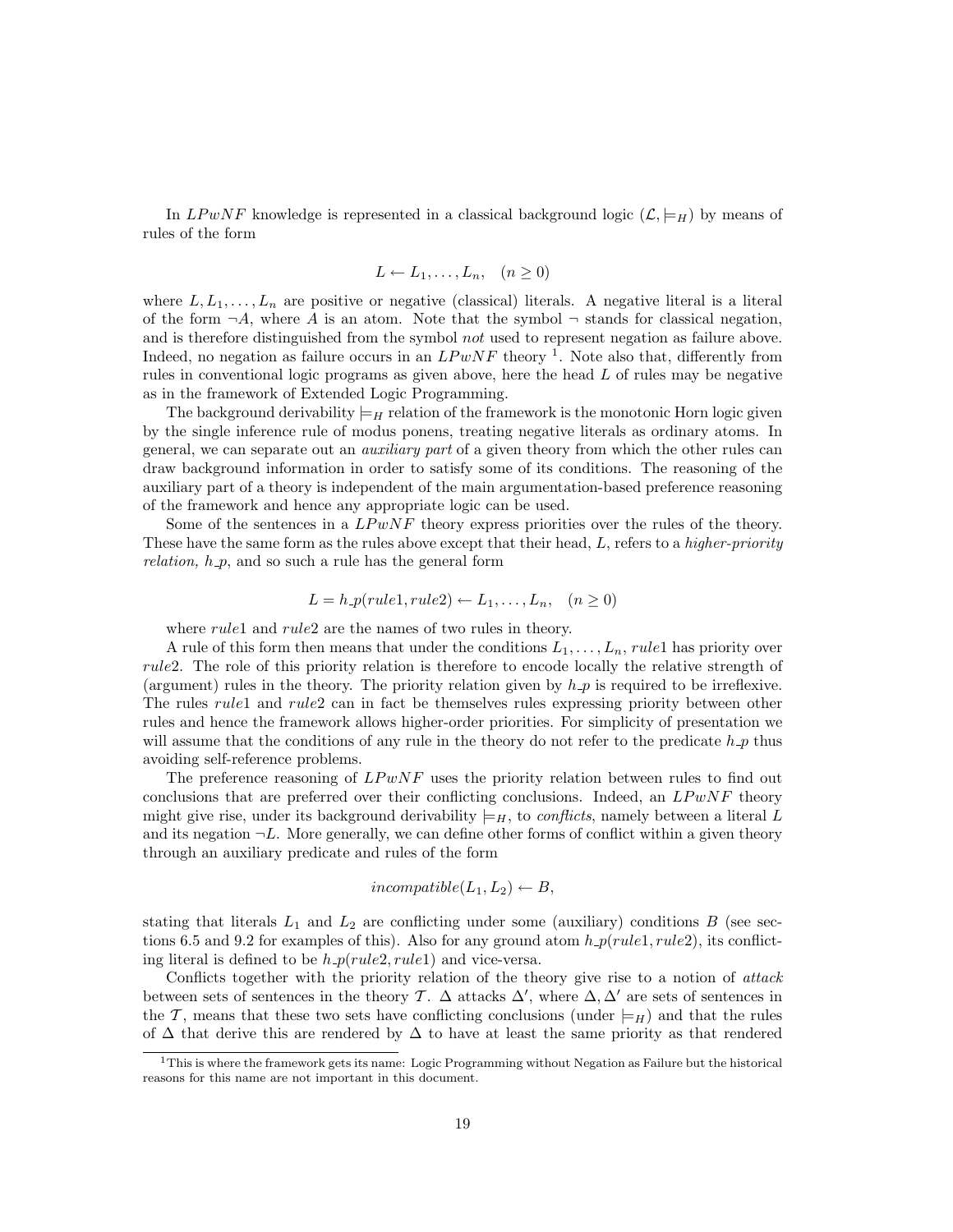by  $\Delta'$  for its own rules that derive the conflicting conclusion. For the case where the priority relation is static, i.e the rules for  $h \, p$  have no conditions and so express globally that one rule is always stronger than another, this definition is given as follows (see [KM03b] for the formal details when  $h_p$  is not static).

Let T be an  $LPwNF$  theory and  $\Delta, \Delta' \subseteq T$ . Then  $\Delta'$  attacks  $\Delta$  (or  $\Delta'$  is a counter argument of  $\Delta$ ) iff there exists  $L, \Delta_1 \subseteq \Delta'$  and  $\Delta_2 \subseteq \Delta$  such that:

(i) 
$$
\Delta_1 \vdash_{min} L
$$
 and  $\Delta_2 \vdash_{min} \overline{L}$ 

(ii)  $(\exists r' \in \Delta_1, r \in \Delta_2 \text{ s.t. } h p(r, r')) \Rightarrow (\exists r' \in \Delta_1, r \in \Delta_2 \text{ s.t. } h p(r', r)),$ 

where  $\overline{L}$  is any literal that conflicts L (e.g.  $\overline{L} = \neg L$  or incompatible(L, $\overline{L}$ ) holds).

Here  $\Delta \vdash_{min} L$  means that  $\Delta \models_H L$  and that L cannot be derived from any proper subset of  $\Delta$ . The second condition in this definition states that an argument  $\Delta'$  for L attacks an argument  $\Delta$  for the contrary conclusion only if the set of rules that it uses to prove L are at least of the same strength (under the priority relation  $h_p$ ) as the set of rules in  $\Delta$  used to prove the contrary. Note that the attacking relation is not symmetric.

Given this notion of attack that lifts the priority relation from individual rules to sets of rules, we define the admissible subsets or arguments of a given theory as follows.

Let T be a theory and  $\Delta \subseteq T$ . Then  $\Delta$  is an *admissible* argument iff  $\Delta$  is consistent (i.e. conflict free) and for any  $\Delta' \subseteq T$  if  $\Delta'$  attacks  $\Delta$  then  $\Delta$  attacks  $\Delta'$ .

Then, preference reasoning is based on the maximal admissible arguments of a given theory. Usually, two entailment relations are defined:

Convention 3.3 Given an  $LPwNF$  theory  $\mathcal{T}$ ,

- $\mathcal{T} \models_{pr}^{cred} G$  means that there is at least one maximal admissible subset of  $\mathcal{T}$  where  $G$ holds;
- $\mathcal{T} \models_{pr}^{seep} G$  means  $\mathcal{T} \models_{pr}^{cred} G$  and, for any  $\overline{G}$  such that *incompatible*( $G, \overline{G}$ ) holds,  $\mathcal{T} \not\models^{\dot{c}red}_{pr} \neg G.$

In the sequel,  $\models_{pr}$  will indicate  $\models_{pr}^{scep}$ .

Additional details on  $\models_{pr}$  can be found in [KMD94a, DK95, KM03b].

## 3.4 Constraint predicates in computational logic

Constraint Logic Programming (CLP) [JM94] extends logic programming with constraints predicates which are not processed as ordinary logic programming predicates, defined by rules, but are checked for satisfiability and simplified by means of a built-in, "black-box" constraint solver. These are typically used to constrain, together with unification which is also treated via an equality constraint predicate, the values that a conclusion of a rule can take. For example, constraints can be used to compute the value of time variables, in the rules of a program, under a suitable temporal constraint theory.

In CLP, constraints are build as first-order formulae in the usual way from primitive constraints of the form  $c(t_1, \ldots, t_n)$  where c is a constraint predicate symbol and  $t_1, \ldots, t_n$  are terms constructed over a give domain,  $D(\Re)$ , of values. Then the rules of a constraint logic program P take the same form as rules in conventional logic programming given by

$$
A \leftarrow L_1, \ldots, L_n, C
$$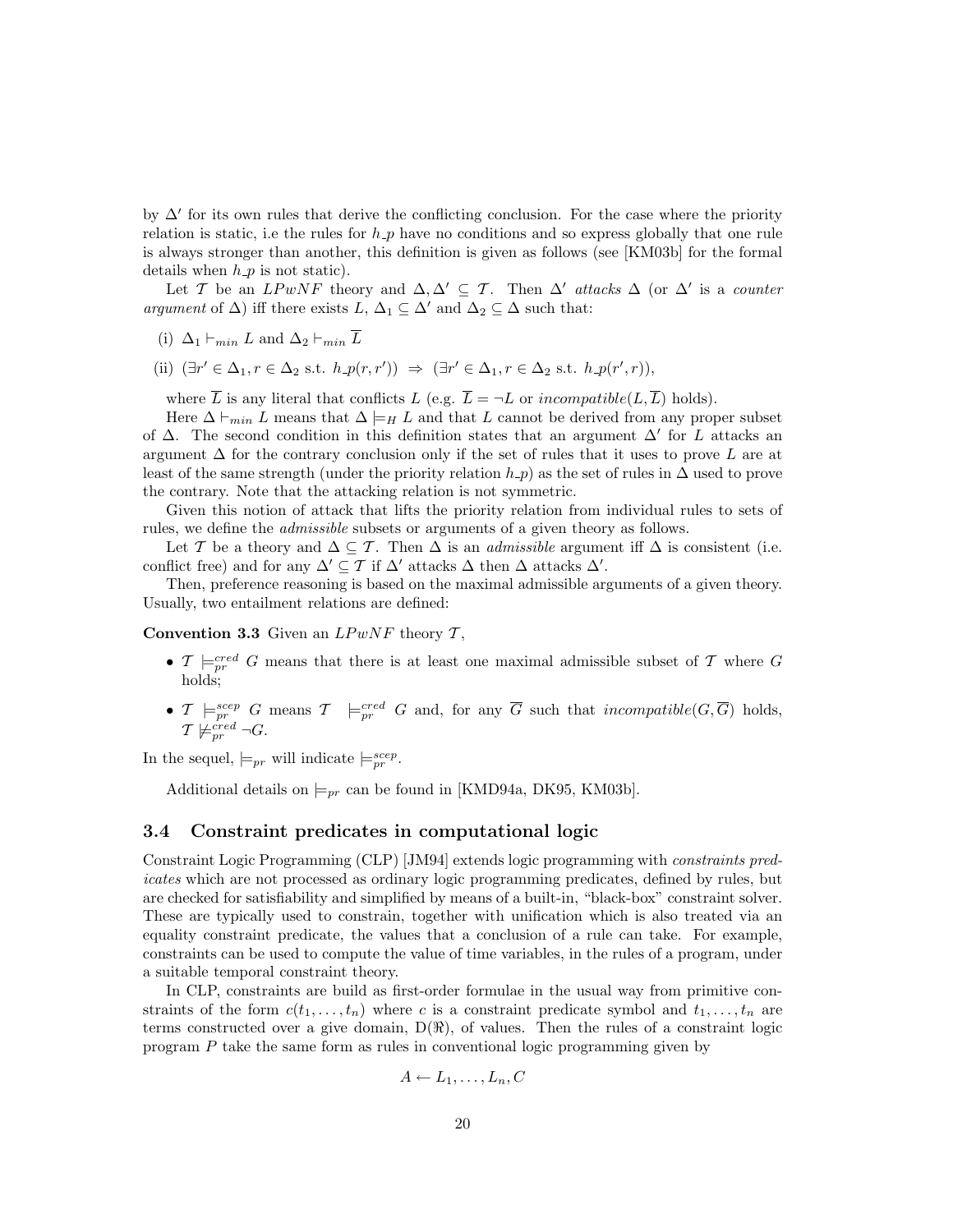where  $C$  is a set of constraints.

A valuation  $\theta$  of a set of variables is a mapping from these variables to the domain  $D(\Re)$ and the natural extension which maps terms to  $D(\Re)$ . A valuation  $\theta$ , on the set of all variables appearing in a set of constraints C, is called an  $\Re$ -solution of C iff  $C_{\theta}$ , obtained by applying  $\theta$  to C, is satisfied i.e.  $C_{\theta}$  evaluates to true under the given interpretation of the constraint predicates and terms. The set C is called  $\Re$ -solvable or simply satisfiable iff it has at least one  $\Re$ -solution.

One way to given the meaning of a constraint logic program  $P$  is to consider the grounding of the program over its Herbrand base and all possible valuations, over  $D(\mathcal{R})$ , of its constraint variables. In each such rule if the ground constraints  $C$  are evaluated to true then the rule is kept with the condition of  $C$  dropped otherwise the whole rule is dropped. The meaning of  $P$ is then given by the meaning of the resulting logic program as described in section 3.1.

## 3.5 ALP and LPwNF with Constraints

The frameworks of abductive logic programming (ALP) and logic programming with priorities (as in  $LPwNF$ ) described above can be usefully extended with constraints in the same way that LP extends logic programming. In  $LP wNF$  the extension is exactly analogous to that of CLP simply allowing constraints in the body of the rules and hence constraining the conclusions that these rules can have.

In ALP together with this extension of constraining the conclusions of the rules we can use constraints to constrain abducible assumptions. In fact the link with constraints allows us to extend an ALP framework to include non-ground abducible hypotheses, an extension that increases significantly the versatility of applying abductive reasoning to various problems and that plays an important role within the model we propose in this document.

One such framework of integration of ALP and CLP is that of ACLP [AKM00, KMM00] and the A-system [KvD01] that has followed it. In this framework abductive theories are defined as usual but now over the combined language of a given underlying framework of  $D(\Re)$  and a user given language for the problem domain that is represented by the abductive logic program. The essential extension is that now the set of abducible atoms in the predicates of A is extended to consist of the following formulae:

- 1.  $a(d)$ , where a is an abducible predicate and d is a vector of constants in DR (such abducibles are called ground abducibles)
- 2.  $\exists X(a_1(X),..,a_n(X),C(X))$ , where  $n \geq 1$ ,  $a_i$  is an abducible predicate  $\forall i.1 \leq i \leq n$  and  $C(X)$  is a (possibly empty) set of constraints.

The subset  $D$  of abducibles of an abductive answer can now include also non-ground abducibles. e.g.  $\mathcal{D} = \exists X(a(X), C(X))$ . The notion of an *abductive answer* is build on the previous definition for (ground) abduction generalising this by considering the different possible groundings of nonground elements of  $\mathcal D$  allowed by the constraints  $C$  that they involve. Given a theory and a goal  $G$  then a set  $D$  of abducibles is an abductive answer for  $G$  iff:

- 1. there exists a valuation (or grounding) g such that, for each abducible formula  $\phi$  in  $\mathcal{D}$ , the constraints in  $\phi$  are satisfied, and
- 2. for any grounding  $\mathcal{D}_g$  of  $\mathcal{D}, \mathcal{D}_g$  is a ground abductive explanation of G.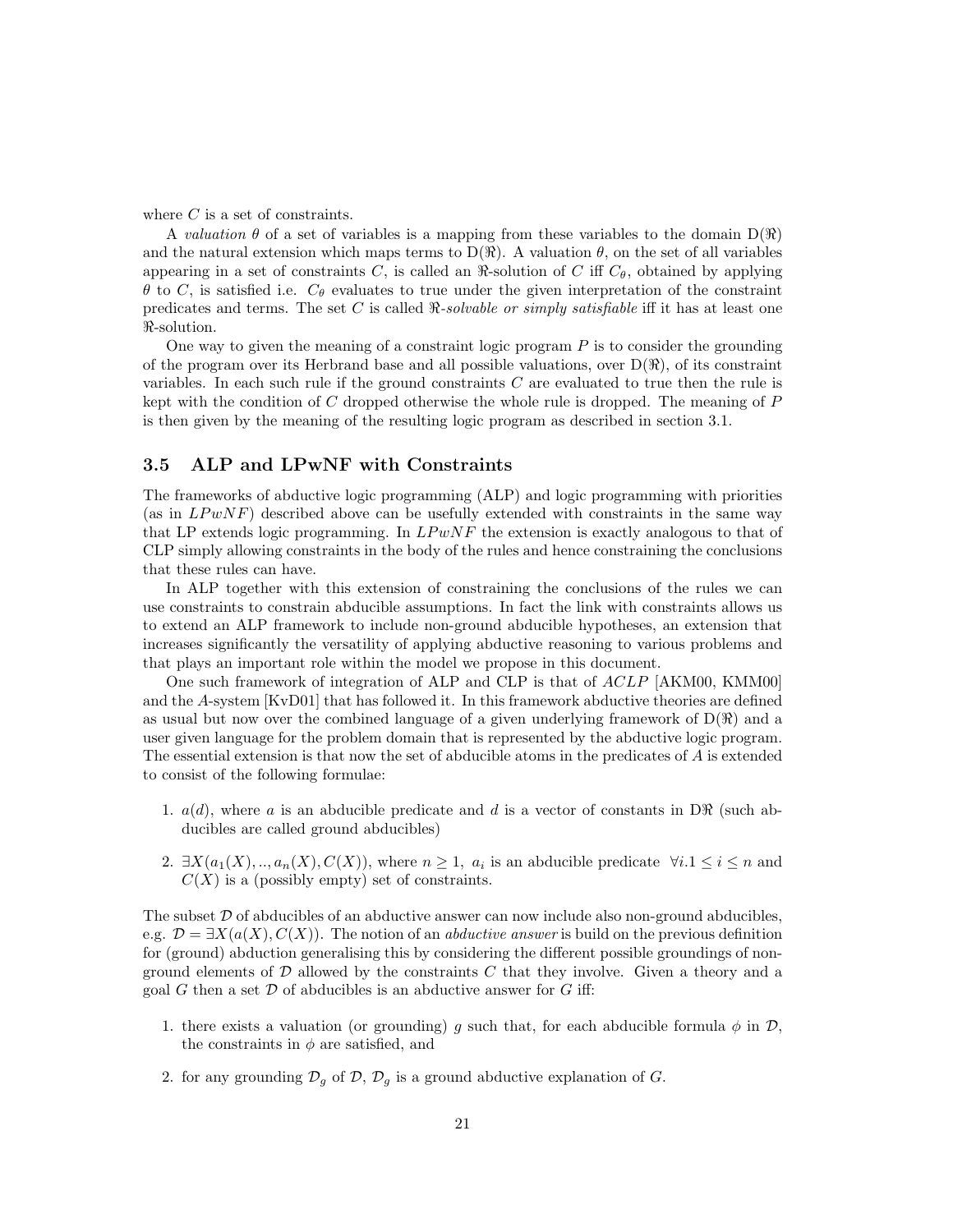Hence  $\mathcal D$  is an abductive solution for a goal G iff there exists (in  $\Re$ ) at least one consistent grounding of  $D$  and for any such grounding,  $D_g$ , this constitutes a ground abductive solution of G. Note that essentially this grounding  $\theta$  gives also the associated variable substitution  $\theta$ for the variables in the goals  $G$ , since in CLP the implicit unification of logic programming is replaced by an explicit equality theory that is always part of the constraint theory of the CLP framework.

Operationally, an abductive answer can be computed, in CLP fashion, by interleaving the generation (and consistency checking with respect to the integrity constraints) of abducible hypotheses together with the generation of an associated constraint store C of constraints on these hypotheses and its own check for satisfiability. This constraint store can grow during the computation provided that it remains satisfiable. A "black box" constraint solver, that is transparent to the abductive reasoning itself, is used to decide on the satisfiability of this store when necessary and to reduce the constraints accordingly. The satisfiability or not of  $C$  in turn affects back the computation of abductive hypotheses and their check of satisfying the integrity constraints.

An alternative approach to incorporating constraint predicates into ALP and (potentially)  $LPwNF$  is that of [KTW98]. Here, constraint predicates are dealt with (semantically as well as procedurally) just like any abducible predicate, possibly constrained by integrity constraints that serve as a glass-box for their transparent treatment. This is achieved by ordinary abductive reasoning. In this framework, abductive answers do not rely upon grounding, and are instead of the form 2. above for ACLP.

Finally, we note that in both ALP and  $LPwNF$  it is useful to extend the form of rules and integrity constraints to allow the heads of certain (top-level) rules or of certain implicative integrity constraints to contain constraints that limit the values of existentially quantified variables over the head. This extension will be described below in the document in the sections where it will be used.

# 4 Preliminaries of the KGP model

In the sequel we assume (possibly infinite) vocabularies of *time constants* (e.g., the set of all natural numbers), time variables (that we will indicate with  $t, t', s, \ldots$ ), fluents (that we will indicate with  $g, g', \ldots$ ), action operators (that we will indicate with  $a, a', \ldots$ ), and names of computees that we will indicate with c, c', .... Given a fluent g, g and  $\neg g$  are referred to as fluent literals.<sup>2</sup>

We assume that the set of fluents is partitioned in two disjoint sets: *mental fluents* and sensing fluents. Intuitively, mental fluents represents properties such that the computee itself is able to plan so that they can be satisfied, but can also be observed. On the other hand, sensing fluents represent properties which are not under the control of the computee and can only be observed by sensing the external environment. For example, problem fixed and *get resource* may represent mental fluents, namely the properties that (given) problems be fixed and (given) resources be obtained, whereas request accepted and connection on may represent sensing fluents, namely the properties that (given) resources are accepted and that some (given) connection is active.

<sup>&</sup>lt;sup>2</sup>Note that  $\neg$  represents classical negation. Negation as failure occurs in the model only within (some parts of)  $KB$ . All negations in Goals and Plan are classical negations.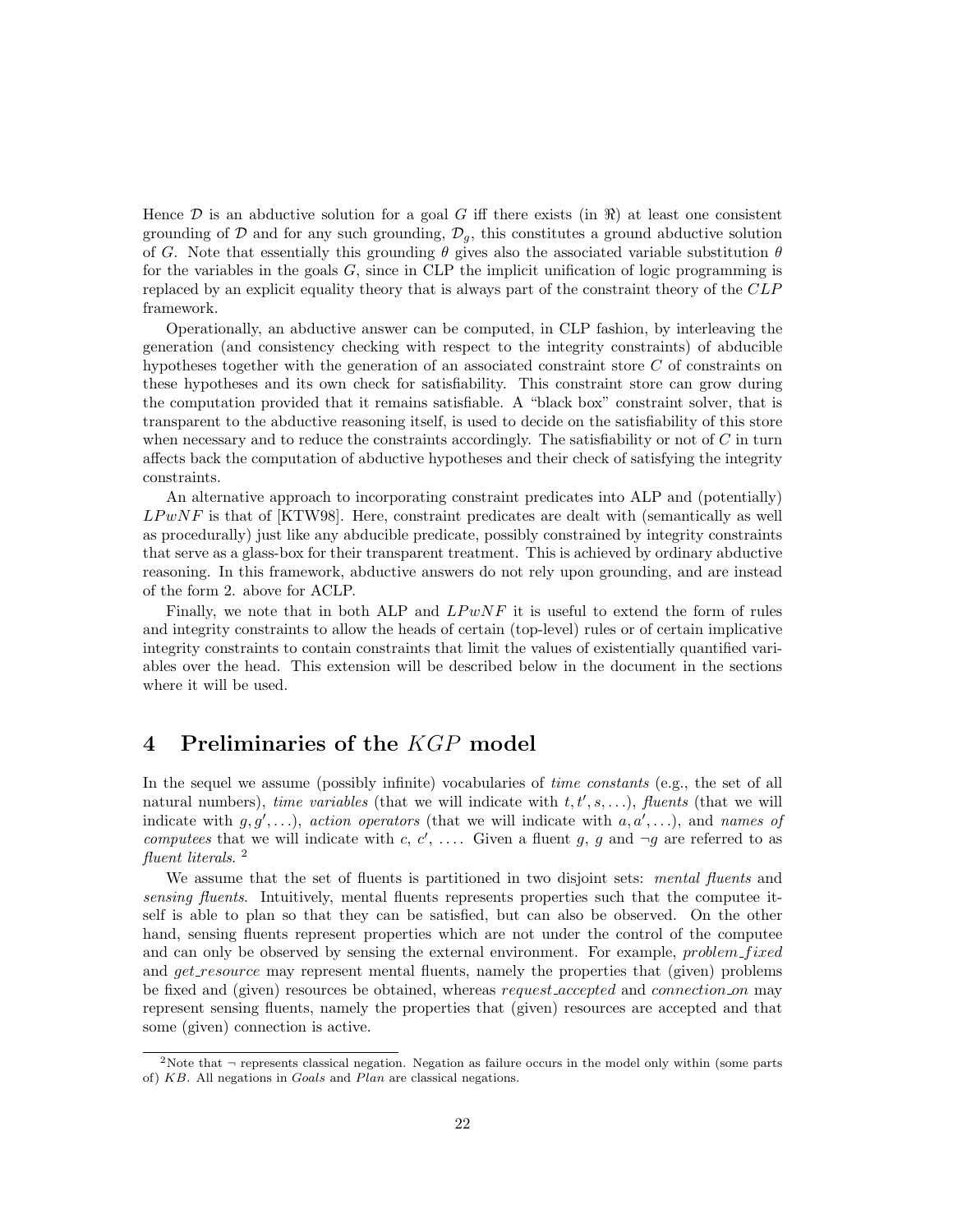We also assume that the set of action operators is partitioned in three disjoint sets: *sensing* action operators, physical action operators and communication action operators. In the sequel, we will refer to physical and communication action operators jointly as non-sensing action operators. Intuitively, sensing actions represent actions that the computee performs in order to establish whether some fluents hold in the environment. These fluents may be sensing fluents, but they can also represent effects of actions that the computee may need to check in the environment. On the other hand, *physical* actions are actions that the computee performs in order to achieve some specific effect, which typically causes some changes in the environment. Finally, communication actions are actions which involve communications with other computees. For example,  $sense(connection\_{on}, t)$  is a sensing action, aiming at checking whether or not the sensing fluent *connection on* holds;  $do(clear_table, t)$  may be a physical action operator, and  $tell(c_1, c_2, request(r1), d, t)$  may be a communication action expressing that computee  $c_1$ is requesting computee  $c_2$  the resource  $r_1$  within a dialogue d, at time t (see Section 10.1.1).

### Temporal constraints

In the sequel we will use temporal constraints associated with goals and actions of a computee. Temporal constraints are formulae defined by the following syntax:

 $TC$  ::= AtomicTC | TC  $\wedge$  TC | TC  $\vee$  TC |  $\neg$  TC AtomicTC ::= Variable Relop Term Relop  $::= | \neq | < | > | \leq | \geq$ Term ::= Time Constant | Time Variable | Term Op Term Op ::=  $+$  |  $-$  |  $*$  |  $\div$ 

As mentioned above, time constants are simply natural numbers. Time variables are distinguished variables which can be instantiated to time points. Notice that no explicit quantification is introduced in temporal constraints: indeed, in a temporal constraint occurring in goals and actions (see below) all variables are implicitly existentially quantified.

We use the following terminology and notations.

### Goals

A goal G is a triple of the form  $\langle l[t], G', Tc \rangle$  where

- $l[t]$  is the *fluent literal* of the goal possibly referring to the time t; we will refer to  $l[t]$  as a timed fluent literal;
- $G'$  is the parent of  $G$ ;
- $Tc$  is a (possibly empty) temporal constraint which typically refers to the time  $t$ .

Top-level goals are goals which have no parent. We will denote them by triples of the form  $G = \langle l[t], \perp, T_c \rangle$ .

As an example, we may have a top-level goal  $G$  of the form

$$
\langle problem\_fixed(p2,t), \bot, 5 \le t \le 10 \rangle
$$

and a subgoal  $G'$  of G of the form

 $\langle get\_resource(r1, t'), G, 5 \le t' \le t \rangle$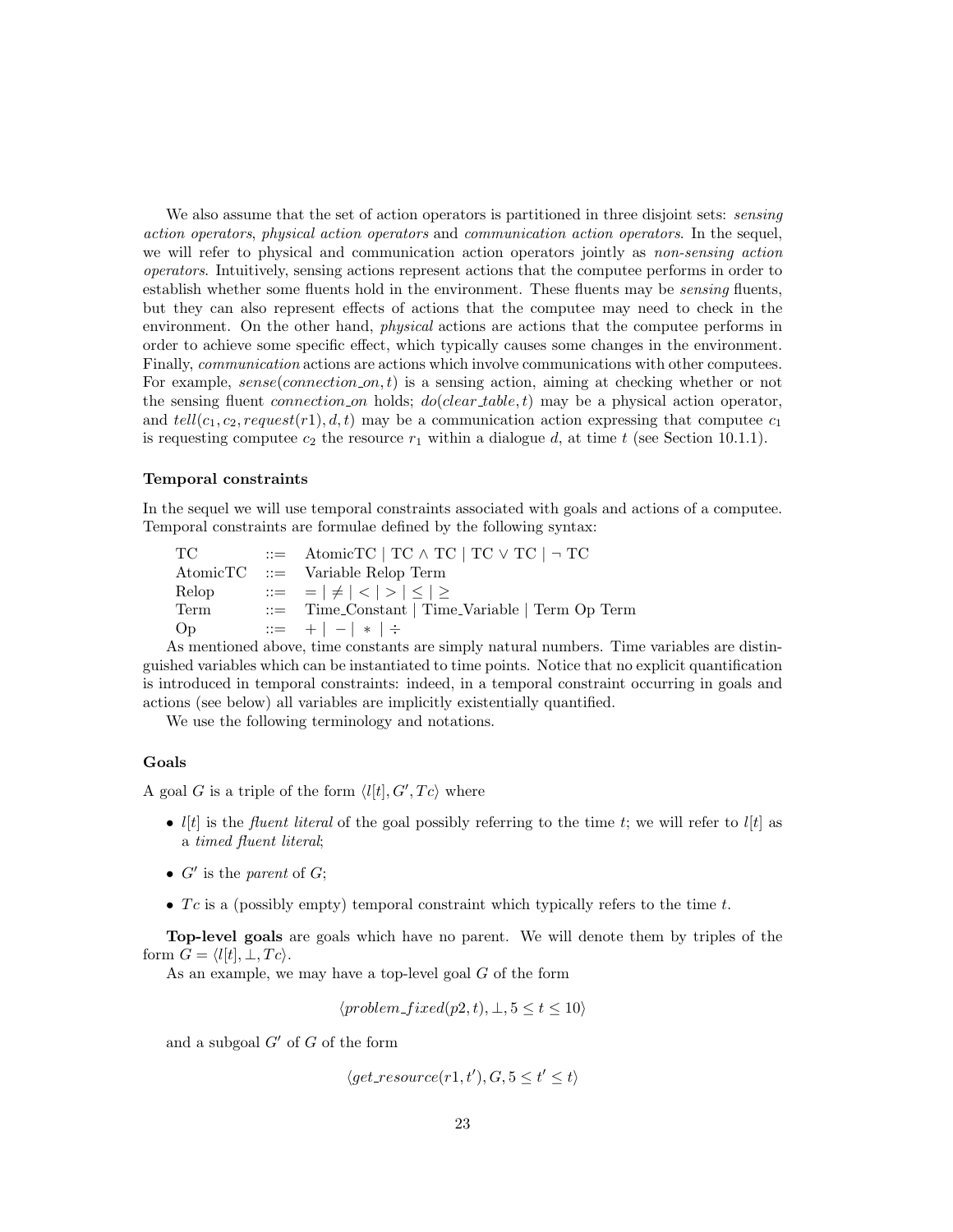meaning that to fix problem  $p2$  within a certain time interval, the computee needs to have (or acquire) a resource  $r1$ .

Given a set of goals Goals and  $G \in \text{Goals}$  we write

- parent(G) = G' if  $G = \langle \cdot, G', \cdot \rangle$  (G' can be  $\perp$  if G is a top-level goal)<sup>3</sup>
- children $(G, Goals) = \{G' \in Goals \mid G' = \langle \_, G, \_\rangle\}$
- descendants $(G, Goals) = children(G, Goals) \cup$  ${G' \in G}$ oals $\exists G'' \in descendants(G, Goals).G' \in descendants(G'', Goals)$
- $\text{ancestor}(G, \text{Goals}) = \{G' \in \text{Goals} | G \in \text{descendants}(G', \text{Goals})\}.$

We will also refer to two goals with the same parent as *siblings*.

In the sequel *mental goals* are goals whose fluent is mental, and *sensing goals* are goals whose fluent is sensing.

### Actions

An action A is a 4-tuple of the form  $\langle a[t], G, C, Tc \rangle$  where

- $a[t]$  is the *operator* of the action, referring to the execution time t; we will refer to  $a[t]$  as a timed (action) operator;
- G is the goal towards which the action contributes (i.e., the action belongs to a plan for the goal  $G$ ; G is a post-condition for A (but there may be others such post-conditions, as given within the knowledge base of the computee);
- $\bullet$  C are the *preconditions* which should hold in order for the action to take place successfully; syntactically,  $C$  is a conjunction of timed fluent literals;
- Tc is a (possibly empty) temporal constraints which typically refers to the time t of the action.

Note that we are assuming that actions are atomic and do not have a duration. The temporal constraints specify a time window over which the time of the action can be instantiated, at execution time. If the temporal constraints are empty then the action can be executed at any time.

As an example, we may have an action

$$
\langle tell(c_1, c_2, request(r1), d, t''), G', \{\}, 5 \le t'' \le t' \rangle
$$

where  $G'$  is given as above.

Given and action A, we write

• parent(A) = G if  $A = \langle \_, G, \_, \rangle$  (G can be  $\bot$ ).

 $3$ We use " $\cdot$ " to denote a component which is not relevant in the context, inheriting the Prolog tradition of denoting by " " an anonymous variable.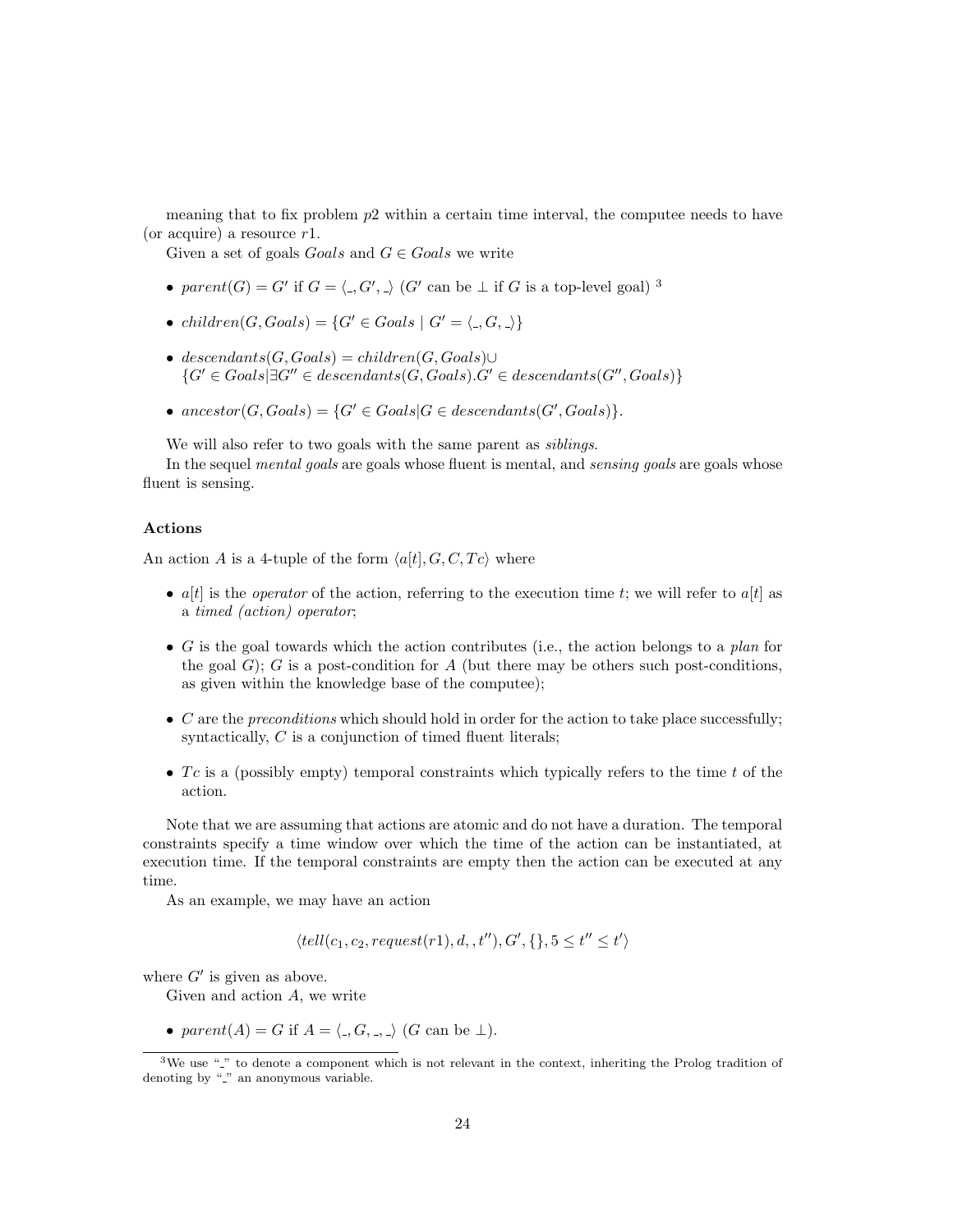We will also refer to two actions with the same parent and to an action and a goal with the same parent as *siblings*. Note that, in practice, actions can be seen as special kinds of goals which are directly *executable*.

In the sequel *sensing actions* are actions whose action operator is a sensing action operator, non-sensing actions are actions whose action operator is a non-sensing action operator. We distinguish two types of sensing operators, denoted by  $sense(l[t])$  and  $sense\_precondition(l[t])$ . The latter is a sensing action which a computee may explicitly introduce in its plan in order to check whether or not a precondition of a certain action holds at the current time.

In both a timed fluent literal  $l[t]$  and a timed operator  $a[t]$ , the time t may be a time constant (in which case the associated temporal constraint will be empty) or a time variable. This variable is treated as an existentially quantified variable, the scope of which is the whole state of the computee (see Section 5). Whenever a goal (resp. action) is introduced within a state, the time variable associated with the goal (resp. action), is a distinguished, fresh variable. When a time variable is instantiated (e.g., at action execution time) the actual instantiation is recorded in the state of the computee. This allows us to keep different instances of the same action (resp. goal) distinguished.

Finally, note that the temporal constraints of a goal/action might be empty even though the time of the goal/action is a variable.

## 5 State of a computee

At any given time, the state of a computee is a triple

$$
\langle KB, Goals, Plan \rangle
$$

where Goals is a set of goals and Plan is a set of actions, as defined in section 4. The Goals and Plan components of the state can be represented as a tree where:

- the root is  $\perp$ ;
- the nodes of the tree other than the root are labelled by goals in Goals or actions in Plan;
- the children of the root are the top-level goals in *Goals*;
- action can label only leaf nodes;
- for each non-leaf node labelled by a goal  $G$ , the children of the node are all the actions in Plan and goals in Goals whose parent is G.

As an example, the tree for the following  $G \circ als$  and  $Plan$  of computee  $c_1$ 

 $Goals = {G, G_1, G_2}$ , where

$$
G = \langle problem\_fixed(p2, t), \bot, 5 \le t \le 10 \rangle
$$
  
\n
$$
G_1 = \langle get\_resource(r1, t_1), G, 5 \le t_1 \le t \rangle
$$
  
\n
$$
G_2 = \langle get\_resource(r2, t_2), G, 5 \le t_2 \le t \rangle
$$

$$
Plan = \{ \langle tell(c_1, c_2, request(r1), d, t'), G_1, \{\}, 5 \le t' \le t_1 \rangle \}
$$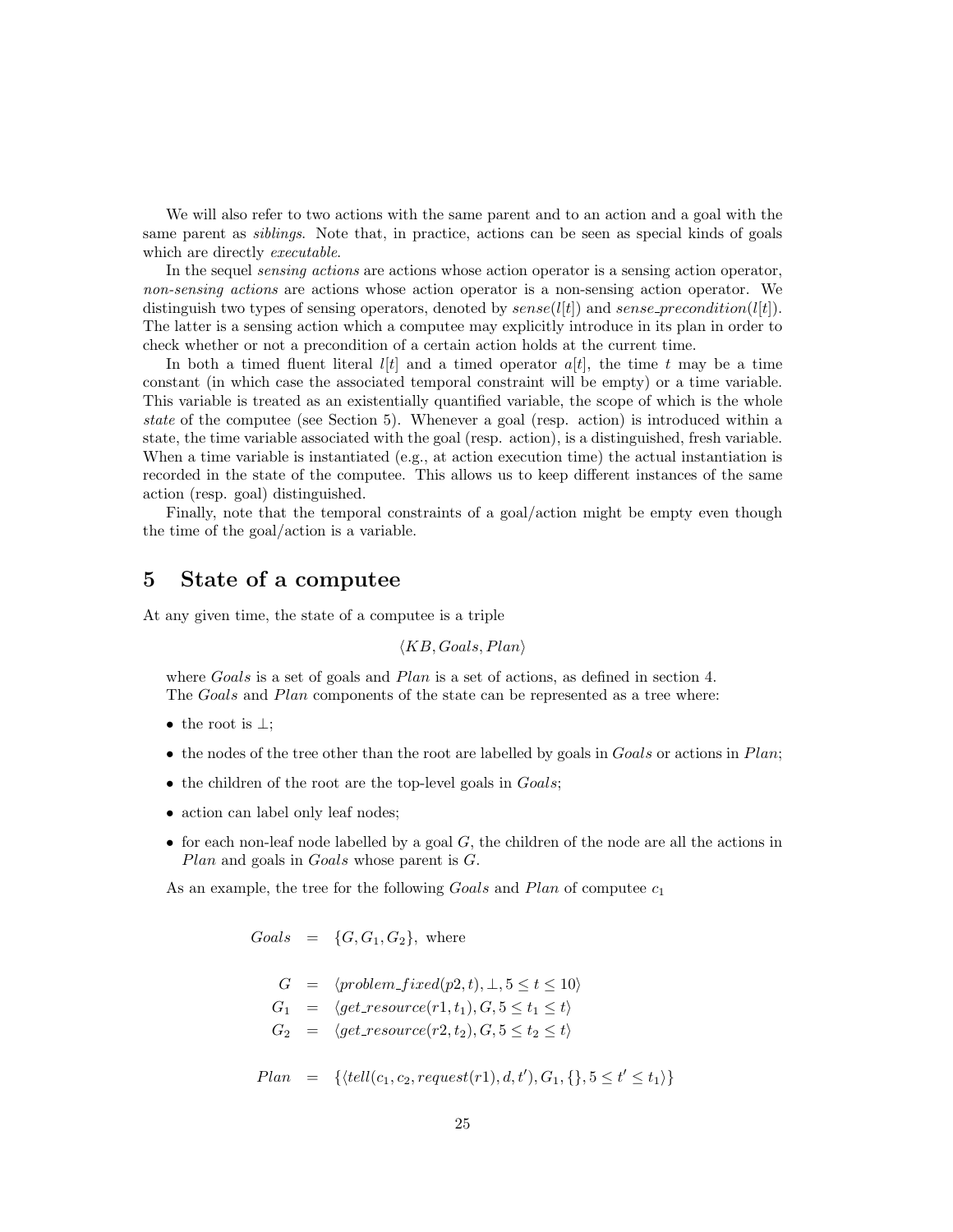

Figure 2: The tree view of the state of computee  $c_1$ 

is the tree in Figure 2.

It is worth pointing out that all variables occurring in the tree (and in particular the time variables  $t, t_1, t_2$  and  $t'$  in the example above) are implicitly existentially quantified with scope the whole tree.

For simplicity, we will assume that, given a state  $\langle KB, Goals, Plan \rangle$ , all occurrences of variables in Goals and Plan are time variables (implicitly existentially quantified globally within the Goals and Plan). In other words, our goals and actions are ground except for the time parameter. Variables other than time variables in goals and actions. can be dealt with similarly. We concentrate on time variables as time plays a fundamental role in our model. We avoid dealing with the other variables to keep the model simple.

The KB component of the state is the union of various (not necessarily disjoint) knowledge bases. Among them we distinguish  $KB<sub>0</sub>$  which records the actions which have been executed and their time of execution as well as the properties (i.e. fluents and their negation) which have been observed and the time of the observation. Formally,  $KB<sub>0</sub>$  contains assertions of the form:

executed(a[t],  $\tau$ ) where a[t] is a timed operator and  $\tau$  is a time constant. This fact means that an action a has been executed at time  $t = \tau$  by the computee.

*observed*(*l*[t],  $\tau$ ) where *l*[t] is a timed fluent literal and  $\tau$  is a time constant. This fact means that the property l has been observed to hold at time  $t = \tau$ .

 $observed(c, a[\tau'], \tau)$  where c is a computee's name, different from the name of the computee whose state we are defining,  $\tau$  and  $\tau'$  are time constants, and a is an action operator.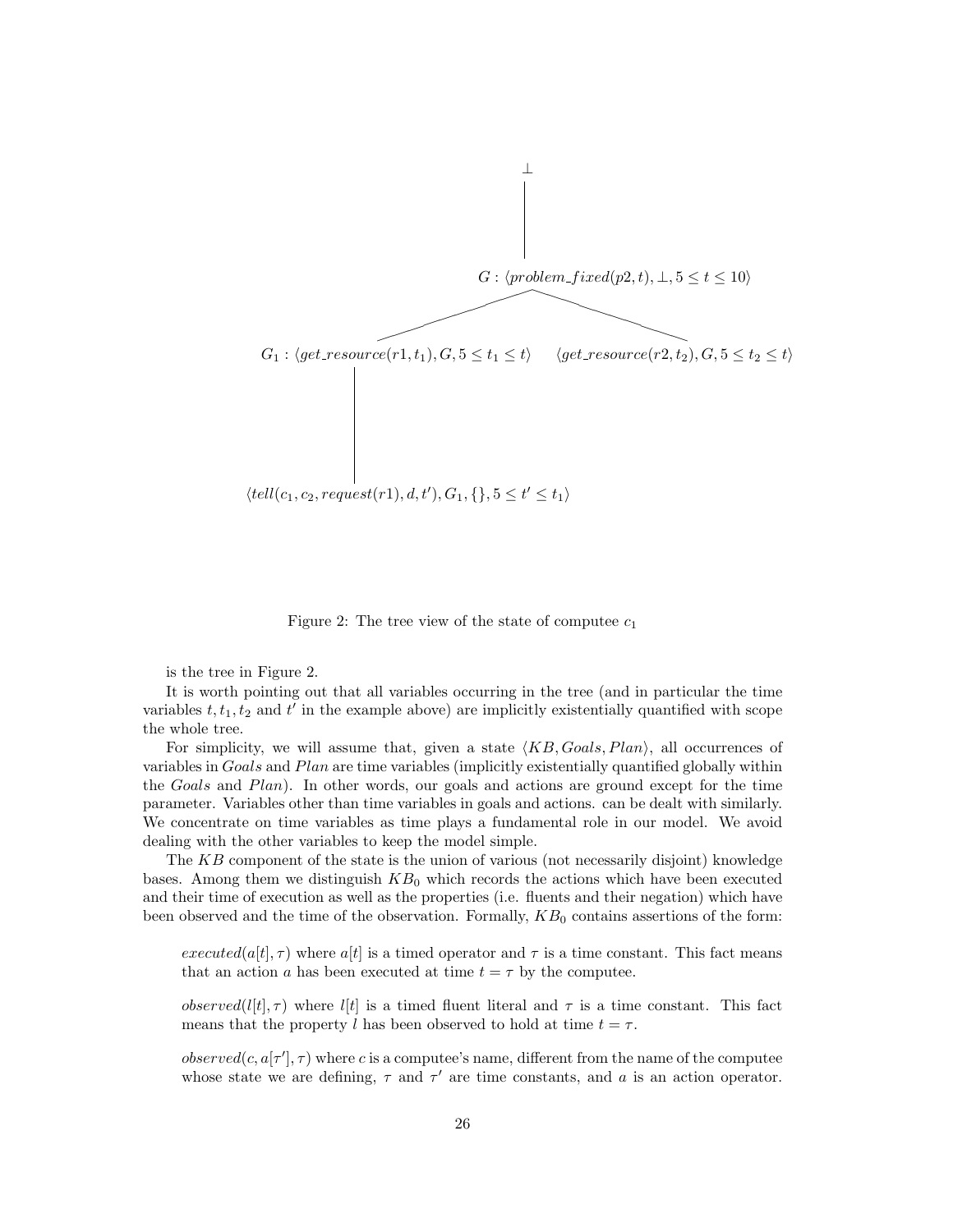This fact means that the given computee has observed at time  $\tau$  that computee c has executed the action a at time  $\tau'$  (of course  $\tau' \leq \tau$ ).

Note that assertions in  $KB<sub>0</sub>$  of the third kind are variable-free. These are intended to represent reception of communication from other computees. These type of assertions have no variable as they represent actions executed by other computees, whose (internal) time variables are of no interest to the computee in question.

Instead, assertions of the first two kinds refer explicitly to the time t. We could have represented these assertions simply as (variable-free) facts of the form  $executed(a[\tau])$  and observed( $l[\tau]$ ), without referring explicitly to their time t. We have chosen the above representation with explicit variables in order to link the record in  $KB<sub>0</sub>$  of observed properties and execution of actions by the computee in order to link this record to the time of actions in Plan and goals in Goals. Thus, the time of an action and of a goal serves implicitly as an identifier, uniquely identifying the action or goal (due to the assumption on the uniqueness of such variables, as indicated in section 4). Note that, as a consequence of the above, the variables in  $KB<sub>0</sub>$  are not properly speaking variables as such. Rather, they can be equated to "named variables" as in [KMM00].

Note that at this stage of the development of the KGP model we assume that the computee trusts its environment absolutely and therefore considers that the information in  $KB_0$  is irrevocable.

In the sequel we will assume that  $KB<sub>0</sub>$  is contained in all the remaining knowledge bases that form KB.

Given a state  $S = \langle KB, Goals, Plan \rangle$ , we will denote by  $\Sigma(S)$  the valuation obtained as follows:

$$
\Sigma(S) = \{ t = \tau \mid executed(a[t], \tau) \in KB_0 \} \cup \{ t = \tau \mid observed(l[t], \tau) \in KB_0 \}
$$

When the state S we are referring to is clear from the context, we will write simply  $\Sigma$  instead of  $\Sigma(S)$ . Intuitively,  $\Sigma$  extracts from  $KB_0$  the instantiation of the (existentially quantified) time variables in Plan and Goals, derived from having executed (some of the) actions in Plan and having observed that (some of the) fluents in Goals hold (or do not hold).  $KB<sub>0</sub>$  provides a "virtual" representation of  $\Sigma$ .

Below,  $\Sigma(t)$ , for some time variable t, will return the value of t in  $\Sigma$ , if there exists one, namely, if  $t = \tau \in \Sigma$ , then  $\Sigma(t) = \tau$ .

The valuation of temporal constraints associated with goals or actions in a state S will always take  $\Sigma$  into account. Let Tc be a (set of) temporal constraint with variables  $t_1, ..., t_n, t_{n+1}, ..., t_m, m \ge n \ge 1$ , such that:

- for each  $i = 1, ..., n$ ,  $\Sigma(t_i) = \tau_i$  for some time point  $\tau_i$ ;
- for each  $i = n + 1, ..., m$ , there exists no  $\tau_i$  such that  $\Sigma(t_i) = \tau_i$ .

Then, a total  $\Sigma$ −valuation  $\sigma$  for Tc is a valuation for the time variables in Tc which are not evaluated by  $\Sigma$  already, namely  $\sigma$  is a valuation  $\{t_{n+1} = \tau_{n+1}, \ldots, t_m = \tau_m\}$ , for some time points  $\tau_{n+1}, \ldots, \tau_m$ . Given a temporal constraint Tc and a total Σ-valuation  $\sigma$  for Tc, we will write  $\sigma \models T_c$  if Tc is satisfied by the valuation  $\sigma \cup \Sigma$ . Moreover, we will write  $F\sigma$  to denote the application of the valuation  $\sigma \cup \Sigma$  to a formula F.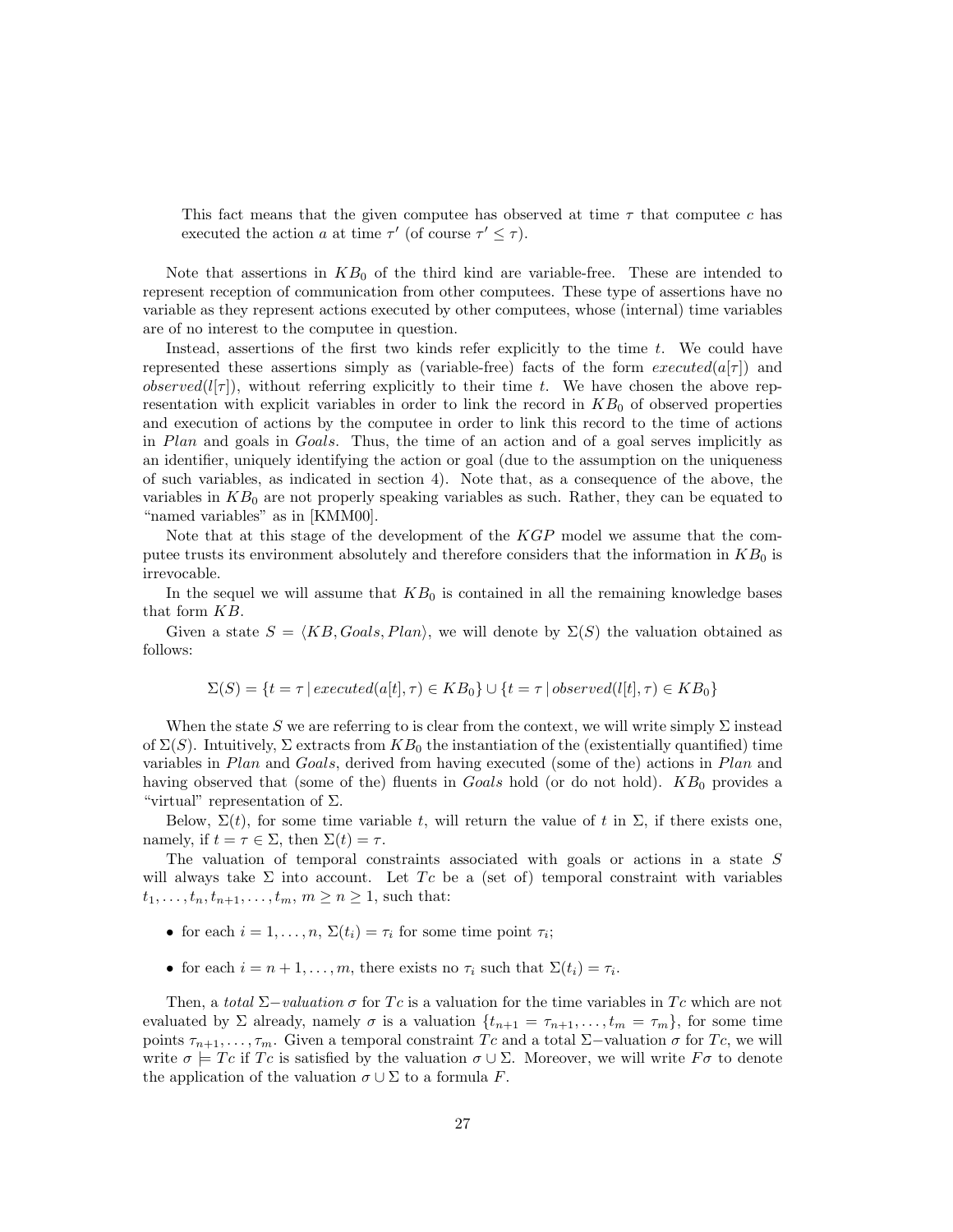# 6 Capabilities

We will assume the reasoning capabilities given below. To refer to these capabilities, we use entailment symbols with subscripts. However, these are not always intended to formally denote entailment relationships but operators to achieve core forms of reasoning.

### 6.1 Planning

The Planning capability  $\models_{plan}$  supports the planning by means of an abductive event calculus theory [KS86, Sha89]. In effect,  $\models$ <sub>plan</sub> is a partial planning operator, which selects one individual partial plan, if some exists, for every mental goal in the set of goals it is given as input.

Given a state  $\langle KB, Goals, Plan \rangle$ , and a non-empty set of mental goals  $\{G_1, \ldots, G_n\} \subseteq Goals$ 

$$
KB, Plan, \{G_1, \ldots, G_n\} \models_{plan} \{ \langle G_1, A_1s, G_1s \rangle, \ldots \langle G_n, A_ns, G_ns \rangle \}
$$

standing for "the set of goals  $\{G_1, \ldots, G_n\}$  can be reduced to the set  $\mathcal{A}_1 s\cup \ldots \cup \mathcal{A}_n s$  of actions and  $G_1s\cup \ldots \cup G_ns$  of subgoals, given KB and Plan". In particular, each goal  $G_j$  can be reduced to the set  $A_j$ s of actions and  $G_j$ s of subgoals, given KB and Plan. Note that each of the  $A_j$ s,  $G_j$ s may be empty, e.g., if  $G_j$  has already been planned for. Moreover, each of the  $\mathcal{A}_j s, \mathcal{G}_j s$  may be  $\perp$ , if there exists no "viable" plan for  $G_j$  (in which case  $\mathcal{A}_j s = \mathcal{G}_j s = \perp$ ). <sup>4</sup>

The Planning capability is defined with respect to a subset  $KB_{plan}$  of the knowledge base KB.  $KB_{plan}$  is based upon the ontology of the *event calculus* [KS86] in the sense that

- 1. it allows parallel actions,
- 2. it deals with local states (not global states as with the situation calculus snap-shot approach),
- 3. it follows the approach of the event calculus in the definition of postconditions/effects and preconditions.

Concretely,  $KB_{plan}$  is an *abductive* variant of the event calculus (e.g., see [Sha89]). Note that the event calculus theory we adopt can be obtained from translating theories in the  $\mathcal{E}\text{-language}$ [KM97b, KM97a] into the event calculus. In section 6.3 we will see how to extend  $KB_{plan}$  so that it can be used to perform temporal reasoning, again in the spirit of the  $\mathcal{E}\text{-language.}$ 

### 6.1.1  $KB_{plan}$ : Abductive Event Calculus

As the knowledge base  $KB_{plan}$  used to represent the knowledge required for partial planning we adopt (a variant of) the abductive event calculus, namely  $KB_{plan} = \langle P_{plan}, A_{plan}, I_{plan} \rangle$ . In the following specification of  $KB_{plan}$  we adopt the notational conventions of the abductive event calculus. In particular, an atom of the form *holds*  $at(G, T)$  stands for the fluent G holds at time T and an atom of the form  $happens(A, T)$  stands for the action A takes place at time T. In order to link these event calculus formulation to our time fluent and timed operators, we extend the basic theory, originating from the conventional event calculus, with suitable *bridge* rules.

<sup>&</sup>lt;sup>4</sup>Note that we overload the symbol  $\perp$ , to indicate both the parent of top-level goals and the absence of a "viable" plan for a goal.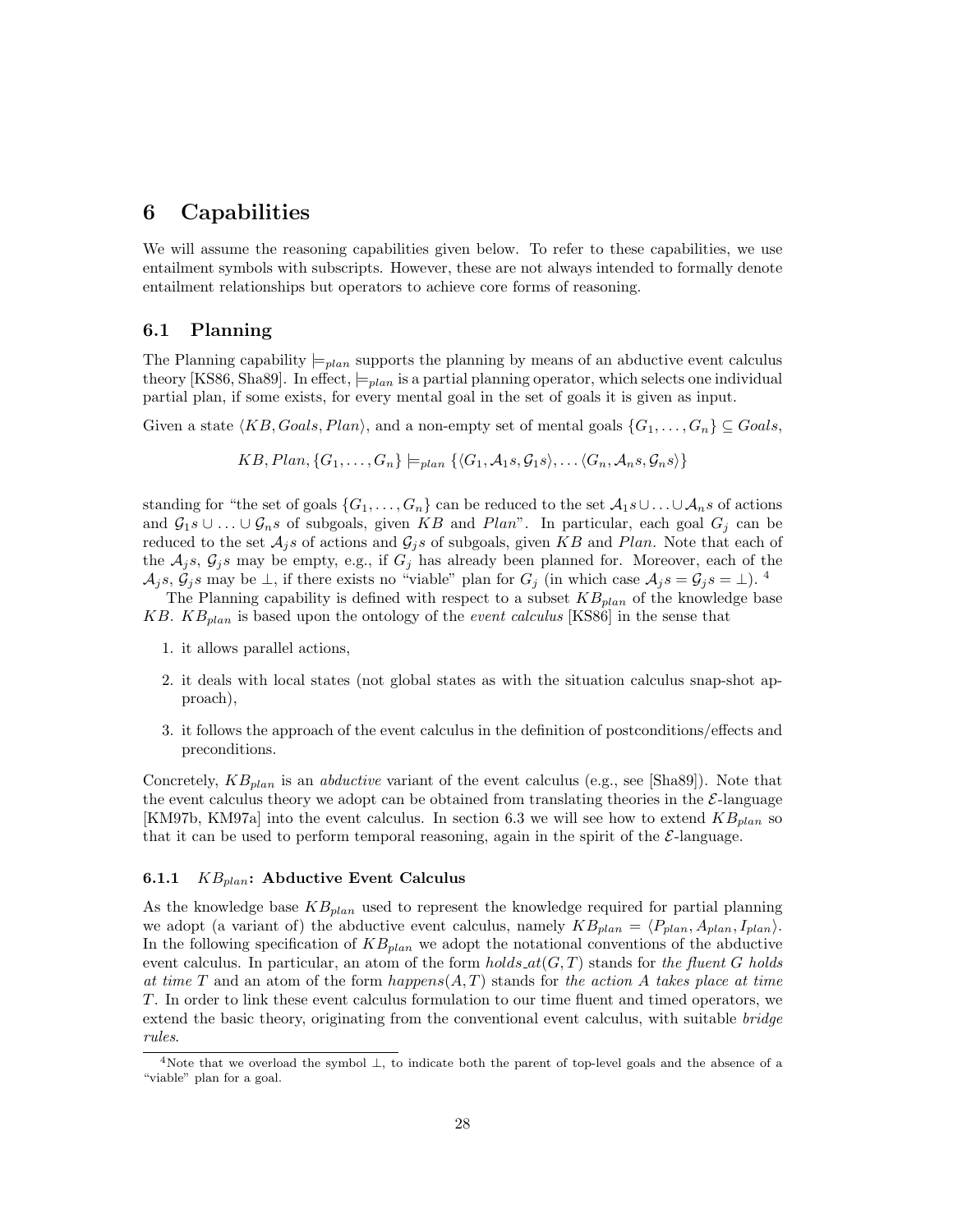•  $P_{plan}$  consists of two parts: *domain-independent rules* and *domain-dependent rules*. In the sequel, we assume that 0 is the initial time.

### Domain independent rules

holds  $at(G, T_2) \leftarrow happens(A, T_1), T_1 < T_2, initiates(A, G), not \text{clipped}(T_1, G, T_2)$ holds  $at(\neg G, T_2) \leftarrow happens(A, T_1), T_1 < T_2, terminates(A, G), not\,\,]$ 

These rules ensure that positive fluents persist from the time they have been initiated by some event and negative fluents persist from the time their corresponding positive fluents have been terminated by some event.

 $holds\_at(G, T) \leftarrow holds\_initially(G), 0 < T, not \ clipped(0, G, T)$ holds  $at(\neg G, T) \leftarrow holds\_initially(\neg G), 0 < T, not\ declipped(0, G, T)$ 

These rules ensure that fluents persist from the initial time, if they held at that time.

 $clipped(T_1, G, T_2) \leftarrow happens(A, T), terminates(A, G), T_1 < T < T_2$  $declipped(T_1, G, T_2) \leftarrow happens(A, T), initiates(A, G), T_1 < T < T_2$ 

These rules ensure that fluents do not persist if events occur terminating them (if they are positive) of initiating their complementary fluent (if they are negative).

holds  $at(G, T_2) \leftarrow observed(G[1], T_1), T_1 < T_2$ , not clipped $(T_1, G, T_2)$ holds  $at(\neg G, T_2) \leftarrow observed(\neg G[\_, T_1), T_1 < T_2, not\ declipped(T_1, G, T_2))$  $happens(A, T) \leftarrow executed(A[\_], T)$  $happens(A(C), T) \leftarrow observed(C, A[\square], T)$ 

These rules serve as bridge rules for connecting the abductive event calculus theory to  $KB<sub>0</sub>$ . Note that the third such rule implies that the effects of the action performed by the computee  $C$  will be initiated at the moment of the observation of this action by the computee whose knowledge base we are considering here. Alternatively, we could have written

 $happens(A(C), T') \leftarrow observed(C, A[T'], T)$ 

 $happens(A, T) \leftarrow assume\_happens(A, T)$ 

This rule links *happens* to the abducible *assume happens* (see below the definition of  $A_{plan}$ ).

#### Domain dependent rules

 $P_{plan}$  also contains domain-dependent rules defining the predicates holds initially, initiates, terminates, e.g.

holds initially $(at(c,(1,1)))$ 

This rule represents that computee c is initially (i.e., at time 0) at location  $(1,1)$  (assuming that the environment in which  $c$  operates is a two-dimensional grid).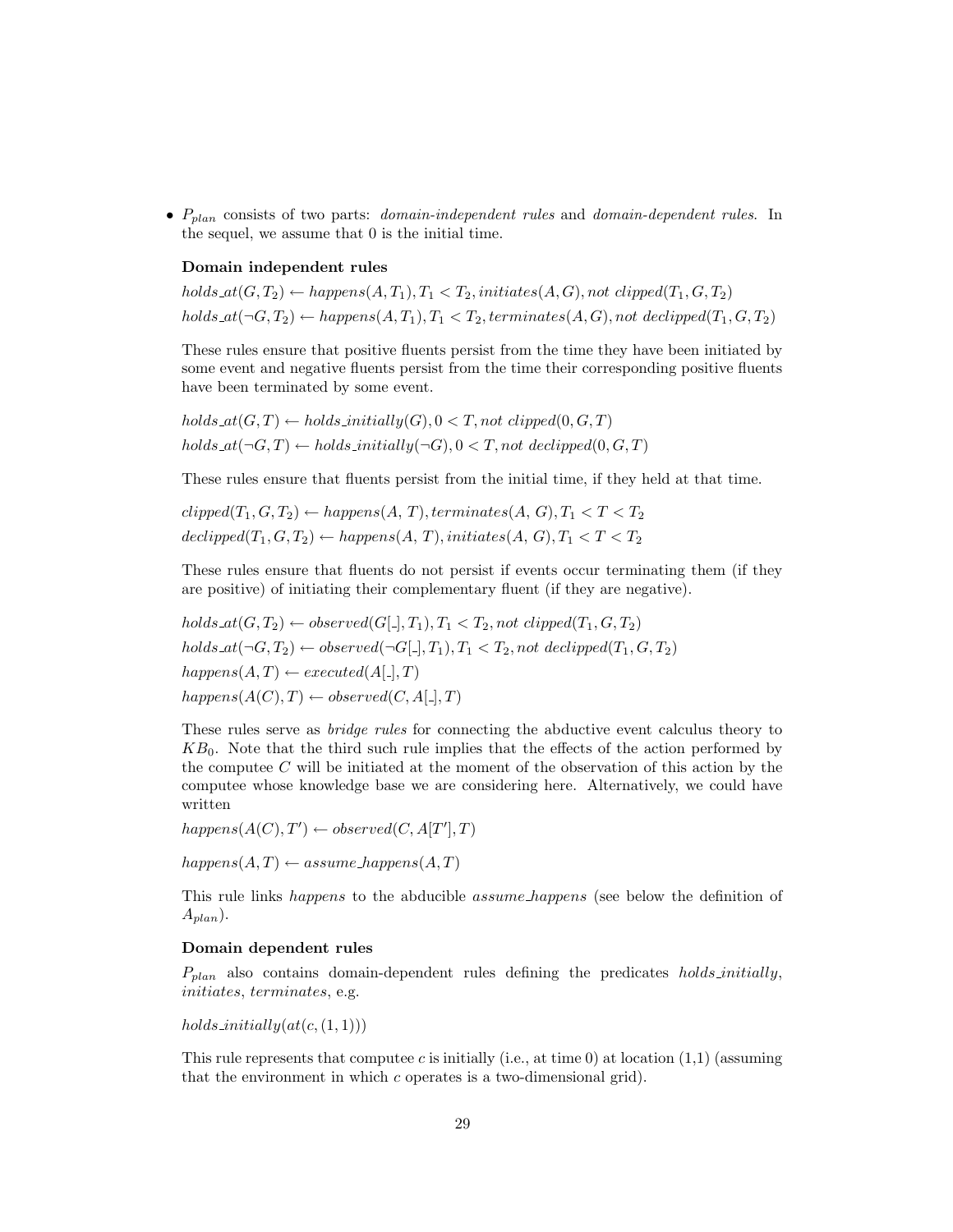$initiates(go(X, L_1, L_2), T, at(X, L_2)) \leftarrow holds\_at(mobile(X), T)$ terminates(go(X, L<sub>1</sub>, L<sub>2</sub>), T, at(X, L<sub>1</sub>)  $\leftarrow$  holds at(mobile(X), T), L<sub>1</sub>  $\neq$  L<sub>2</sub>

These rules represent that an action  $g_0(X, L_1, L_2)$  executed at time T initiates the property that the computee  $X$  is at location  $L_2$  and terminates the property that the computee X is at location  $L_1$ , provided that the computee X is mobile and, for the rule for terminates, that  $L_1$  and  $L_2$  are different. In practice, the conditions in the body of these rules serve as preconditions for the effects of the action to hold, after the execution of the action. In addition to this kind of preconditions,  $KB_{plan}$  might specify preconditions for actions to be executable, e.g.

 $precondition(qo(X, L_1, L_2), at(X, L_1))$ 

This rule represents a precondition for the event/action go to be executable, in that a plan containing an action  $g_0(X, L_1, L_2)$  needs to contain also actions guaranteeing that the precondition  $at(X, L_1)$ , at the same time as the action. The  $I_{plan}$  below specifies how such preconditions are enforced by the Planning capability, as we will see in the next section 6.1.2.

 $P_{plan}$  may also contain additional rules, e.g., defining domain-dependent predicates which may be static.

- $A_{plan}$  consists of the predicate *assume* happens.
- $I_{plan}$  contains the following domain-independent integrity constraints:

holds  $at(F,T)$ , holds  $at(\neg F,T) \Rightarrow false$ 

These integrity constraints enforce that a fluent and its negation can never hold at the same time, and that at every time either a fluent or its negation must hold.

 $happens(A, T) \wedge precondition(A, P) \Rightarrow holds_at(P, T)$ 

This integrity constraint enforces that (all) the preconditions for the executability of actions hold at the time of the execution of the action.

 $I_{plan}$  may also contain additional integrity constraints, e.g., defining domain-dependent ramification statements, e.g.,

holds  $at(at(O, X), T)$ , holds  $at(contains(O, I), T) \Rightarrow holds \,at(at(I, X), T)$ 

This integrity constraint represents that if an object  $O$  is located at some location  $X$ , then whatever item  $I$  contained in  $O$  is also located at  $X$ .

Given a plan Plan, we denote by  $\mathcal{EC}(Plan)$  its representation in the event calculus formulation, that is the conjunction

$$
\bigwedge_{\langle a[t], \dots, Tc \rangle \in Plan} (happens(a, t) \land Tc)
$$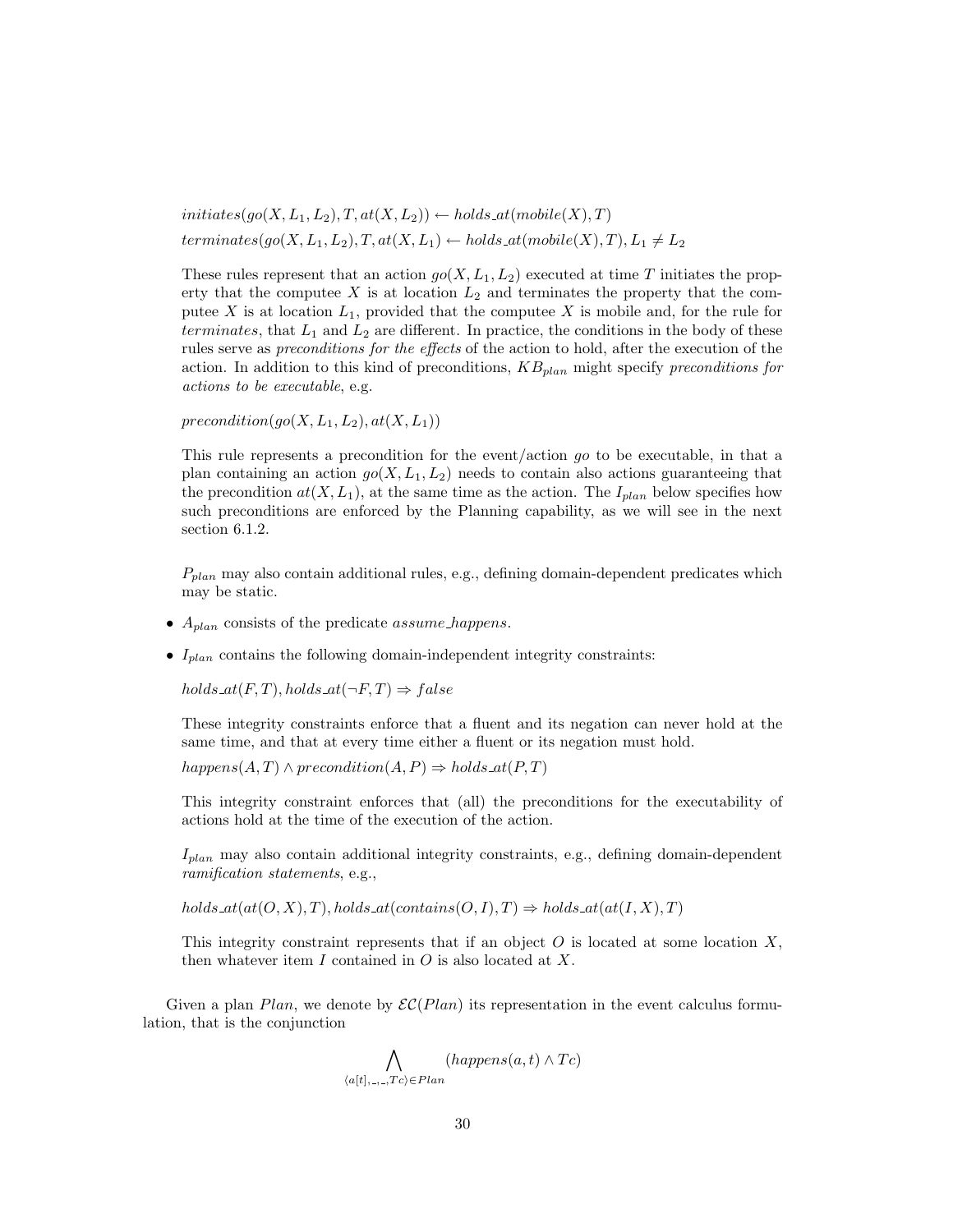Similarly, given a set of goals Goals, we denote by  $\mathcal{EC}(Gools)$  its representation in the event calculus formulation, that is the conjunction

$$
\bigwedge_{\langle l[t], \ldots, Tc \rangle \in \text{G} \text{oals}} (holds\_at(l, t) \land Tc)
$$

### 6.1.2 Specification of  $\models$ <sub>plan</sub>

Let  $S = \langle KB, Goals, Plan \rangle$  be a state, and  $\mathcal{G}s$  be the (non-empty) set of mental goals  $\{\langle l_1[t_1], G'_1, T_1 \rangle, \ldots, \langle l_n[t_n], G'_n, T_n \rangle\}.$  Then:

$$
KB, Plan, \mathcal{G}s \models_{plan} \{ \langle G_1, \mathcal{A}_1s, \mathcal{G}_1s \rangle, \ldots, \langle G_n, \mathcal{A}_ns, \mathcal{G}_ns \rangle \}
$$

where, for each  $j = 1, \ldots, n$ 

- either  $A_j s = G_j s = \perp$ , representing that there exists no "viable" partial plan for goal  $G_j$
- or

 $\mathcal{A}_j s = \{ (a_1^j[t_1^j], T_1^j), \ldots, (a_{m_j}^j[t_{m_j}^j], T_{m_j}^j) \}, m_j \ge 0$ , each  $a_i^j[t_i^j]$  is a timed operator and  $T_i^j$  are temporal constraints and

 $\mathcal{G}_j s = \{ (l_1^j[t_1^j], S_1^j), \ldots, (l_{k_j}^j[t_{k_j}^j], S_{k_j}^j) \}, k_j \geq 0$ , each  $l_i^j[s_i^j]$  is a timed literal, and  $S_i^j$  are temporal constraints, representing a partial plan for goal  $G_j$ ,

such that, if T is the set of all temporal constraints in  $\mathcal{G}_s$ ,  $\mathcal{A}_1$ s, ...,  $\mathcal{G}_1$ s, ...,  $\mathcal{A}_n$ s, ...,  $\mathcal{G}_n$ s:

• there exists a total  $\Sigma$ -valuation  $\sigma$  for T such that  $\sigma \models T$ .

Namely, all temporal constraints in the given set of goals and in the partial plans for them, if any, are satisfiable. <sup>5</sup>

 $\mathcal T$  can be formally defined as

$$
\bigcup_{j=1,...,n} T_j \cup \bigcup_{j=1,...,n, A_j} s \neq \mathcal{G}_j s \neq \perp \bigcup_{i=1,...,m_j} T_i^j \cup \bigcup_{j=1,...,n, A_j} s \neq \mathcal{G}_j s \neq \perp \bigcup_{i=1,...k_j} S_i^j.
$$

For each  $j = 1, \ldots, n$ , the sets  $A_j s, G_j s$  are defined as follows:

- either there exist sets  $X_j = \{ (a_1^j[t_1^j], T_1^j), \ldots, (a_{m_j}^j[t_{m_j}^j], T_{m_j}^j) \}, m_j \ge 0 \text{ and } Y_j =$  $\{(l_1^j[t_1^j], S_1^j), \ldots, (l_{k_j}^j[t_{k_j}^j], S_{k_j}^j)\}, k_j \geq 0$  such that
	- (i)  $P_{plan} \wedge [\bigwedge_{i=1,\dots,m_j} assume\_happens(a_i^j, t_i^j) \wedge \bigwedge_{\ell=1,\dots,k_j} holds(l_\ell^j, s_\ell^j)]\sigma \qquad \models$ *holds*  $at(l_j, t_j)\sigma$ , and
	- (ii)  $P_{plan} \wedge [\bigwedge_{j=1,\dots,n} \bigwedge_{i=1,\dots,m_j} assume\_happens(a_i^j, t_i^j) \wedge \mathcal{EC}(Plan)]\sigma$  $\wedge [\bigwedge_{j=1,\ldots,n} \bigwedge_{i=1,\ldots,k_j} holds\_at(l_i^j,t_i^j) \wedge \mathcal{EC}(Goal s)]\sigma \models_{LP} I_{plan}$

and  $A_j s = X_j$  and  $G_j s = Y_j$ 

• or there exist no sets  $X_j, Y_j$  as above, and  $A_j s = \mathcal{G}_j s = \bot$ .

<sup>&</sup>lt;sup>5</sup>See section 5 for the definition of  $\models$ .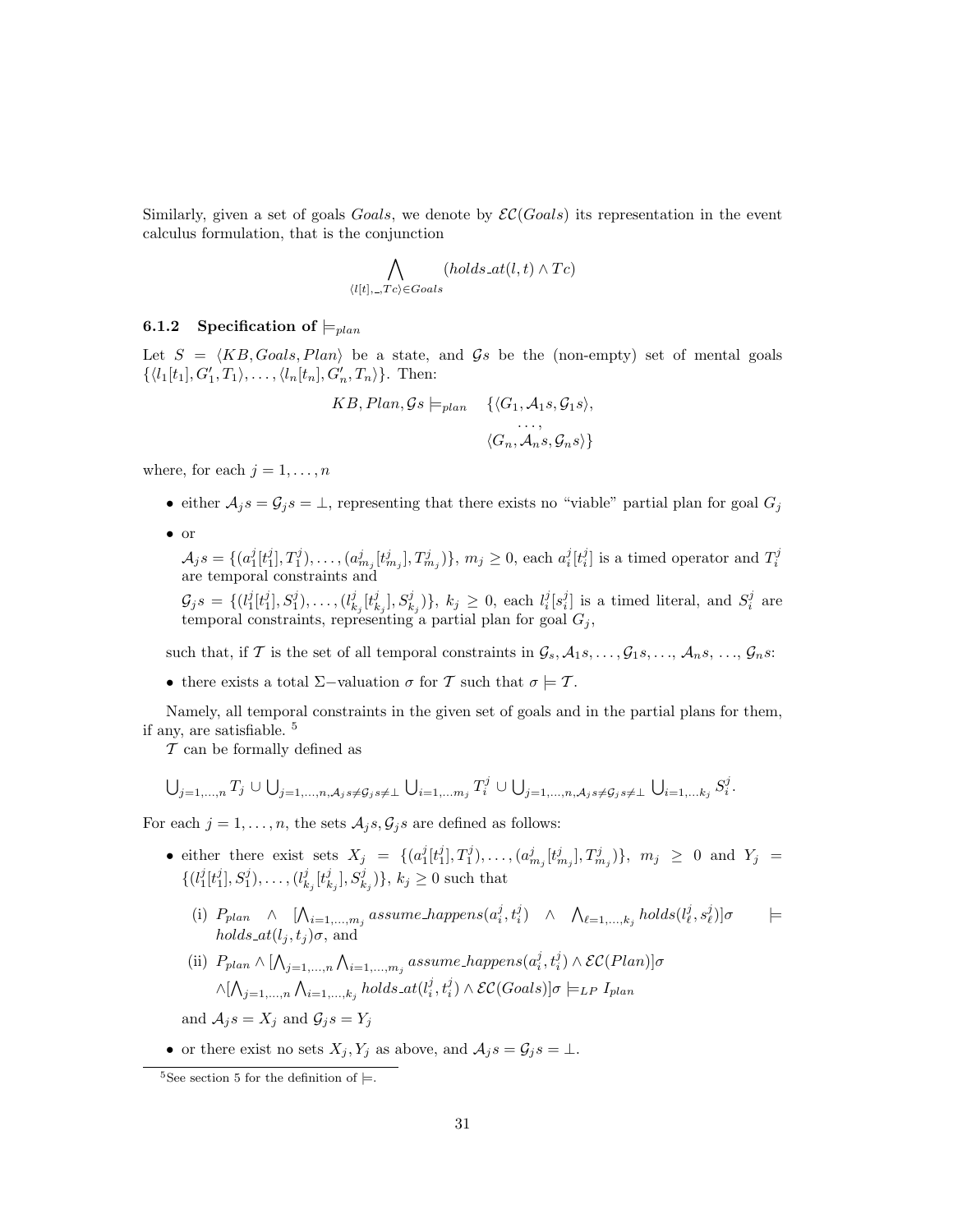Intuitively, for each given goal in the initially given set of goals  $\mathcal{G}_s$ , the Planning capability yields a (partial) plan which contains a (possibly empty) set of actions and a (possibly empty) set of goals. Each action and goal is equipped with temporal constraints, which are overall satisfiable, jointly with the temporal constraints of all goals and other partial plans. The actions and goals in each partial plan are such that they allow to entail the goal (condition (i)) and together with the current plan in Plan and with the current goals in Goals satisfy as a whole the set of integrity constraints in  $I_{plan}$  (condition (ii)). If no partial plan exist satisfying condition (i) or some exist but it does not satisfy condition (ii) then the Planning capability returns ⊥, which stands for "no viable plan".

### **6.1.3** Example of  $\models$ <sub>plan</sub>

Suppose the Planning capability of a computee x is given in input, at time  $\tau = 5$ , the goal G:

 $\langle in\_touch\_with(y, t), \perp, t \leq 10 \rangle$ 

to be in touch with another computee y by time 10. Suppose  $KB_{plan}$  contains the following domain-specific axioms (in addition to the domain-independent ones):

 $initiates(write(x, Y), T, in\_touch\_with(Y))$  $precondition(write(x, Y), have(connection))$  $precondition(write(x, Y), know\_address(Y))$  $holds\_initially(know\_address(y))$ 

Then,  $\models_{plan}$ , might return the following:

 $\langle G, \{ (write(x, y, t'), t' < t) \}, \{ (have(connection, t'), t' < t) \} \rangle$ 

Note that other outputs are also allowed by the formal specification of  $\models$ <sub>plan</sub>, e.g.

 $\langle G, \{ (write(x, y, t'), t' < t) \}, \{ (know\_address(y, t'), t' < t), have (connection, t'), t' < t) \} \rangle.$ 

### **6.1.4** Possible variants of  $KB_{plan}$  and  $\models$ <sub>plan</sub>

There are a number of abductive logic programs onto which to map the original event calculus [KS86, Sha89]. However, they can be proven to be equivalent to each other [TK95]. Above, we have chosen one concrete such abductive logic program, but others would have been possible.

All of possible choices of abductive event calculus theories provide an intensional description of plans. In alternative,  $P_{plan}$  in  $KB_{plan}$  could be a library of plans, providing an extensional description of the plans, for given goals. Such library could be obtained by partially evaluating (any of) the above event calculus. For example,  $P_{plan}$  might consist of

> holds  $at(in\_touch\_with(Y), T) \leftarrow$  happens(write(Y), T – 1),  $happens(qet\_address(Y), T-2),$  $happens(qet\_connection, T-3)$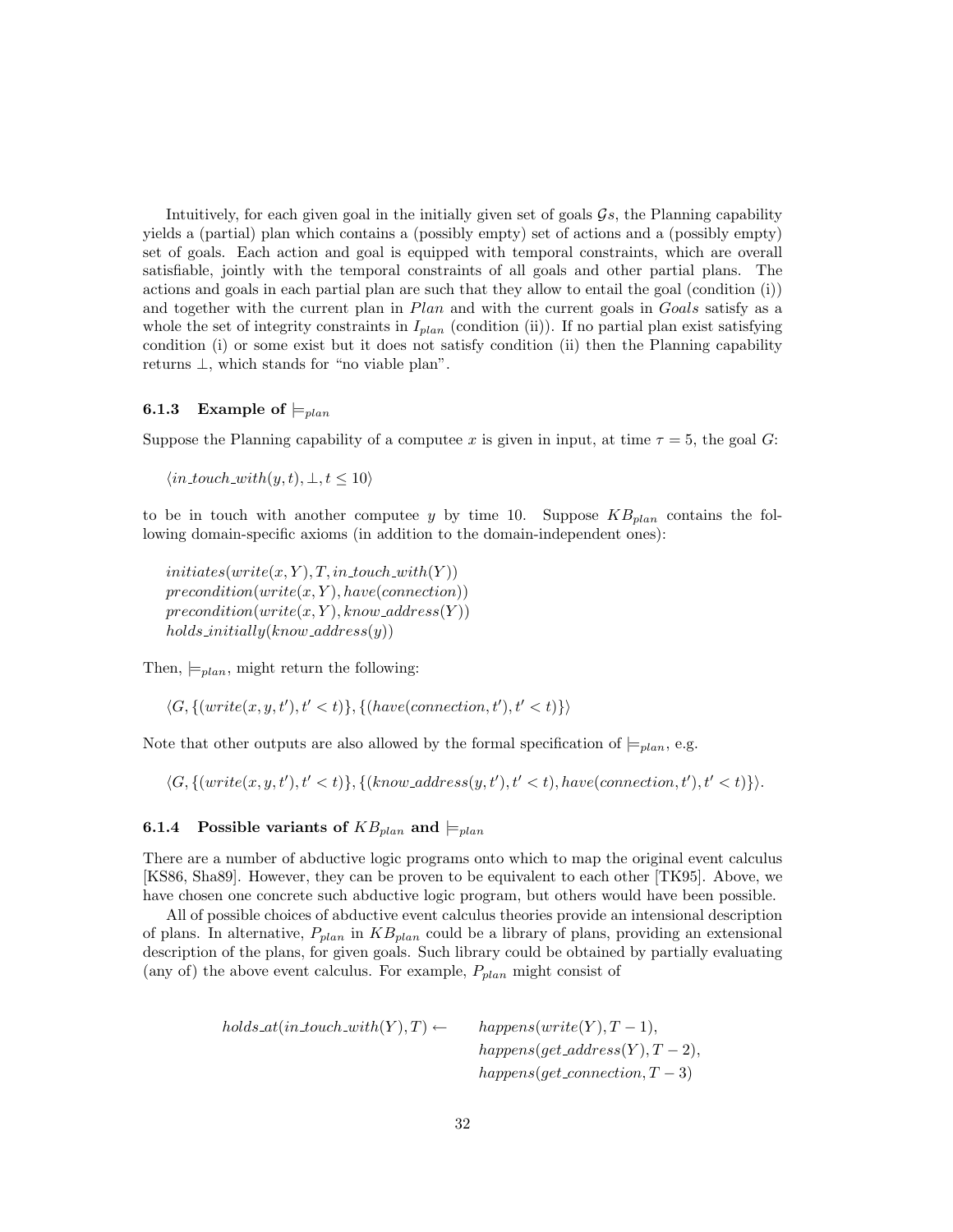### 6.2 Identification of preconditions

The capability  $\models_{pre}$  supports the reasoning capability of identifying (observable) preconditions for the executability of actions in plans. This capability is used when an action has to be inserted in the plan of the computee.

 $KB, a[t] \models_{pre} C$  stands for "C is a conjunction of (observable) preconditions of the action operator  $a[t]$ , given KB". In effect,  $\models_{pre}$  allows for conditional planning.

This capability does not require a separate part of the knowledge base  $KB$ . It is instead defined in terms of the knowledge base for planning,  $KB_{plan}$ .

### 6.2.1 Specification of  $\models_{pre}$

Given a state  $\langle KB, Goals, Plan \rangle$  and a timed action operator  $a[t]$ ,

 $KB, a[t] \models_{pre} Cs$  iff

- either there exists c such that  $P_{plan} \models_{LP} precondition(a, c)$  and  $Cs = \Lambda\{c[t] | P_{plan} \models_{LP}$  $precondition(a, c)$ }
- or, otherwise,  $Cs = true$ . <sup>6</sup>

Note that, for a given action operator  $a, Cs$  is true whenever no preconditions are explicitly indicated for a in  $P_{plan}$ . Note also that the time of the preconditions of an action is set to that of the action itself. Further, note that preconditions of actions, as stored within Plan, are not equipped with temporal constraints: temporal constraints for preconditions are indeed inherited from the action itself. Finally, note that this capability, as we have concretely defined it, involves hardly any reasoning. Indeed, the presence within the event calculus formulation of  $KB_{plan}$  of explicit precondition statements greatly facilitates the specification of this capability.

### **6.2.2** Example of  $\models_{pre}$

Let us consider the example in section 6.1.3, with

 $precondition(write(x, Y), have(connection))$  $precondition(write(x, Y), know\_address(Y))$ 

and the timed operator  $write(x, y, t)$ . Then,  $\models_{pre}$  will return

 $have (connection, t) \wedge know\_address(y, t).$ 

### 6.3 Temporal reasoning

The Temporal Reasoning capability  $\models_{TR}$  allows to perform temporal reasoning by means of the event calculus given in section 6.1, extended to reason with incomplete information about fluents and for dealing with inconsistencies arising from observations in the environment.

 $6$ We assume that *true* is a formula which is always entailed by  $KB$ .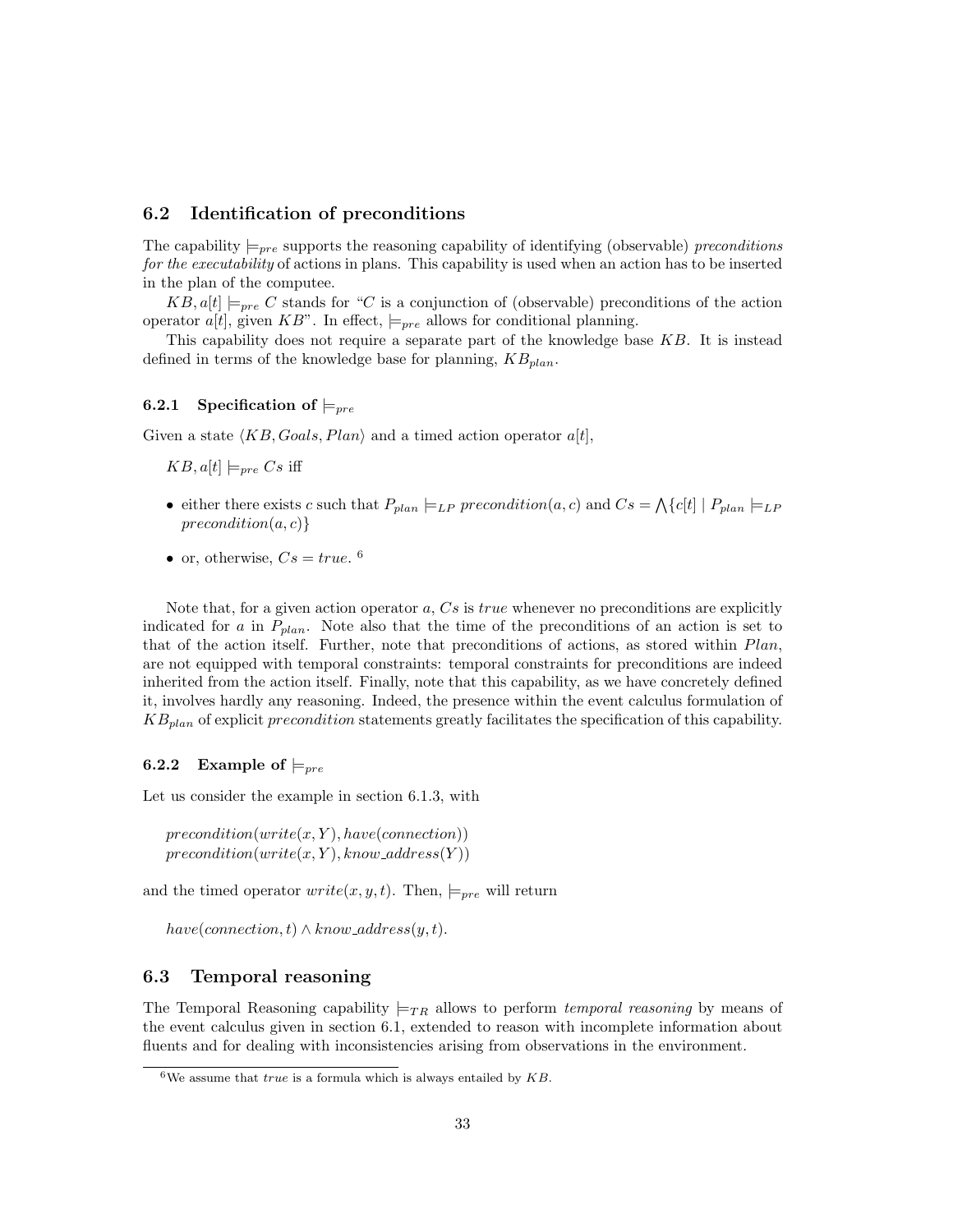A computee's knowledge for performing temporal reasoning is a subset of KB denoted by  $KB_{TR}$ , that together with the direct information that the computee obtains from the environment (and recorded in  $KB<sub>0</sub>$ ) allows to derive new knowledge about how properties of the world evolve in time, by means of  $\models_{TR}$ .

Given a state  $\langle KB, Goals, Plan \rangle$  and a (ground) timed fluent literal  $l[t]$  KB  $\models_{TR} l[t]$  stands for "the timed fluent literal  $l[t]$  holds in  $KB$ , namely it can be proven, within  $KB_{TR}$ , to follow from the set of actions known to have been executed and from the observations recorded in  $KB_0$ ".

Note that, differently from all other capabilities,  $\models_{TR}$  is a genuine entailment relationship. Note also that  $\models_{TR}$  will be used to define all remaining reasoning capabilities within this section 6, as well as some of the transitions in section 7.

In a nutshell, the Temporal Reasoning capability  $\models_{TR}$  is used to:

- Derive extra knowledge about the state of the world at a certain time (in the future and past) without the need to observe the world directly.
- Manage the change of the transient information obtained directly from the external world so that the computee has a consistent view of the history of the world.
- Help the computee to recognise the successful or failed execution of an action to produce its desired effects (and consequently recognise the success or failure of an attempt to satisfy a goal via a particular plan).

Overall, this capability plays a fundamental role in rendering the computee adaptable to changes in the environment of the computee.

We could adopt any framework of Reasoning about Actions and Change for the purpose of performing the required temporal reasoning. The particular framework that we adopt here, based on the event calculus and its E-Language extension as we have for planning, facilitates the interface between these two modules of  $KB_{TR}$  and  $KB_{plan}$  in  $KB$ .

### 6.3.1  $KB_{TR}$ : Extended abductive event calculus

 $KB_{TR}$  is an abductive logic program  $\langle P_{TR}, A_{TR}, I_{TR} \rangle$  where

- $P_{TR}$  is  $P_{plan}$  together with the additional rules <sup>7</sup>  $holds \, \mathit{at}(F,T) \leftarrow assume\_holds(F,T'), T' < T, not \,clipped(T',F,T)$  $holds\_at(\neg F, T) \leftarrow assume\_holds(\neg F, T'), T' < T, not \, decipherd(T', F, T)$
- $A_{TR}$  consists of the predicate *assume* holds;
- $I_{TR}$  is  $I_{plan}$  together with the additional integrity constraints holds  $at(F,T) \vee holds_{at}(\neg F,T)$ holds  $at(F,T)$ , assume holds $(\neg F,T) \Rightarrow false$ holds  $at(\neg F, T)$ , assume holds $(F, T) \Rightarrow false$

<sup>7</sup> If we assume that 0 is the initial time point, as we have done in section 6.1, then we can replace these two rules by

holds  $at(F,T) \leftarrow assume\_holds(F,0)$ , not clipped $(0, F, T)$ 

holds  $at(\neg F, T) \leftarrow assume\_holds(\neg F, 0)$ , not declipped $(0, F, T)$ .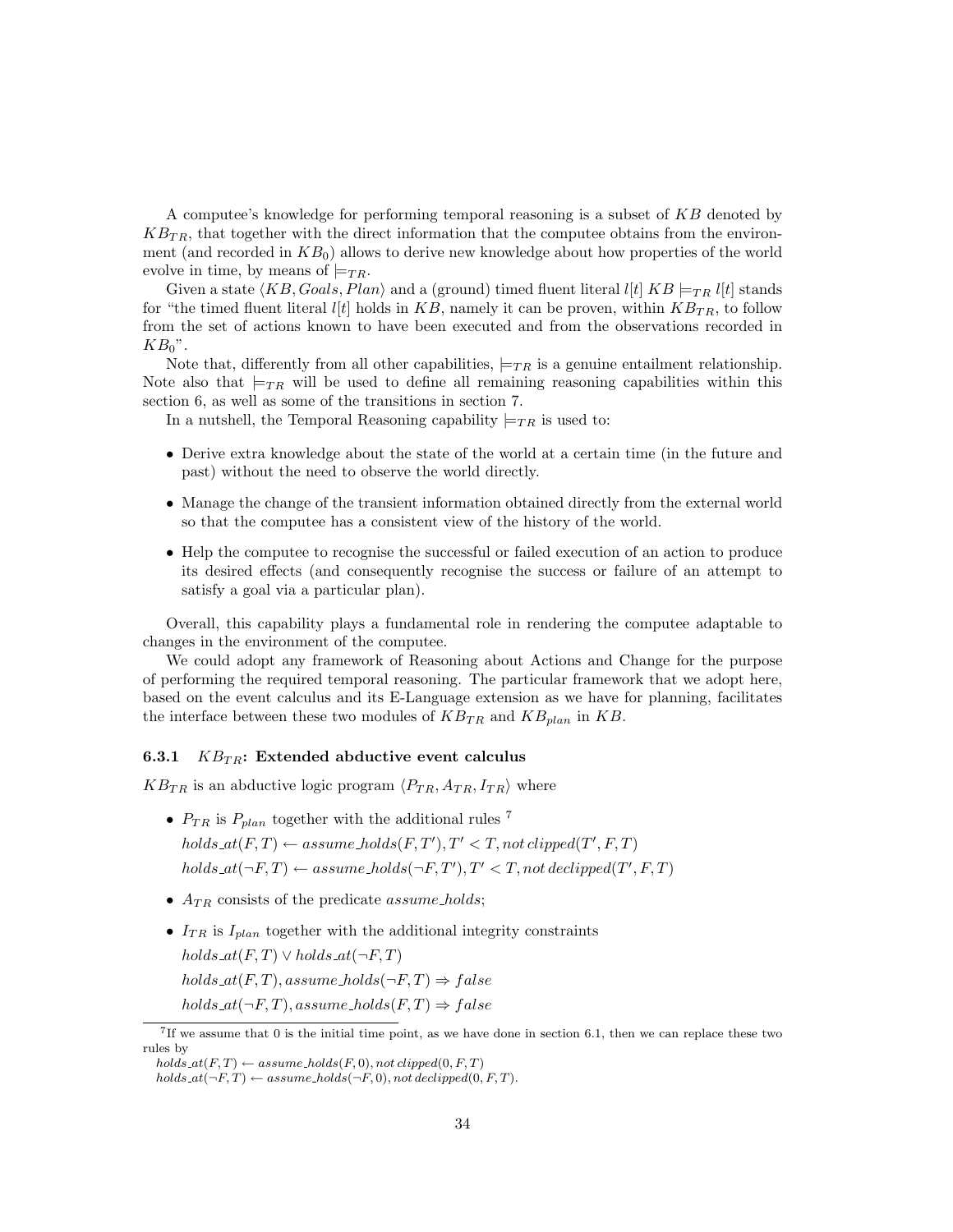Basically, reasoning with  $KB_{TR}$  as given above allows making *assumptions on fluents* holding or not, but does not allow making assumptions on events having happened (differently from reasoning with  $KB_{plan}$ ). Assumptions on fluents allow filling gaps in the (incomplete) knowledge of the computee.

The abductive logic program given so far for  $KB_{TR}$  implicitly relies upon the assumption that  $KB<sub>0</sub>$  has a complete record of the relevant events that have occurred in the world (as no assumptions on events having happened can be made within such  $K_{TR}$ ). This assumption is not appropriate for all problem domains, and in particular not for domains in global computing environments. In such environments, it is possible for  $KB_{TR} \cup KB_0$  to be inconsistent, and that the only way to recover from this is to assume a minimal set of occurrences of events not recorded explicitly in  $KB<sub>0</sub>$ . In order to cope with such domains, we can extend the above formulation by allowing  $A_{TR}$  to contain abducibles of the form assume happens(A,T), for every action operator  $A$  and time point  $T$ , as for the Planning capability.

•  $A_{TR}$  consists of thee predicates *assume holds* and *assume happens*.

The knowledge base can also become classically inconsistent as we add new information in  $KB<sub>0</sub>$  namely in the case where there exists at least one time point where the set of facts in  $KB_0$  together with the integrity constraints in  $KB_{TR}$  cannot be satisfied together as classical formulae. For example, the computee wants to record that at the same time point the same fluent is true and false. A general way to deal with this would be to introduce a form of belief revision for classical theories along the lines for example of the AGM framework [AGM85]. This is beyond the scope of our work and we can adopt a simple (but weaker solution) solution of not accepting to record (via the Passive and Active Observation Transitions as we will see in section 7) a fluent observation when this makes  $KB_{TR} \cup KB_0$  classically inconsistent. When we have a set of observations we similarly record only a maximal subset of this that keeps  $KB_{TR} \cup KB_0$  classically consistent. Other middle ground solutions, where the observations that are deleted could be earlier ones already recorded in  $KB<sub>0</sub>$  according to the reliability of the source of the information etc, are also possible.

#### 6.3.2 Specification of  $\models_{TR}$

Given an abductive logic program  $KB_{TR}$  as discussed above and a (ground) timed fluent literal  $l[t], \models_{TR}$  can be defined in two alternative ways.

- credulous  $\models_{TR} ( \models_{TR}^{cred})$ :  $KB \models_{TR}^{cred} l[t]$  iff there exists a set  $\Delta$  of (ground) atoms in the predicates in  $A_{TR}$  such that
	- 1.  $P_{TR} \cup \Delta \models_{LP} holds_at(l,t),$
	- 2.  $P_{TR} \cup \Delta \models_{LP} I_{TR}$ , and
	- 3.  $\Delta \cap \{assume\_happens(a, t') | a$  is an action operator and t' is a time point } is minimal (with respect to set inclusion), namely, for all  $\Delta' \subseteq A_{TR}$  satisfying 1 and 2,  $\Delta' \cap \{assume\_happens(a, t')|a \text{ is an }$ action operator and t' is a time point  $\} \supset \Delta \cap \{assume\_happens(a, t') | a$  is an action operator and  $t'$  is a time point  $\tilde{f}$ .

Intuitively, condition 1 says that the timed fluent under consideration is entailed by appropriately "completing" the logic program in  $KB_{TR}$  by means of a set of assumptions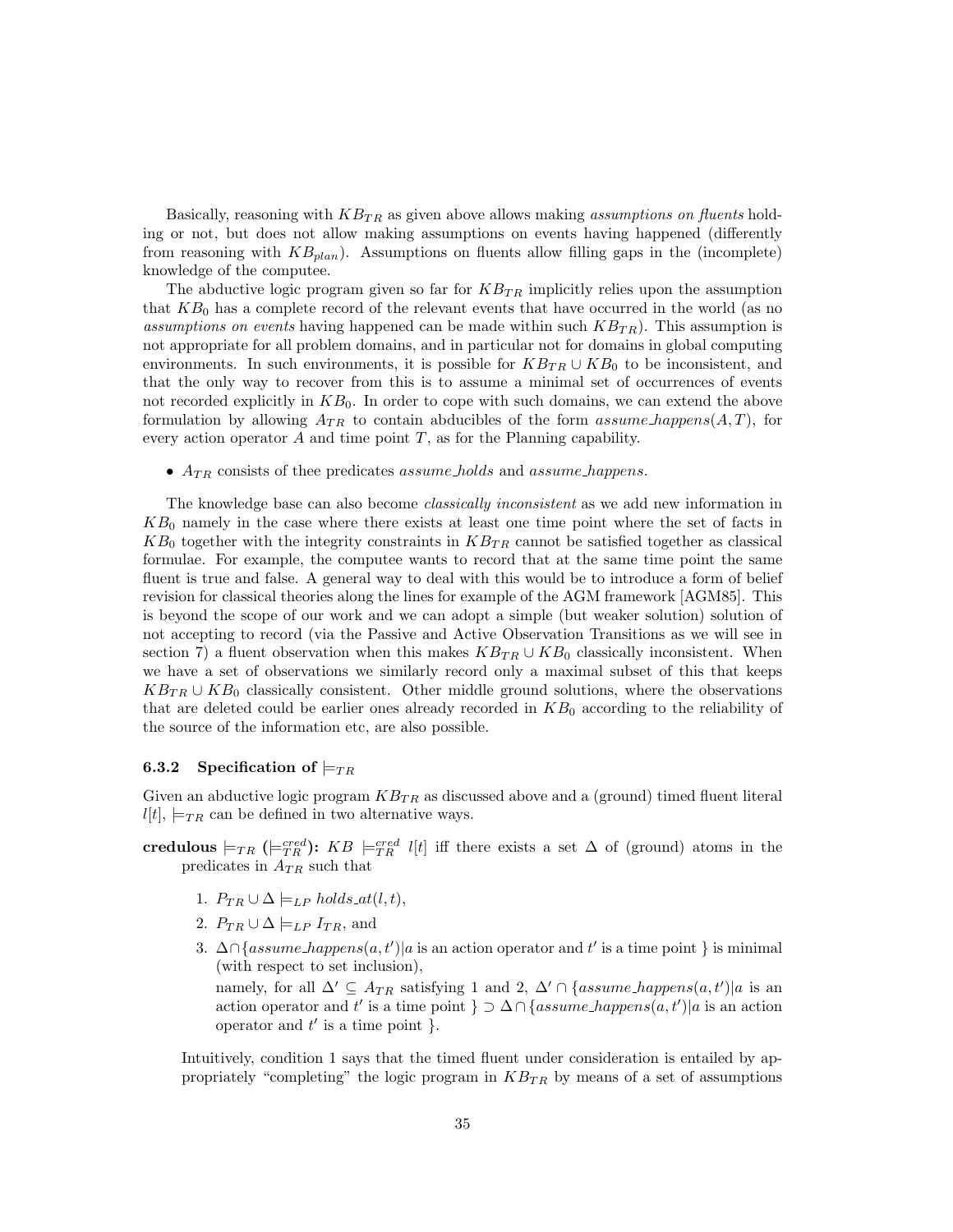$\Delta$  from  $A_{TR}$ , condition 2 says that the "completed"  $P_{TR} \cup \Delta$  satisfies the integrity constraints in  $KB_{TR}$ , and condition 3 says that the subset of  $\Delta$  consisting solely of abducibles on events having happened should be minimal with respect to set inclusion.

sceptical  $\models_{TR} (\models_{TR}^{scep})$ :  $KB \models_{TR}^{scep} l[t]$  iff

- $KB \models_{TR}^{cred} l[t]$ , and
- KB  $\not\models_{TR}^{cred} \bar{l}[t]$ , where, if l is a fluent f, then  $\bar{l} = \neg f$ , and, if l is a fluent literal  $\neg f$ , then  $l = f$ .

In the sequel we will assume that  $\models_{TR}$  amounts to  $\models_{TR}^{scep}$ .

### **6.3.3** Example of  $\models_{TR}$

Consider the following domain-specific rules and integrity constraints in  $KB_{TR}$ :

initiates(turn\_on\_key, T, running  $\leftarrow$  holds\_at(battery, T)  $terminates(turn_off key, T, running)$ holds  $at(broken, T) \Rightarrow holds_at(\neg running, T)$ holds  $at(\neg petrol, T) \Rightarrow holds \cdot at(\neg running, T)$ 

and the following  $KB_0$ :

 $observed(battery( _), 0)$  $executed(turn\_on\_key(.), 2)$ 

In this example, *running* is initiated at time 2 and the computee would derive that it holds true from time 3 onwards as no known event occurrence after 2 terminates *running*. If the computee now observes that a  $turn\_off\_key$  action has been executed at time 5 and so its  $KB_0$  is updated with the additional statement executed(turn of f key(), 5) then its Temporal Reasoning capability would derive sceptically that *running* is true at times 3,4,5 and false from time 6 onwards.

#### 6.3.4 Extension of  $KB_{TR}$  for failing actions

The version of  $KB_{TR}$  presented earlier is not able to recognise and deal with failing actions, so as to avoid obtaining inconsistencies.

Consider for example what would happen to the temporal reasoning of a computee if we add to  $KB<sub>0</sub>$  of the earlier example (in section 6.3.3), the fact *observed*(*broken*( $\Box$ ), 0). Then since this fact would persist everywhere (we have no information of an event occurrence that would terminate broken) after time 2 we have that on the one hand, the integrity constraint

$$
holds\_at(broken, T) \Rightarrow holds\_at(\neg running, T)
$$

would require that *running* is false, and on the other hand that *running* should be true because of the  $turn\_{on}$  key action. A similar problem would arise in the simpler situation when the computee observes at some time after 2 that running is false whereas the action should have made it true. Such situations could easily arise in a Global Computing environment where the computee is expected to operate.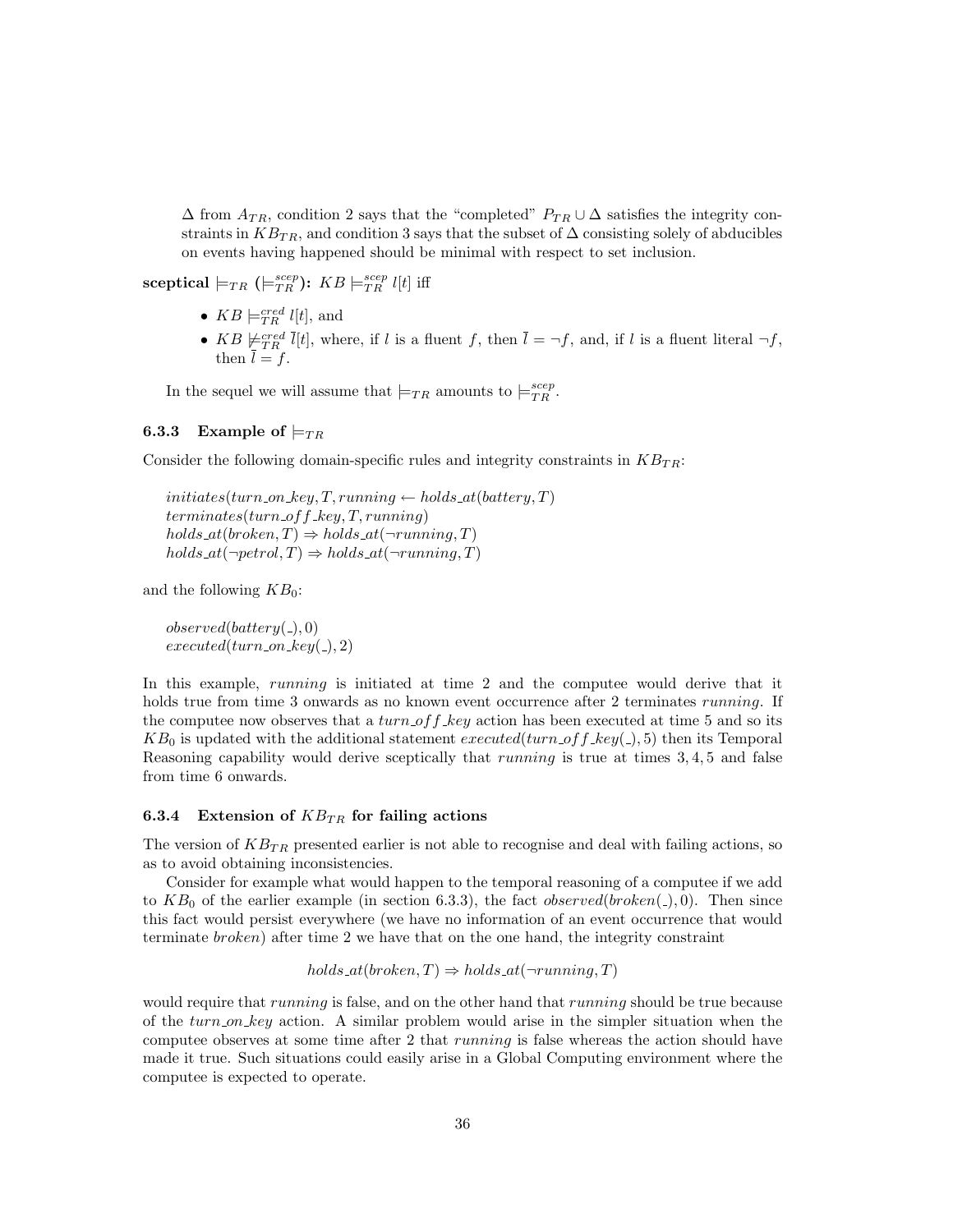We can handle this problem <sup>8</sup> by changing the form of the temporal reasoning knowledge base  $KB_{TR}$  without the need to change the Temporal Reasoning  $\models_{TR}$  capability specification. We follow again the approach of the E-Language. This is based on turning the effect laws, represented via rules defining the predicates *initiates* and *terminates*, into default laws. Informally, we then have that an action occurrence produces its effect under some preconditions but only if we do not have information to the contrary, i.e., information that the effect is false after the occurrence. We can achieve this by replacing the rules for initiates of the form:

$$
initiates(A, T, F) \leftarrow holds\_at(L_1, T), \dots, holds\_at(L_k, T)
$$

by the rules:

$$
initiates(A, T, F) \leftarrow holds\_at(L_1, T), \dots, holds\_at(L_k, T), not: contrary(F, T)
$$

$$
contrary(F, T) \leftarrow observed(\neg F(.), T_1), T_1 > T, not \;clipped(F, T, T_1)
$$

Similarly, for the *terminates* rules. Note that *clipped* and *declipped* are defined via *terminates* and initiates respectively and will thus use their new definitions automatically.

This extended formulation of  $KB_{TR}$  is though only correct if the domain does not contain any integrity constraints of the form:

holds\_at(
$$
L_1, T
$$
),..., holds\_at( $L_k, T$ )  $\Rightarrow$  holds\_at( $L, T$ )

that link fluents via ramifications. If we have such constraints then we need to replace in the above rule for *contrary*(*F,T*) the condition *observed*( $\neg F(.)$ , *T*<sub>1</sub>) by a more general evidence( $\neg F(.)$ , T<sub>1</sub>), defined either through a direct observation as before or indirectly through some minimal proof of  $\neg F$  drawn from the theory. For example, in the above example evidence( $\neg running, T$ ) will be given by:

 $evidence(\neg running, T) \leftarrow observed(\neg running, T)$ 

together with the rules:

```
evidence(\neg running, T) \leftarrow holds_at(broke, T)
```

$$
evidence(\neg running, T) \leftarrow holds\_at(\neg petrol, T).
$$

In fact these extra rules correspond to the prime implicants for  $\neg F$  drawn from the integrity constraints when these are treated as statements of classical logic. The details for this can again be found in [KM03a].

To illustrate the utility of this extension let us return to the example above and suppose that observed(broken(), 0) is added to  $KB_0$ . Then  $\models_{TR}$  will derive that running holds false sceptically for any time with the occurrence of  $turn\_on\_key$  at 2 failing to produce its effect. This failure of the action is due to the fact that  $contrary(running, 2)$  holds as we can derive from the rule evidence( $\neg running, T$ )  $\leftarrow holds_{at}(broken, T)$  evidence for  $\neg running$  at time 3. This then blocks the initiates rule for running. Further examples that illustrate failing actions and how such failing effects would interact with each other can be found in [KM03a].

<sup>8</sup>This problem is in fact directly linked to the qualification problem in reasoning about actions and change. For details see [KM03a].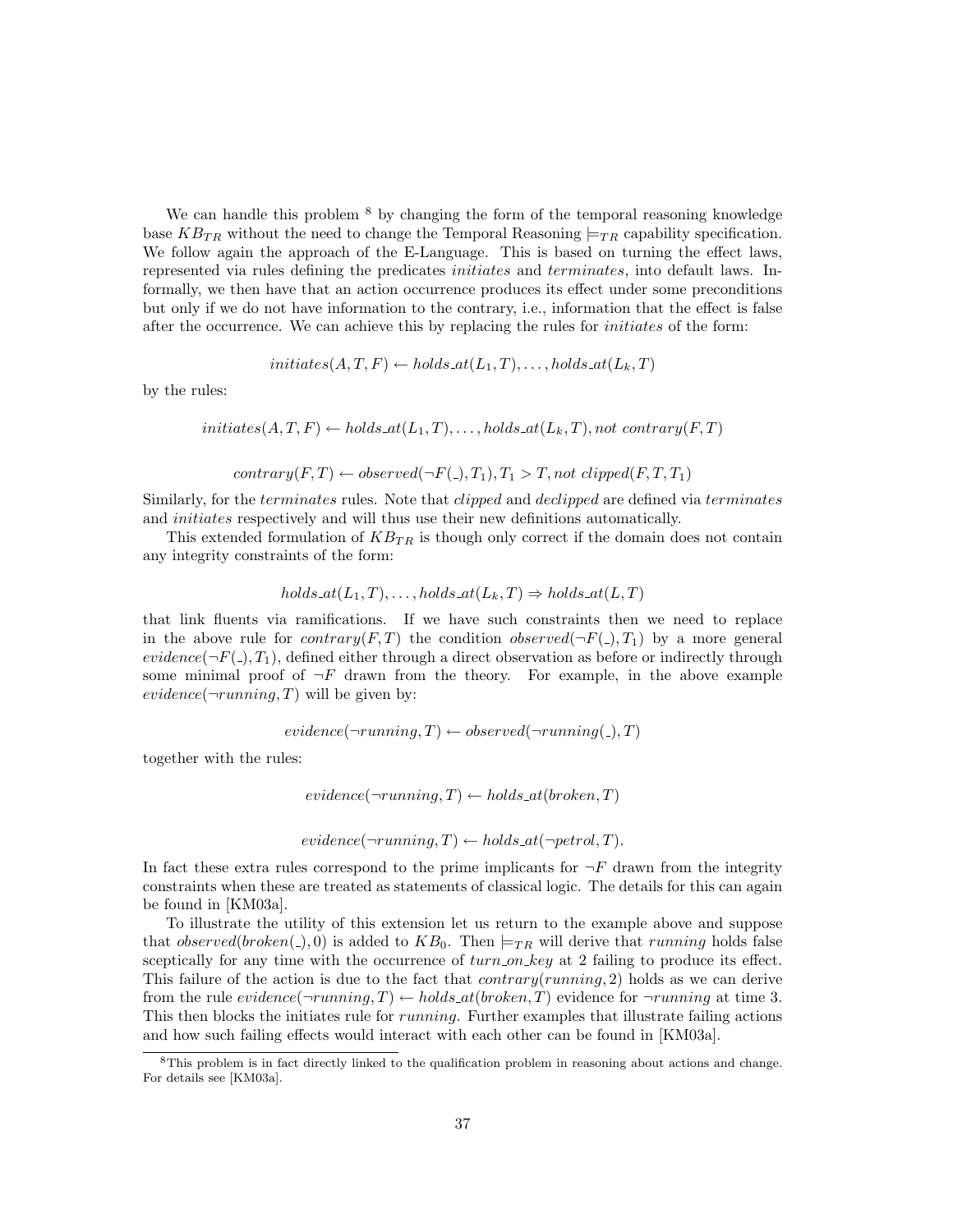## 6.4 Reactivity

The capability  $\models_{react}$  supports the reasoning capability of reacting to stimuli from the external environment as well as to decisions taken while planning.  $\langle KB, Goals, Plan \rangle \models_{react} \mathcal{G}s, As$ stands for "the set of goals  $\mathcal{G}s$  and set of actions  $\mathcal{A}s$  are introduced in order to react to some observation recorded in (the  $KB_0$  part of the) given  $KB$  or to some goals in Goals and actions in Plan".

### 6.4.1  $KB_{react}$ : reactive constraints

 $KB_{react}$  is a set of *reactive constraints*, of the form

$$
Triggers, Pre \Rightarrow h[T] \land Te
$$

where

- Triggers is a non-empty conjunction of items of the form observed  $(l[T'], T'')$  or  $observed(c, a[T'], T''),$
- $Pre$  is a conjunction of any of the following:
	- holds  $at(l, T')$ , where  $l[T']$  is a timed fluent literal,
	- happens $(a, T')$ , where  $a[T']$  is a timed action operator, and
	- temporal constraints;
- $h[T]$  is either a timed fluent literal or a timed action operator, and
- $Tc$  are temporal constraints.

All variables in *Triggers* and *Pre* are implicitly universally quantified from the outside. All variables in  $h[T] \wedge Te$  not occurring in *Triggers* or *Pre* are implicitly existentially quantified on the righthand side of the implication.

Intuitively, a reactive constraint  $Triggers, Pre \Rightarrow h[T] \wedge Tc$  is to be interpreted as follows: if (some instantiation of) all the observations in  $Triggers$  hold in  $KB<sub>0</sub>$  and (some corresponding instantiation of) Pre holds (to be tested by means of  $\models_{TR}$ ), then (the appropriate instantiation of)  $h[T]$ , with associated (the appropriate instantiation of) the temporal constraints  $T_c$ , should be added to Goals or Plan (depending on the nature of  $h$ ). The Triggers serve as a set of triggers for the reactive rule, and are somewhat responsible for that rule to be "fired". There must be at least one such trigger. We will see that reactive rules are "fired" after new observations are made in the environment and recorded in  $KB<sub>0</sub>$ .

Each such reactive constraint represents either a condition-action rule or a commitment rule (if h is an action operator) or a condition-goal rule (if h is a fluent). Each such constraint is a (conventional) condition-action rule if  $Triggers$  and Pre share the same time parameter S, and the time T of h is  $S + 1$ .

Note that the left-hand side of a reactive constraint is written in the language of the event calculus, as it is meant to be evaluated by means of  $\models_{TR}$ . Instead, the right-hand side of the constraint is written in terms of fluent literals and action operators, as it will contribute to the Goals and Plan of the state. We could have written such constraints uniformly with leftand right-hand sides written within the same language, but this would have complicated the semantics of this capability, that we will see below.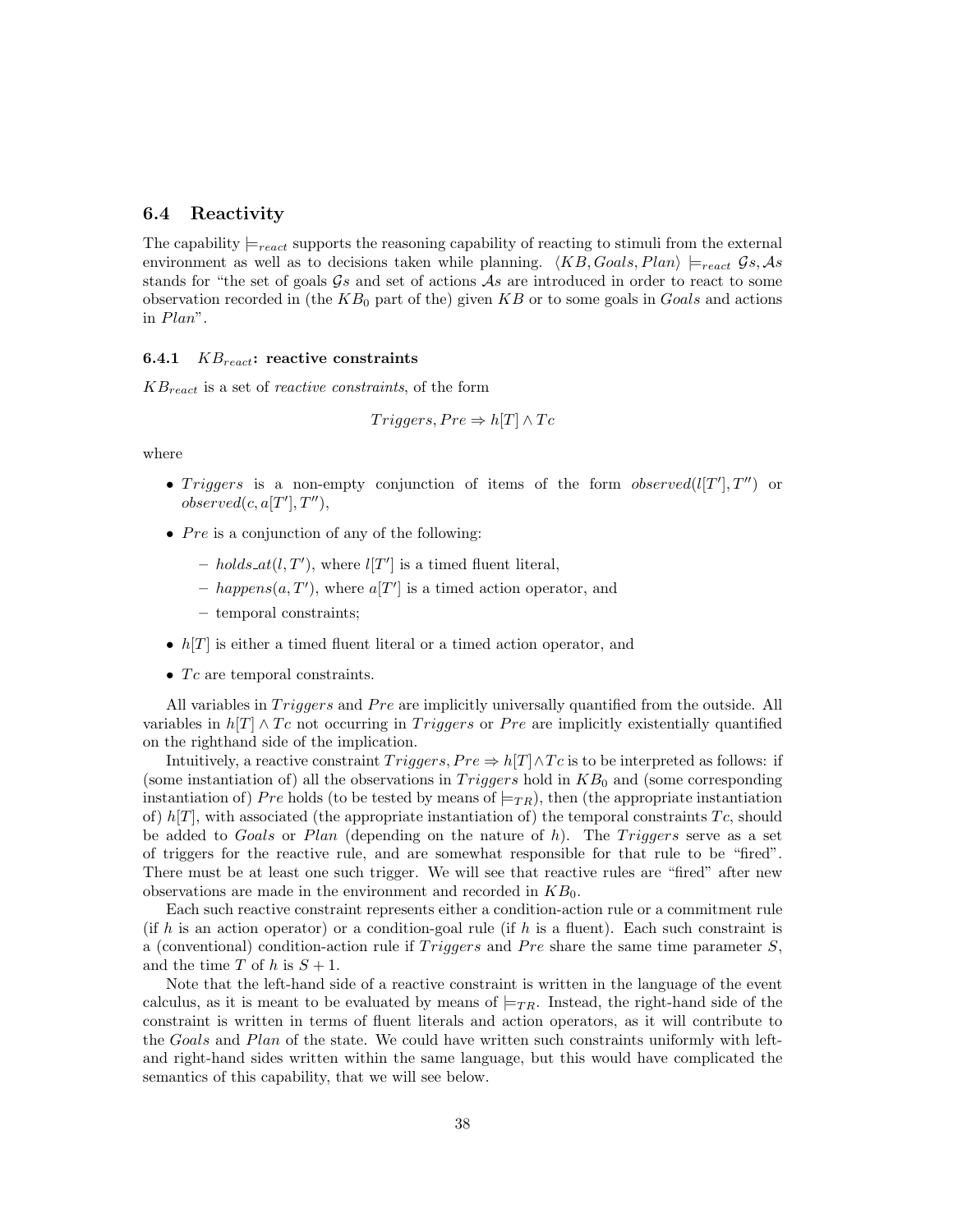For simplicity, below we will refer to a reactive rule simply as

$$
Body \Rightarrow h[T] \land Tc
$$

Finally, note that reactive constraints are special kinds of implicative integrity constraints in abductive logic programming.

## 6.4.2 Specification of  $\models_{react}$

Given a state  $\langle KB, Goals, Plan \rangle$ ,

$$
\langle KB, Goals, Plan \rangle \models_{react} \mathcal{G}s, \mathcal{A}s
$$

where:

- $\mathcal{G}s = \{(l_1[t], l'_1[t'], Tc_1), \ldots, (l_n[t], l'_n[t'], Tc_n)\}, n \ge 0$ , where  $l_i, l'_i$  are fluent literals and  $T_{c_i}$  are temporal constraints,
- $As = \{(a_1[s], j_1[s'], Sc_1), \ldots, (a_m[s], j_m[s'], Sc_m)\}, m \ge 0$ , where  $a_i$  is an action operator,  $j_i$  is a fluent literal and  $Sc_i$  are temporal constraints,

 $\mathcal{G}s$ , As are defined as follows. Let  $\delta, \delta^*$  stand for either a fluent literal or an action operator.

(i) for each  $(\delta^*[t], l'[t'], Tc) \in \mathcal{G}_s$ , there exists a (variant of a) reactive rule in  $KB_{react}$  of the form

$$
Body \Rightarrow \delta[t] \wedge Tc
$$

and a (possibly empty) subset  $Goals' \subseteq Goals$  such that

- $-\delta^*[t] = \delta[t] \theta$  and  $KB_{TR} \cup \mathcal{EC}(Plan) \cup \mathcal{EC}(Goals) \models_{TR} Body\theta$ , for some (total) valuation  $\theta$  of the variables in *Body*.
- $-$  KB<sub>TR</sub> ∪  $\mathcal{EC}(Plan)$  ∪  $\mathcal{EC}(Goals) \setminus \mathcal{EC}(Goals') \not\models_{TR} Body\theta$  and
- either  $Goals' \neq \{\}$  and  $\langle l''[t'], l'[t'], \_ \rangle \in Goals',$  or  $Goals' = \{\}$  and  $l'[t'] = \bot$ .
- (ii)  $KB_{TR} \cup \mathcal{EC}(Plan) \cup \mathcal{EC}(Goals) \cup \mathcal{EC}(As) \cup \mathcal{EC}(\mathcal{G}s) \models_{LP} I_{TR}.$

Intuitively, the conclusion of reactive rules which have "fired" are returned (condition (i)), but only if they satisfy the integrity constraints in  $KB_{TR}$  "globally" (condition (ii)), namely together with all existing actions in Plan and goals in Goals, and together with all actions and goals returned by this capability at the current time.

Note that the goals associated with the newly generated actions and goals will become their parents within the appropriate transition (see section 7.3). These goals are the parents of goals  $(l'')$  that are "responsible" for the newly generated actions and goals. So, the newly generated actions and goals, after the appropriate transition, will be siblings of these "responsible" goals. Note that there might be many such "responsible" goals, and for each one of them there will be a triple in  $\mathcal{A}s$  and  $\mathcal{G}s$ , respectively. This means that we will get many copies of the same reaction in the state after applying the appropriate transition.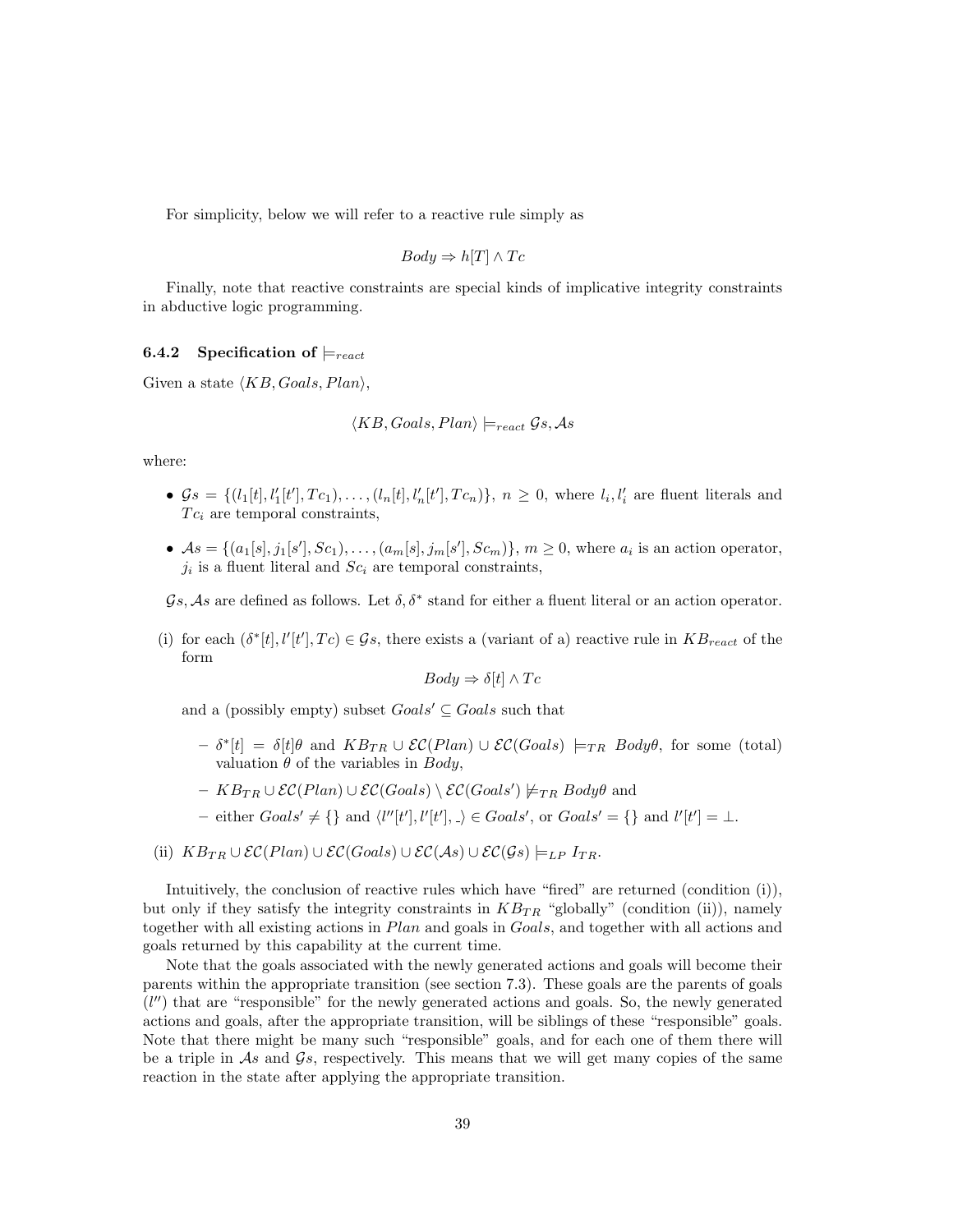## **6.4.3** Example of  $\models_{react}$

A possible reactive constraint in the knowledge base  $KB_{react}$  of a computee x is the following:

$$
observed(Y, request(Y, x, R, T), T'), holds\_at(have(R), T') \Rightarrow
$$
  

$$
give(x, Y, R, T'') \land T' < T'' \leq T' + 10
$$

This represents the commitment rule that, if some computee Y requests some resource R from x at some time T and x has the requested resources, then x commits to giving the resource to the requesting computee Y at some later time, but within 10 units of time.

Suppose  $KB<sub>0</sub>$  of the computee x consists of the facts

 $executed(acquire(pen, t), 2)$  $observed(y, request(y, x, pen, 3), 5)$ 

and that  $KB_{TR}$  contains rules

 $initiates(acquire(pen), T, have(pen))$  $terminates(give(pen), T, have(pen))$ 

Then,  $\models_{react}$  will return the triple

 $\langle give(y, pen, t'), \bot, 5 < t' \leq 15 \rangle.$ 

## 6.5 Goal decision

Part of the knowledge base KB of a computee, denoted by  $KB_{GD}$ , describes the policy of the computee under which it decides which (top-level) goals it is to set in its internal state (in Goals) at a certain time. The generated goals are the goals of current interest to the computee and for which it will go on to generate plans in order to achieve them. This Goal Decision capability, denoted by  $\models$  GD, depends on  $KB$ <sub>GD</sub> as well as on the state of the external environment as this is perceived by the computee in  $KB_0$  and reasoned with using  $KB_{TR}$ .

The Goal Decision capability  $\models_{GD}$  is defined in terms of the entailment  $\models_{pr}$  for reasoning under preferences, as discussed in section 3.3.  $KB_{GD}$  is an  $LPwNF$  theory that describes the conditions or rules under which a goal can be chosen together with other local information of priority amongst these rules that  $\models_{pr}$  turns into a global preference.

### 6.5.1 The knowledge base  $KB_{GD}$

In general, the knowledge base  $KB_{GD}$  contains two main parts: the *lower-level part* with rules to generate goals and the *higher-level part* with rules that specify priorities between other rules of the theory. The lower-level part of  $KB_{GD}$  consists of rules in  $LPwNF$  of the form

$$
L \leftarrow L_1, \dots, L_n \quad (n \ge 0)
$$

where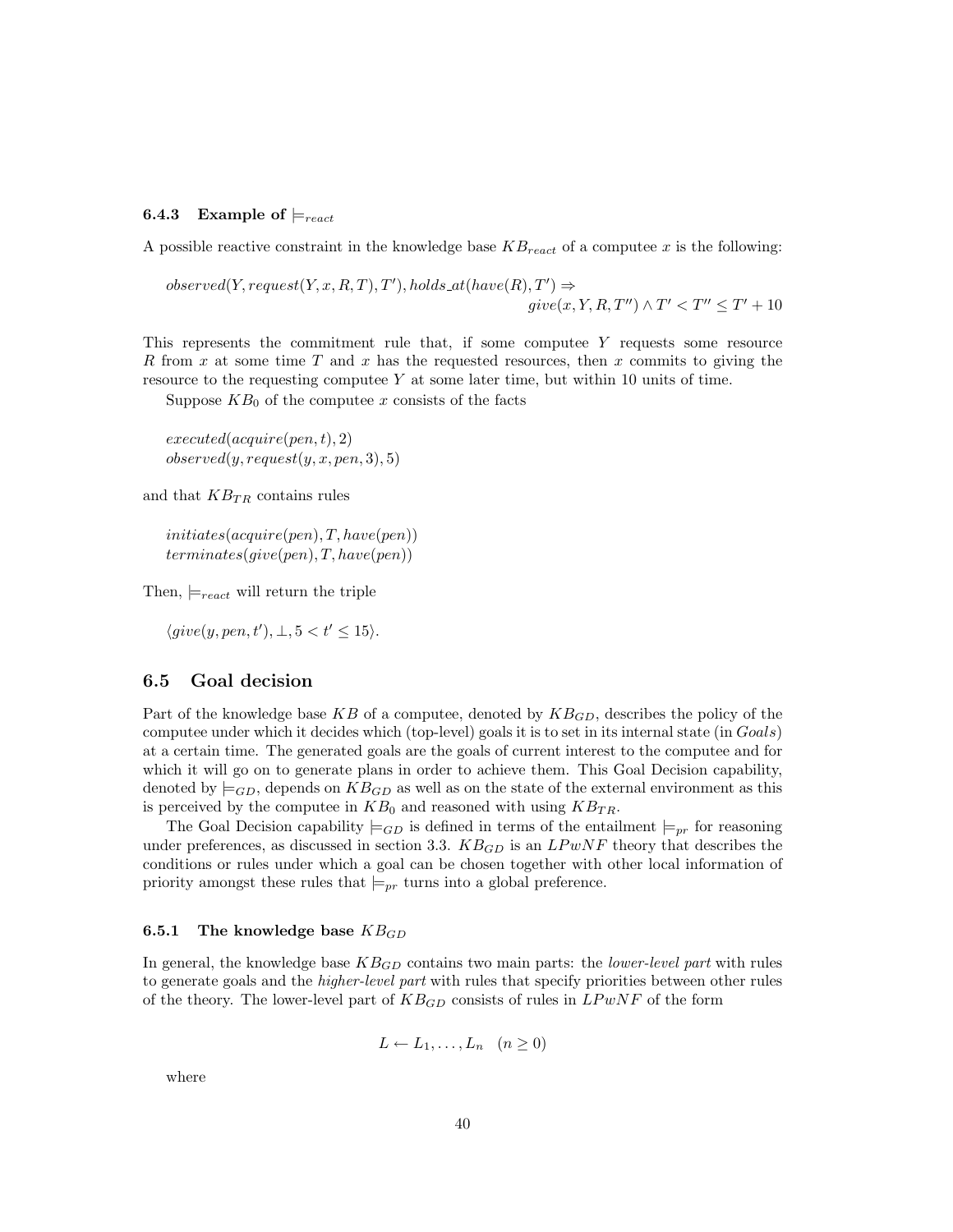- $L_1, \ldots, L_n$  are either time-dependent conditions of the form holds  $at(l, t)$ , where  $l[t]$  is a timed fluent literal, or time-independent conditions, formulated in terms of auxiliary predicates defined within  $KB_{GD}$ , or temporal constraints.
- $L$  is a timed fluent literal, together with (possibly empty) temporal constraints.

Thus, rules in the lower-level part of  $KB_{GD}$  are of the form

$$
g[t], Tg \leftarrow L_1, \dots, L_m, T_C \quad (m \ge 0)
$$

where g is a fluent,  $Tg$  is a (possibly empty) set of temporal constraints and the time variable  $t$  is existentially quantified with scope the conclusion of the rule. As usual all variables in the body of the rules are implicitly universally quantified from the outside and a rule then represents all its ground instances under any total valuation of the time variables in the body that satisfies  $T_C$ . All variables in  $g[t], Tg$  not occurring in the body of the rule are implicitly existentially quantified with scope the conclusion of the implication.

The conditions of the rules are meant to be evaluated in  $KB_{GD}$  together with  $KB_{TR}$ by combining the background derivability  $\models$ <sub>H</sub> of the LPwNF framework with the Temporal Reasoning capability  $\models_{TR}$ . With abuse of notation we will denote in this subsection this derivability simply by  $\models_{TR}$ .

The higher-level part of  $KB_{GD}$  consists of rules in  $LPwNF$  of the form

$$
h\_p(rule1, rule2) \leftarrow L_1, \ldots, L_n, T_C
$$

where rule1, rule2 are (parameterised) names of other rules in the knowledge base  $KB_{GD}$ . These rules in the higher-level part of  $KB_{GD}$  represent the (local) priorities amongst rules in the lower-level part or other priority rules in the higher-level part. The conditions of these rules can also be time depended and contain temporal constraints as for the case of the lower-level part rules.

In order to accommodate conflicts other than the ones due to the classical negation, namely between a fluent f and its negation  $\neg f$ ,  $KB_{GD}$  includes also statements of incompatibility of the form

## $incompatible(l_1, l_2)$

expressing that the fluent literals  $l_1$  and  $l_2$  are incompatible. In some cases this incompatibility could hold only under some conditions  $B$  (a conjunction of literals), expressed by the rule

# incompatible $(l_1, l_2) \leftarrow B$

This notion of incompatibility extends to timed fleunt literals  $l_1[t_1], l_2[t_2]$  with temporal constraints  $Tg_1, Tg_2$ , respectively, then we can extend the notion of incompatibility as follows.  $l_1[t_1]$  and  $l_2[t_2]$  are incompatible iff for every (total) valuation  $\sigma$  satisfying  $Tg_1, Tg_2$ , namely such that  $\sigma = Tg_1$  and  $\sigma = Tg_2$ , the ground instances of the goals  $l_1[t_1]\sigma$  and  $l_2[t_2]\sigma$  are incompatible.

Finally,  $KB_{GD}$  will contain rules defining any auxiliary predicates occurring in the remaining part of  $KB_{GD}$ . We will refer to the set of these additional rules as  $KB_{GD}^{aux}$ .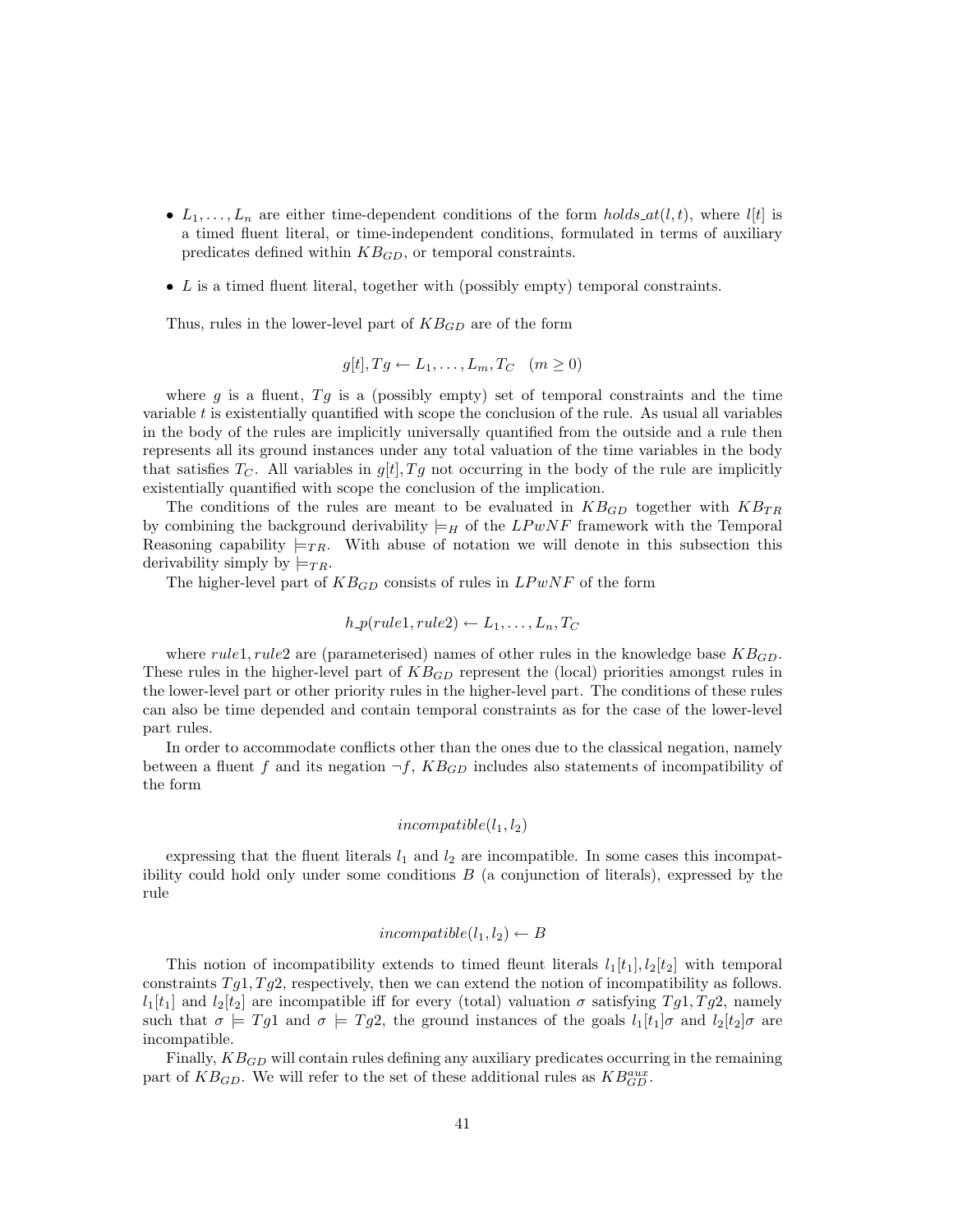#### 6.5.2 Specification of  $\models$ <sub>GD</sub>

Formally, the capability of  $\models_{GD}$  is defined, using the admissibility semantics for  $LPwNF$  as discussed in section 3.3, in the following way. Given a state  $\langle KB, Goals, Plan \rangle$ ,

$$
KB \models_{GD} \mathcal{G}s
$$

where  $\mathcal{G}s = \{\langle g_1[t_1], \perp, T g_1 \rangle, \ldots, \langle g_n[t_n], \perp, T g_n \rangle\}, n \geq 0$ , where  $g_i$  are fluent literals and  $Tg_i$  are temporal constraints on  $t_i$ , such that:

•  $KB_{GD} \models_{pr} g_i[t_i], Tg_i$  for each  $i = 1, \ldots, n$ .

This means that a new (possibly empty) set of goals  $\mathcal{G}_s$  is generated that is currently preferred under the policy in  $KB_{GD}$  and the current information in  $KB_0$  as used by the Temporal Reasoning capability to evaluate conditions in these policy rules. Note that some of these goals may already be present in the current state of the computee and their reappearance in  $\mathcal{G}s$  simply means that they remain preferred goals to be achieved. The use of the Goal Decision capability as we will see below in the Goal Introduction transition (see section 7) takes care of such repeated goals and indeed of goals that need to be deleted from the current state as they are not preferred anymore.

More explicitly,  $KB \models_{GD} \mathcal{G}s$  iff there exists a subset  $\Delta$  of rules in  $KB_{GD}$  such that for each  $\langle G, \perp, T_G \rangle \in \mathcal{G} s$ 

- $\Delta$  contains an instance  $R\sigma$  of a rule R of the form  $L, T_L \leftarrow B, T_C$  such that  $\sigma$  is a valuation of the temporal constraints  $T_C$ ,  $L\sigma = G$ ,  $T_L\sigma = T_G$  and  $KB \models_{TR} B\sigma$ ,<sup>9</sup>
- $\Delta$  is admissible in  $KB_{GD}$
- no such  $\Delta$  can be constructed for any goal that is incompatible with  $G, T_G$ .

#### 6.5.3 Examples of  $\models$ <sub>GD</sub>

Let us consider two examples of  $\models_{GD}$  to illustrate the above definitions. For simplicity, in these examples conditions of the form  $l(T)$ , where l is a fluent literal, are meant to stand for their event-calculus counterpart holds  $at(l, T)$ , unless otherwise specified. For example, weekend(T) stands for holds  $at(weekend, T)$  and  $deadline(Job, T)$  stands for holds  $at(deadline(Job), T)$ .

As a first example, suppose  $KB_{GD}$  expresses a policy for deciding which top-level goals amongst gardening, holiday and work a computee should set for itself. The lower-level or goal generation part of  $KB_{GD}$  contains the rules:

 $r_1(T)$ : gardening(T)  $\leftarrow$  weekend(T)  $r_2(Trip, T) : \text{holiday}(Trip, T) \leftarrow \text{weekend}(T), \text{short}(Trip)$  $r_3(Job, T) : work(Job, T) \leftarrow deadline(Job, T)$ 

that generates goals when certain conditions hold.

<sup>&</sup>lt;sup>9</sup>We remind the reader that here in  $KB \models_{TR} B\sigma$  the auxiliary part  $KB_{GD}$  of  $KB_{GD}$  is used alongside  $KB_{TR} \cup KB_0$  to evaluate the conditions  $B\sigma$  of the rules.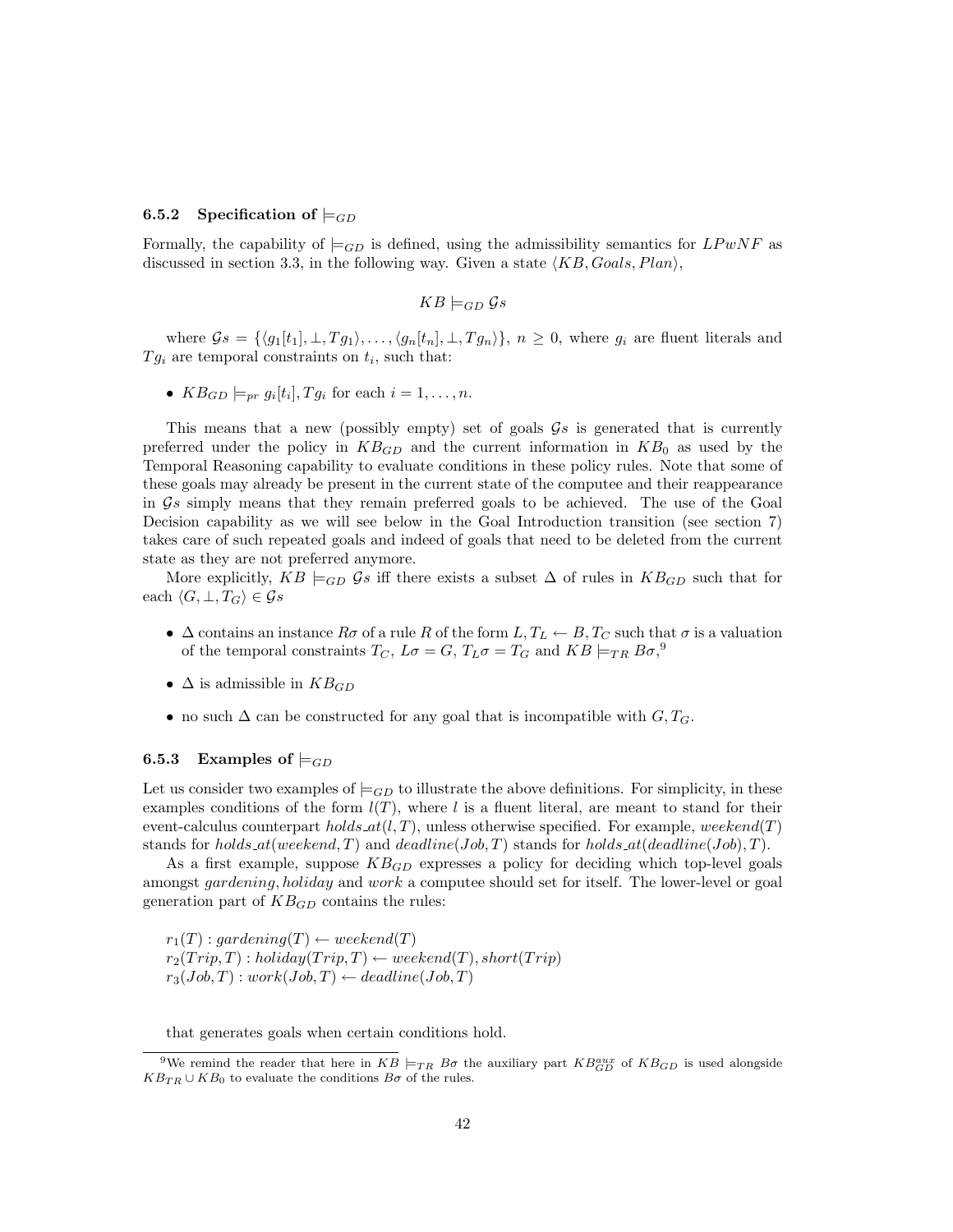Note that short(Trip) can be seen as an auxiliary predicate. Note also that  $KB_{TR}$  may contain information about the future, e.g. that tomorrow is a weekend.

Let us also assume that the higher-level part of  $KB_{GD}$  contains the priority rules:

 $R_1(T): h \cdot p(r_1(T), r_2(., T)) \leftarrow \text{gardening\_season}(T)$  $R_2(T) : h \cdot p(r_2(Trip, T), r_1(T)) \leftarrow special\_offer(Trip, T)$  $R_3(T): h \cdot p(r_3(Job, T), r_1(T)) \leftarrow bonus\_offer(Job, T)$  $R_4(T): h \cdot p(r_3(.,T), r_2(.,T)) \leftarrow \neg bank\_holiday(T)$ 

and the higher order priority rule:

.

$$
C_1(T): h \cdot p(R_2(T), R_1(T)) \leftarrow bank\_holding(T).
$$

This theory expresses (via rule  $R_1$ ) the policy that during a *gardening season* the computee would prefer to do gardening over taking a holiday trip. Rule  $R_2$  expresses the fact that the computee would prefer to take a holiday trip for which there is a special offer rather than do the gardening. Rules  $R_3$  and  $R_4$  express preferences a similar way. Finally, rule  $C_1$  expresses the higher order preference that amongst the preference to do gardening when it is a gardening season and the preference to take a special offer holiday trip we would choose the second at a bank holiday.

In addition to the above rules,  $KB_{GD}$  contains rules stating that the three given goals are incompatible namely that no pair can be true simultaneously. For example,  $KB_{GD}$  has statements such as:

#### $incompatible(gardening(T), holiday(Trip, T))$

or if we want to render this incompatibility conditional on the  $Trip$  been abroad then we have the statement:

 $incompatible(gardening(T), holiday(Trip, T)) \leftarrow abroad(Trip)$ 

Consider now a scenario where a computee has to decide what to do at a weekend  $w$  amongst the goals gardening $(w)$ , work $(j, w)$ , holiday $(t, w)$ , for all possible jobs j and trips t. Suppose first that the computee has no jobs with a deadline. Then no work goal can be generated by the lower-level part of  $KB_{GD}$  and hence  $\models_{GD}$  will not produce such a goal under any circumstances. With this information alone both *gardening* and *holiday(t)* for any short trip t are admissible and hence will each be a credulous conclusion of the policy theory  $KB_{GD}$ . To decide amongst these incompatible goals we need further information. So, if in addition this particular weekend w is during a *gardening season* then only  $\mathit{gardening}(w)$  will be admissible and hence a sceptical conclusions. Then  $\models$  GD will produced the goal gardening(w). But if also there is a special offer for a particular trip t this weekend w, holiday $(t, w)$  will also be admissible and hence again we will have a dilemma and  $\models$  GD will not be able to generate any goal.

Further information that w is a bank holiday weekend will render  $gardening(w)$  non admissible and then only  $holding(t, w)$  will be admissible. Hence under the circumstances of a bank holiday weekend  $\models_{GD}$  generates the goal *holiday* $(t, w)$ . Finally, suppose that the computee has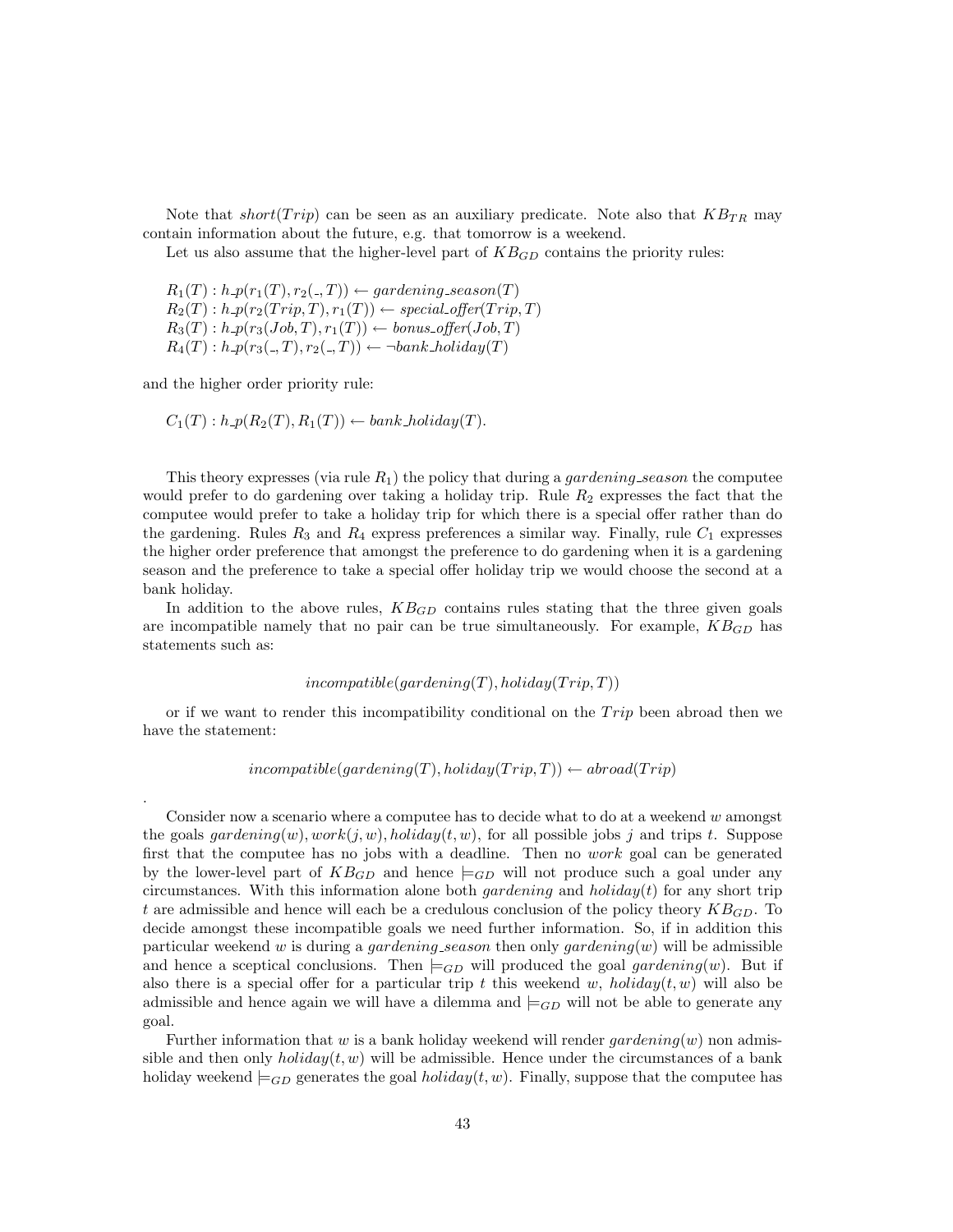a particular job j with a deadline at the weekend  $w$  which is not a bank holiday. Then the goal  $work(j, w)$  is admissible as is gardening(w) but not any holiday trip goal. With the additional knowledge that there is a bonus for this job the only admissible goal is  $work(j, w)$  and will be generated by the goal decision capability.

We have seen that in some cases it is possible for the computee to be in a dilemma as more than one goal which are incompatible with each other are admissible from its goal decision policy. In order to decide we either need more information, as in shown in the example above, or we can use additional policies that refer to other preference criteria. For example, it maybe possible (if the goals are appropriate) for the computee to use its general personality policy (see below) to help it decide amongst two such goals. In the example above in order to decide between  $work(j, w)$  and  $gardening(w)$  the computee could use its personality policy as follows. Suppose  $work(j, w)$  is labelled addressing its "self-achievement" need and *gardening(w)* its "social-affiliation" need. Then if its personality policy is selfish, i.e. "achievement" needs have higher priority over "social" needs, then under this policy only  $work(j, w)$  is admissible and would be chosen by  $\models$  GD as the only goal to pursue. On the other hand, a computee with an altruistic personality would favour  $gardening(w)$  over  $work(j, w)$ . More details on personality policies will be given below (see also [KM03b]).

The second example of  $KB_{GD}$  describes a more specific policy for deciding whether to *give* or keep objects as can arise for example within the context of a resource allocation problem (see [STT02b, STT02a] for an exposition of this problem within abductive logic programming). The lower-level part of  $KB_{GD}$  contains the rules:

 $r_1(Res, Ag, T_1): give(Res, Ag, T_1), T_1 \geq T_0 \leftarrow requested(Res, Ag, T_0), have(Res, T_0)$  $r_2(Res, T_0): keep(Res, T_0) \leftarrow need(Res, Goal, T_0), have(Res, T_0)^{10}$ 

and the higher-level or priority part of  $KB_{GD}$  contains the rules:

 $R_1(Res, Ag, T_0): h.p(r_1(Res, Ag, \text{-}), r_2(Res, T_0)) \leftarrow higher\_rank(Ag), alternative(Res, Res', T_0)$  $R_2(Res, Ag) : h \cdot p(r_2(Res, \_), r_1(Res, Ag, \_)) \leftarrow \text{competitive}(Ag)$  $C_1(Res, T_0): h \text{-}p(R_2(Res, \text{-}), R_1(Res, \text{-}, T_0)) \leftarrow \text{urgent}\text{-}need(Res, T_0)$ 

This expresses a policy that depends on the relative roles of computees (e.g. higher rank, competitor) and specific context (e.g. urgent need) that the computee may find itself. The auxiliary predicates *alternative* and *urgent-need* are defined as follows:

 $\mathit{alternative}(Res, Res', T_0) \leftarrow \mathit{have}(Res', T_0), \mathit{same\_type}(Res', Res)$  $urgent\_need(Res, T_0) \leftarrow need(Res, Goal, T_0), urgent(Goal, T_0)$ 

together with a set of facts for the auxiliary predicate same type and an appropriate definition for  $\text{urgent}(Goal, T_0)$ .

We also have the following incompatibility statement between goals of giving and keeping:

 $incompatible(qive(Res, \_, T), keep(Res, T))$ 

<sup>&</sup>lt;sup>10</sup>More realistically, this rule will give a goal to keep a resource for an interval of time starting from  $T_0$  till the estimated time of use of the resource by the computee.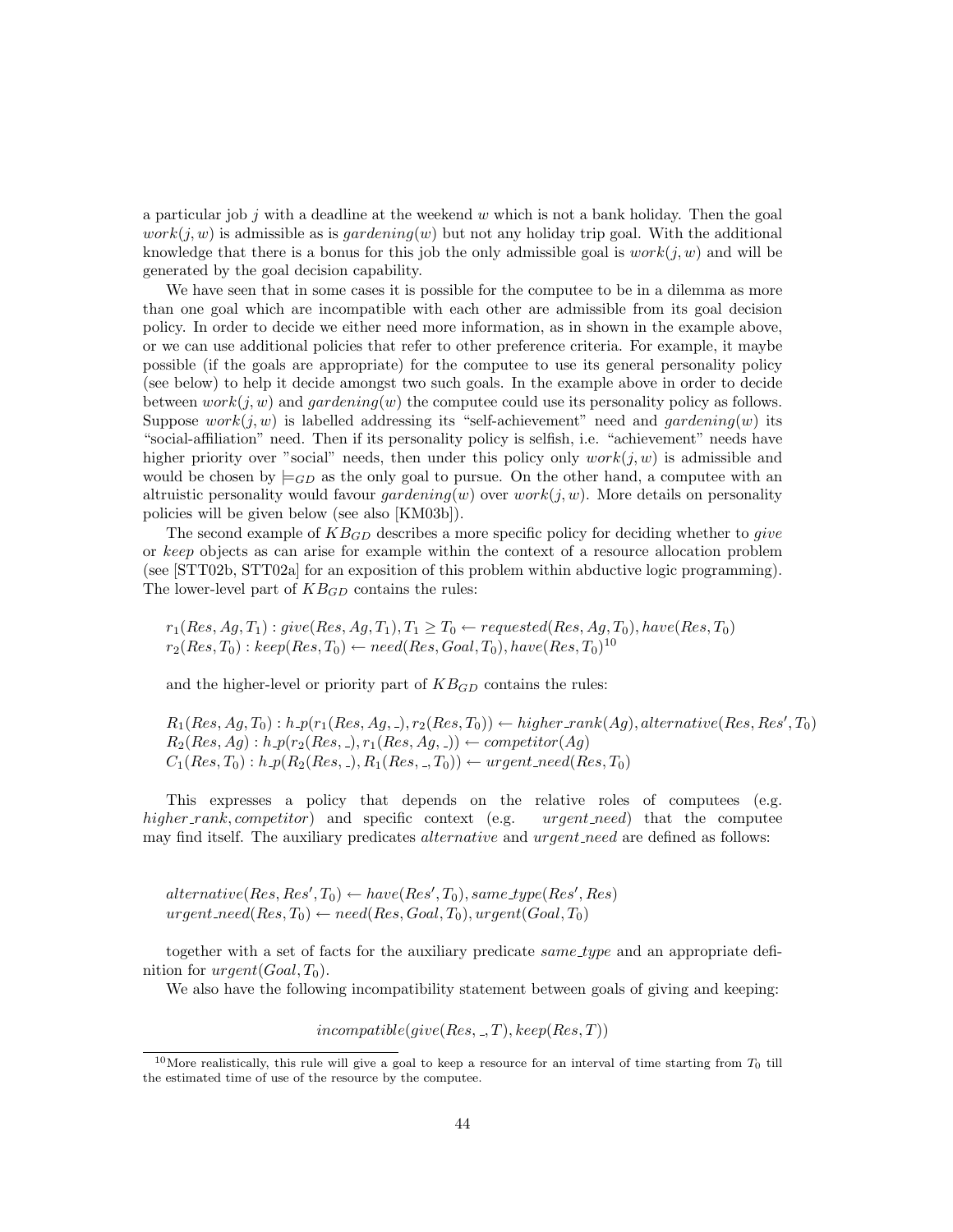Consider now the case where a computee needs some resource  $res_1$  at the same time  $t_0$  that this resource is requested from another computee  $ag_1$ . Then if  $ag_1$  is neither of higher rank nor a competitor then both goals  $G_1 = keep(res_1, t_0)$  and  $G_2 = \exists T_1 : T_1 \ge t_0, give(res_1, ag_1, T_1)$ are admissible and would both be generated by  $\models$  G<sub>D</sub> as they are compatible with each other  $(G_1$  can be done at  $t_0$  and  $G_2$  at some later time).

If the computee has an alternative resource and the request comes from a higher ranking computee then only  $G_2$  is admissible  $(G_1$  is attacked by the ground goal  $G_3 = give(res_1, aq_1, t_0)$ and would be the only goal generated by  $\models$  GD. In the case where the request comes from a higher ranking but also competitor then again both  $G_1$  and  $G_2$  will be admissible and thus both will be generated by  $\models_{GD}$ . In the special case where the need for the resource is urgent the theory will derive that  $G_1$  is a sceptical conclusion and hence will be generated by  $\models_{GD}$ , i.e. the computee will prefer to keep the resource at time  $t_0$ .

#### 6.5.4 Goal decision and personality

As a more general example of  $KB_{GD}$  we can consider the case where this contains a personality theory (see [KM03b]) for the computee. In such a theory goals are generated and selected according to a general theory of needs for the computee. The Goals of a computee are separated into classes according to a set of high-level needs that they address. For example, an anthropomorphic computee will, according to theories of cognitive psychology, have its needs separated into five major categories: Physiological, Safety, Affiliation or Social, Achievement or Ego and Self-actualisation or Learning.

Then the lower-level or generation part contains, for each  $i$  that labels one of these categories of needs, rules of the form:

$$
G_i[T'] \leftarrow R_i[T]
$$

where: (1)  $R_i[T]$  is a set of conditions under which this *ith* category of needs is not satisfied at time T and (2)  $G_i[T']$  is any goal that when achieved at T' addresses the *ith* need. For example for  $i = 2$ , i.e. for the need of Safety, we can have a set of such rules in the general form of: protect\_from(Hazard, T)  $\leftarrow$  danger(Hazard, T).

The higher-level or preference part of such a personality contains priority statements implementing a basic hierarchy of needs under "normal conditions" together with exceptions under "special circumstances". Such statements of basic hierarchy can have the form:

$$
R_{ij}^1 : h \cdot p(r_1(G_i), r_2(G_j)) \leftarrow N_i, R_{ij}^2 : h \cdot p(r_1(G_i), r_2(G_j)) \leftarrow R_i, \neg N_j
$$

where  $r_1(G_i)$  and  $r_2(G_j)$  are any two rules for goals  $G_i$  and  $G_j$  pertaining to the *i*th and *j*th need respectively, and  $N_i$  denotes conditions under which the *i*th need is critical. These rules under the appropriate conditions give higher priority to rules (and hence to the respective goals that they produce) generating goals for the ith need over those rules that generate goals for the jth need. Hence a selfish computee will have in its personality theory the rules  $R_{43}^1$  and  $R_{43}^2$  (since the 4th motivation is that of "self-achievement" and the 3rd motivation is that of "social-affiliation") while an altruistic one will have the rules  $R_{34}^1$  and  $R_{34}^2$ .

This preference theory can be extended to cater for exceptions from the basic preference given by the above rules under some given special circumstances. For the details of this see [KM03b].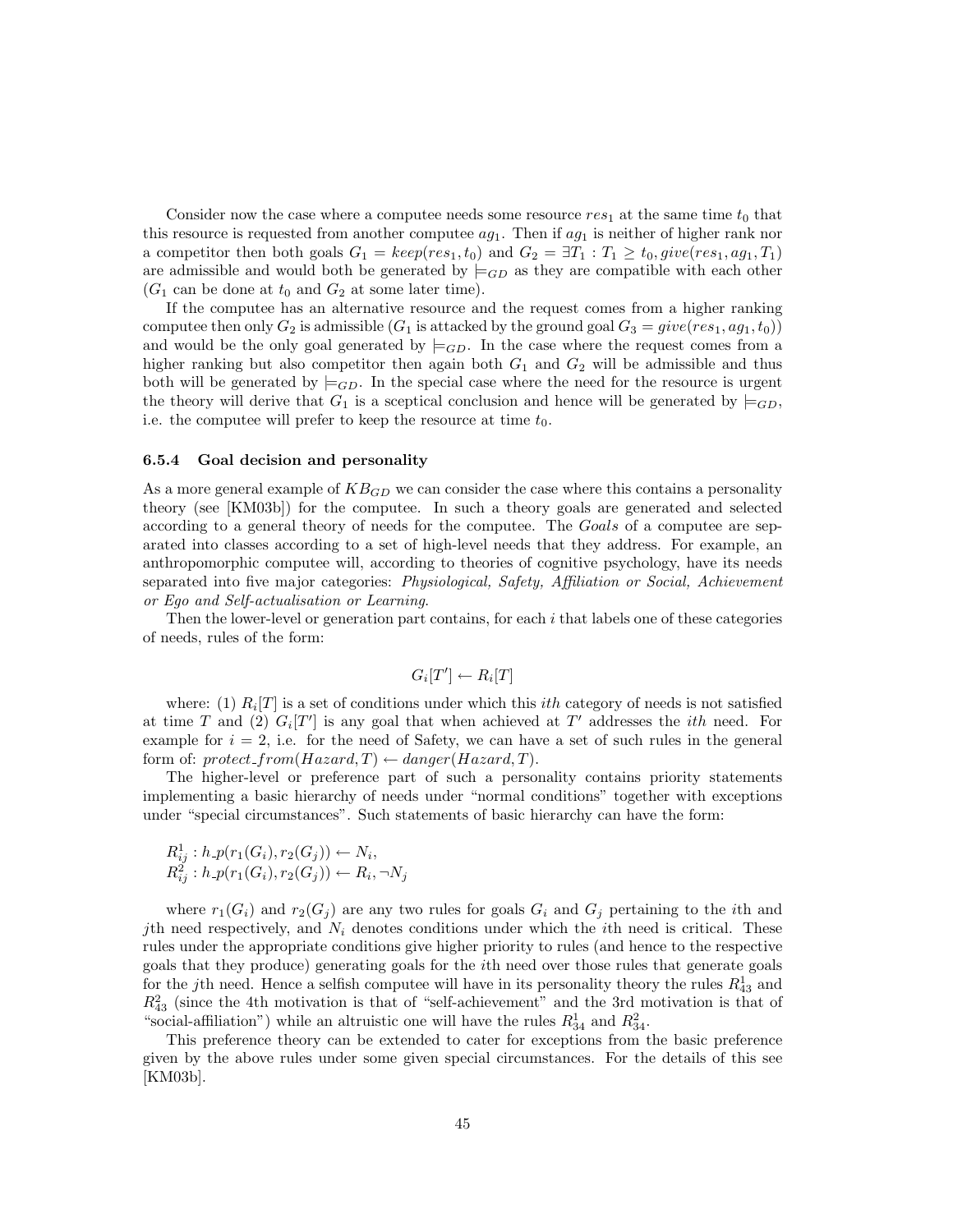#### 6.5.5 Goal Decision and Reactivity

The capabilities of Goal Decision and Reactivity are related in the sense that they both generate new goals. In fact, the rules in  $KB_{react}$  can be shared by the  $KB_{GD}$  in its lower-level part. But the goals generated by the two capabilities serve two different purposes. In the case of Goal Decision these are new goals that do not depend on the current set of Goals and Plan in the state of the computee. These goals can be selected from an a-priori set of candidate top-level goals that is identified at the design phase of the computee. In contrast, in the case of Reactivity, the new goals that it generates depend on the existing Plan and Goals in the current state of the computee. Its purpose is to adapt this *Plan* and *Goals* to take into account new information that it might have acquired. In addition, Reactivity may also introduce actions, as well as goals.

## 6.6 Sensing

In addition to the reasoning capabilities we have defined earlier, the computee is equipped with a sensing capability that allow it to obtain (up-to-date) information from its environment. This information can include reception of communication from other computees, observation of (communication) actions performed by other computees, and satisfaction of some observable property of the environment. We represent the sensing capability of a computee as an operator  $\models_{Env}^{\tau}$ . In particular, we use the following conventions:

- $\models_{Env}^{\tau}$  *l*: a fluent literal is sensed at time  $\tau$ .
- $\bullet \vDash_{Env}^{\tau} c : a:$  it is observed, at time  $\tau$ , that a computee c is performing at that time an action a.

We assume that this capability is time-stamped, to indicate the time at which it is applied within transitions. Also, we assume that  $\models_{Env}^{\tau}$  is not total, in that it can be that for some timed fluent  $f[t]$ , neither  $\models_{Env}^{\tau} f[t]$  nor  $\models_{Env}^{\tau} f[t]$  holds, for some  $\tau$ . The implementation of this capability (within WP4) will have to guarantee that these properties are satisfied.

# 7 Transitions

The state of a computee evolves by applying transition rules. In this section we give a catalogue of such transitions, defined in terms of the capabilities given in section 6. We believe that the given catalogue is a suitable set of transitions to accommodate the features required from computees to face the challenges of the GC vision, as discussed in section 2. Note that computees might be equipped with just a subset of the set of transitions above, and that other transitions might be useful, as will be discussed in section 11.

Transitions will be denoted as

$$
\textbf{(L)} \qquad \frac{\langle KB, Goals, Plan \rangle}{\langle KB', Goals', Plan \rangle} \, \tau
$$

where **L** is the label of the transition, meaning that the transition takes place at time  $\tau$ , it is given as input X, and changes the state from  $\langle KB, Goals, Plan \rangle$  to  $\langle KB', Goals', Plan' \rangle$ . Depending on the transition, there might be no input and/or some components of the state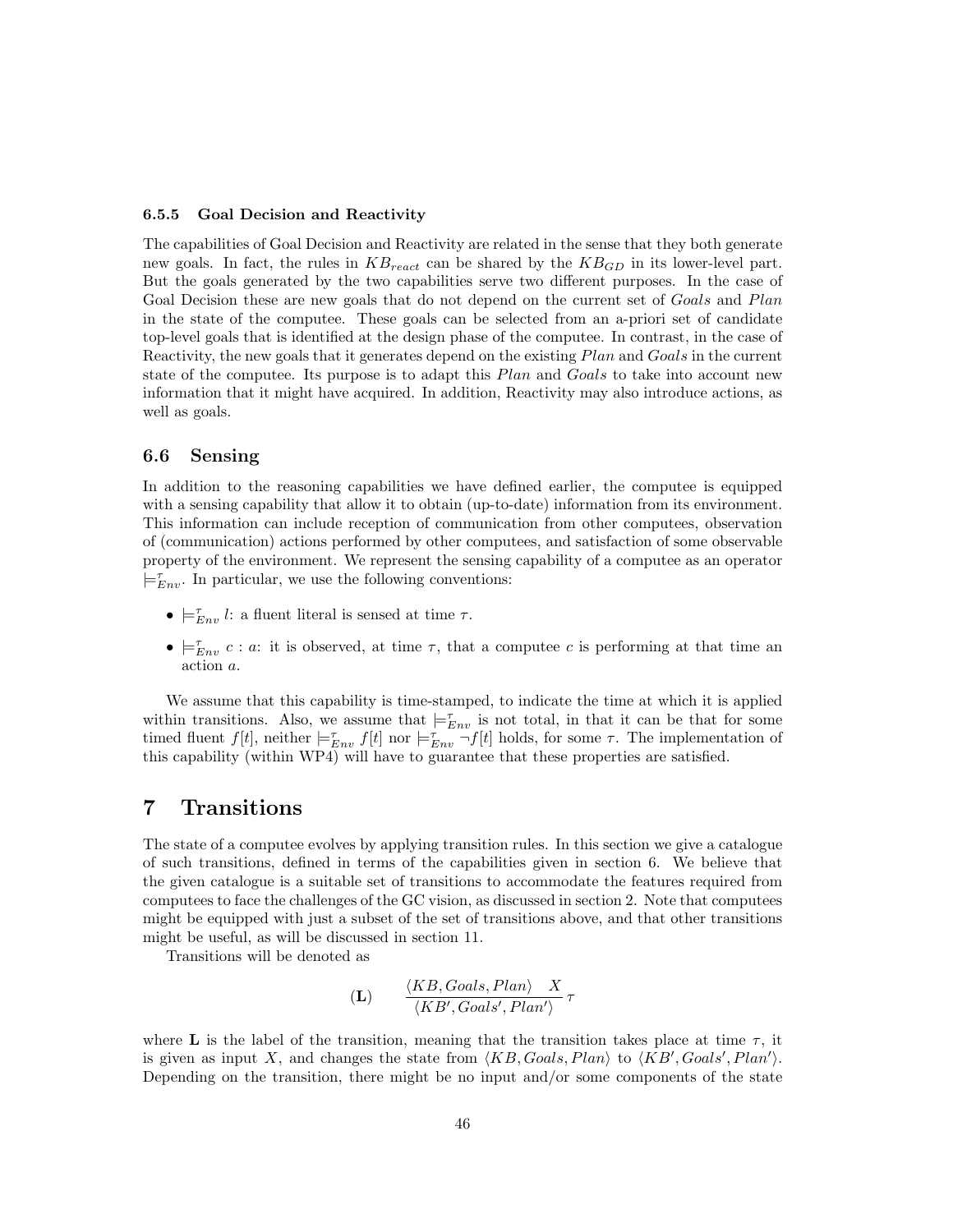might not change. When the input exists, it represents a (non-empty) set of selected items (e.g. goals and/or actions) which will be provided via selection functions, given in section 8.

The time  $\tau$  only plays a role in some of the transitions, namely *Passive Observation Intro*duction, Active Observation Introduction, Action Execution and the revision transitions, as we will see later.

# 7.1 Goal Introduction (GI)

Goal Introduction revises the top-level goals of the computee (and accordingly the rest of the goal set) given the information from the goal decision capability  $\models$   $_{GD}$  which decides the goals the computee should focus on depending on its current circumstances. This transition revises also the current plan of the computee, in order to keep only actions which are relevant to the goals in the new set of goals.

**(GI)** 
$$
\frac{\langle KB, Goals, Plan \rangle}{\langle KB, Goals', Plan' \rangle} \tau
$$

where

let  $Gs = \{G \in Goals \mid parent(G) = \bot\}.$  Then,

- (i) If either there exists no  $Gs'$  such that  $KB \models_{GD} Gs'$  or  $Gs' = \{\}$ , then
	- $\text{Goals'} = \{\}$

$$
- Plan' = \{\}.
$$

(ii) If  $KB \models_{GD} Gs'$ , then

 $-Goals' = Gs'' \cup des(Gs'', Goals)$  where:

- (1)  $Gs'' = \{G \in Gs'| G = \langle g[t], \perp, TC \rangle \}$  and there does not exist a (total) valuation σ such that  $σ \models TC$  and  $KB \models_{TR} g[t]\sigma$ }
- (2)  $des(Gs'',Goals) = \{G \in Goals | \exists G'' \in Gs'' \text{ such that } G \in$  $descendants(G'',Gools)$
- $Plan' = \{A \in Plan | A = \langle ., G, ., . \rangle \text{ and } G \in Goals'\}$

In case (i) the computee has no goal to focus on, and this is reflected on the resulting state, where both the goals and the plan are empty. In case (ii), the set of goals in the new state is composed by the set of top-level goals returned by the goal decision capability, after having filtered out those goals which have been achieved already. Moreover, from the current set Goals, only (sub)goals relevant to the newly generated and not filtered away top-level goals (represented by the set  $des(Gs'',Goals)$ ) are kept within the Goals'. Finally, the plan component of the state is updated in order to keep only actions related only to goals which were kept in the new state. Namely, actions whose parent is not in  $Goals'$  are dropped from *Plan.* Note that the resulting  $Plan'$  may be empty as a consequence.

Notice that this transition performs some kind of revision too. Indeed, the  $\models_{GD}$  capability might remove as well as introduce some top-level goals. The goals that are eliminated are those that are not preferred any longer. These may be replaced with more preferred goals, if any.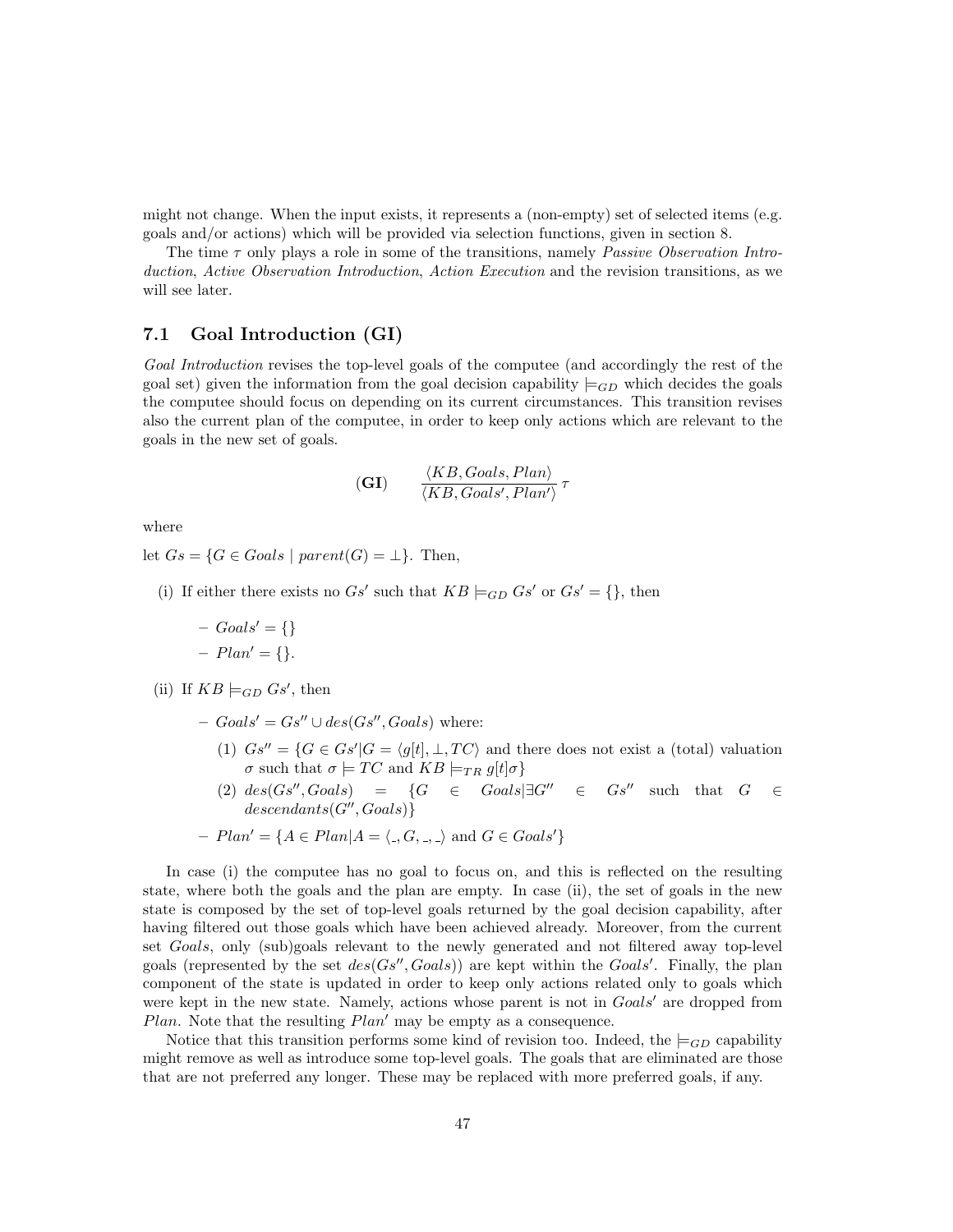## 7.2 Plan Introduction (PI)

Plan Introduction revises the state of the computee by updating the current set of goals and the current plan in order to take into account new plans for the goals selected for planning. These new plans are provided by the Planning capability  $\models$ <sub>plan</sub>.

$$
(PI) \qquad \frac{\langle KB, Goals, Plan \rangle}{\langle KB, Goals', Plan' \rangle} \, 5Gs
$$

where  $SGs$  is a non-empty set of goals selected for planning (see section 8), and

 $Goals' = Goals \cup \bigcup_{G \in SGs} Subg(G)$  $Plan' = Plan \cup \bigcup_{G \in SGS} Pplan(G)$ 

where, for each  $G \in SGs$ , the sets  $Subg(G)$  and  $Pplan(G)$  are obtained as follows.

(i) **Mental goals**: let  $\{G_1, \ldots, G_n\} \subseteq SGs, n \geq 0$ , be the set of all mental goals in  $SGs$ . If  $n > 0$ , let

$$
KB, Plan, \{G_1, \ldots, G_n\} \models_{plan} \{ \langle G_1, A_1s, G_1s \rangle \newline \cdots \newline \langle G_n, A_ns, G_ns \rangle \}
$$

Then for each  $i = 1, \ldots, n$ ,

- (i.1) either  $\mathcal{G}_i s = \mathcal{A}_i s = \perp$  and  $\text{Subg}(G_i) = \text{Pplan}(G_i) = \{\},\$
- (i.2) or  $\mathcal{G}_i s \neq \mathcal{A}_i s \neq \perp$  and  $Subg(G_i) = {\langle l[t], G_i, S \rangle | (l[t], S) \in \mathcal{G}_i s}$ , and  $Pplan(G_i) = \{ \langle a[t], G_i, C, T \rangle | (a[t], T) \in \mathcal{A}_i \land KB, a[t] \models_{pre} C \}.$
- (ii) **Sensing goals**: for each sensing goal  $G = \langle l[t], G', T \rangle \in SGs$ ,
	- $Subg(G) = \{\}, \text{ and}$
	- $Pplan(G) = \langle sense(l[t]), G', C, T \rangle,$ where  $KB, sense(l[t]) \models_{pre} C$ .

Basically, plan introduction adds to the current state a plan for each of the goals selected for planning. For each such goal  $G$ , a (partial) plan has two components: a set of (sub)goals represented by  $Subg(G)$ , and a set of actions represented by  $Pplan(G)$ . The new state is updated by adding each set  $Subg(G)$  to the current set of goals and each set  $Pplan(G)$  to the current plan.

In the case of sensing goals (case ii) no subgoal is added and only the corresponding sensing action needs to be added to the current plan. Notice that the capability  $\models_{pre}$  is used in order to determine the preconditions of this sensing action.

In the case of a mental goal there are two possibilities: either the Planning capability cannot determine any plan for the goal (case i.1), in which case the goal does not contribute to the updating of the state (both  $Subg(G)$  and  $Pplan(G)$  are empty); or the Planning capability actually determines a plan for  $G$  (case i.2). In this case, the Planning capability returns a set of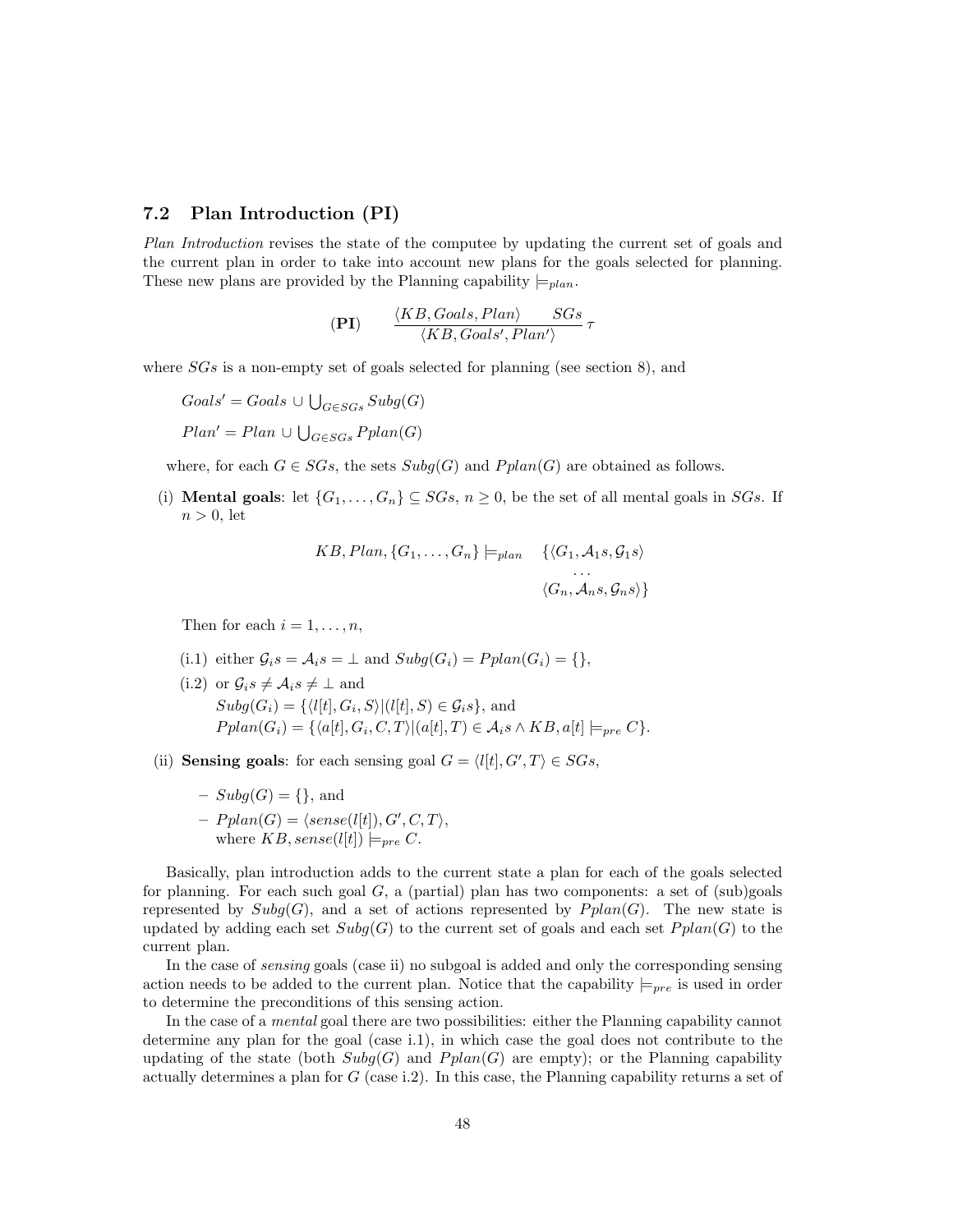timed literals, each associated with a (possibly empty) temporal constraint, and a set of timed operators, each associated with a (possibly empty) temporal constraint. For each timed literal, the corresponding goal structure (in which the parent goal  $G$  is recorded along with the timed literal and the temporal constraint) is built and added to the current set of goals. Analogously, for each timed operator the corresponding action structure is built and added to the current plan. Notice that the capability  $\models_{pre}$  is needed to determine the preconditions of the actions being built.

Notice that if all the goals in SGs are mental goals and have already been planned for, then the state will not change, i.e.  $Gools' = Goals$  and  $Plan' = Plan$ . However, as we will see in section 9, this transition will only be triggered when the set of goals  $SGs$  does not have this feature. Hence, it cannot be the case, in (i), that both  $A_i s = \{\}$  and  $\mathcal{G}_i s = \{\}$  for some mental goal  $G_i$  which can still be planned for.

Our definition of  $\models_{plan}$  does not currently allow to take into account preferences amongst all possible plans for a goal. If the preferences of a computee over plans were allowed to change over time then, in the plan revision and goal revision transitions (see sections 7.9 and 7.8, respectively), actions in old, less preferred plans would need to be tidied up, by deleting them, in a more complex manner.

## 7.3 Reactivity (RE)

Reactivity revises the current state according to the results provided by the  $\models_{react}$  capability, which determines goals and actions deriving from the reactive constraints.

$$
(\mathbf{RE}) \qquad \frac{\langle KB, Goals, Plan \rangle}{\langle KB, Goals', Plan' \rangle} \tau
$$

where, if  $\langle KB, Goals, Plan \rangle \models_{react} \mathcal{G}s, \mathcal{A}s$ , then

$$
Goal s' = Goals \cup \{ \langle l[t], l'[t'], Tc \rangle | (l[t], l'[t'], Tc) \in \mathcal{G}s \}
$$
  
Plan' = Plan \cup \{ \langle a[t], l'[t'], C, Tc \rangle | (a[t], l'[t'], Tc) \in \mathcal{A}s \land KB, a[t] \models\_{pre} C \}.

The  $\models_{react}$  capability returns a set of goals and a set of actions deriving from the firing of reactive constraints. The goals are added to the current set of goals, and the actions are added to the current plan, each equipped with the corresponding preconditions determined by the  $\models_{pre}$  capability. The parent of each newly added action and goal is determined by the reactive capability itself.

Notice that, if the  $\models_{react}$  capability returns an empty set of goals and an empty set of actions, the state is unchanged (i.e.  $Goals' = Goals$  and  $Plan' = Plan$ ).

## 7.4 Sensing Introduction (SI)

The *Sensing Introduction* transition allows a computee to explicitly add to its current plan a set of sensing actions in order to check whether or not some preconditions of other actions in Plan are satisfied.

$$
\textbf{(SI)} \qquad \frac{\langle KB, Goals, Plan \rangle \qquad SPs}{\langle KB, Goals, Plan \rangle} \, \tau
$$

where  $SPs$  is a non-empty set of preconditions of actions, associated with the parent of these actions, selected for sensing (see section 8), and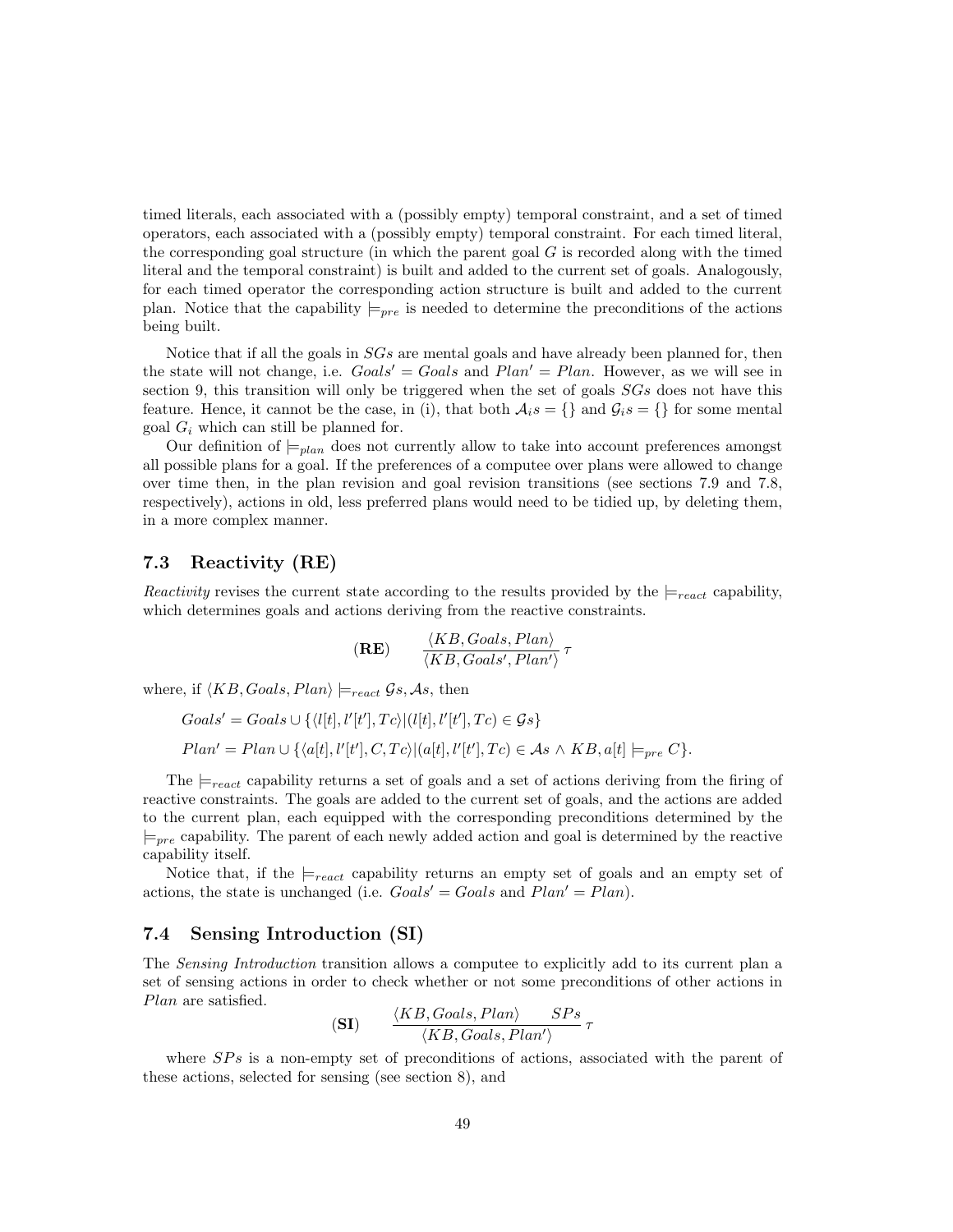$Plan' = Plan \cup \{\langle sense\_precondition(c[t'], G, D, Tc) \mid (c[t], G) \in SPs\}$ 

where, for each  $(c[t], G)$ ,

- (i)  $Tc = (t' < t)$ , and
- (ii) KB, sense\_precondition(c[t'])  $\models_{pre} D_i$ .

Intuitively,  $SPs$  is a set of preconditions of actions in  $Plan$ , together with the parents of those action. Those parents are used as parents of the sensing actions added to Plan by this transition. Condition (i) imposes that the actual sensing action for a certain precondition  $c$ should be executed before the action of which c is a precondition is executed. On the other hand, condition (ii) amounts at determining (if any) the preconditions for the sensing action. Depending on  $KB_{plan}$ , it might be that  $KB, sense\_precondition(c[t]) \models_{pre} \emptyset$ , for some or all c. Indeed, this will be the case if the sensing actions are not explicitly represented in  $KB_{plan}$ .

# 7.5 Passive Observation Introduction - (POI)

The Passive Observation Introduction transition updates the current knowledge base of the computee by adding new observed facts which derive from changes in the environment.

$$
(POI) \qquad \frac{\langle KB, Goals, Plan \rangle}{\langle KB', Goals, Plan \rangle} \tau
$$

where, if  $\models_{Env}^{\tau} l_1 \wedge \ldots \wedge l_n, c_1 : a_1[\tau_1] \wedge \ldots \wedge c_k : a_k[\tau_k], n, k \ge 0$ , either  $n > 0$  or  $k > 0$ , each  $l_i$  being a fluent  $g_i$ [.] or the negation of a fluent  $\neg g_i$ [.], each  $c_j$  being the name of a computee and each  $a_j[\tau_j]$  being a timed action operator,

$$
KB'_0 = KB_0 \cup \{observed(l_1, \tau), \dots, observed(l_n, \tau)\} \cup \{observed(c_1, a_1[\tau_1], \tau), \dots, observed(c_k, a_k[\tau_k], \tau)\}\
$$

For each fluent  $l[\ ]$  which the computee passively observes to hold in the environment at the current time, a corresponding observation is added to the knowledge base. For each action  $a[\_$  which the computee passively observes other computees have performed, a corresponding observation is added to the knowledge base. Notice that the observation records both the time at which the action was performed and the (current) time of observation.

A passive observation may be seen as the reaction of the computee to some (unexpected or unpredictable) event (e.g. an interrupt) which happens in the environment. The transition allows the computee to passively absorb or incorporate the observable effects of these events (interrupts) into its knowledge base.

# 7.6 Active Observation Introduction - (AOI)

Similarly to (POI), the *Active Observation Introduction* transition allows the computee to update its current knowledge base by possibly adding new observations from the environment. Differently from (POI), however, the computee is deliberately looking for some properties to hold in the environment.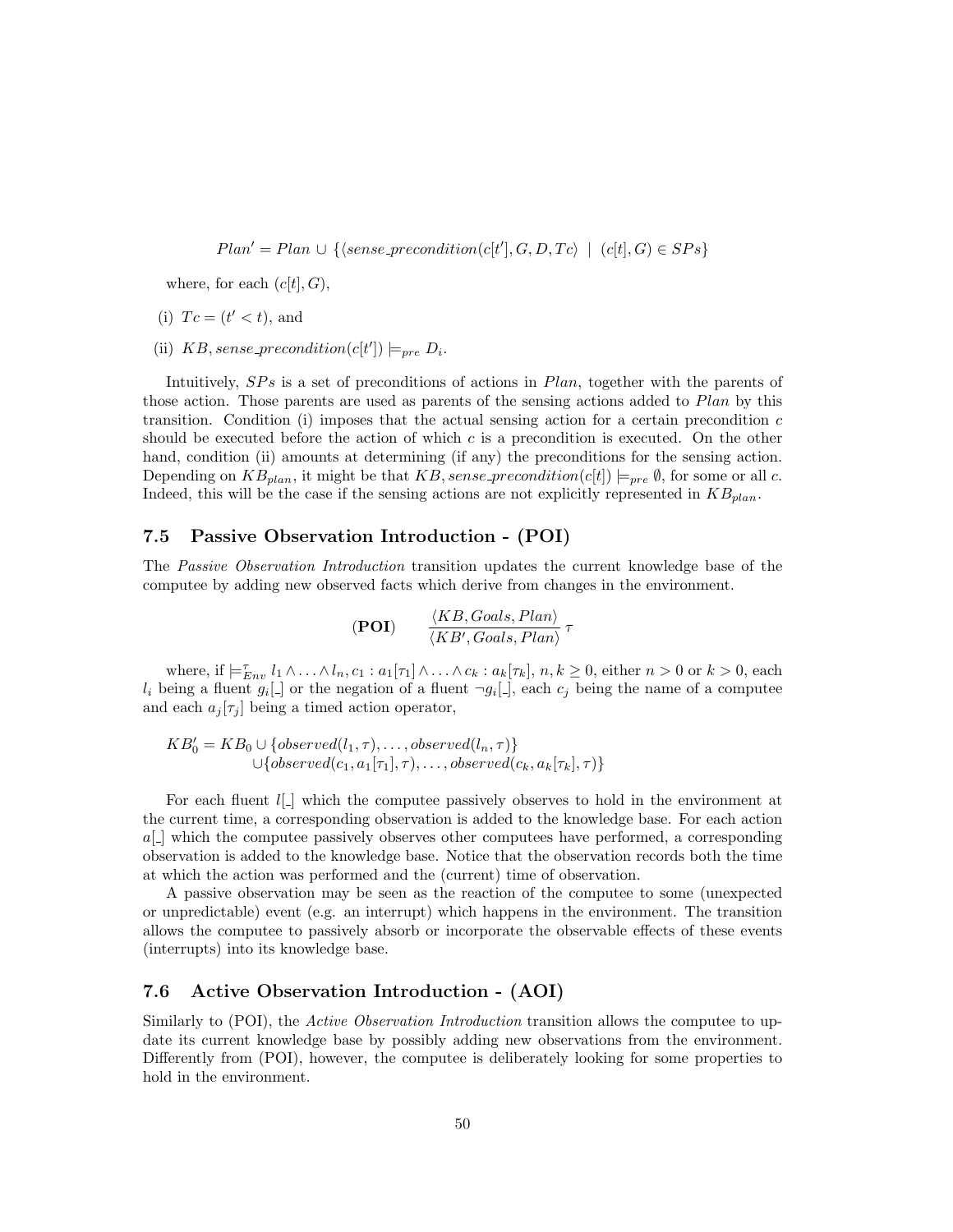$$
(AOI) \qquad \frac{\langle KB, Goals, Plan \rangle \qquad SFs}{\langle KB', Goals, Plan \rangle} \tau
$$

where  $SFs = \{l_1[t_1], \ldots, l_n[t_n]\}, n > 0$ , is a set of fluents selected for being actively sensed (see section 8) and

$$
KB'_0 = KB_0 \cup \bigcup_{i=1,\dots,n} S_i
$$

where, for each  $i = 1, \ldots, n$ :

- $S_i = \{observed(l_i[t_i], \tau)\}\$ if  $\models_{Env}^{\tau} l_i[\tau]$
- $S_i = \{observed(\neg l_i[t_i], \tau)\}\$  if  $\models_{Env}^{\tau} \neg l_i[\tau]$
- $S_i = \{\}$  if neither  $\models_{Env}^{\tau} l_i[\tau]$  nor  $\models_{Env}^{\tau} \neg l_i[\tau]$

For each fluent the computee is checking in the environment, there may be three possibilities: either the fluent holds in the environment at the current time (first bullet), or the negation of the fluent holds (second bullet), or the environment has no evidence for the fluent nor for its negation (last bullet). In the latter case, no update is made to the knowledge base as far as the fluent is concerned.

## 7.7 Action Execution (AE)

Action Execution is the transition which caters for actually performing actions in plans. Its effect amounts at recording in  $KB<sub>0</sub>$  the fact that certain actions have been executed and, in the case of sensing actions, the effect of sensing.

$$
(AE) \frac{\langle KB, Goals, Plan \rangle}{\langle KB', Goals, Plan \rangle} \frac{SAs}{\tau}
$$

where SAs is a non-empty set of actions selected for execution (see section 8), and for each  $A \in \mathcal{A}s$ ,  $A = \langle a[t], G, C, Tc \rangle$  such that  $\{t = \tau\} \models Tc$ 

(i) If A is not a sensing action then

$$
KB'_0 = KB_0 \cup \{ executed(a[t], \tau)\}.
$$

(ii) if A is a sensing action, namely if  $A = p(l|t|)$  where  $p = sense$  or  $p = sense\_precondition$ , then:

$$
KB'_0 = KB_0 \cup \{ executed(p(l[t]), \tau)\} \cup \mathcal{S}
$$

where:

$$
- S = \{observed(l[t], \tau)\} \text{ if } \models_{Env}^{\tau} l[\tau]
$$
  
\n
$$
- S = \{observed(\neg l[t], \tau)\} \text{ if } \models_{Env}^{\tau} \neg l[\tau]
$$
  
\n
$$
- S = \{\} \text{ if neither } \models_{Env}^{\tau} l[\tau] \text{ nor } \models_{Env}^{\tau} \neg l[\tau]
$$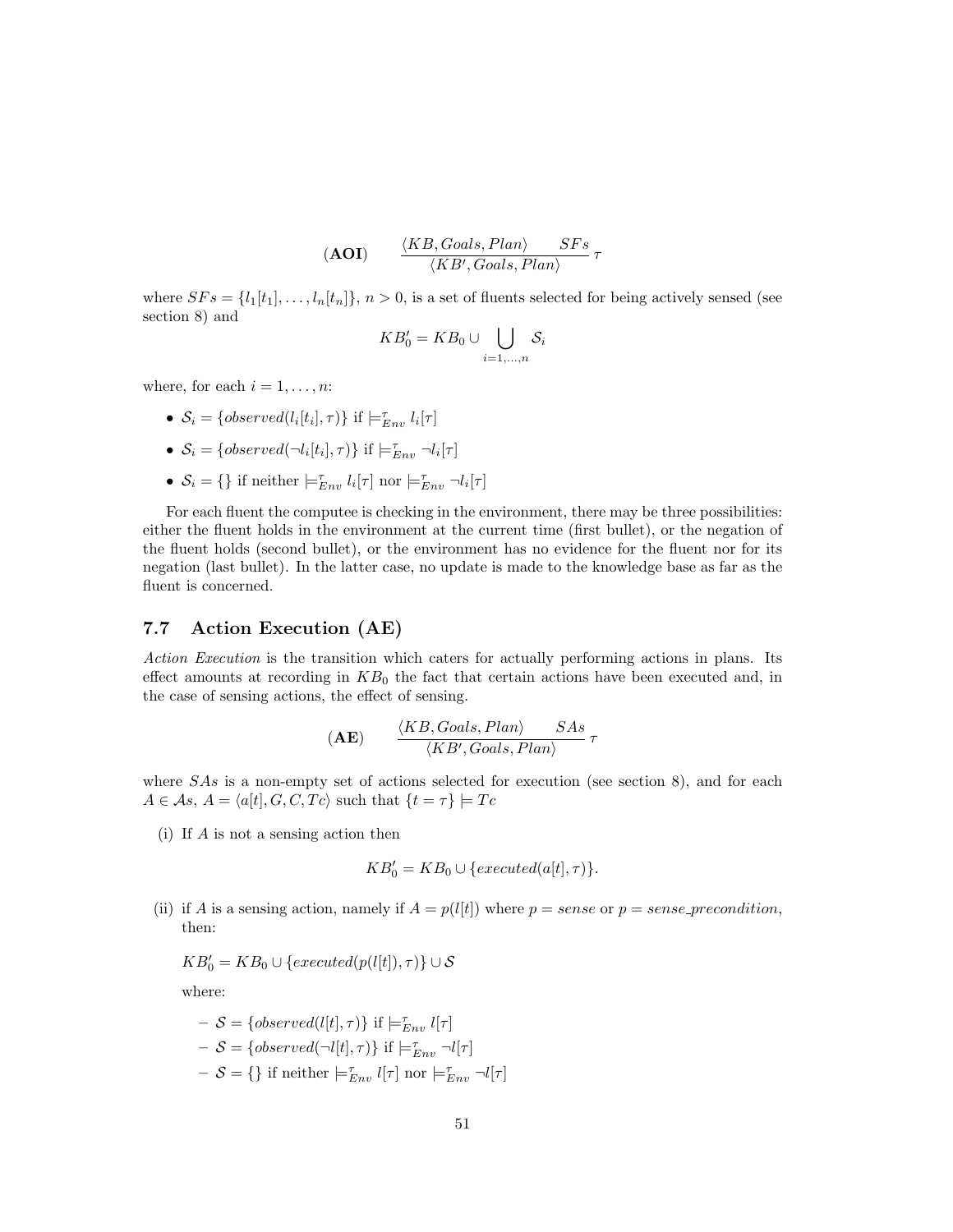First of all, notice that, given the set of actions selected for execution, only actions whose temporal constraints are satisfied by the current time are actually executed. The execution of the action is recorded in  $KB<sub>0</sub>$ . In the case of non-sensing actions (i.e. physical or communication actions) nothing else needs to be updated in the state. In the case of a sensing action, the actual effect of sensing is added, if any, to the current knowledge base, similarly to what is done in the case of active observation introduction.

Also, notice that we are not addressing, in the definition of (AE) above, the problem of actually performing the selected actions so that other computees may be able to observe them. This issue will have to be addressed by any concrete realisation of the model.

Finally, note that actions performed by (AE) are not deleted from the Plan. Indeed, their execution might not have been successful and thus it might need to bee repeated at a later stage. We will see below how the Plan Revision transition takes care of the removal from Plan of any action that has been executed successfully. The success of an action is measured in terms of the achievement of the goal that the action has been introduced for, namely its parent.

## 7.8 Goal Revision (GR)

The Goal Revision transition caters for revising the state by keeping only those goals which are still worth achieving.

$$
(\mathbf{GR}) \qquad \frac{\langle KB, Goals, Plan \rangle}{\langle KB, Goals', Plan \rangle} \tau
$$

where  $Goal s'$  is such that for each  $G = \langle l[t], G', Tc \rangle \in Goals'$ 

- (i) either  $G' = \perp$  or  $G' \in \text{Goals}$ , and
- (ii) there is no total valuation  $\sigma$  such that  $\sigma \models T_c \land KB \models_{TR} l[t]\sigma$ , and
- (iii) if G is a mental goal, there exist  $As \neq \perp, Gs \neq \perp$  such that

$$
KB, Plan, \{G\} \models_{plan} \{\langle G, \mathcal{A}s, \mathcal{G}s \rangle\}, \text{ and}
$$

(iv) there exists a total valuation  $\sigma$  such that  $\sigma(t) = \tau', \tau' > \tau$  and  $\sigma \models T_c$ .

First of all, all goals kept in the new state are either top-level goals or descendants of goals themselves kept in the new state (case i). Furthermore, a goal is kept if it has not been achieved yet (case ii). Moreover, a mental goal is kept in the new state if there is still a "viable" plan for it, i.e. it can still be planned for (case iii). Finally, only goals whose time has not run out, i.e. their temporal constraints are still satisfiable, are kept in the new state (case iv).

It is possible to introduce a further Goal Revision capability which takes into account some heuristics for goal revision, and to incorporate such heuristics (via the new capability) within the (GR) transition given earlier (see later in section 11).

## 7.9 Plan Revision (PR)

Similarly to Goal Revision, the Plan Revision transition caters for revising the state by keeping only those actions in the plan which are still relevant and which can still be executed.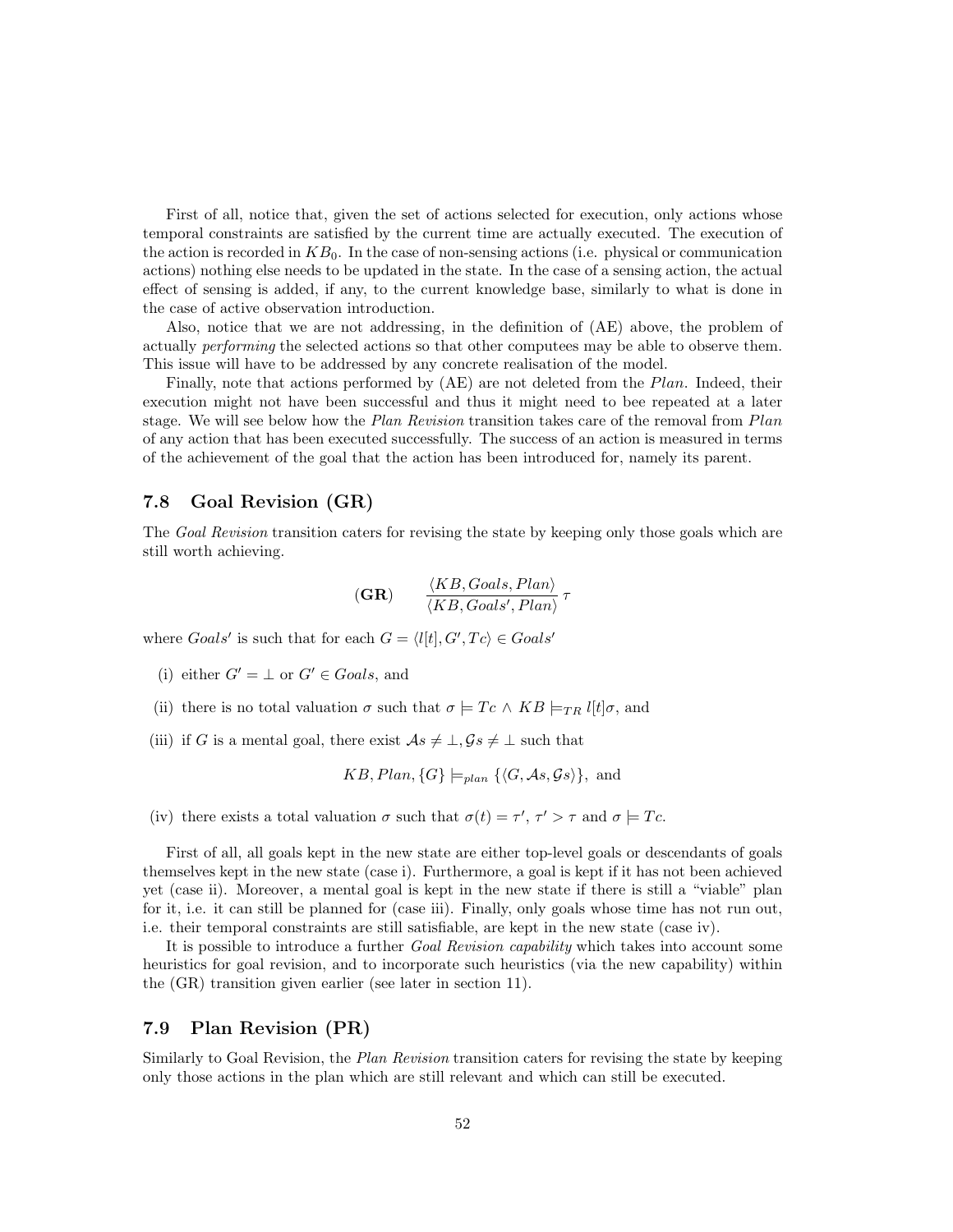$$
(\mathbf{PR}) \qquad \frac{\langle KB, Goals, Plan \rangle}{\langle KB, Goals, Plan' \rangle} \tau
$$

where  $Plan'$  is such that for each  $\langle a[t], G, C, Tc \rangle \in Plan'$ :

- (i)  $G \in \text{Goals}$  or  $G = \perp$ , and
- (ii) there exists a total valuation  $\sigma$  for the (implicitly existentially quantified) variables in Tc and t such that  $\sigma \models T_c \land t > \tau$ , and
- (iii) if C is a non empty conjunction of preconditions, then there exists a total valuation  $\sigma$ such that  $\sigma \models T_c \land t \geq \tau$ , and  $KB \models_{TR} C_{\sigma}$
- (iv) if  $a[t] = sense\_precondition(C)$  then there exists an action

$$
\langle a'[t'], G', C, Tc' \rangle \in Plan'.
$$

First of all, an action from the original *Plan* is kept in the current state (case i) only if it belongs to a plan for one of the current goals (i.e. the goal which generated that action is still in the current set of goals). Furthermore, the time of the action has not run out yet (case ii), i.e. the temporal constraints associated with it can still be satisfied in the future, and the preconditions of the action, if any, are still satisfiable (case iii). Finally, an action which has been introduced to sense the preconditions of another action, should be kept if the latter is still an action in  $Plan'$  (i.e. it still belongs to the current plan.)

As for (GR), we may incorporate within this transition some heuristics for plan revision, via a further Plan Revision capability (see section 11 for more details).

# 8 Selection functions

Some of the transitions given in the earlier section take, in addition to a state, some other input, as indicated. We will see, in the next section 9, that such additional inputs are selected by means of selection functions, defined here. These selection functions will play an important role in the cycle theories of computees that control its operational behaviour.

The selection functions are goal selection, action selection, fluent selection and precondition selection, and they are all defined as mappings of the form

# $m: States \times Time \, Constants \rightarrow Sets$

from the set of all possible states of the computee and the set of all possible time-points to the set of all possible sets of items of interest. Depending on the concrete selection function, these items are

- $\bullet$  actions in  $Plan$ ,
- goals in *Goals*,
- fluents occurring anywhere in *Goals*,
- preconditions of actions in Plan.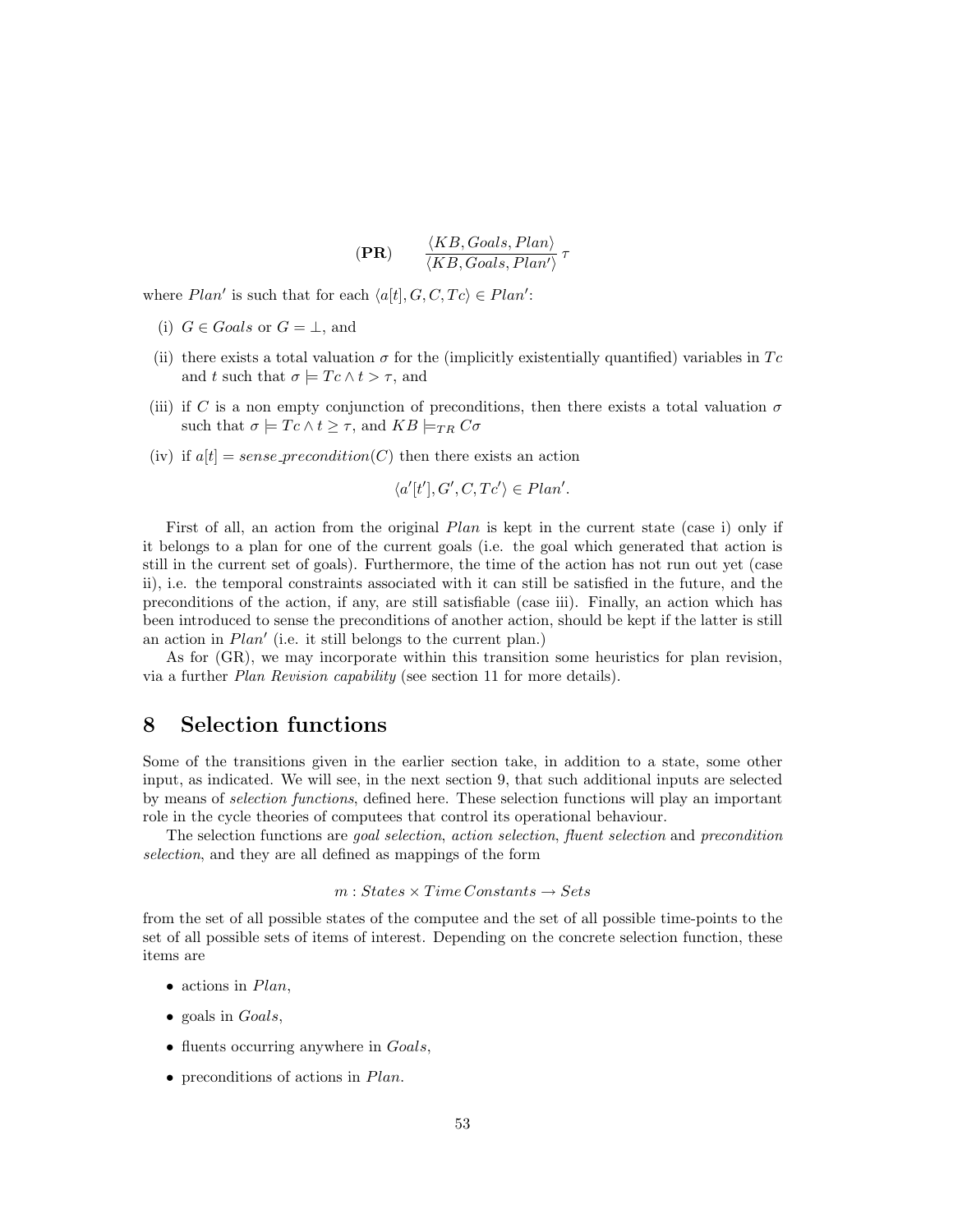We define two classes of selection functions. The first class, called *core selection functions*, are fixed in the model  $^{11}$ , while the second class, of *heuristic selection functions*, are variable and can be chosen differently for each computee. As we will see below, the core selection functions only select goals (for goal selection) and actions (for action selection), preconditions (for precondition selection) and fluents (for fluent selection) that still have a chance of "success" (that have not become invalid in some way), for example, they have not yet timed out  $^{12}$ . On the other hand, the heuristic selection functions are used to complement the core selection functions in order to capture different behaviours for different computees. For example, if we want a computee which is timely, then its heuristic selection functions will select goals/actions/fluents according to their urgency.

Hence the core selection functions are used to indicate items that are viable selections, whereas the heuristic selection functions are used to decide which of all candidate items (as chosen by the core selection functions) are preferred and thus effectively selected. Items chosen by the heuristic selection functions are items that are preferable, in being selected, over those that are not. The actual selection of items preferred according to the heuristic selection functions will depend on the semantics of the cycle theories we will see in section 9.

## 8.1 Core selection functions

#### 8.1.1 Action selection

Intuitively the action selection function only selects actions that are not yet timed out, are not redundant and are still "useful" to perform.

This is a function  $c_{AS}$  from the set of all possible *States* and the set of all possible TimeConstants to the set of all actions in Plan.

Informally, the set of conditions for core action selection is as follows. Given a state  $S =$  $\langle KB, Goals, Plan \rangle$  and a time-point  $\tau$ , the set of all actions selected by  $c_{AS}$  is the set of all actions A in Plan such that at time  $\tau$ :

- 1. A is not timed out,
- 2. no ancestor (except for  $\perp$ ) of A in Goals is satisfied in the state S,
- 3. no ancestor or sibling of A in Goals and Plan is timed out,
- 4. no precondition of A is known to be false in the state S,
- 5. there exists no goal G' with no children in Goals that is a sibling of A or that has an ancestor in common with A (except for  $\perp$ ) such that there exists no plan for G'.

Formally, given a state  $S = \langle KB, Goals, Plan \rangle$  and a time-point  $\tau$ , the set of all actions selected by  $c_{AS}$  is the set of all actions

$$
A = \langle a[t], G, C, Tc \rangle \in Plan
$$

such that:

<sup>&</sup>lt;sup>11</sup>We note that in principle these could be changed, without the need for adjusting any other component of the model. However, we believe that the concrete choices for the core selection functions that we give below, form a basis for any choice of core selection functions that would extend them.

 $12$ Informally, an action/goal has timed out if there is no possible valuation of its temporal constraint at or after the current time.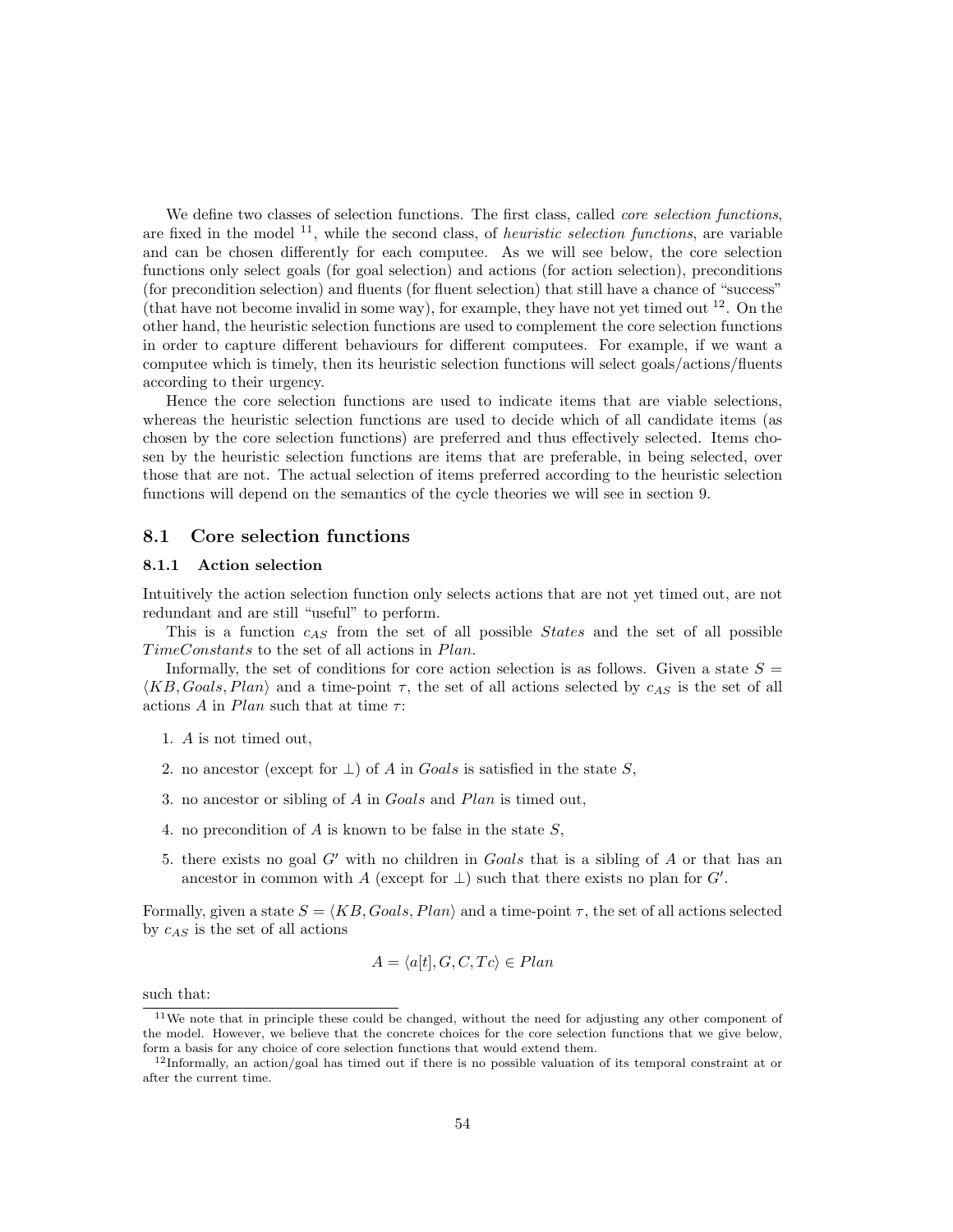- 1. there exists a total valuation  $\sigma$  for the variables in Tc and t such that  $\sigma \models T_c \land t > \tau$ ,
- 2. there exists no  $G' = \langle l[t'], G^*, Tc' \rangle \in \text{Goals}, G^* \neq \bot$ , such that
	- $G^* = G$  or  $G^* \in ancestors(G, Goals)$
	- there exists a total valuation  $\sigma$  for the variables in  $T c'$  and t' such that  $\sigma \models T c' \land t' \leq \tau$ and  $KB \models_{TR} l[t']\sigma$ ,
- 3. there exists no  $A' = \langle a'[t'], G^*, C', Tc' \rangle \in Plan$ , and there exists no  $G' = \langle l[t'], G^*, Tc' \rangle \in$ Goals such that
	- $G^* = G$  or  $G^* \in ancestors(G, Goals), Tc',$
	- there exists no total valuation  $\sigma$  for the variables in  $T c'$  and t' such that  $\sigma \models T c' \wedge t' >$ τ ,
- 4. let  $C = l_1[t_1] \wedge \ldots \wedge l_n[t_n]$ ; if  $n > 0$ , then for every  $i = 1, \ldots, n$  there exists a total valuation  $\sigma$  for the variables in Tc, t and  $t_i$  such that  $\sigma \models T_c$ ,  $KB \models_{TR} l_i[t_i] \sigma$
- 5. there exists no  $G' = \langle l[t'], G^*, Tc' \rangle \in \text{Goals}$  such that
	- there exists no goal  $G'' \in \text{Goal} s$  whose parent is  $G'$ ,
	- $G^* = G$  or  $G^* \in ancestors(G, Goals),$
	- $KB, \{G'\} \models_{plan} \{ (G', \bot, \bot) \}.$ <sup>13</sup>

#### 8.1.2 Goal selection

Intuitively, the goal selection function only selects goals that are not already satisfied or goals that have not yet timed out.

Goal selection is a function  $c_{GS}$  from the set of all possible *States* and the set of all possible TimeConstants to the set of all goals in Goals.

Informally, the core set of conditions for goal selection is as follows. Given a state  $S =$  $\langle KB, Goals, Plan \rangle$  and a time-point  $\tau$ , the set of all goals selected by  $c_{GS}$  is the set of all goals  $G^+$  in *Goals* such that, at time  $\tau$ :

- 1.  $G^+$  is not timed out,
- 2. no ancestor (except for  $\perp$ ) or sibling of  $G^+$  in Goals and Plan is timed out,
- 3. no ancestor of  $G^+$  in *Goals* is satisfied in the state S,
- 4. there is a (partial) plan for  $G^+$ ,
- 5.  $G^+$  has no children and there exists no goal  $G'$  with no children in Goals that is a sibling of  $G^+$  or that has a common ancestor (except for  $\perp$ ) with  $G^+$  such that there exists no plan for  $G'$ .

<sup>&</sup>lt;sup>13</sup>Recall that  $KB, \{G'\}\models_{plan} \{(G', \bot, \bot)\}$  means that there is no "viable" plan for G'.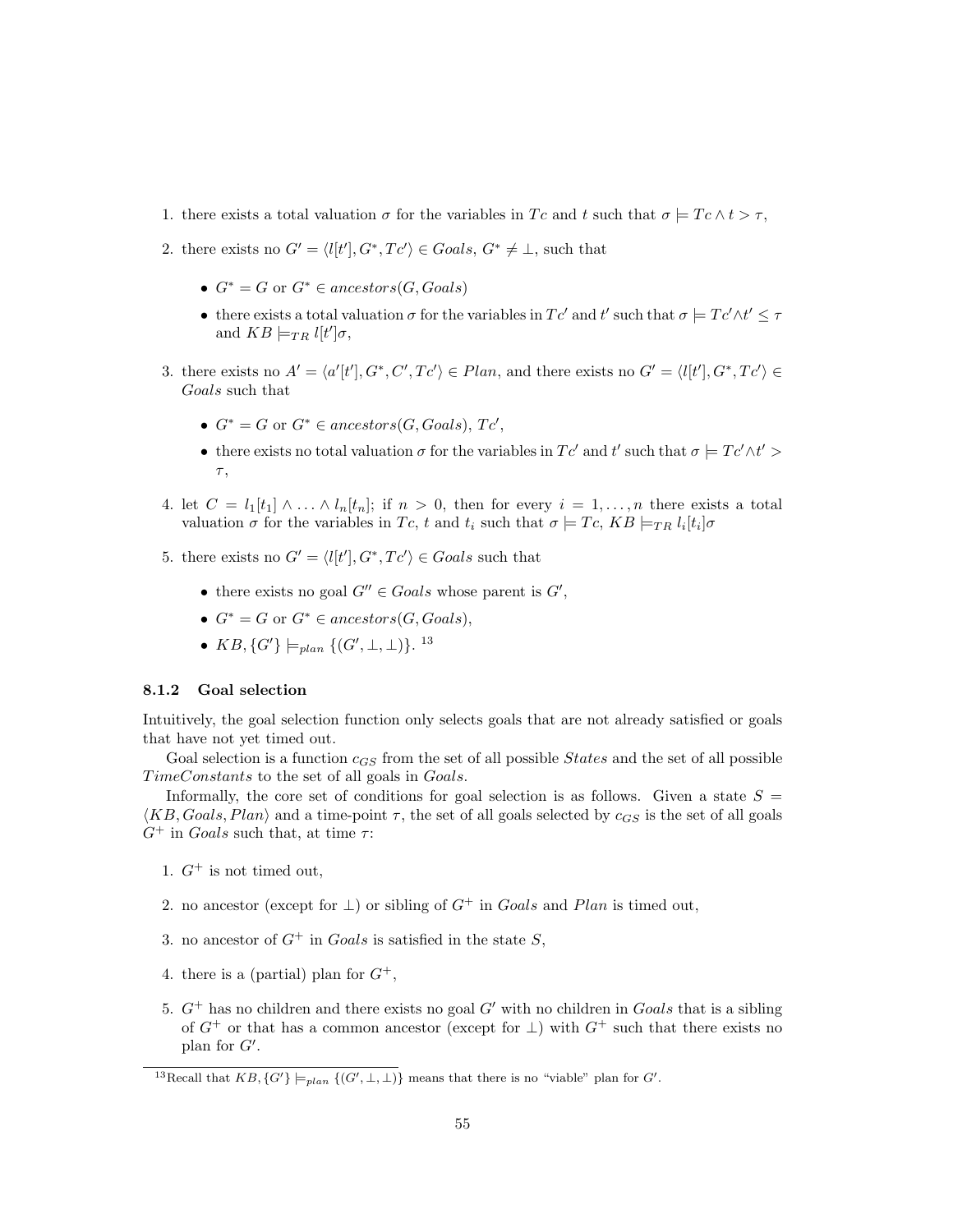Formally, given a state  $S = \langle KB, Goals, Plan \rangle$  and a time-point  $\tau$ , the set of all goals selected by  $c_{GS}$  is the set of all goals

$$
G^+ = \langle l[t], G, Tc \rangle \in \text{Goals}
$$

such that:

- 1. there exists a total valuation  $\sigma$  for the variables in Tc and t such that  $\sigma \models T_c \land t > \tau$ ,
- 2. there exists no  $A' = \langle a'[t'], G, C', Tc' \rangle \in Plan$ , and there exists no  $G' = \langle l[t'], G^*, Tc' \rangle \in$ Goals such that
	- $G^* = G$  or  $G^* \in ancestors(G, Goals),$
	- there exists no total valuation  $\sigma$  for the variables in  $T c'$  and t' such that  $\sigma \models T c' \wedge t' > 0$  $\tau$ ,
- 3. there exists no  $G' = \langle l'[t'], G^*, Tc' \rangle \in \text{Goals}, G^* \neq \bot$ , such that
	- $G^* = G$  or  $G^* \in ancestors(G, Goals),$
	- there exists a total valuation  $\sigma$  for the variables in  $T c'$  and t' such that  $\sigma \models T c' \land t' \leq \tau$ and  $KB \models_{TR} l'[t']\sigma$ ,
- 4. there exists  $As \neq \perp, Gs \neq \perp$  such that  $KB, \{G^+\}\models_{plan} \{(G^+, As, Gs)\},$
- 5. there exists no  $\langle 0, G^+, \cdot \rangle \in \text{Goals}, \langle 0, G^+, \cdot \rangle \in \text{Plan}$  and there exists no  $G' =$  $\langle l'[t'], G^*, T c' \rangle \in \text{Goals}$  such that
	- there exists no goal  $G'' \in \text{Goal} s$  whose parent is  $G'$ ,
	- $G^* = G$  or  $G^* \in ancestors(G, Goals)$  for some t' and  $Tc'$ ,
	- $KB, \{G'\}\models_{plan} \{ (G', \bot, \bot) \}.$

#### 8.1.3 Fluent selection

Fluent selection is a function  $c_{FS}$  from the set of all possible *States* and the set of all possible TimeConstants to the set of all fluents. Informally, a core set of conditions for fluent selection is as follows. Given a state  $S = \langle KB, Goals, Plan \rangle$  and a time-point  $\tau$ , the set of all (timed) fluents selected by  $c_{FS}$  is the set of all (timed) fluents  $F$  such that:

• F or its negation is one of the effects of some action that has recently been executed.

Note that F selected by  $c_{FS}$  may not occur in Goals but could be some other (observable)

effect of the executed action not necessarily the same as the goal that the action aims to achieve. Formally, the set of all (timed) fluents selected by  $c_{FS}$  is the set of all (timed) fluents F such that:

• either  $KB_{plan} \models_{LP} initiates(A, F, T)$  or  $KB_{plan} \models_{LP} terminates(A, F, T)$  and  $KB_0 \models_{LP} executed(A, T)$  and

 $\tau - \epsilon < T < \tau$ ,

where  $\epsilon$  is a sufficiently small number.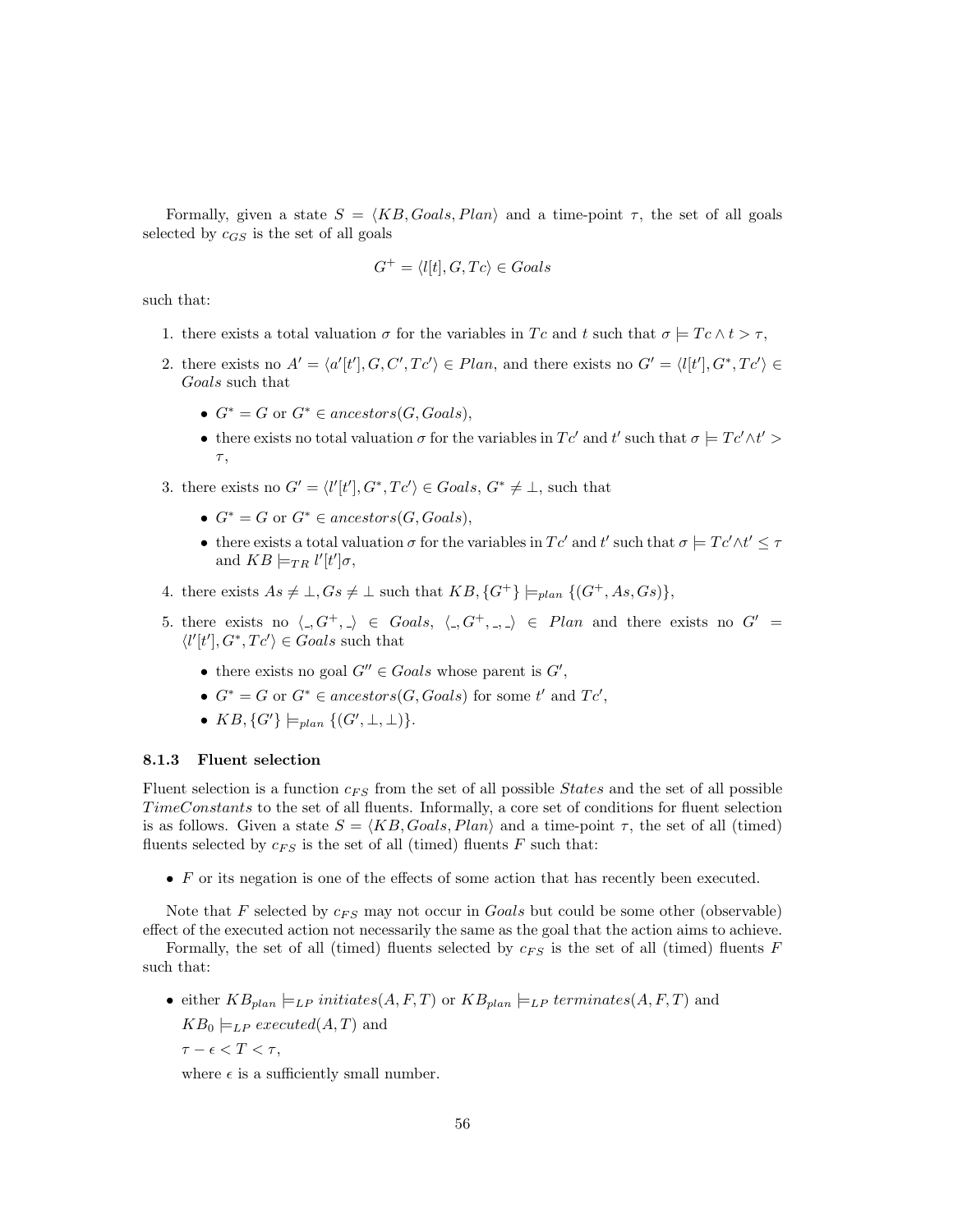#### 8.1.4 Precondition selection

Intuitively precondition selection selects all those preconditions not yet known to hold or not to hold of those actions in Plan that would be selected by the action selection function.

Precondition selection is a function  $c_{PS}$  from the set of all possible *States* and the set of all possible  $TimeConstants$  to the set of all preconditions of actions in  $Plan$ , each associated with a goal in *Goals*.

Informally, a core set of conditions for precondition selection is as follows. Given a state  $S = \langle KB, Goals, Plan \rangle$  and a time-point  $\tau$ , the set of all preconditions (of actions) selected by  $c_{PS}$  is the set of all pairs  $(C, G)$  of preconditions C and goals G such that:

- 1. there exists an action A in Plan such that C is a precondition of A and G is the parent of A,
- 2.  $C$  is not known to be true in the state  $S$ ,
- 3.  $A \in c_{AS}(S, \tau)$ .

Formally, given a state  $S = \langle KB, Goals, Plan \rangle$  and a time-point  $\tau$ , the set of all preconditions of actions selected by  $c_{PS}$  is the set of all pairs  $(C, G)$  of preconditions C and goals G such that:

- 1. there exists  $A = \langle a[t], G, Cs, Tc \rangle \in Plan$  such that C is a conjunct in Cs,
- 2. there exists no total valuation  $\sigma$  for the variables in Tc and t such that  $\sigma = T_c$  and  $KB \models_{TR} C\sigma$
- 3.  $A \in c_{AS}(S, \tau)$ .

## 8.2 Heuristic selection functions

In this section we will provide a catalogue of possible requirements of the heuristic selection functions. These requirements are added to the requirements posed by the core selection functions. Namely, the set of items selected by the heuristic functions are (possibly proper) subsets of the sets of items selected by the core selection functions.

The catalogue we provide in this section is by no means exhaustive, and it aims at illustrating the range of possibilities available in constructing computees. In principle, any combination of these characteristics is allowed.

As mentioned above, the heuristic selection functions will play a fundamental role in defining the cycle theories (see section 9), thus determining the range of operational behaviours that computees can exhibit by adopting different cycle theories. In the third phase of the project, both within WP5 and WP6, we will study the correlation between choices of heuristic functions and behaviours/properties of computees.

## 8.2.1 Heuristic action selection

Heuristic action selection is a function  $h_{AS}$  from the set of all possible *States* and the set of all possible  $TimeConstants$  to the set of all actions in  $Plan$ . Informally, we will assume that given a state  $S = \langle KB, Goals, Plan \rangle$  and a time-point  $\tau$ , the set of all actions selected by  $h_{AS}$ is the set of all actions A such that A is selected by  $c_{AS}$  and in addition any (subset) of the following criteria holds for A: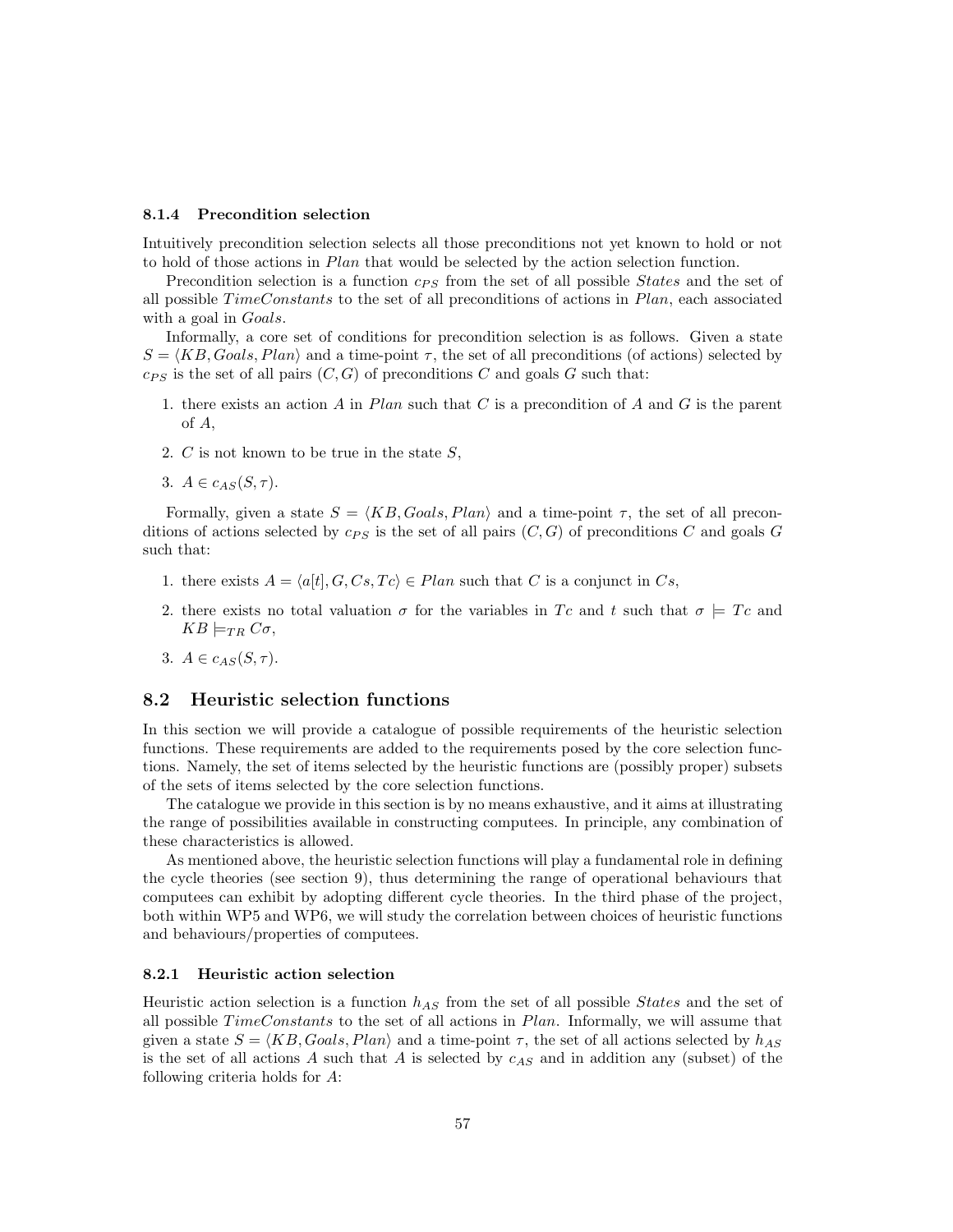- A is an urgent action in  $Plan$ ; in the sequel we will refer to a heuristic action selection function which selects the most urgent actions as  $h_{AS}^u$ ;
- all the preconditions of A are known to hold in  $S$ , providing a measure for predicting the successful execution of the action; in the sequel we will refer to a heuristic action selection function which selects actions whose preconditions are known to hold as  $h^{pre}_{AS}$ ;
- $\bullet$  the computee has a "high" level of confidence that executing A will lead to achieving its intended effects; a measure of this confidence could be provided by counting the number of attempted but failed executions of the action; in the sequel we will refer to a heuristic action selection function which does not select actions tried once and failed as  $h_{AS}^{fail}$ ;
- $\bullet$  A belongs to the same plan as the actions previously executed, if any; here we can interpret two actions as belonging to the same plan if they have a common ancestor (except for  $\perp$ ); in the sequel we will refer to a heuristic action selection function which selects actions belonging to the same plan as actions previously executed as  $h_{AS}^{sp}$ ;
- there exists no other earlier action in *Plan* as yet unexecuted that is linked (i.e. have a common ancestor apart from  $\perp$ ) to A.

#### 8.2.2 Heuristic goal selection

Heuristic goal selection is a function  $h_{GS}$  from the set of all possible *States* and the set of all possible TimeConstants to the set of all goals in Goal. Informally, we will assume that given a state  $S = \langle KB, Goals, Plan \rangle$  and a time-point  $\tau$ , the set of all goals selected by  $h_{GS}$  is the set of all goals G such that G is selected by  $c_{GS}$  and in addition any (subset) of the following criteria holds for G:

- $\bullet$  G is the most urgent goal in  $Goals$ ; in the sequel we will refer to a heuristic goal selection function which selects the most urgent goals as  $h_{GS}^u$ ;
- G belongs to the same plan as the actions previously executed, if any; in the sequel we will refer to a heuristic goal selection function which selects goals belonging to the same plan as actions previously executed as  $h_{GS}^{sp}$ ;
- there exists no other earlier goal in Goals that is linked (i.e. have a common ancestor apart from the root) to  $G$  and has no children.

### 8.2.3 Heuristic fluent selection

Heuristic fluent selection is a function  $h_{FS}$  from the set of all possible *States* and the set of all possible  $TimeConstants$  to the set of fluents. Informally, we will assume that given a state  $S = \langle KB, Goals, Plan \rangle$  and a time-point  $\tau$ , the set of all fluents selected by  $h_{FS}$  is the set of all fluents  $F$  such that  $F$  is selected by  $c_{FS}$  and in addition criterion holds for  $F$ :

 $\bullet$  F is the effect of an action that has already been tried a given number of times (more than once) unsuccessfully; the computee had tried the action again, and wants to check its effects soon after retrying.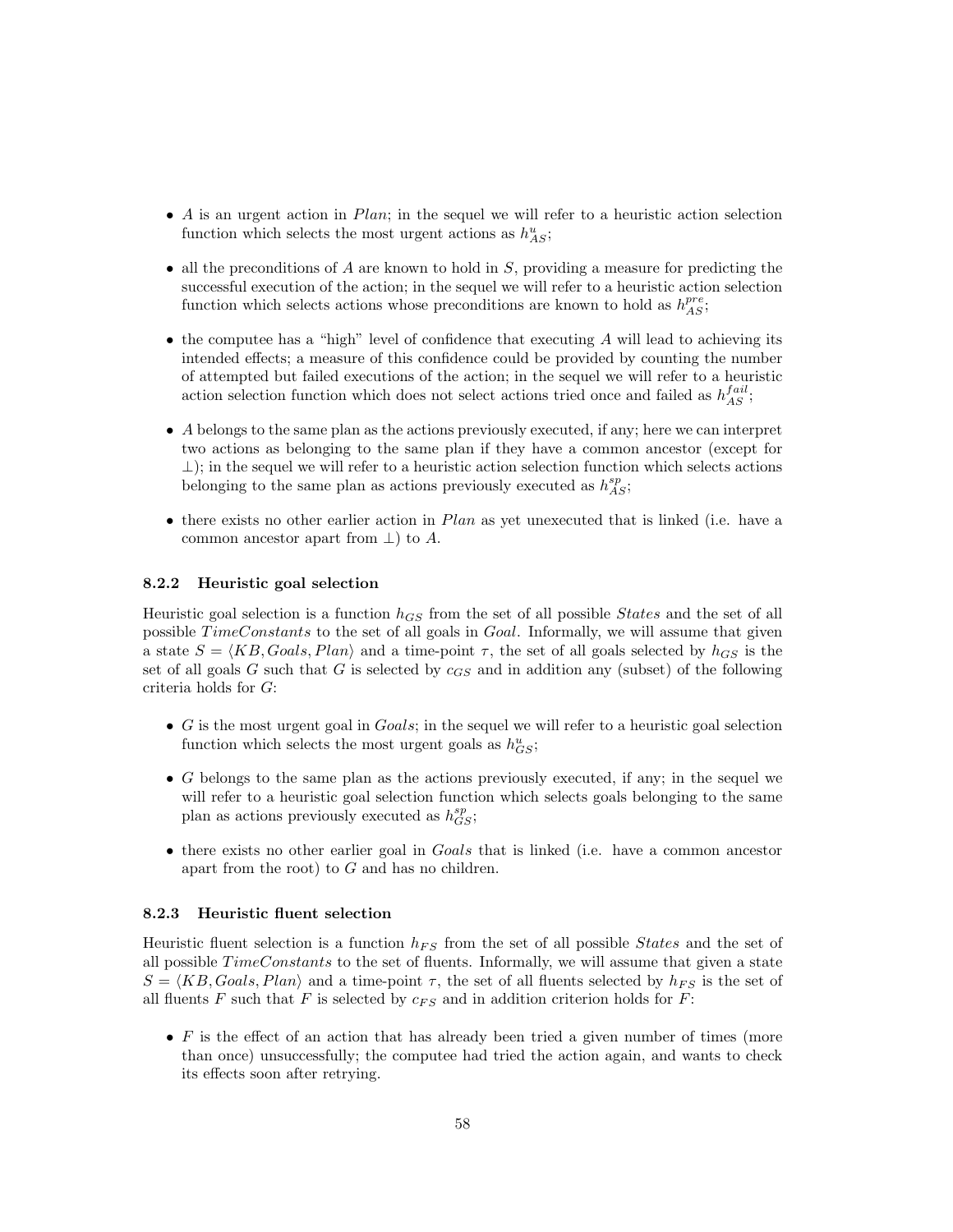#### 8.2.4 Heuristic precondition selection

Heuristic precondition selection is a function  $h_{PS}$  from the set of all possible *States* and the set of all possible TimeConstants to the set of all pairs consisting of a precondition of an action in the Plan and a goal in the Goals of the state. Informally, we will assume that given a state  $S = \langle KB, Goals, Plan \rangle$  and a time-point  $\tau$ , the set of all pairs selected by  $h_{PS}$  is the set of all pairs  $(C, G)$  such that  $(C, G)$  is selected by  $c_{PS}$  and in addition the following criterion holds:

• there exists  $A = \langle a[t], G, Cs, \square \rangle \in Plan$  such that A would be selected by  $h_{AS}$  and C is a conjunct in Cs.

## 8.3 Selection functions and revision transitions

Note that there exists a strong link between the core selection functions and the revision transitions (PR) and (GR). Indeed, none of the items selected by the selection functions will ever be deleted by the revision transitions (PR) and (GR), if these are applied before the selections.

Note also that the revision transitions (PR) and (GR) could be extended to incorporate heuristics for goal and plan revision. These heuristics would correspond to the heuristic selection functions.

## 8.4 Resource-boundness

Selection functions typically select a set of items, i.e. a set of goals, actions etc, rather than one such item at a time. These sets are then intended to be used as input to the appropriate transitions. In many cases though, the computee may not have the resources (e.g. time) to execute a transition for all the selected items. For example, computees may not have enough resources to execute more than a certain number of actions at a time, or plan for a certain number of goals at a time.

Resource-boundness considerations thus may force the computee to restrict its selections to sets of items for which it has sufficient resources.

The issue of resource-boundness depends strongly on the problem application domain but nevertheless we can accommodate this within the KGP model in a general way as an additional selection criterion. One way to do this is to use a set of *projection functions* on the output of the selection functions which separate the items selected into subsets each one of which is within the resource-bounded capabilities of the computee. These projection functions are formalised as mappings of the form:

$$
r:Sets\rightarrow 2^{Sets}
$$

from the set of all possible sets of items to its power-set where given  $A \in Sets$ 

- if  $A' \in r(A)$  then  $A' \subseteq A$ ,
- if  $A_i$ ,  $A_j$   $(i \neq j) \in r(A)$  then  $A_i \cap A_j = \emptyset$ ,
- $\bigcup_{i:A_i\in r(A)} A_i = A.$

The detailed definition of these functions will depend on the problem domain and the resource cost of the various items.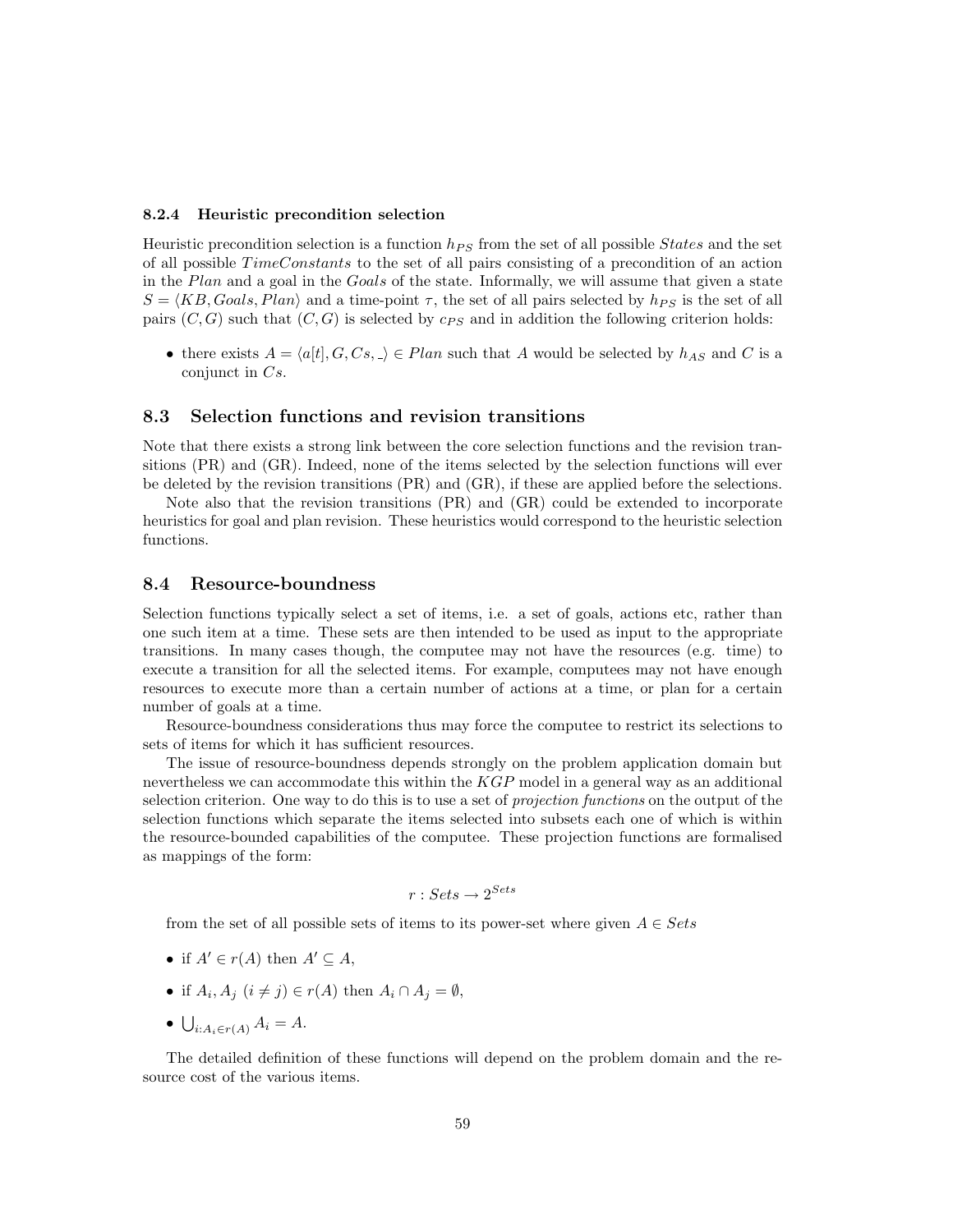These projection functions will be composed with the selection functions to split the set of selected items into subsets that fulfil the resource-boundedness criteria.

Finally, we note that an alternative way to handle the issue of resource-boundness is to include this within the selection functions rather than apply it a-posteriori on the items selected by the selection functions. This would be more appropriate for example in the case where even some singleton items could not be "executed" due to the limited resources that the computee has. In this case, we could use the resource-boundness criterion within the core selection function to avoid selecting such items. Furthermore, resource-boundness can also be used inside the heuristic selection functions as a heuristic selection criterion where for example the computee selects according to resources needed by the selected items.

# 9 Cycles of behaviour of computees

So far our model of computees has defined in isolation its internal state and the possible individual state transitions that a computee may have, in terms of the reasoning and sensing capabilities of the computee. In order to complete this model we need to specify how a computee operates via the execution of its transitions. The operation of a computee will be understood in terms of sequences of transitions. Such sequences can be obtained from fixed cycles of operation of computees as in most of the literature on agents. Alternatively, such sequences can be obtained via fixed cycles together with the possibility of selecting amongst such fixed cycles according to some criteria e.g. the type of external environment in which the computee will operate (see recent work of  $[DdBD+02]$  Yet another possibility is to specify the required operation via more versatile cycle theories. Whereas fixed cycles can be seen as providing a conventional procedural control, cycle theories act as declarative control theories specifying requirements on the operation of computees. These cycle theories will form the basis for specifying the operation of computees.

Fixed cycles can be defined simply as sequences of transitions, to be repeatedly applied. A cycle theory will be defined as a logic program with priorities over rules with its argumentation based semantics (see section 3.3).

The role of the cycle theory is to control the sequence of the internal transitions that the computee does in its life. It regulates these "narratives of transitions" according to certain requirements that the designer of the computee would like to impose on the operation of the computee where any sequence of transition rules can be allowed in the "life" of a computee by a cycle theory. Thus, whereas a fixed cycle can be seen as a restrictive and rather inflexible catalogue of allowed sequences of state transitions (possibly under pre-defined specific conditions), the cycle theory is there to identify *preferred patterns* of sequences of transitions and in this way regulate in a flexible way the operational behaviour of the computee.

The aim of the cycle theory is therefore twofold. On the one hand it aims at controlling and at helping to characterise the operational behaviour of a computee, by giving a form of intelligent control that is rooted in the knowledge of the computee and is responsive to changes in its external environment. On the other hand the use of different selection functions (see section 8) and in particular the heuristic selection functions and other such conditions, using criteria such as urgency, utility and significance, aims at obtaining different kinds of computee. Examples of types of computees are timely computees, focused computees, impatient computees, cautious computees, etc. The formal definition of such "profiles of behaviour" for computees and the formal verification that certain choices of selection functions and cycle theories give these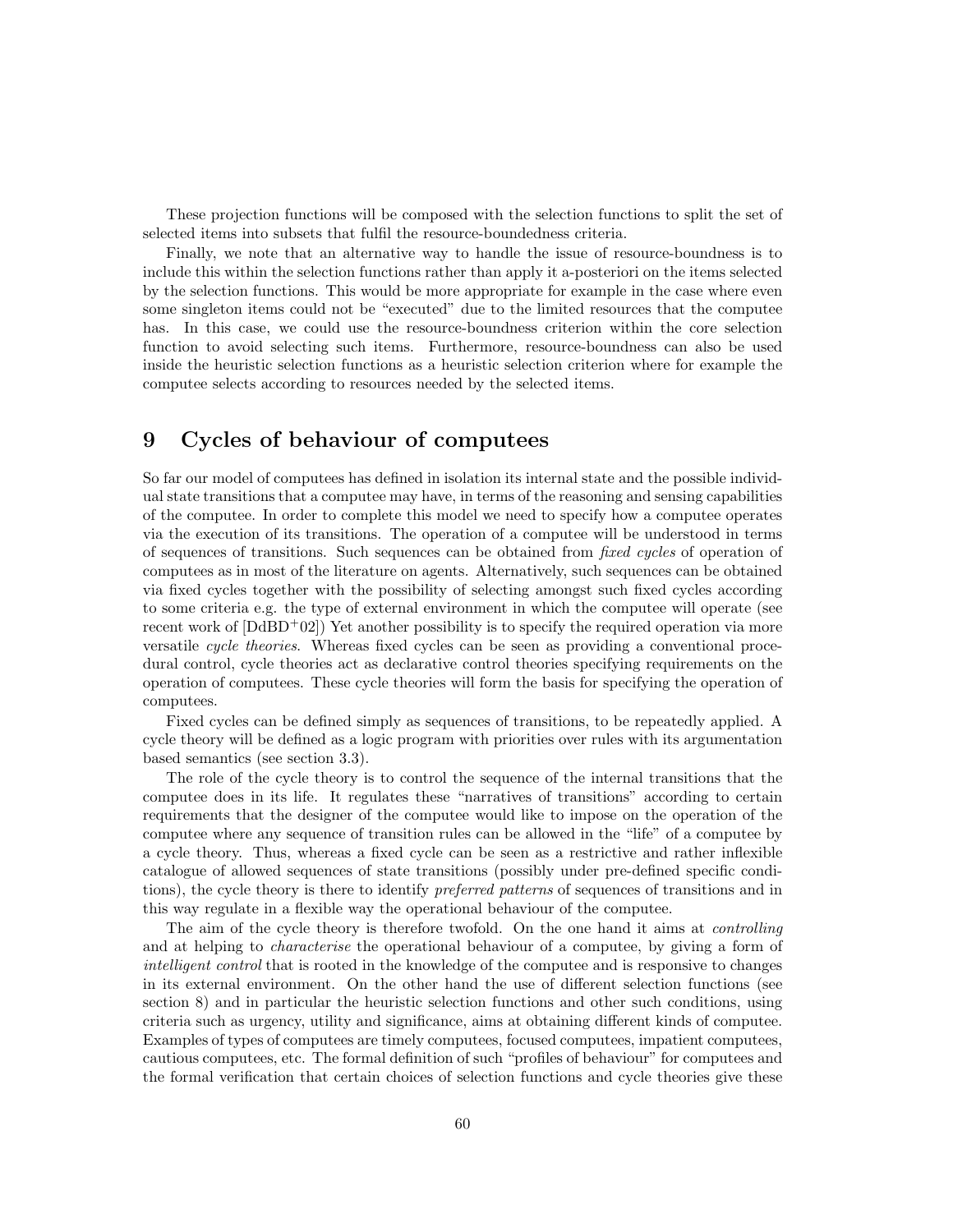profiles will be studied in the third phase of the project, in workpackage WP5. In section 9.3, we give concrete examples of some such profiles that can be modelled within our approach.

We will assume that the operation of a computee follows a simple top level loop of the kind "Receive Information - Respond", allowing the computee to constantly aim at achieving its own goals while being alert to the environment and its changes. The computee receives information from its environment via the transitions of Passive Observation Introduction (POI) and Active Observation Introduction (AOI). POI is the only transition that the computee cannot control itself. A cycle theory will interpret POI as a form of interrupt in the operation of the computee. The new information, obtained via POI, can change the decision for the next transition to be executed, as specified and thus regulated by the cycle theory itself. A fixed cycle, instead, cannot be interrupted, and it will consider information as obtained via POI only when POI's turn will come within the cycle.

Both for fixed cycles and cycle theories, we will assume that the operation of a computee will start from some *initial state*. This can be seen as the state of the computee at its "birth". The state then evolves via the transitions, as commended by the fixed cycle or cycle theory. For example, the initial state of the computee could have an empty set of goals and an empty set of plans, or some designer-given goals and an empty set of plans. In the sequel, we will indicate the given initial state as  $S_0$ .

In this section, we will denote by I the set  $I = \{GI, PI, RE, SI, POI, AOI, AE, GR, PR\}$ , namely I is the set of all possible labels (indexes) of transitions, as given in section 7.

Finally, in this section we will assume the existence of a *clock* (external to the computee) whose task is to mark the passing of time. Each clock tick could be modelled as a social event, as in deliverable D5. The clock is responsible for deciding the time at which the transitions are applied.

## 9.1 Fixed cycles

In this section, any transition of the computee (as defined in section 7) of the form

$$
(\mathbf{L}) \qquad \frac{S-X}{S'}\,\tau
$$

where  $S, S'$  are states of the computee, and X may be empty, will be denoted by an atom

$$
T_L(S, X, S', \tau)
$$

Whenever the time  $\tau$  of the transition is not relevant to the discussion, this will be written simply as

$$
T_L(S,X,S')
$$

Also, we will mostly incorporate within transitions the selection, via appropriate selection functions, of the conditions  $X$  prior to the application of a transition, and write

$$
T_L(S, X, S', \tau)
$$

instead of

$$
f(S,\tau) = X, T_L(S, X, S', \tau)
$$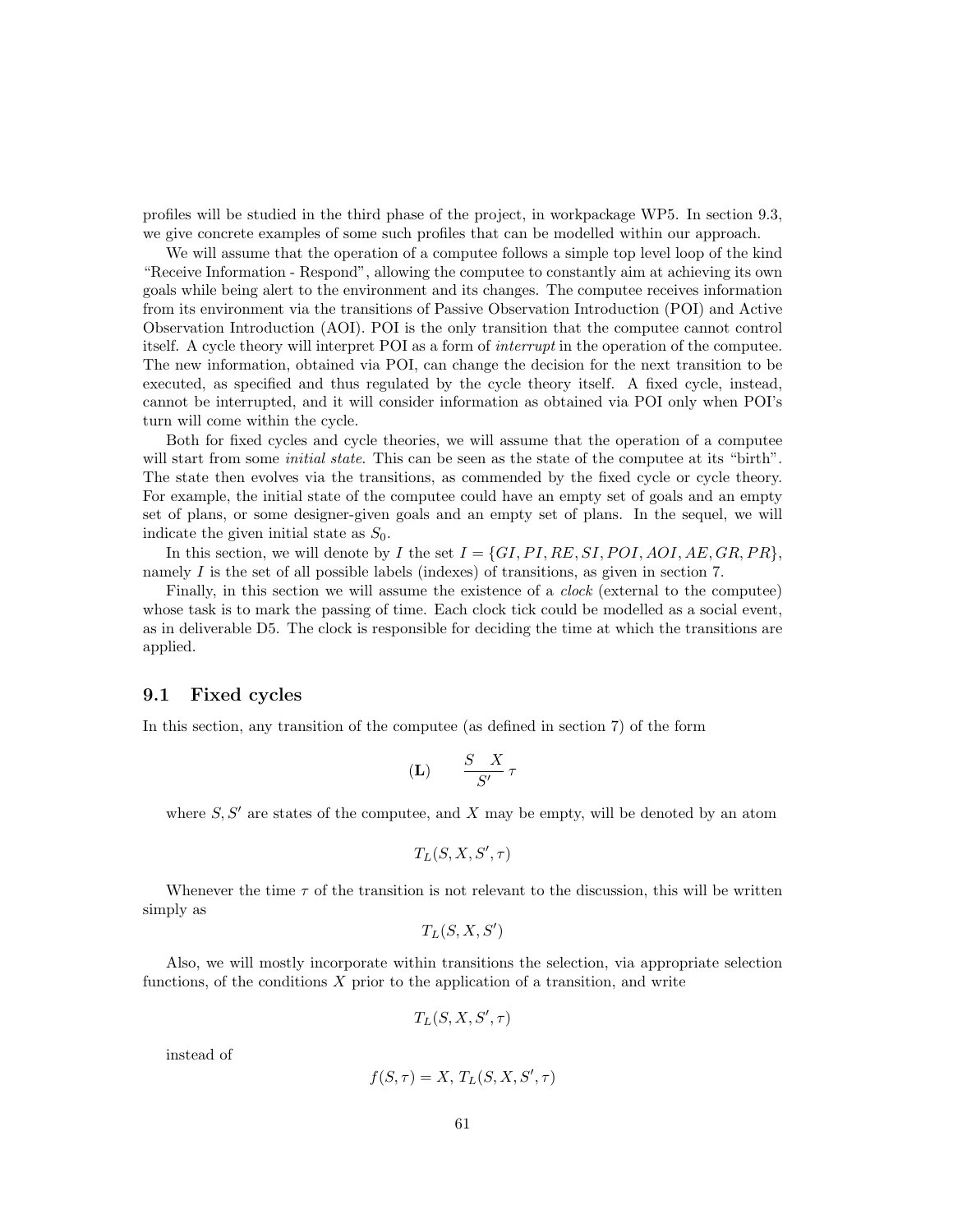where f is the appropriate selection function. <sup>14</sup> Indeed, for fixed cycles, the role of selection functions is exclusively to select the inputs for the appropriate transition when the turn of the transition comes within the fixed cycle. (Instead, as we will see in the next section, the role of selection functions for cycle theories is to help deciding which transition should be applied next.) Thus, for fixed cycles, selection functions and (appropriate) transitions are strongly coupled. In particular,

 $T_{PI}(S, X, S', \tau)$  will stand for  $f_{GS}(S, \tau) = X$ ,  $T_{PI}(S, X, S', \tau)$  $T_{SI}(S, X, S', \tau)$  will stand for  $f_{PS}(S, \tau) = X, T_{SI}(S, X, S', \tau)$  $T_{AOI}(S, X, S', \tau)$  will stand for  $f_{FS}(S, \tau) = X, T_{AOI}(S, X, S', \tau)$  $T_{AE}(S, X, S', \tau)$  will stand for  $f_{AS}(S, \tau) = X, T_{AE}(S, X, S', \tau)$ 

namely, PI must be applied immediately after its inputs have been selected by  $f_{GS}$ , SI must be applied immediately after its inputs have been selected by  $f_{PS}$ , and so on.

In addition, in this section we will mostly drop the conditions  $X$ , and represent a transition simply as

$$
T_L(S,S',\tau)
$$

Then, a *fixed cycle* is a fixed sequence of transitions of the form

$$
T_1,\ldots T_n
$$

where  $i \in I$ ,  $i = 1, \ldots, n$ ,  $n \geq 2$ . This gives an *operational trace* of the computee of the form

$$
T_1(S_0, S_1, \tau_1), T_2(S_1, S_2, \tau_2), \ldots, T_n(S_{n-1}, S_n, \tau_n),
$$
  
\n
$$
T_1(S_n, S_{n+1}, \tau_{n+1}), \ldots, T_n(S_{2n-1}, S_{2n}, \tau_{2n}),
$$
  
\n...

where  $S_0$  is the initial state of the computee, and each  $\tau_i$  is given by the clock of the system at the time that  $T_i$  is applied. Note that we assume that  $\tau_i < \tau_j$ , for  $i < j$ .

The classical "observe-think-act" cycle [KS99] (for a rather limited computee) can be represented in our approach as the cycle:

$$
T_{POI}, T_{RE}, T_{PI}, T_{AE}.
$$

A more sophisticated version of the "observe-think-act" cycle, incorporating goal decision and sensing actions, may be as follows:

$$
T_{POI}, T_{RE}, T_{GI}, T_{PI}, T_{AOI}, T_{AE}, T_{PR}, T_{GR}.
$$

A purely reactive computee (which has very limited knowledge) can execute the following cycle:

$$
T_{POI}, T_{RE}, T_{AE}.
$$

Note that POI is interpreted here as a transition which is under the control of the computee, but is passive in the sense that, via such transition, the computee does not look for anything

<sup>&</sup>lt;sup>14</sup>In this subsection, we use a neutral symbol f for selection functions. f could be either a core selection function c or a heuristic selection function  $h$ , as the distinction amongst the two types of selection functions does not play a role for fixed cycles.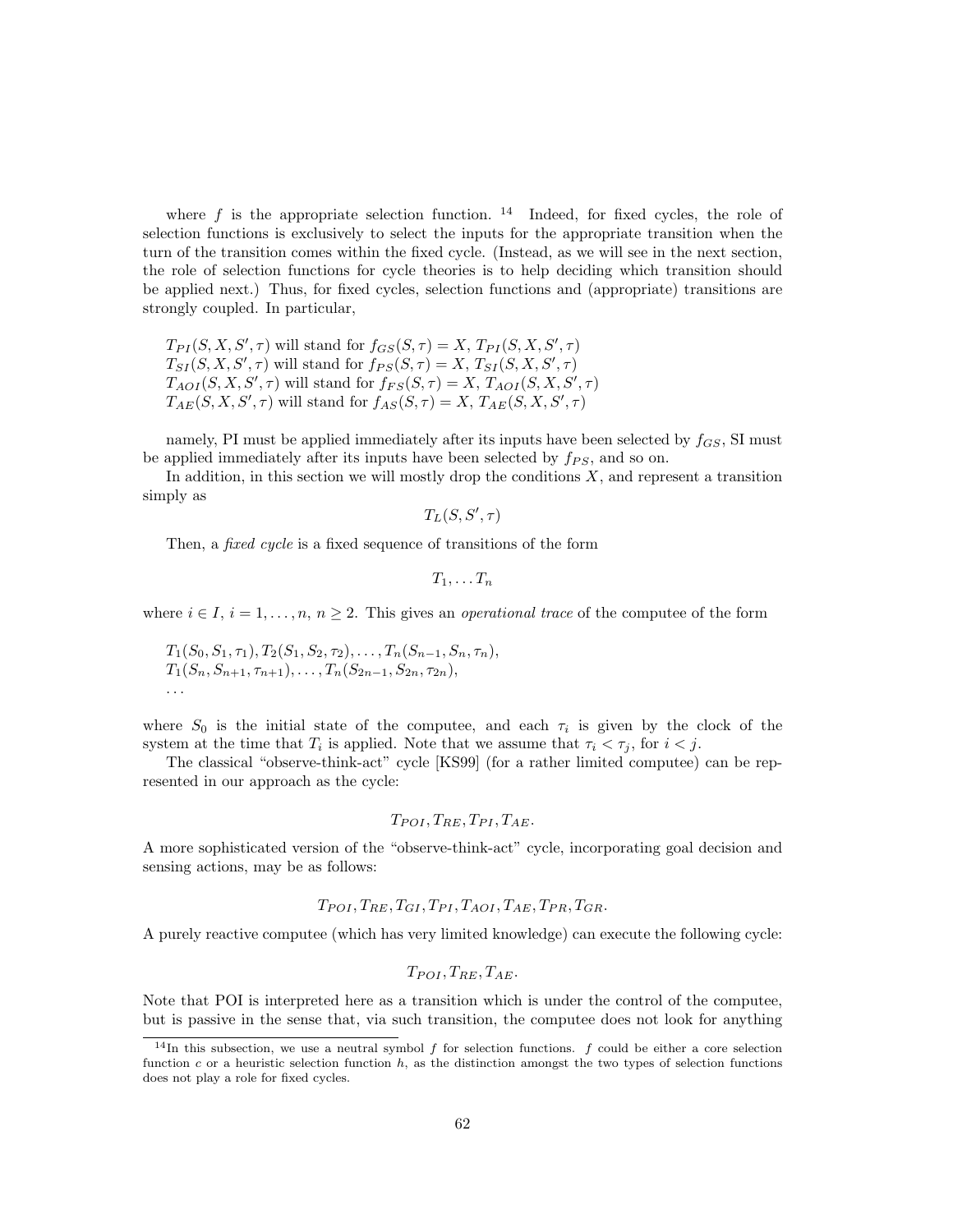special. Rather, it opens its reception channel and waits for some input. Below, in section 9.2, we will see a different interpretation of POI as an interrupt.

Note that, although fixed cycles such as the above are quite restrictive, they may be "sensible" in some circumstances. For example, the cycle for a purely reactive computee may be fine in an environment which is highly dynamic, whereas the more sophisticated version of the "observe-think-act" cycle may be appropriate in an environment with few and infrequent changes. A computee may then be equipped with a catalogue of fixed cycles, and a number of conditions on the environment to decide when to apply which of the given cycles. This would provide for a limited form of intelligent control, paving the way towards the more sophisticated and fully declarative control given in the next section. This would be in the spirit of  $[DdBD+02]$ .

## 9.2 Cycle theories

Our model does not propose any fixed cycle or cycles for a computee. Any sequence of the transition rules can be allowed in the "life" of a computee. As mentioned above the cycle theory is there to allow the computee to reason about preferred patterns of sequence of transitions and to give a mechanism of how such patterns may be selected by the computee. It can be viewed as a *preference policy* that will determine at each step the preferred next internal transition(s) to be executed. In effect, this policy ranks the various alternative transitions that can follow the current <sup>15</sup> transition in the operation of the computee so that the most preferred can be chosen.

A cycle theory is a logic program  $\mathcal{T}_{cycle}$  with priorities over rules in the logic programming framework  $LPwNF$  described in section 3.3. Such a logic program is a meta-program in that it reasons on the whole state of the computee. It is, however, of the same format as the object level knowledge component  $KB_{GD}$  of  $KB$ , that is expressed within the same framework.

Concretely,  $T_{cycle}$  consists of three components:

- A basic part  $\mathcal{T}_{basic}$  that determines the basic steps of operation by specifying the allowed unitary cycle-steps from one transition to another.
- An *interrupt* part  $T_{interrupt}$  that specifies the cycle-steps that can follow a POI, i.e. an interrupt with new information. These are viewed as re-initialisation steps for the cycle operation.
- A behaviour part  $\mathcal{T}_{behavior}$  that determines via preference rules on the alternatives given in the basic and interrupt parts the special characteristics of the operation (and thus behaviour) of the computee.

Below, in sections 9.2.2, 9.2.3 and 9.2.5, we give formal definitions and examples for the above  $T_{basic}, T_{interrupt}, T_{behavior}$ , respectively. In section 9.2.4 we define the theory  $T_{initial}$ , in a format analogous to that for  $\mathcal{T}_{basic}$  and  $\mathcal{T}_{interrupt}$  for deciding which transition the computee should start with. In the sequel, we will denote by  $\mathcal{T}_{cycle} = \mathcal{T}_{initial} \cup \mathcal{T}_{basic} \cup \mathcal{T}_{interrupt} \cup \mathcal{T}_{behavior}$ .

The cycle-steps in  $\mathcal{T}_{basic} \cup \mathcal{T}_{interrupt}$  are rules of the form

<sup>&</sup>lt;sup>15</sup>We will assume that the choice for the next transition depends only on the current transition and not on the longer history of the previous transitions. Note that this does not mean that information from the past operation of the computee is not used in deciding the next transition. Such information will be used as this is recorded in the state of the computee. Our assumption rather means that the only explicit reference to the (type of) transitions that the computee has carried out till now that is needed in order to make the choice for the next transition is that to the current transition.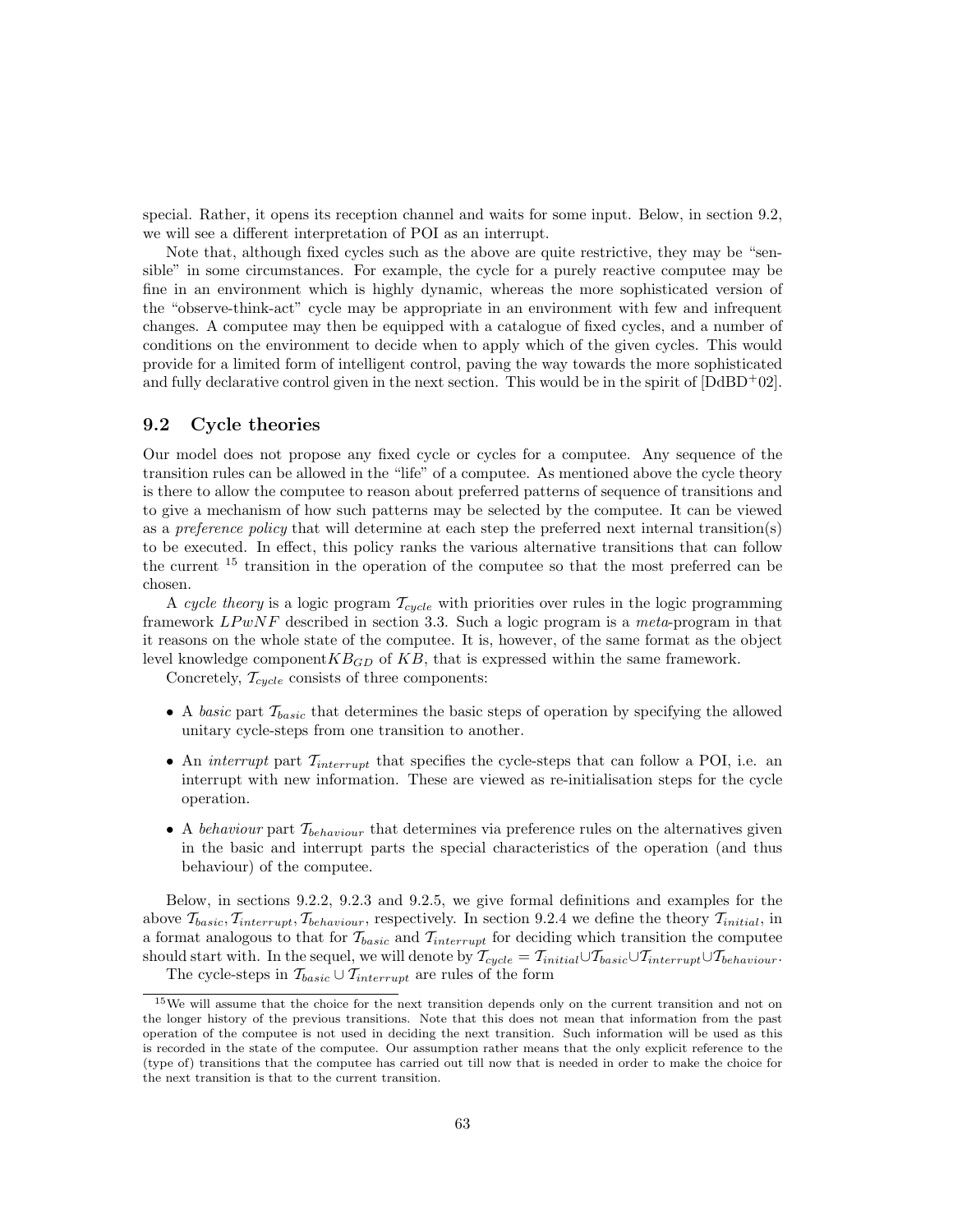$$
T'(S', X', \tau) \leftarrow T(S, X, S', \tau', \tau), C(S', \tau, X')
$$

sanctioning that, if at time  $\tau$ , which is the time at which the current transition T has finished (having started at time  $\tau'$ ), the conditions C evaluated in the resulting state S' are satisfied, then transition  $T'$  should follow transition  $T$  and applied with inputs the state  $S'$  and the set of items  $X'$ , if required. Note that evaluating the conditions C allows us to compute  $X'$  from  $S'$ . Below, except for section 9.2.1, we will write cycle-step rules in short as

$$
T'(S', X') \leftarrow T(S, X, S'), C(S', \tau, X')
$$

concentrating on the arguments of interest. The rules in  $\mathcal{T}_{initial}$  are of the form

$$
T(S_0, X) \leftarrow C(S_0, \tau, X)
$$

sanctioning that, if the conditions C are satisfied in the initial state  $S_0$  at time  $\tau$ , then the initial transition should be T, applied to state  $S_0$  and input X, if required. Note that  $C(S_0, \tau, X)$  may be empty, and  $\mathcal{T}_{initial}$  might simply indicate a fixed initial transition  $T_1$ .

In the following section 9.2.1 we show how a cycle theory  $\mathcal{T}_{cycle}$  induces the operational trace of the computees, defined in terms of sequences of transitions.

#### 9.2.1 Operational Trace

As earlier, let us suppose that  $S_0$  is the given initial state of the computee. In addition, until later in this section, let us suppose that the computee is given some *initial transition*  $T_1$ , that the computee will start to operate from. A natural choice for  $T_1$  could be GI, namely the computee starts by deciding which goals to set for itself, if not already equipped with some goals by its designer.

Then, the *operational trace* given by  $T_{cycle}$  is a sequence of sequences of transitions, each of the form

$$
T_1^j(S_0^j, X_1^j, S_1^j, \tau_1^j), \ldots, T_i^j(S_{i-1}^j, X_i^j, S_i^j, \tau_i^j), T_{i+1}^j(S_i^j, X_{i+1}^j, S_{i+1}^j, \tau_{i+1}^j), \ldots
$$

(where each of the  $X^j$ s may be empty) such that

- $j = 1, \ldots, n, \ldots$  gives the number of sequences for the computee, which is typically infinite;
- $S_0^1 = S_0$ , namely the state from which the first sequence starts is the initial state;
- $T_1^1 = T_1$ , namely the first transition in the first sequence is the given initial transition  $T_1$ ;
- for each  $j = 2, \ldots, n, \ldots, T_1^j = POI$ , namely each sequence (except for the first one), starts with a POI transition;
- for each  $j = 1, \ldots, n, \ldots$ , if there exists a  $j + 1$ th sequence then the jth sequence is finite, say

$$
T_1^j(S_0^j, X_1^j, S_1^j, \tau_1^j), \ldots, T_{m_j}^j(S_{m_j-1}^j, X_{m_j}^j, S_{m_j}^j, \tau_{m_j}^j)
$$

for some  $m_j \geq 1$ , and  $S_0^{j+1} = S_{m_j}^j$ , namely the initial state of the  $j + 1$ th sequence is the final state of the jth sequence; the transition  $T_{m_j}^j$  is referred to as final within the sequence;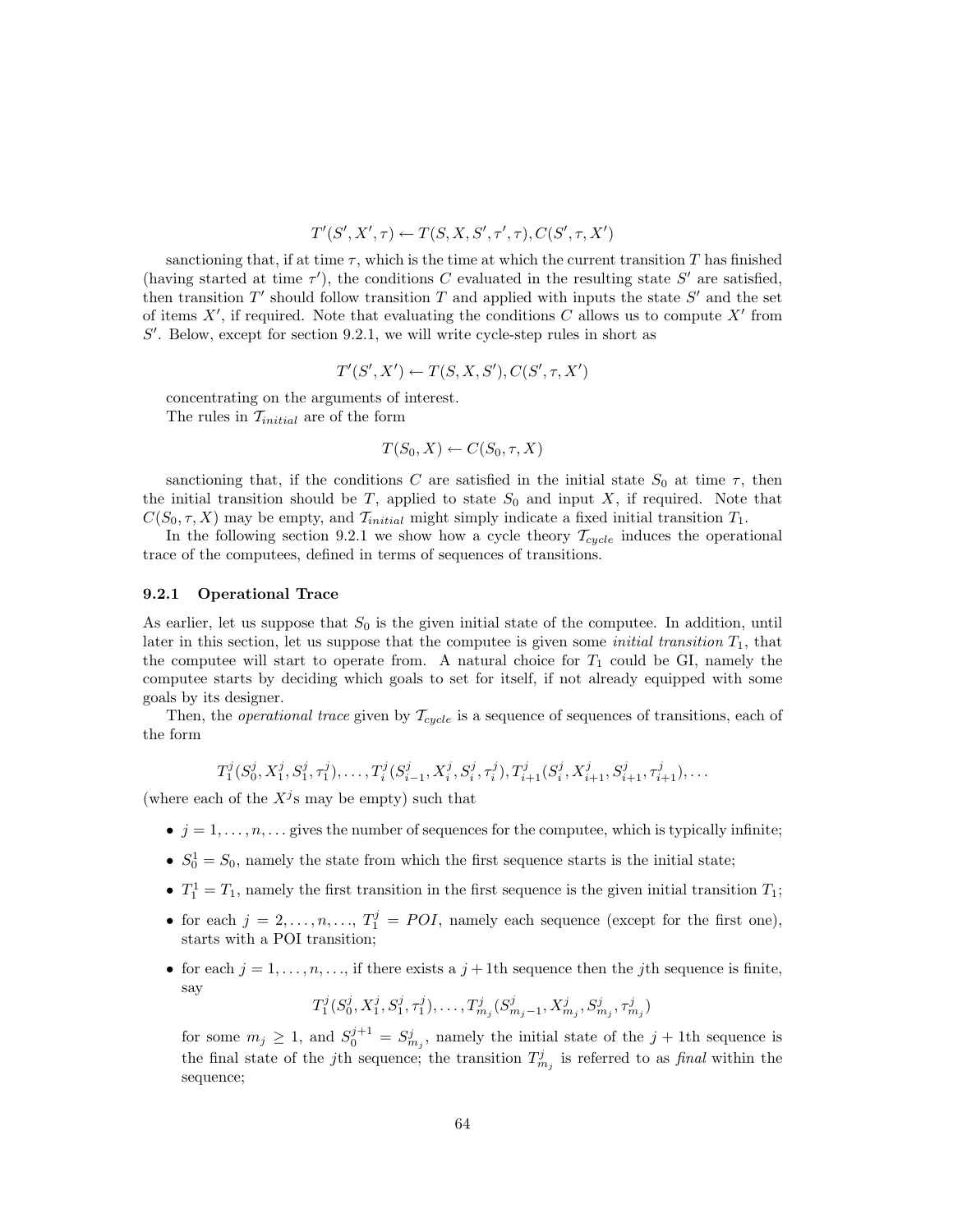- for each  $j = 1, \ldots, n, \ldots$ , if there exists a  $j + 1$ th sequence then there exists a POI (interrupt) between times  $\tau_{m_j-1}^j$  and  $\tau_{m_j}^j$ , namely a new sequence is only started because of the occurrence of a POI;
- $\tau_i^j$  is given by the clock of the system at the time that  $T_i^j$  is applied (with the property that  $\tau_i^j < \tau_{i+i}^j$ , and  $\tau_{m_j}^j < \tau_1^{j+1}$ , for each  $j, i$ ), namely time increases;
- for each  $j = 1, ..., n, ..., i < m_j$ ,

$$
T_{cycle} \wedge T_{i}^{j}(S_{i-1}^{j},X_{i}^{j},S_{i}^{j},\tau_{i}^{j},\tau_{i+1}^{j}) \models_{pr} T_{i+1}^{j}(S_{i}^{j},X_{i+1}^{j},\tau_{i+1}^{j})
$$

namely each (non-final) transition in a sequence is followed by the most preferred transition, as specified by rules with priorities in  $T_{cycle}$ .

Note that the definition of operational trace above does not impose that all POI are taken into account. Moreover, POI does not interrupt a transition that has already started being applied. Rather, the definition above imposes that POI is kept waiting until the transition that had already started has completed. In a more advanced execution model, this restriction could be relaxed, to allow for a POI to effectively interrupt the computation of the current transition, or for POI to be executed concurrently with the ongoing transition. In such a case we need to decide which of the partial information (if any) computed by the current transition should be kept in the state of the computee. Also, the given definition of operational trace prevents the concurrent execution of transitions, and a more advanced execution model could avoid this. We will discuss some of these issues further in section 11.

Also, note that, some transitions might leave the state of a computee unchanged. This might happen, for example, if the Goals and Plan of the computee are empty and GI (the only transition that makes sense in this state), does not introduce any new goals.

Further, note that, by means of the last condition above, because of the definition of  $\models_{pr}$ and because of the assumption that all transitions are incompatible with each other (see below), we assume that at most one cycle-step is enabled at any time. This requirement imposes certain conditions on the form of the cycle theory, as we will see below in section 9.2.6.

Finally, note that assuming that the computee is given the initial transition  $T_1$  may be restrictive. Indeed, for the computee to be truly intelligent, we want it to be able to decide which transition to start with, depending on its initial state and its environment. For example, it might be useful for the computee to start with a POI, if one occurs, or with GI, if goals and plan in the initial state are empty. In general, a computee may be equipped with a theory  $\mathcal{T}_{initial}$  to decide the initial transition by reasoning. Then,  $\mathcal{T}_{cycle} = \mathcal{T}_{initial} \cup \mathcal{T}_{basic} \cup \mathcal{T}_{interrupt} \cup \mathcal{T}_{behavior}$ . We will discuss  $\mathcal{T}_{initial}$  further in section 9.2.4.

If  $\mathcal{T}_{initial}$  is given, then the third bullet above becomes:

•  $\mathcal{T}_{initial} \cup \mathcal{T}_{interrupt} \cup \mathcal{T}_{behavior} \models_{pr} T_1^1(S_0, X_1^1).$ 

### **9.2.2** The basic component:  $\mathcal{T}_{basic}$

Each rule in any given  $\mathcal{T}_{basic}$  is called a *cycle-step* rule and is of the form

$$
r_{i|k}(S', X') : T_k(S', X') \leftarrow T_i(S, X, S'), C_{i|k}(S', \tau, X')
$$

where  $i, k \in I, i, k \neq POI$ . Any such rule specifies which transition  $T_k$  might follow a transition  $T_i$ . Note that cycle-step rules do not specify what might follow a POI transition (as  $i \neq POI$ ).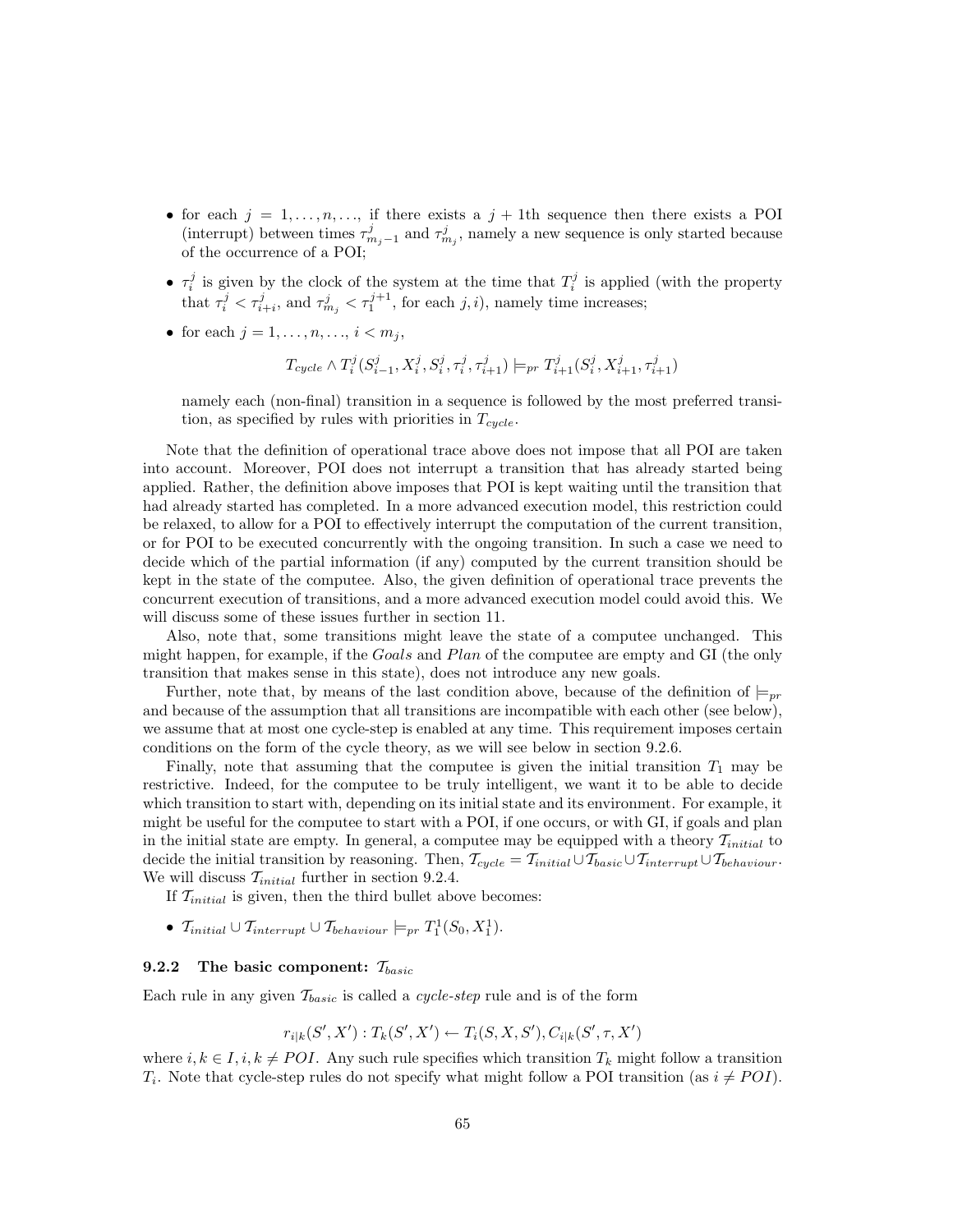This is done by the  $T_{interrupt}$  theory. Note also that cycle-step rules cannot indicate that a POI transition should follow any transition (as  $k \neq POI$ ) since POI is the only transition not under the control of the computee.

The conditions  $C_{i|k}$  in a cycle-step rule as the above are called *enabling conditions* as they determine when a cycle-step from the transition  $T_i$  to the transition  $T_k$  is allowed or enabled. In particular, they determine the input X, if any is required, of the ensuing transition  $T_k$ . Such input will be determined by calls to the appropriate selection functions, when required. Hence such a rule is parameterised by X as well as the state  $S'$  resulting from the application of the currently finished transition  $T_i$ .

For example, the following cycle-step rule

$$
r_{AE|PI}(S',Gs):T_{PI}(S',Gs) \leftarrow T_{AE}(S,As,S'),C_{AE|PI}(S',\tau,Gs)
$$

expresses the possibility that an Action Execution transition (AE) can be followed by a Plan Introduction (PI) transition. The enabling conditions  $C_{AE|PI}(S', \tau, Gs)$  determine the set of goals  $Gs$  that are to be planned for by the ensuing PI transition. Such goals are determined by a call to the core goal selection function  $c_{GS}$ , namely

$$
C_{AE|PI}(S', \tau, Gs) \leftarrow Gs = c_{GS}(S', \tau), Gs \neq \{\}
$$

We will see below that the heuristic goal selection function will be used within  $\mathcal{T}_{behavior}$ . Also we remind the reader that these conditions may also contain the application of a projection function to take into account resource bounds, in which case we will have a collection of such rules, one for each subset of the selected goals Gs, as given by the appropriate projection function.

A full  $\mathcal{T}_{basic}$  part of a cycle theory may contain the following cycle-step rules for deciding what might follow an AE transition:

$$
r_{AE|PI}(S', Gs): T_{PI}(S', Gs) \leftarrow T_{AE}(S, As, S'), C_{AE|PI}(S', \tau, Gs)
$$
  
\n
$$
r_{AE|AE}(S', As'): T_{AE}(S', As') \leftarrow T_{AE}(S, As, S'), C_{AE|AE}(S', \tau, As')
$$
  
\n
$$
r_{AE|AOI}(S', Fs): T_{AOI}(S', Fs) \leftarrow T_{AE}(S, As, S'), C_{AE|AOI}(S', \tau, Fs)
$$
  
\n
$$
r_{AE|PR}(S'): T_{PR}(S') \leftarrow T_{AE}(S, S')
$$

Namely, AE could be followed by another AE, or by a PI, or by an AOI, or by a PR. Any other possibility, e.g. for GI to follow AE, is excluded within this particular  $\mathcal{T}_{basic}$  theory.

The enabling conditions,  $C_{AE|AE}(S', \tau, As')$ , of the second cycle-step rule above determine the set of actions  $As'$  that are to be executed within the ensuing AE transition. Such actions are determined by a call to the core action selection function  $c_{AS}$ , namely

$$
C_{AE|AE}(S',\tau, As') \leftarrow As' = c_{AS}(S',\tau), As' \neq \{\}
$$

Similarly, the enabling conditions,  $C_{AE|AOI}(S', \tau, Fs)$ , of the third cycle-step rule above determine the set of fluents  $Fs$  that are to be sensed next within the ensuing AOI transition. Such fluents are determined by a call to the core fluent selection function  $c_{FS}$ , namely

$$
C_{AE|AOI}(S',\tau,Fs) \leftarrow Fs = c_{FS}(S',\tau), Fs \neq \{\}
$$

We will see that the heuristic action selection and fluent selection functions will be used within  $T_{behavior}$ .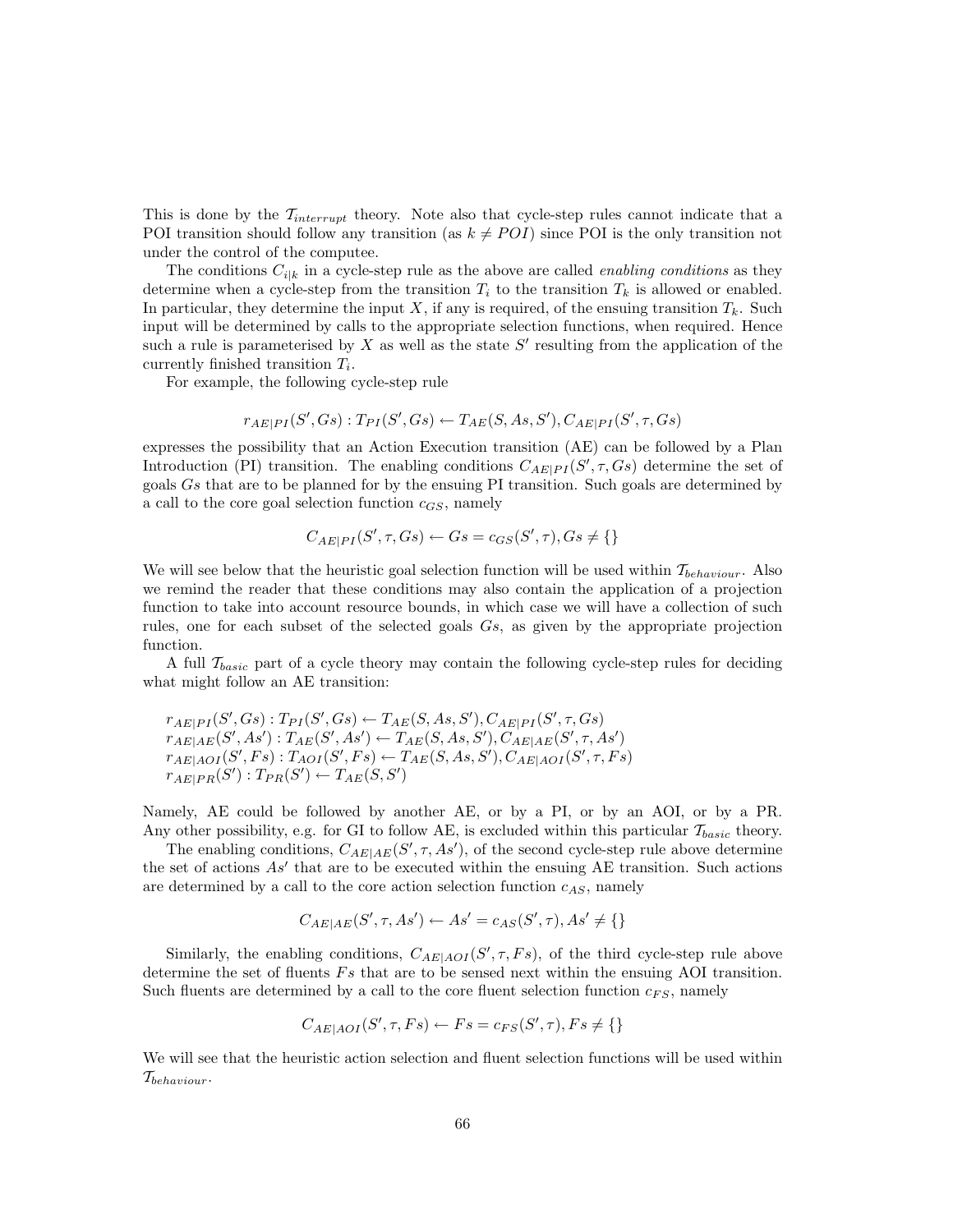A cycle-step rule in  $\mathcal{T}_{basic}$  only determines what might follow a transition that is different from POI. The potential follow-ups of POI are determined by the  $\mathcal{T}_{interrupt}$  part of the cycle theory, as given in the following section.

## 9.2.3 The interrupt component:  $T_{interrunt}$

The interrupt component of  $\mathcal{T}_{cycle}$  is analogous, in syntax, to the basic component. However, each rule in  $\mathcal{T}_{interrupt}$  specifies what might follow a POI transition, which acts as an interrupt. Concretely, each rule in  $\mathcal{T}_{interrupt}$  is an *interrupt cycle-step rule* of the form

 $r_{POI|k}(S', X) : T_k(S', X) \leftarrow T_{POI}(S, S'), C_{POI|k}(S', \tau, X)$ 

where  $k \in I, k \neq POI$ . In fact, it is reasonable to allow only the rules below:

 $r_{POI|GI}(S'): T_{GI}(S') \leftarrow T_{POI}(S, S')$  $r_{POI|RE}(S'): T_{RE}(S') \leftarrow T_{POI}(S,S')$  $r_{POI|GR}(S'): T_{GR}(S') \leftarrow T_{POI}(S,S')$ 

These concrete interrupt cycle-steps have no enabling conditions, and thus in principle they allow for any of GI, RE and GR to follow POI. Part of the  $\mathcal{T}_{behavior}$  part of the cycle theory can contain priority rules amongst the rules of  $T_{interrupt}$  so that there exists a unique preferred transition to follow POI.

## 9.2.4 The initial component:  $\mathcal{T}_{initial}$

The  $\mathcal{T}_{initial}$  part of a cycle theory consists of rules of the form

$$
r_{0|k}(S_0, X) : T_k(S_0, X) \leftarrow C_{0|k}(S_0, \tau, X)
$$

such that  $k \in I, k \neq POI$ , and  $S_0$  is an initial state of the computee. Examples of such rules are the following.

$$
r_{0|GI}(S_0): T_{GI}(S_0) \leftarrow S_0 = \langle KB, Goals, Plan \rangle, Goals = \{\}
$$

namely the computee should start with GI if it is equipped with no goals by its designer.

$$
r_{0|PI}(S_0, Goals):T_{PI}(S_0, Gs) \leftarrow Gs = c_{GS}(S_0, \tau), Gs \neq \{\}
$$

namely the computee should start with PI if it has some goals, and PI is given as input (some of) those goals in the state  $S_0$ , as selected by the goal selection function, applied to  $S_0$  at time  $\tau.$ 

The initial transition could also be POI linking then with  $T_{interrunt}$  as above.

#### **9.2.5** The behaviour component:  $\mathcal{T}_{behavior}$

In the previous subsections we have defined the components  $\mathcal{T}_{basic}$  and  $\mathcal{T}_{interrupt}$  of  $\mathcal{T}_{cycle}$ . We are now going to define the fourth and last component  $\mathcal{T}_{behavior}$ . Its main task is to specify local priorities over rules in  $\mathcal{T}_{basic}$  and  $\mathcal{T}_{interrupt}$  of the cycle theory so that this can decide, amongst all enabled cycle-steps, which one should be preferred. Also it has the task to enforce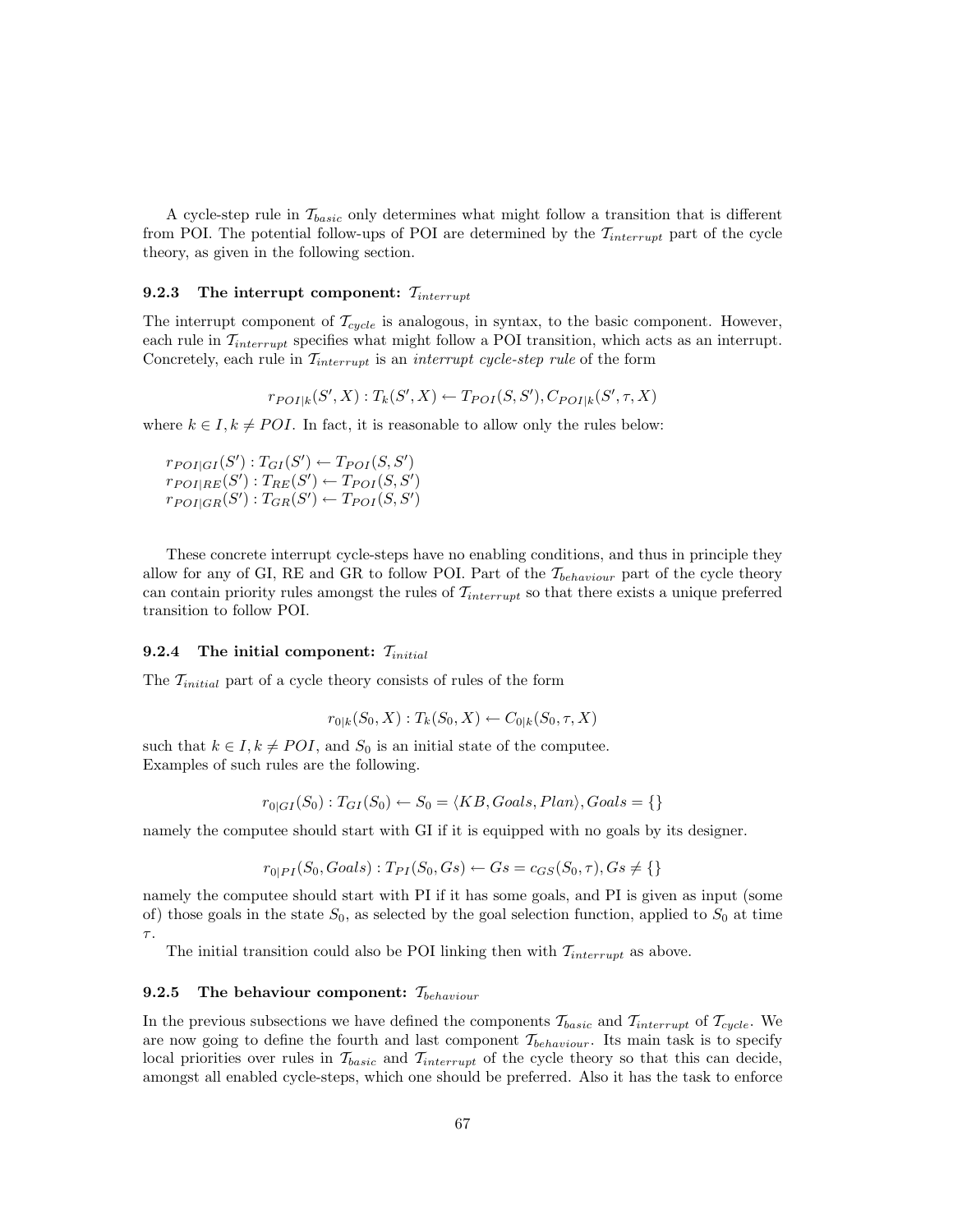that the interrupt component  $T_{interrupt}$  overrides the decisions on the next transition to apply as given by the basic component  $\mathcal{T}_{basic}$ . Note that, although we have implied so far that indeed the interrupt cycle-step rules always override the basic cycle-step rules, in a more general setting we can also allow in  $\mathcal{T}_{behavior}$  priorities across the basic and interrupt cycle-step rules so that in some cases the basic rules would be preferred. <sup>16</sup>

The general form of the rules in  $\mathcal{T}_{behavior}$  is

$$
R_{k|l}^i : h \text{-} p(r_{i|k}(S, X_k), r_{i|l}(S, X_l)) \leftarrow BC_{k|l}^i(S, X_k, X_l, \tau)
$$

where  $r_{i|k}$  and  $r_{i|l}$  are (names of) rules in  $\mathcal{T}_{basic} \cup \mathcal{T}_{interrupt}$ . This rule says that at time  $\tau$  after transition  $T_i$  if the conditions  $BC_{k|l}^i$  hold then we prefer the next transition to be  $T_k$  over  $T_l$ .

The conditions BC are called behaviour conditions and determine when the preferences apply. These conditions depend on the state of the computee after  $T_i$  and on the parameters chosen in the two cycle-steps  $r_{i|k}$  and  $r_{i|l}$ . In contrast with the enabling conditions of the cyclestep rules, behaviour conditions are *heuristic* conditions that we can choose appropriately in order to get different patterns of behaviour. These conditions are defined in terms of heuristic selection functions, where appropriate. We will see several examples of such rules in the next subsections below.

Note also that  $\mathcal{T}_{cycle}$  also contains that

## $incompatible(T_{k}(S, X_{k}), T_{l}(S, X_{l}))$

for any  $k, l \, k \neq l$ , stating that all transitions are incompatible with each other. This condition can be relaxed if we want to allow for concurrent execution of transitions, as we will discuss in section 11, but this is beyond the scope of this report.

### 9.2.6 Properties of  $\mathcal{T}_{cycle}$

We have seen in section 9.2.1 that we require that for any given cycle theory, at most one transition is enabled at each time. In order to ensure that at most one next cycle-step is preferred, we can require that the behaviour conditions must be such that no two cycle-steps are (in any possible state) given higher priority than all other cycle-steps in the same family, where by a family of cycle-steps rules we intend the set of all cycle-step rules for the same current transition. This means that families of behaviour conditions are exclusive. We will see below when it is appropriate to relax this last condition and how this can be replaced in a suitably generalised from.

Similarly, we can impose conditions over  $\mathcal{T}_{initial}$  so that at most one initial transition can be generated from it.

In addition, we could impose that *at least* one transition is enabled at each time. Together with the earlier requirement this would mean that *exactly* one transition is enabled at each time. Again, this imposes some requirements on the form of  $\mathcal{T}_{cycle}$ , so that at least one cyclestep is enabled at each time. One such requirements, for example, could be that the set of enabling conditions for cycle-step rules in  $\mathcal{T}_{basic}$  and  $\mathcal{T}_{interrupt}$  are exhaustive, namely one of such conditions is always satisfied. Also, the behaviour conditions must be always (in any

<sup>16</sup>Note that, in a more advanced execution model, we could even force that the current transition is interrupted when a POI needs to be executed. In such a case we need to decide which of the partial information (if any) computed by the current transition should be kept in the state of the computee before engaging into the POI transition. This is beyond the scope of this report.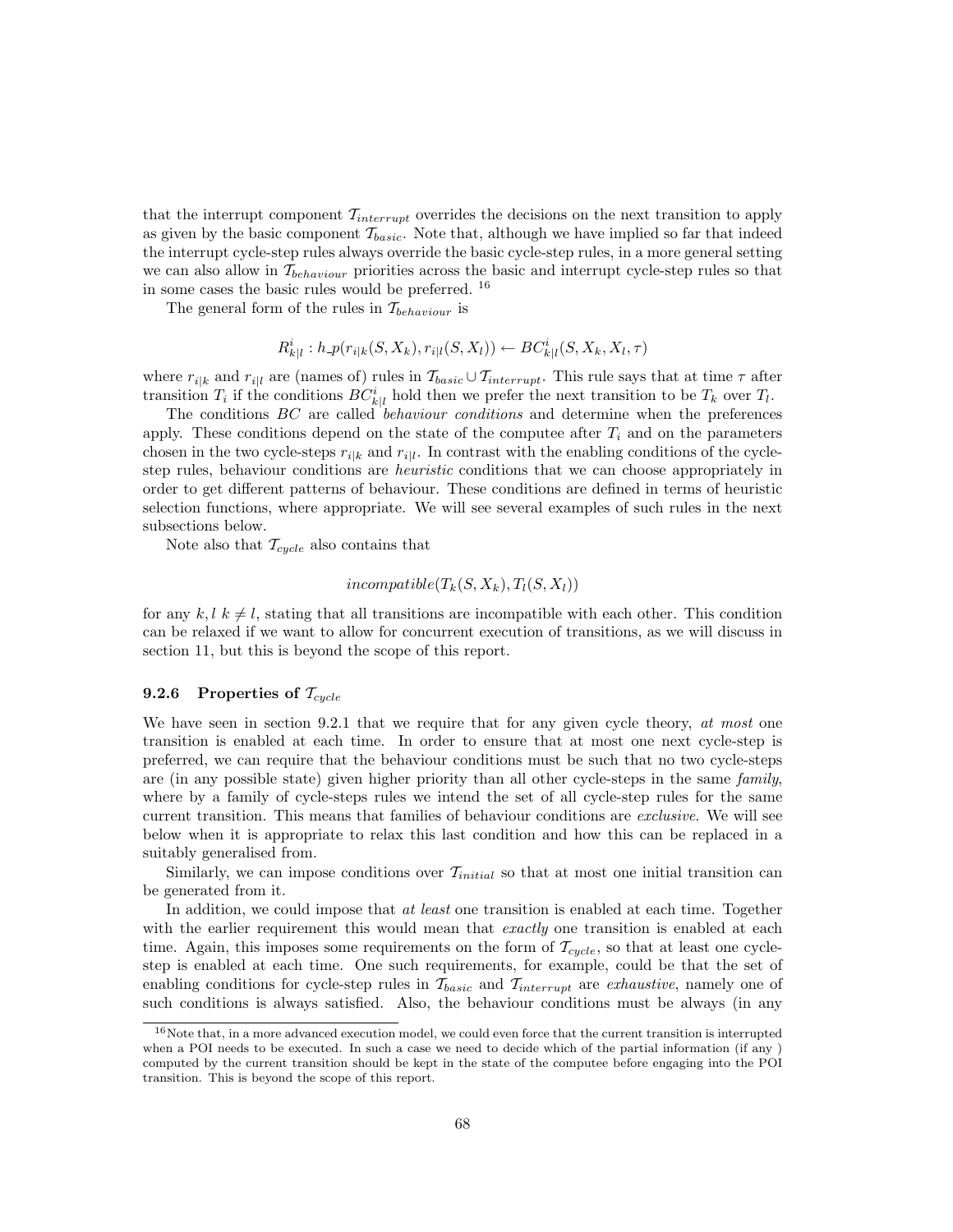possible state) given higher priority than all other cycle-steps in the same family. This again can be achieved by requiring that each family of behaviour conditions are exhaustive.

If we impose this additional requirement, then we impose that computees cannot be ever idle.

## 9.3 Cycle Patterns and Profiles of Behaviour

In this section we will show how different patterns of operation can arise from different cycle theories aiming to capture different profiles of operational behaviour by the computees. We will first show how fixed cycles are a special case of cycle theories and then give examples of  $\mathcal{T}_{behavior}$  to show the ease with which we can capture in a cycle theory a certain pattern of behaviour.

#### 9.3.1 Fixed cycles via cycle theories

Cycle theories generalise fixed cycles in that the behaviour induced by a fixed cycle can be obtained via the behaviour induced by a cycle theory, for some special cycle theories. These are theories where

- all rules in  $\mathcal{T}_{behavior}$  have empty (or true) behaviour conditions
- for each pair  $k, l \in I, k \neq l$ , there is only one rule  $R_{k|l}^i$  or  $R_{l|k}^i$  in  $\mathcal{T}_{behavior}$ , and
- there exists no sequence of rules  $R_{k|l_1}^i, R_{l_1|l_2}^i, \ldots, R_{l_n|k}^i$  in  $\mathcal{T}_{behavior}$ , such that  $k, l_t \in$  $I, k \neq l_t$ , for  $t, j = 1, ..., n$ ,  $l_t \neq l_j$ , for  $t \neq j$ , and  $n > 1$ .

We then have a *fixed total order* amongst the cycle-step rules in the same family, for each current transition. This gives a pattern of operation of the computee that depends only on the enabling conditions of the cycle-steps. Assuming that the top-most transition, with respect to this total order, is enabled at each step, we get a fixed cycle that underlies the operation of the computee.

#### 9.3.2 Patterns and Profiles of Behaviour

Relaxing the above simplification that all the behaviour conditions are true, and letting the preference rules in  $\mathcal{T}_{behavior}$  be conditional on the current state of the computee opens up the possibility to produce a variety of patterns of operation. The overall operational behaviour of the computee as given by generic cycle theories is thus dynamic, depending on the particular circumstances under which the transitions are executed. Many different patterns of profiles of behaviour can be defined by choosing these conditions appropriately. Changing the behaviour conditions we can engineer the pattern or profile of operational behaviour of the computee.

Some examples of profiles of (operational) behaviour are the following.

Punctual or Timely This is a pattern where the computee attempts to satisfy its goals on time. It plans and executes its actions in order to achieve a timely completion of its goals. Hence transitions for the completion of actions and goals that are becoming relatively urgent are given preference over ones for other goals and actions and over other operations of the computee.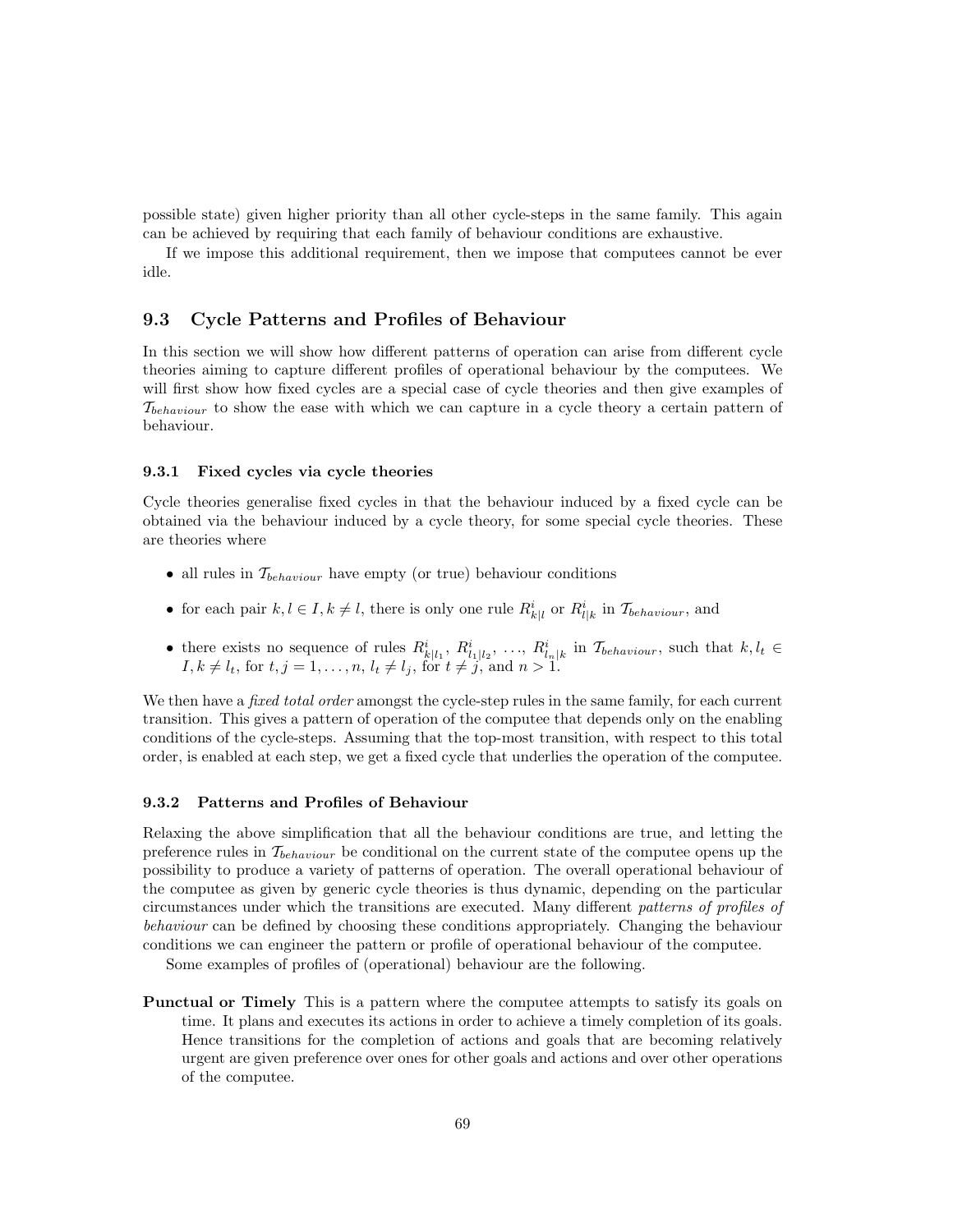- Focused or Committed This is a pattern where once a computee has chosen a plan to execute prefers to continue with this plan (refining and/or executing further) until the plan is finished or it has become invalid at which point the computee can consider other plans or other goals etc. Hence transitions that relate to an existing plan have preference over transitions that relate to other plans e.g transitions that introduce other plans.
- Impatient This is a pattern where whenever a computee finds out that an existing action or plan is invalidated by the environment prefers to abandon it. Hence it prefers to execute other plans for other goals or for the same goal.
- Efficient This is a pattern where a computee prefers to follow a sequence of transitions that allows it to achieve its goals in an optimal way with respect to some utility or cost criterion e.g. minimise the number of observations. Hence as in the case of the punctual computee (where the utility is time) the utility will determine preferences amongst alternative choices of transitions.
- Cautious This is a pattern where the computee prefers not to attempt to execute an action when it does not know that this can be done, i.e. it does not know that its preconditions hold. It prefers to execute actions for which it knows that the preconditions hold. Hence it would also prefer to do a sensing introduction transition over an action execution transition. Similarly, in a cautious pattern the computee would prefer to check that the desired effects (in a plan) of an action hold after its execution.
- Careful This is a pattern where when some failure occurs, e.g. some action execution has failed or has timed out, then the computee prefers to first re-examine its current goals and plans before continuing with their further reduction and execution. Hence the computee prefers to do revision transitions over the other transitions in order to first let the effect of the failure propagate in its current state.

Let us illustrate, by means of examples, how we could capture some of these patterns of operation. Consider again  $\mathcal{T}_{basic}$  as given earlier in section 9.2.2, for deciding what might follow an AE transition:

 $r_{AE|PI}(S', Gs): T_{PI}(S', Gs) \leftarrow T_{AE}(S, As, S'), C_{GI|PI}(S', \tau, Gs)$  $r_{AE|AE}(S', As'): T_{AE}(S', As') \leftarrow T_{AE}(S, As, S'), C_{AE|AE}(S', \tau, As')$  $r_{AE|AOI}(S',Fs): T_{AOI}(S',Fs) \leftarrow T_{AE}(S, As, S'), C_{AE|AOI}(S', \tau, Fs)$  $r_{AE|PR}(S'): T_{PR}(S') \leftarrow T_{AE}(S, S')$ 

The behaviour component  $\mathcal{T}_{behavior}$  for a *punctual* profile of operation would then contain the following rules  $17$ :

 $R_{AE|*}^{AE}: h\_p(r_{AE|AE}(S, As), r_{AE|*}(S, X)) \leftarrow As = h_{AS}^{u}(S, \tau), As \neq \{\}$  $R_{PI|*}^{AE}: h.p(r_{AE|PI}(S, Gs), r_{AE|*}(S, X)) \leftarrow Gs = h_{GS}^{u}(S, \tau), Gs \neq \{\}$  $R_{AOI|*}^{AE}: h \text{-} p(r_{AE|AOI}(S, Fs), r_{AE|*}(S, X)) \leftarrow Fs = h_{FS}^{u}(S, \tau), Fs \neq \{\}$  $R_{PR|*}^{AE}: h\_p(r_{AE|PR}(S), r_{AE|*}(S, X)) \leftarrow nothing\_urgent\_or\_to\_be\_sensed(S, \tau)$ 

where the behaviour condition *nothing urgent or to be sensed*( $S, \tau$ ) can be defined as

<sup>&</sup>lt;sup>17</sup>Here and below we will use  $*$  to denote a variable that can take the value of any transition index in  $I$ .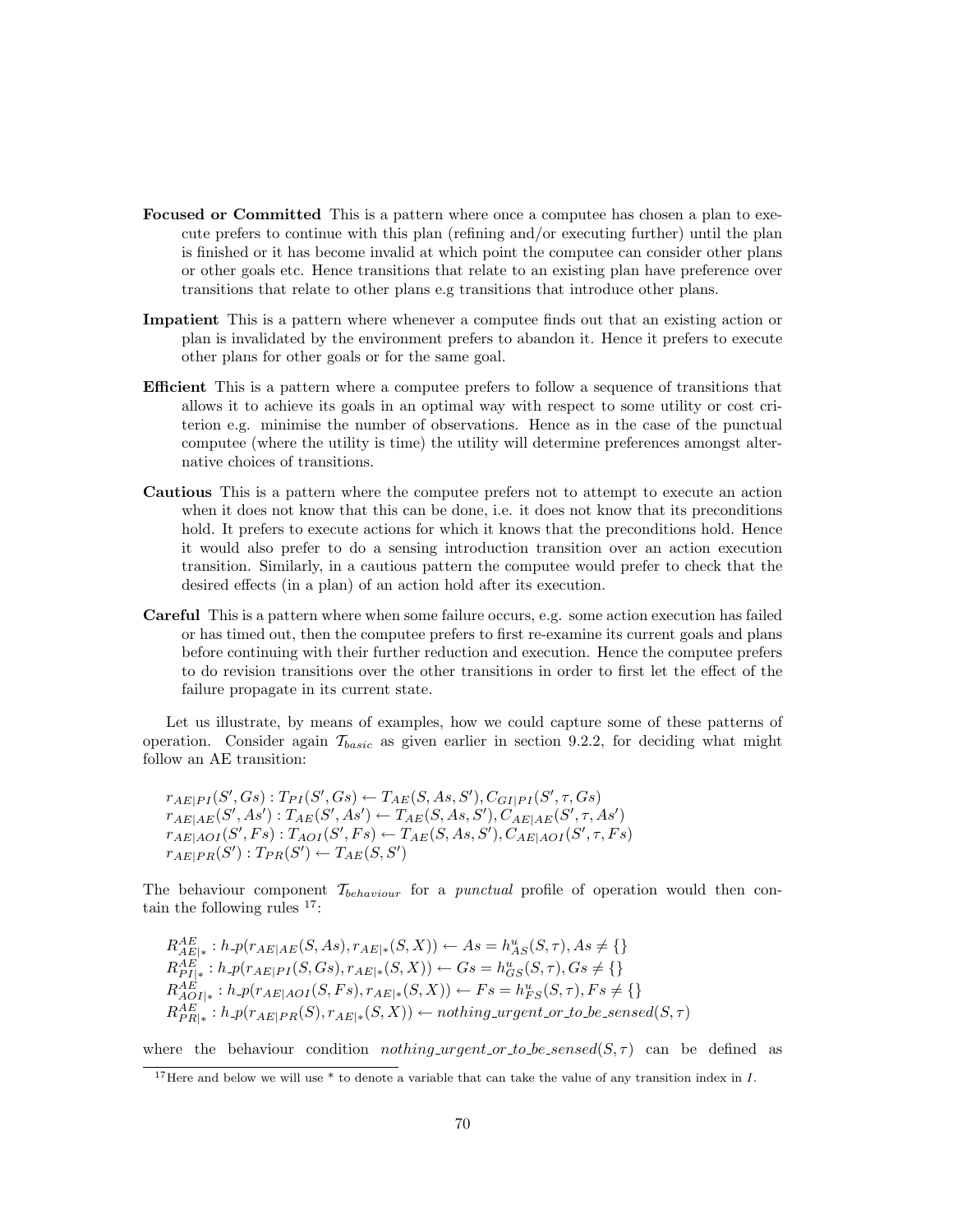follows:

R∗

nothing *ungent* or to be *sensed*(
$$
S, \tau
$$
)  $\leftarrow$   $h_{AS}^{u}(S, \tau) = \{\}, h_{GS}^{u}(S, \tau) = \{\}, h_{FS}^{u}(S, \tau) = \{\}$ 

Here, we use the heuristic selection functions for actions and goals,  $h_{AS}^u$  and  $h_{GS}^u$ , respectively, encapsulating urgency, as given in section 8. Intuitively, As are "the most urgent actions" in S and Gs are "the most urgent goals" in S, at time  $\tau$ .  $h_{FS}^u$  is some heuristic function for the selection of urgent fluents to be sensed, as given in section 8. The PR transition will be selected only if there is nothing urgent to be dealt with within the state, and nothing to be sensed. Basically, the last rule says that we prefer a PR transition when "there is time to tidy up the state of the computee". Note that these behaviour conditions are exhaustive so that always one of these rules will apply. If we also assume that they are exclusive then only one will apply and this will determine the next transition as the most preferred one.

If we want to capture a careful behaviour where the computee revises its state when one of its goals or actions times out (being careful not to have in its state other goals or actions that are now impossible to achieve in time) we would have in  $\mathcal{T}_{behavior}$  the rule:

$$
R^*_{PR|*}: h\_p(r_{*|PR}(S), r_{*|*}(S)) \leftarrow time\_out(S, \tau)
$$

where the PR transition is preferred over all other transitions. The behaviour condition  $time\_out(S, \tau)$  can be defined as follows:

time.out 
$$
(S, \tau) \leftarrow S = \langle KB, Goals, Plan \rangle
$$
,  $A = \langle \_, \_, \_Tc \rangle \in Plan$ ,  $\exists \sigma[\sigma \models Tc]$ 

Moreover, if we wanted to have a PR transition always followed by a GR transition, then we would add the rule (with empty behaviour conditions):

$$
R_{GR|*}^{PR}: h\text{-}p(r_{PR|GR}(S), r_{PR|*}(S))
$$

A focused profile of behaviour could be captured by rules:

$$
R_{AE|*}^{AE}: h \text{-} p(r_{AE|AE}(S, As), r_{AE|*}(S, X)) \leftarrow As = h_{AS}^{sp}(S, \tau), As \neq \{\} \\ R_{AE|*}^{AE}: h \text{-} p(r_{AE|PI}(S, Gs), r_{AE|*}(S, X)) \leftarrow Gs = h_{GS}^{sp}(S, \tau), Gs \neq \{\}
$$

which state that we prefer to execute actions or reduce goals from the same plan (i.e. with a common ancestor) as the actions that have just been executed. Here, the behaviour conditions are defined in terms of the heuristic selection functions  $h_{AS}^{sp}$  and  $h_{GS}^{sp}$ , as given in section 8. Intuitively, As and Gs, respectively, belong to the same plan as the actions executed within the current transition AE.

A cautious profile of behaviour would involve rules of the form:

$$
R^*_{SI|AE}: h\_p(r_{*|SI}(S,Fs), r_{*|AE}(S, As)) \leftarrow pre(As, Fs)
$$

stating that a sensing introduction transition for the preconditions of an action is preferred over the execution of that action. The predicate  $pre(As, Fs)$  is true if Fs is the set of all preconditions of all actions in As.

Alternatively, we could have a rule to prefer to execute actions whose preconditions are known to be true:

$$
R_{AE|AE}^* : h \cdot p(r_{*|AE}(S, As_1), r_{*|AE}(S, As_2)) \leftarrow h_{AS}^{pre}(S, \tau) = As_1, As_1 \neq \{\}
$$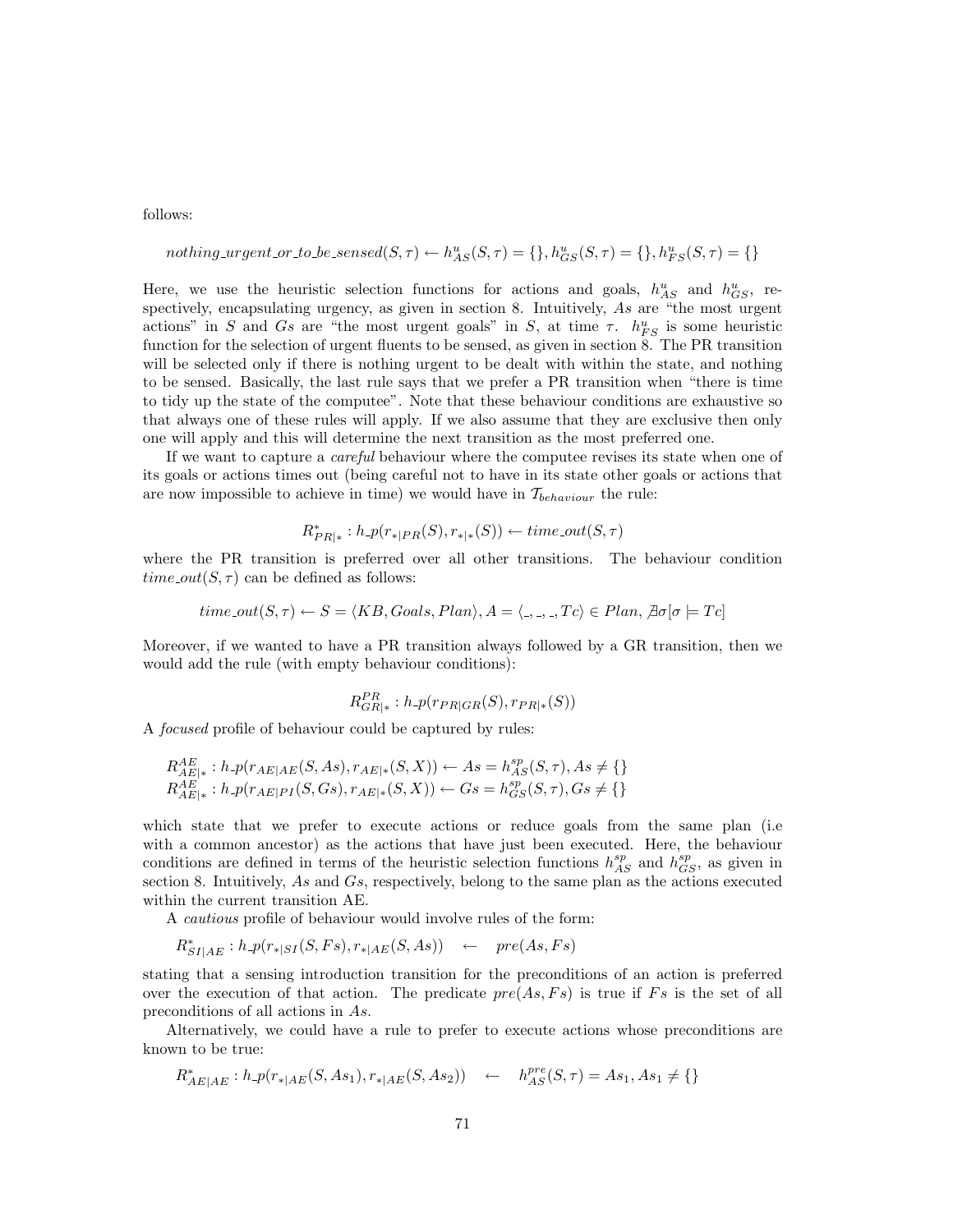Basically, the execution of "executable" actions  $(As_1)$  is preferred over the execution of "nonexecutable" actions  $(As_2)$ . Actions are "executable" if their preconditions are known to hold. Here, the behaviour conditions are defined in terms of the heuristic action selection function  $h_{AS}^{pre}$ , given in section 8, that selects all actions in a state whose preconditions are known to hold in that state..

An impatient pattern where actions that have been tried and failed are not tried again would involve rules of the form:

$$
R_{*|AE}^*: h \text{-} p(r_{*|*}(S), r_{*|AE}(S, As)) \leftarrow h_{AS}^{fail}(S, \tau) = As, As \neq \{\}
$$

where AE is given less preference than any other transition. Intuitively, As are "failed" actions, returned by the heuristic action selection function  $h_{AS}^{fail}$ , defined in section 8. As a result of this priority rule it is possible that such failed actions would remain un-tried again (unless nothing else is enabled) until they are timed out and dropped by PR.

Finally, let us give an example where preference rules on the interrupt cycle-steps can also determine a characteristic of the behaviour of the computee. Referring to the interrupt theory given in section 9.2.3, if we have the rule:

$$
R_{RE|\ast}^{POI}: h\_p(r_{POI|RE}(S), r_{POI|\ast}(S))
$$

then a computee will be focused on its current plans as it prefers to use the new external input provided by POI to adapt its current plans and goals by RE rather than to introduce possible new goals through GI or to revise its goals through GR.

Note also that we can use a preference rule in  $\mathcal{T}_{behavior}$  to override the interrupt theory under certain circumstances. Suppose for example that we do not want to carry out any of the interrupt cycle-steps at the expense of delaying the execution of very urgent actions. Then we could have a cross preference rule:

$$
R_{AE|*}^{POI}: h\_p(r_{POI|AE}(S, As'), r_{POI|*}(S)) \leftarrow h_{AS}^{u}(S, \tau) = As', As' \neq \{\},\
$$
  
very-*urgent*(As', \tau)

with some appropriate definition of the predicate very urgent. This rule achieves the preference to carry on with the execution of the very urgent actions despite the interrupt.

## 9.4 Hierarchies and multi behaviour criteria

The behaviour part  $\mathcal{T}_{behavior}$  of the cycle theory allows us to view the operation of the computee as a form of heuristic search, obtained by using the heuristic selection functions and other heuristic criteria to define the behaviour conditions. But how can we synthesise these different criteria to get an effective and intelligent search for the operation of a computee? Each heuristic corresponds to a criterion of evaluation and hence we need to have ways to perform, via the cycle theory, a multi-criteria decision in order to take into account simultaneously a variety of heuristics, e.g. resource limitations, urgency, utility and qualitative criteria such as executability or failure of actions.

We can study these questions in two steps. First we will consider further the issue of how one heuristic on its own ensures that a decision can be taken at each step of the operation. Then we will see how we can synthesise criteria so that ambiguities left at the level of one criterion could be resolved using another heuristic criterion.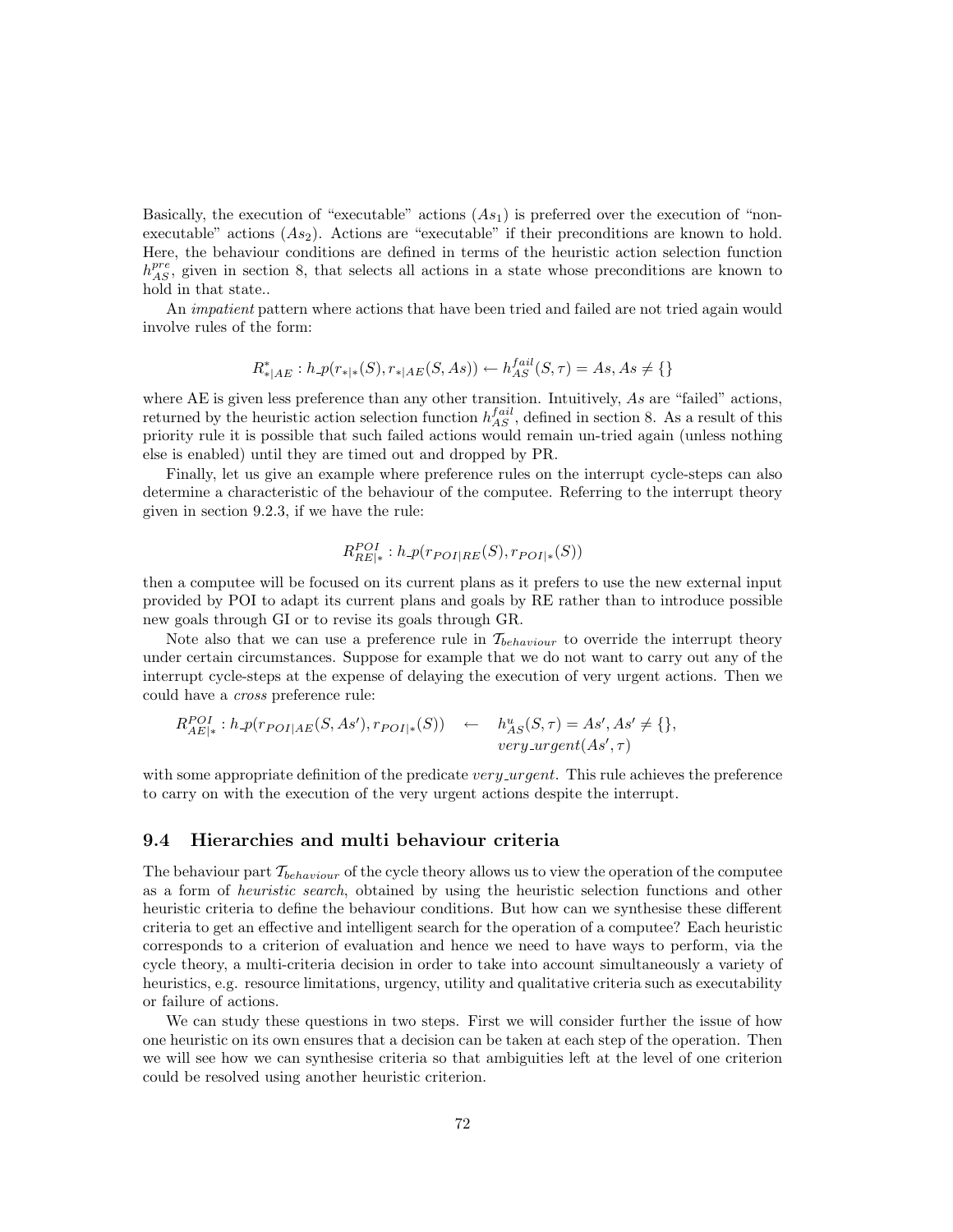Given a basic part of a cycle theory with the possibility of more than one cycle-step in a family to be enabled the behaviour part needs to contain preference rules that would decide which one of these enabled cycle steps will be preferred. Hence if we name these cycle-steps by  $r_1, ..., r_n$  we would generally have in the behaviour part for each pair of these rules two rules<sup>18</sup>:

$$
R_{ij}^k : h\text{-}p(r_i, r_j) \leftarrow BC_{ij}
$$
  

$$
R_{ji}^k : h\text{-}p(r_j, r_i) \leftarrow BC_{ji}
$$

that show that  $r_i$  is preferred over  $r_j$  when the condition  $BC_{ij}$  holds and vice-versa when  $BC_{ji}$  holds. As we have seen, these conditions typically refer to a heuristic criterion that takes different values in the different rules. For example, in the punctual pattern of behaviour, where we have the heuristic criterion of "urgency", we can have the following two rules using this criterion:

$$
R_{AE|*}^{AE}: h \text{-} p(r_{AE|AE}(S, As), r_{AE|PI}(S, Gs)) \leftarrow As = h_{AS}^{u}(S, \tau), As \neq \{\}
$$
  

$$
R_{PI|*}^{AE}: h \text{-} p(r_{AE|PI}(S, Gs), r_{AE|AE}(S, As)) \leftarrow Gs = h_{GS}^{u}(S, \tau), Gs \neq \{\}
$$

If only one of such rules has its conditions satisfied then this effectively decides the cyclestep to be applied. But what happens if conditions  $BC_{ij}$  and  $BC_{ji}$  are not exclusive, i.e. it is possible that in some states more than one hold true? For example, what happens when in a state we have both actions and goals that are urgent and so the behaviour conditions of the above two rules are both true? Then the heuristic embodied in these conditions cannot decide on the next cycle-step to be applied. None of the possible next transitions given by these cycle steps would be a sceptical conclusion. These would be credulous conclusions i.e. possible next transitions, but as the transitions are incompatible with each other the theory could be in a dilemma <sup>19</sup> .

In order to resolve this dilemma we can have additional preference rules in the behaviour part that would compare the overlapping preference rules and give a priority amongst them. These additional rules therefore express a higher-order preference on the lower-level preference rules. They have the same form as the preference rules examined so far except that now they apply on preference rules rather than cycle-step rules. Their form is:

$$
C^i_{m|n}: h\text{-}p(R^i_m(S, X_m), R^i_n(S, X_n)) \leftarrow EC^i_{m|n}(S, X_m, X_n, \tau)
$$

where  $R_m^i$  and  $R_n^i$  are preference rules. The conditions EC can be seen as a refinement of the heuristic criterion involved  $2^0$ , where more information from the criterion is used to evaluate the alternatives. In the above example, where we have a dilemma amongst urgent goals and actions, we could have:

$$
C: h\_p(R_{AE|PI}^{AE}(S, Gs, As), R_{AE|AE}^{AE}(S, As, Gs)) \leftarrow more\_urgent\_goal(S, Gs, As, \tau)
$$

<sup>&</sup>lt;sup>18</sup>For simplicity, we will drop the parameters in the rules and the names of rules when these are not needed. <sup>19</sup>We repeat here that if the particular transitions are not incompatible with each other then we can generalise the decision process of the cycle theory to allow all of them as next transitions to be executed concurrently.

<sup>&</sup>lt;sup>20</sup>These conditions can be called *Exception conditions* as these higher order preference rules can change the "normal" default preference given by the lower-level preference rules of the form  $R_m^i$ .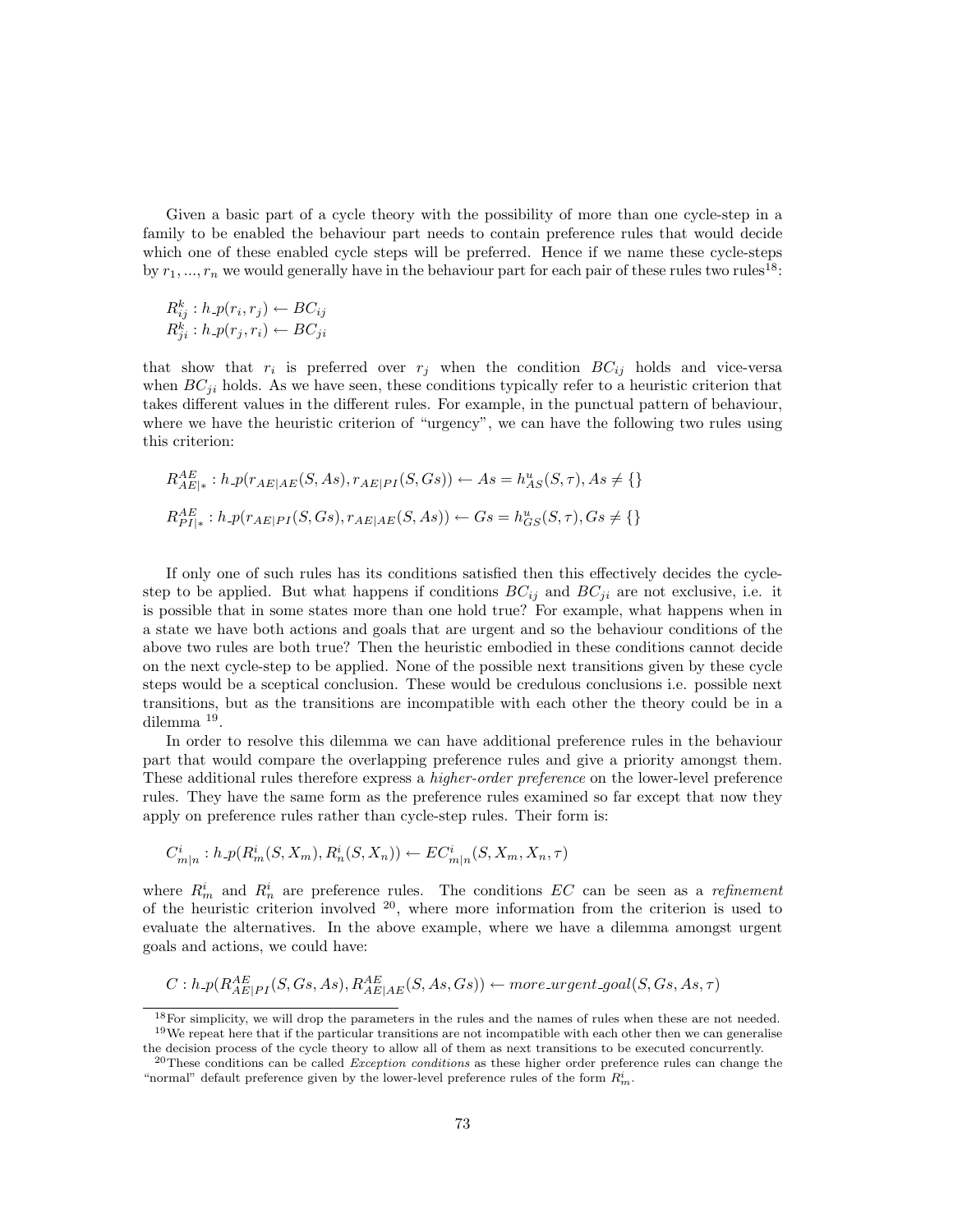$C': h\_p(R_{AE|AE}^{AE}(S, As, Gs), R_{AE|PI}^{AE})(S, Gs, As) \leftarrow more\_urgent\_action(S, As, Gs, \tau).$ 

These say that if the goals are more urgent than the actions, then the preference to reduce these urgent goals further by a PI transition next is stronger than the preference to next execute the urgent actions and vice-versa. This can then resolve the dilemma of which is to be the next transition.

The behaviour (or exception) conditions at this higher level need to be exhaustive and exclusive otherwise it is possible to arrive again in a state of dilemma (the preference reasoning will not give a sceptical conclusion) where this has now been transferred one level higher. If this is the case we can use another level of preference rules that stipulate the relative priority of these higher-level rules and so on.

This then results in a *hierarchy* of preference rules where each level uses a more refined or detailed form of the heuristic. We require only that at some level the conditions of the preference rules are exhaustive and exclusive. Thus the overall decision process for the cycle step to be applied is carried out at stages following a hierarchy where each time we refine the information drawn from the heuristic.

We can generalise this extension with higher-order preference rules by allowing these rules to refer to other heuristic criteria, i.e instead of using further information from the same heuristic these rules could be conditional on a different criterion. For example, to decide amongst equally urgent actions and goals we can use some other utility criterion using the higher-order preference rules:

$$
C: h\text{-}p(R_{AE|PI}^{AE}(S, Gs, As), R_{AE|AE}^{AE}(S, As, Gs)) \leftarrow utility(S, Gs, U_1)
$$
  

$$
C': h\text{-}p(R_{AE|AE}^{AE}(S, As, Gs), R_{AE|PI}^{AE}(S, Gs, As) \leftarrow utility(S, As, U_2).
$$

The hierarchy then becomes a hierarchy of different criteria and the decision using the preference reasoning  $\models_{pr}$  becomes a multi-criteria decision problem. Starting from the basic part of the cycle theory and its enabling conditions we can have a hierarchy of criteria  $Core\_Selection\_Criterion \supseteq Criterion_1 \supseteq Criterion_2 \supseteq ...$ , e.g.  $Core\_Selection\_Criterion \supseteq$ Urgency  $\supseteq$  U tility as we have seen above. In this way we are effectively synthesising different patterns of behaviour corresponding to different heuristic criteria.

For total hierarchies where criteria are separated at different levels of the preference rules the multi-criteria decision required is simply following the hierarchy step by step. If this is not so and different criteria are mixed at the same level then we need to apply more complex forms of multi-criteria decision making.

# 10 Computees in Societies

Individual computees, as modelled in this document, will not be created to function in isolation, but instead they will be parts of artificial computee societies. In this section we discuss the features a computee should have in order to function within an artificial society. Such features will allow the computee to communicate with other computees and take into account any opportunities offered by the society without overlooking any requirements that the society may impose. In this section we describe four specific features that facilitate the functioning of computees within societies and that provide the necessary connections between the models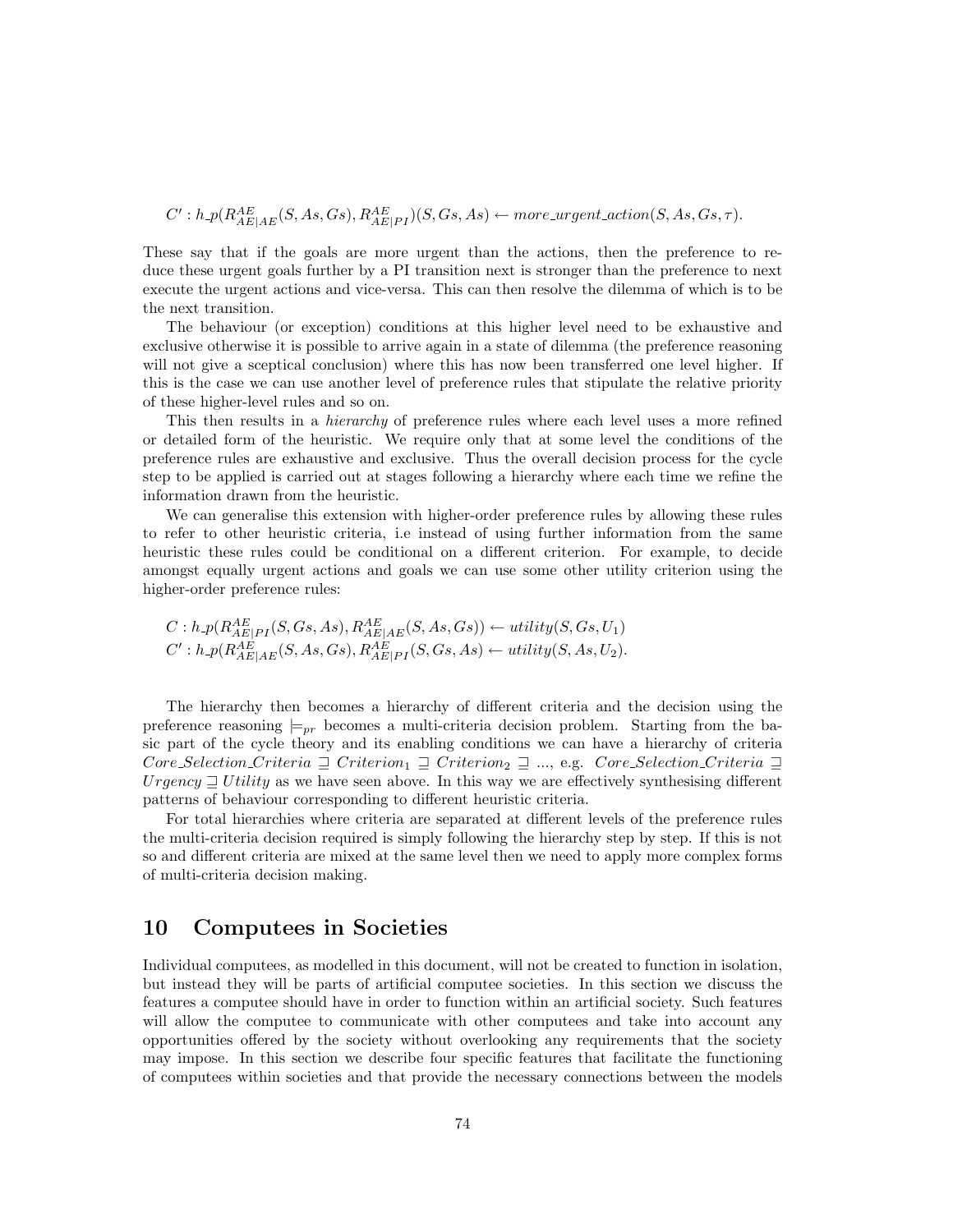described in this document and deliverable D5 (where the reader can find out more details about the social modelling of computees). These features are:

- 1. Communication;
- 2. Conforming to society's (communication and other) protocols;
- 3. Entering and leaving societies;
- 4. Responding to society's expectations.

## 10.1 Communication

In this section, we describe in more detail how communication can be embedded within the  $KGP$  model developed in this document. The  $KGP$  model assumes that a computee has, within the set of actions it can perform, a set of communication actions. In general, in order for a computee to communicate with other computees it requires:

- 1. a language for communication,
- 2. a collection of communication actions,
- 3. a way of generating communication actions as part of plans to achieve goals,
- 4. policies for determining which communication acts to perform when, and policies for generating communication actions in response to utterances it receives or in reaction to events in the environment,
- 5. a way of deciding who best to communicate with in order to achieve its objectives.

In the following we address each point and show how the KGP model of D4 and our current and previous work cater for it.

### 10.1.1 Language for communication

In D5 we give a framework to equip a Computee Communication Language (CCL) with a semantics which is independent of the computee's internal state. The social semantics is provided to give a social meaning to the computees' communication actions. Here, instead, we explain the internal functioning of computees which allow for communication (as explained below).

Throughout this section, we rely upon a language for communication defined in [STT02a] for a resource exchange scenario, and grounded on a computational logic framework. This language is also adopted/described in some examples presented within D5.

The language can be summarised as follows. It contains a predicate of the form

#### $tell(Utterer, Recipient, Content, Context, Time)$

that denotes a communication act from the Utterer to the Recipient at time Time. Context is a unique identifier for the context (dialogue in [STT02a]) and could relate to an instance of the protocol, if any (to which this dialogue conforms). In the sequel, we will often abuse the syntax and omit the identifier representing the *Context* of an utterance, for simplicity of presentation. Content is the content of the utterance. Content can, for example, be: request(Resource)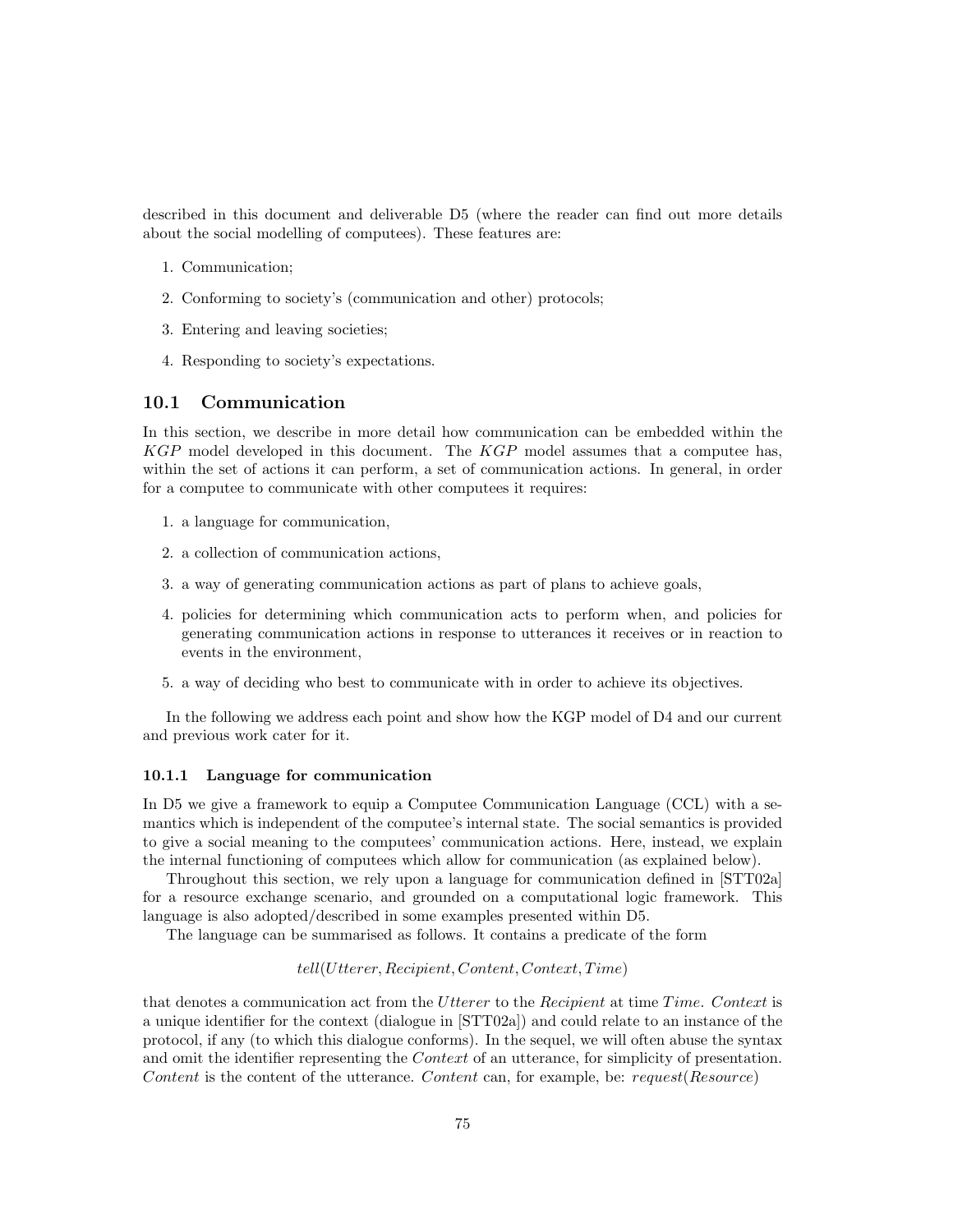accept(request(Resource))

refuse(request(Resource))

For an exhaustive list of performatives to be adopted for resource exchange, with detailed explanations, the reader should refer to [STT02a], while for additional information about the communication language and its social semantics, the reader should consult D5.

### 10.1.2 Communication actions

Within the KGP model, concrete utterances, namely instances of the generic 'tell' predicate, are interpreted as (communicative) actions. These can be used as actions in a plan, just as any other (physical or sensing) actions. Thus, from the viewpoint of the KGP model, communicative actions do not differ from any other actions.

Within the reasoning capabilities of planning and temporal reasoning, we can view the communication language as providing a collection of communication action operators. These can be used within the event calculus happens predicate (see below for some examples). Within the  $KB<sub>0</sub>$  of a computee, communicative actions performed by the computee itself (*output messages*) are recorded within the executed predicate (by means of AE), whereas communicative actions performed by other computees (input messages), and observed by the computee, are recorded within the *observed* predicate (via the Passive Observation Introduction).

#### 10.1.3 Generating communication actions as part of a plan

The planning capability and subsequently the Plan Introduction transition (PI) depend on the theory  $KB_{plan}$ . This theory is an abductive event calculus theory that describes how actions initiate and terminate properties. It allows communication actions as well as physical ones. Consider the event calculus theory given in section 6.1. To this core we can add domain dependent axioms for the initiates, terminates and precondition predicates. For example the  $KB_{plan}$  of computee "a" will include the following program for the ownership of a resource:

 $initiates(qet(a,Owner, Rsrc), T, have(a, Rsrc)) \leftarrow holds_at(have(Owner, Rsrc), T),$  $precondition(get(a,Owner, Rsrc), approaches(a,Owner, Rsrc)),$  $initiates(tell(Owner, a, accept(request(Rsrc)), \_, T), T, approaches(a,Owner, Rsrc))$ 

Similarly, we can define the dual *terminates* rules when  $a$  is giving away a resource after accepting a request from another computee.

Communicative actions can be introduced within the goals or plan of the computee also by the Goal Introduction and Reactivity transitions. More concretely, communication actions are introduced from the representation of communication policies/strategies within  $KB_{GD}$  and  $KB_{react}$ , respectively, as it will be discussed in the next section below.

#### 10.1.4 Policies for communication

Policies for determining which communication acts to perform when and generating communication actions in response to utterances the computee receives or in reaction to events in the environment can be represented in abductive logic programming as integrity constraints [STT01, STT02b, STT02a] or in logic programming with priorities as policy rules.

The reactive capability and the Reaction transition depend on  $KB_{react}$ , which consists of a collection of integrity constraints. Amongst these we incorporate the communication policies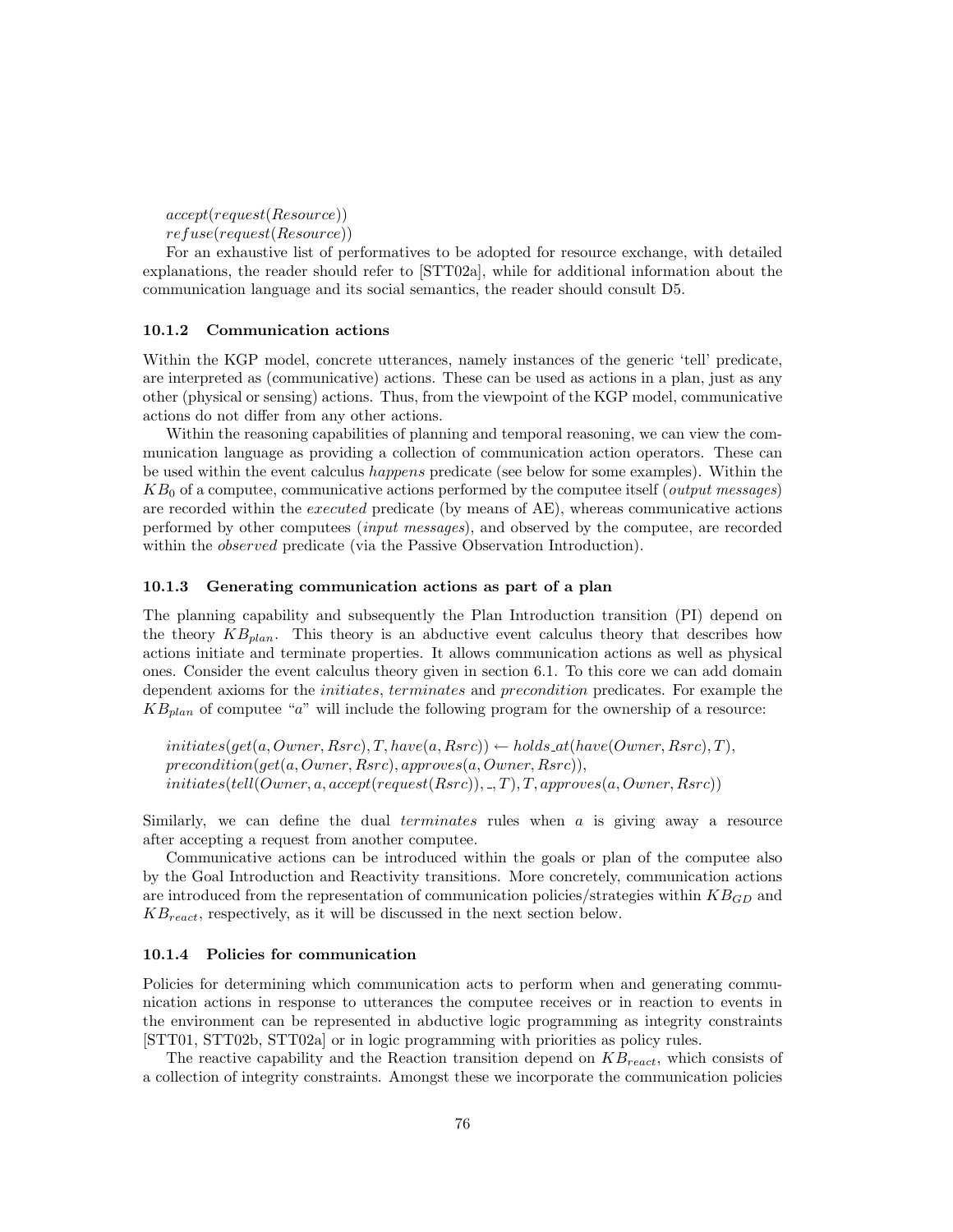of the computees. These, in turn, will be used by the capability and the transition to generate (add to the plan) communication actions in response to other computees and the environment.

Here are examples for the  $KB_{react}$  of computee  $a^{21}$ :

 $tell(X, a, request(R), T), have(R, T) \Rightarrow tell(a, X, accept(request(R)), T + 5)$  $injured(X, T), first\_aid\_offset(Y, T) \Rightarrow tell(a, Y, request(bandage), T + 1)$ 

where have, first aid of ficer and injured are fluents.

The first constraint specifies that if a request is made to  $a$  for a resource  $R$  and  $a$  has that resource then 5 time points later a should respond by accepting the request. The second constraint specifies that if  $(a)$  observes that) someone is injured then one time point later  $a$ should ask a first-aid officer for bandage.

An event happening in the environment or a communication action sent by another computee can be received and recorded by a computee through its Passive Observation Introduction transition. This will update the state of the computee, in particular the  $KB<sub>0</sub>$ . Then in response to this update the application of the Reaction and/or Goal Introduction transitions will generate any appropriate reaction as specified by the policy captured by the integrity constraints similar to the above.

#### 10.1.5 Deciding who best to communicate with in order to achieve objectives

In many cases a computee will need to decide which particular computee (or computees) it should communicate with. For example when requesting some information or a resource it will need to ensure that the computee to which it will make the request is appropriate (i.e. it is likely to have/be able to provide this type of information or resource). Moreover, amongst all such possible computees it may want to select one which it judges to be best suited for the particular request under the particular circumstances of the request.

In order to incorporate this type of decisions we can supply the computee with a specific policy for this. Such a policy will be part of its  $KB_{plan}$ ,  $KB_{reach}$  and  $KB_{GD}$  knowledge and can be represented either as integrity constraints or as rules with priorities. As an example consider the axioms given earlier for communicative actions of requests and accepting these. A computee will often need to select a suitable computee to which to make its requests. For this we can add in its knowledge the rule:

 $precondition(tell(a,Owner, request(Rsrc), T), suitable(Owner, Rsrc, T).$ 

This now says that to ask for some resource, the computee needs to determine a *suitable* computee to ask. The definition of suitable to be incorporated in its knowledge can be in the form of simple rules that can allow one to "guess" intelligently which computees are helpful in which cases. For example:

 $suitable(X, R, T) \leftarrow holds\_at(friend(X), T)$  $suitable(X, R, T) \leftarrow trades_in(X, R, T)$ 

 $^{21}$ In this example we simplify the notation and write the fluents without using  $hold\_at$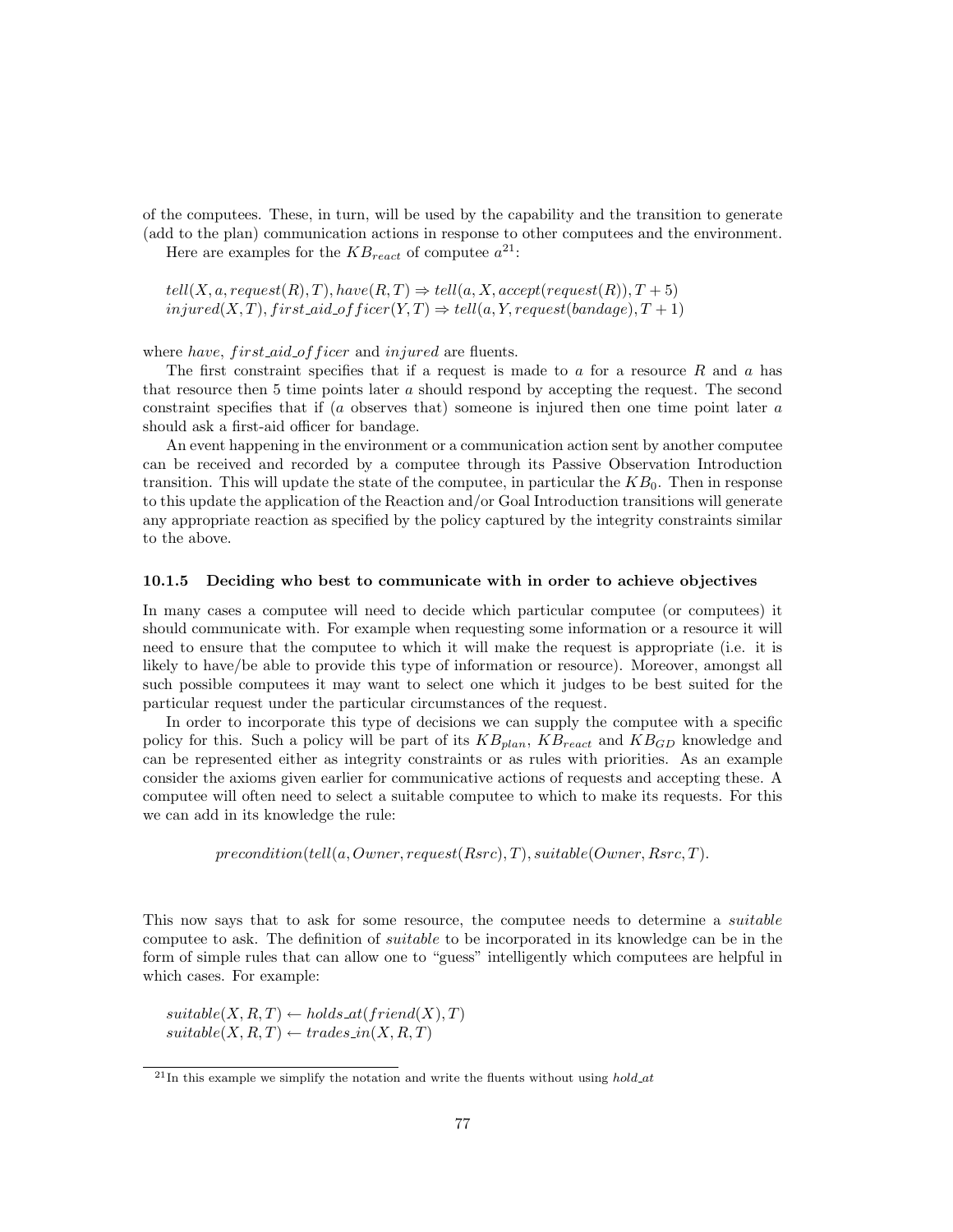which say that X is a *suitable* computee to ask for resource  $R$  if X is a friend or X trades in R.

More generally, suitable can be decided according to a preference policy of the computee. For example,

 $r_1(X, R)$ : suitable $(X, R, T) \leftarrow$  trades in $(X, R, T)$  $r_2(X,R)$ :  $\neg suitable(X,R,T) \leftarrow urgent(R,T), slow\ delivery(X,R)$  $R_1 : h \cdot p(r_1(X_1, R), r_1(X_2, R)) \leftarrow friend(X_1), \neg friend(X_2)$  $R_2 : h \cdot p(r_1(X_1, R), r_1(X_2, R)) \leftarrow \neg trust\_worthy(X_2), \neg trust\_worthy(X_1)$  $R_3 : h \cdot p(r_2(X,R), r_1(X,R))$  $C_1 : h \cdot p(R_2, R_1)$ 

This expresses the preference to select a friend and avoid computees which are not trustworthy even in the case when they are friends. Also according to whether the need for a resource is urgent or not the computee equipped with these rules will not select a computee which is slow in delivery when it needs the resource urgently.

## 10.2 Conforming to society's protocols

Societies may have their own protocols governing the communications of their members. Such protocols, typically, specify the range of acceptable responses that can be made to a communication act, possibly with time constraints imposed on such responses.

In D5 we have proposed the adoption of social integrity constraints to express communication protocols, and we have interpreted the society model in terms of abductive logic programming. Conformance to communication protocols can be checked on-the-fly using a proof procedure, able to consider (possibly in an incremental way) social events that have happened and detect fulfilment or violation with respect to the specified protocols. In accordance with the GC vision, this conformance is determined without any assumption on the computees' internal behaviour, but only requiring to monitor and check the utterances of the society members.

Within the project we have also explored two different approaches for individual computees to deal with such society protocols [EMST03a, EMST02, EMST03b], assuming that the internal behaviour of computees can be programmed appropriately. Recall that computees have their own (private) policies regarding communications with other computees, recorded within their knowledge base. On entering a society they can "observe" the protocols of the society and they may decide to ensure conformance to them or more generally to take integrated decisions from both private policies and public protocols.

One approach proposed in [EMST03a, EMST02, EMST03b] amounts to ensuring conformance by adding the society protocols, expressed as special kinds of integrity constraints (with disjunction in the head, as adopted in D5) to the  $KB_{react}$  of the computee. Thus the communication actions of the computee will be governed by the combination of its own private policies and the public protocols of the society (societies) it belongs to. This will ensure a form of weak conformance whereby the computee will never make any "illegal" utterances. The reactive capability and the Reaction transition attempt to ensure consistency of the computee's communication actions with respect to both the private policies and the public protocols now in its knowledge base.

The second approach proposed in [EMST03a, EMST02, EMST03b] does not ensure conformance but provides a technique for checking a priori whether or not the private policies of a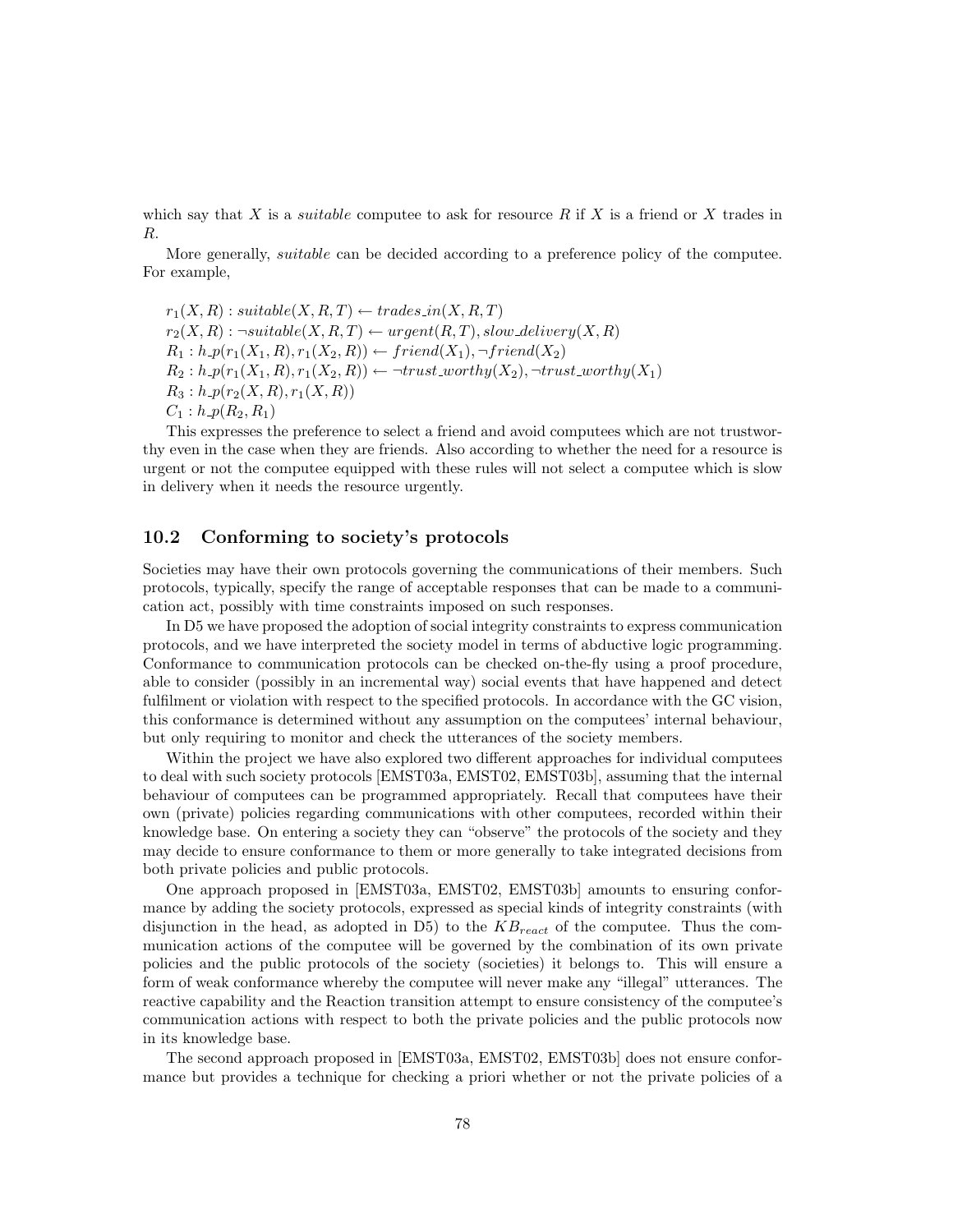computee are conformant with the public protocols of a society before the computee makes any utterances.

We have also studied in [KM03b] how the decision of a computee can integrate its different private and public protocols. Policies are expressed in logic programming with priorities and are simply added together in the knowledge base of the computee. Then conflicts between the private policies and public protocols are treated, using the underlying preference reasoning  $\models_{pr}$ of the computee, in the same way as conflicts within its own private policies are treated. This gives a uniform way to resolve conflicts between private policies and public protocols. We have also examined how this form of uniform integration of policies can be extended using methods from multi-criteria decision theory.

## 10.3 Computees entering and leaving societies

In D5 we have shown how social integrity constraints can be exploited to regulate expected or forbidden actions in terms of membership. Membership is, in turn, dynamically determined on the basis of relevant social events, e.g. joining, leaving, being expelled, etc, depending on the kind of society (open, semi-open and semi-closed, following the classification of [Dav01]).

In an open society there are no restrictions for computees to join/leave the society. In semi-open societies membership is a property that is initiated by the event of joining, if then admitted by the society, and terminated by the events of leaving or being expelled. Finally, in semi-closed societies, membership is a property that is initiated by the event of joining and being assigned a proxy computee within the society to represent the computee itself within the society.

In [TS02], the authors provide an event calculus based formalisation of membership of open, semi-open and semi-closed societies, following [Dav01]. More formally: <sup>22</sup>

| $holds\_at(member(C, SOC), T) \leftarrow$  | happens(tell(C, SOC, join(C, SOC)), $T'$ ),           |
|--------------------------------------------|-------------------------------------------------------|
|                                            | $T' < T$ , not clipped(T', member(C, SOC), T),        |
|                                            | open(SOC)                                             |
| $holds\_at(member(C, SOC), T) \leftarrow$  | happens(tell(C, SOC, join(C, SOC)), $T'$ ),           |
|                                            | happens(tell(SOC, C, admit(C, SOC)), $T''$ ),         |
|                                            | $T' < T'' < T$ , not clipped(T'', member(C, SOC), T), |
|                                            | $semi\ open(SOC)$                                     |
| $holds\_at(member(C, SOC), T) \leftarrow$  | happens(tell(C, SOC, join(C, SOC)), $T'$ ),           |
|                                            | happens(tell(SOC, C, represent(C, C', SOC)), $T''$ ), |
|                                            | $T' < T'' < T$ , not clipped(T'', member(C, SOC), T), |
|                                            | $semi\_closed(SOC)$                                   |
| $clipped(T',member(C, SOC), T) \leftarrow$ | $happens(tell(C, SOC, leave(C, SOC)), T''),$          |
|                                            | T' < T'' < T                                          |
| $clipped(T',member(C, SOC), T) \leftarrow$ | $happens(tell(SOC, C, expel(C, SOC)), T''),$          |

 $^{22}$ The formulation given here is syntactically different from the one adopted in [TS02] but semantically equivalent to it. Here, we basically rewrite the formulation of [TS02] so that it is in line with the syntactical conventions introduced in section 6 and earlier on in this section.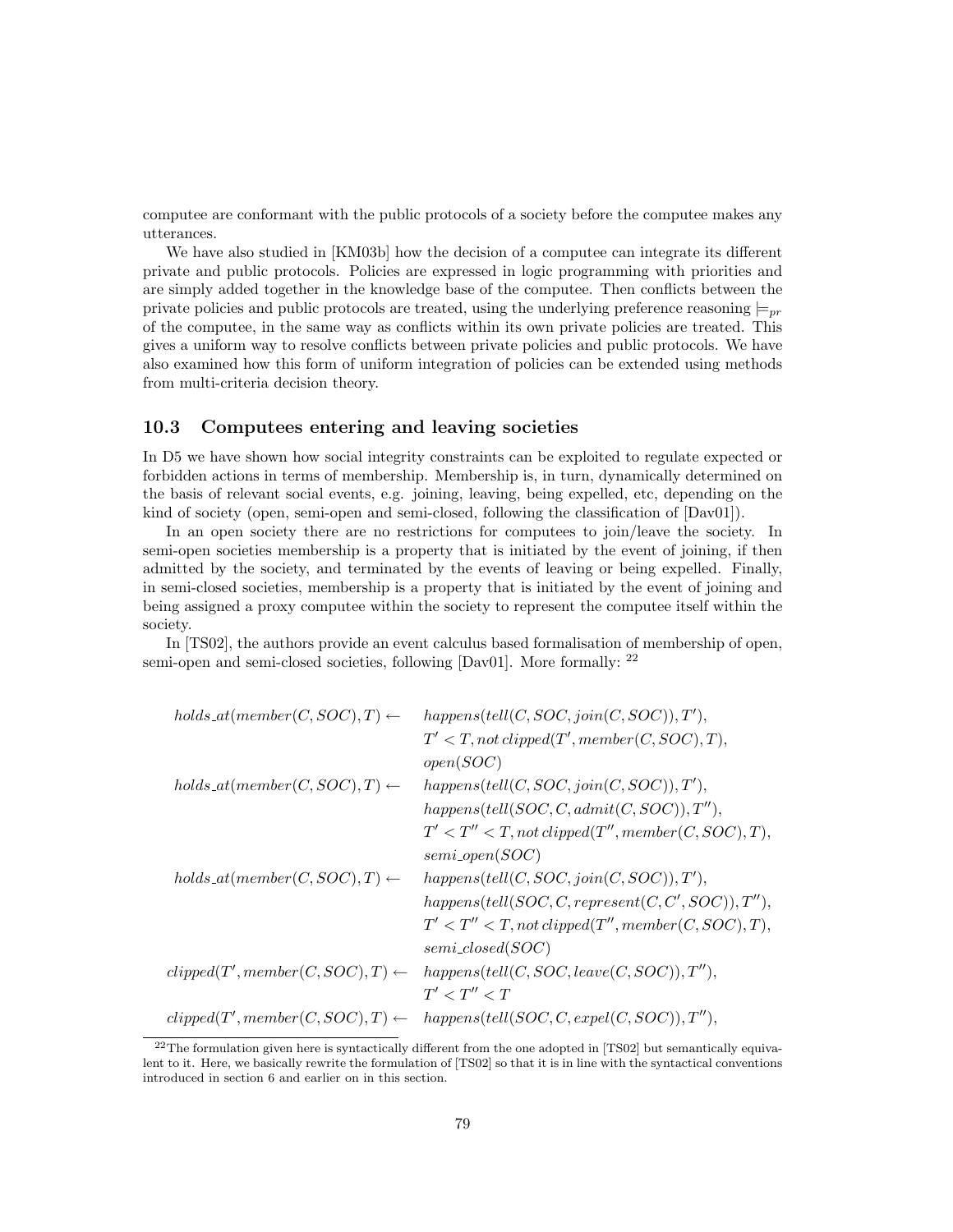$$
T'
$$

In [TS02], it is assumed that this knowledge is held by all computees, so that they can reason about themselves and other computees being part of societies, starting from the recording of actions and from the (subjective) knowledge of the nature of societies. In general, this knowledge may be held just by the society itself (or by any computee serving the role of authority in the society) so that it can "reason" about membership within itself from the observation of communication amongst computees and with the society, as shown in D5 . The society can also provide a "yellow pages" of members, updated by each new entry and departure, that computees can consult when needed.

Within the KGP model, knowledge such as outlined above is held within  $KB_{plan}$ . The recording of actions (happens events) is kept, as usual in this model, within  $KB_0$ .

Societies (or authority computees within them) can formulate their own policies regarding admission and expulsion of members. In [TS02], some examples of these policies are presented, formulated as integrity constraints in abductive logic programming. For example, if some computee attempts to join a semi-open society, then the society (possibly via a gatekeeper authority in it) will communicate to the computee that it has been admitted. More formally (and again using the conventions adopted in section 6):

$$
happens(tell(C,SOC, join(C,SOC)), T), semi.open(SOC) \Rightarrow
$$
  

$$
happens(tell(SOC, C, admit(C, SOC)), T') \land T < T'
$$

This integrity constraint is assumed to be held by the society (or by any authority in it). Within the KGP model, knowledge such as this is held within  $KB_{react}$ , and represented as (we assume this knowledge is held by SOC):

 $tell(C, SOC, join(C, SOC), T), semi.open(SOC) \Rightarrow$  $\acute{t}ell (SOC, C, admit (C, SOC), , T') \wedge T < T'$ 

## 10.4 Responding to the society's expectations

The society model in SOCS allows for the society to generate expectations for individual computees inhabiting it. These expectations may, for example, be related to the society goals, if any, and might be communicated to computees. An appropriate response by the computee to such expectations could be to import these expectations as integrity constraints or reactive rules in its knowledge. Alternatively, it can generate goals for itself related to the expectations. Such responses to the expectations can then be catered for by the Reactive capability together with the Reactivity transition and the Goal Decision capability with the Goal Introduction transition of computees.

A computee can react to society's expectations in different ways. This is possible because the model of the society envisaged in D5 leaves the computees free to act as they wish even if this might be not compliant with protocols. The computee can weigh up the society's expectations and the (simple) goals that it generates against its own goals to make a new decision about its current goals.

Then a socially "obedient" computee would assign (in the higher level part of its  $KB_{GD}$ ) to such generation of goals via expectations higher priority over all other types of rules. Hence these expectations will be adopted as goals for the computee when this executes its goal introduction transition. However, different computees could attach different levels of priority to goals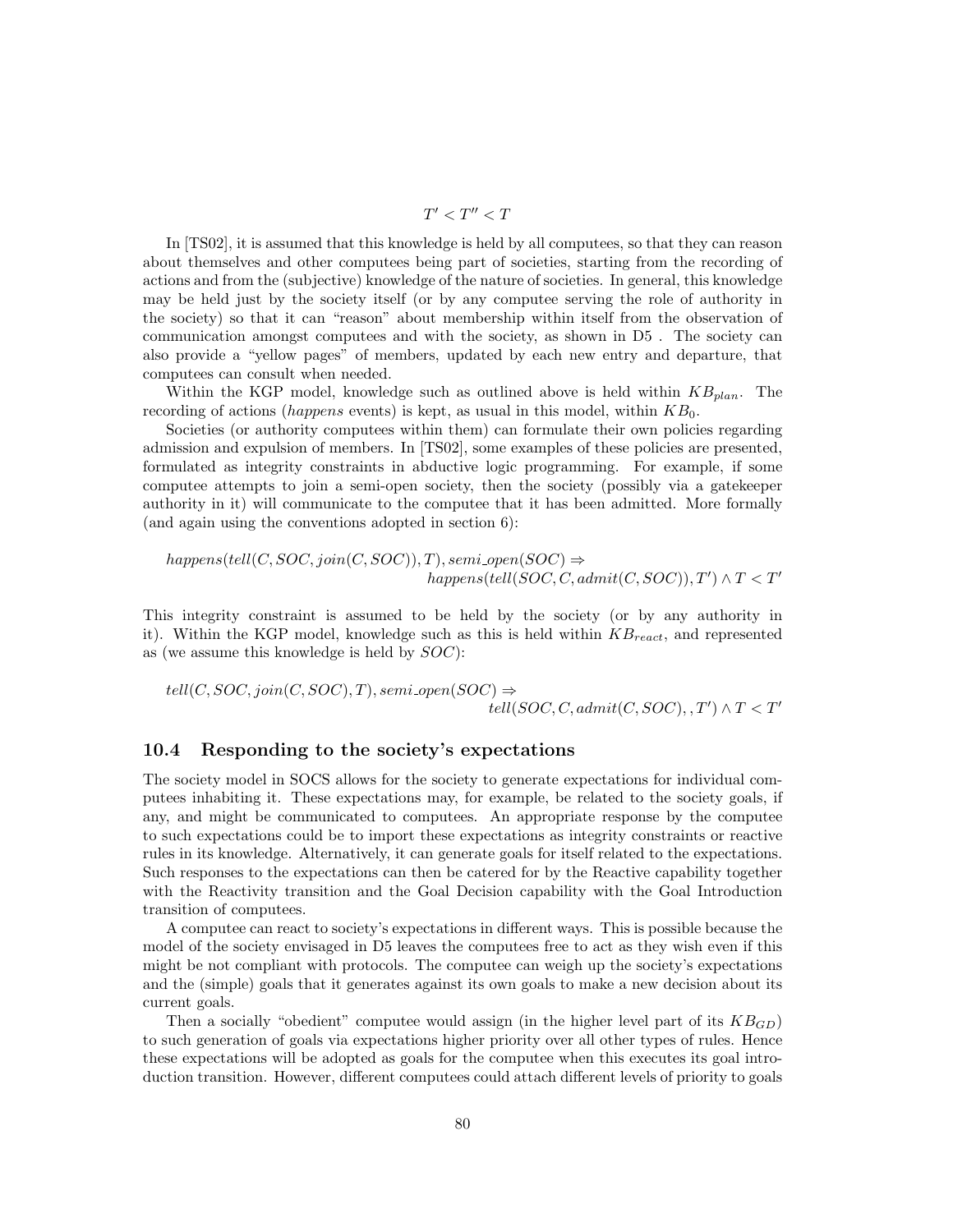generated by society expectations in comparison to their own private goals thus allowing for different degrees of conformance to the societies expectations. Also this relative priority of goals from expectations and own goals can be dynamic depending on the particular circumstances in which the computee finds itself at the time of becoming aware of a particular expectation. The higher level part of the  $KB_{GD}$  can accommodate such a versatile spectrum of treatment of society expectations.

# 11 Possible extensions

In this section we discuss briefly some of the possible extensions of the KGP model. These are beyond the scope of this report, as they are not needed to meet the minimum success requirements set for WP1 within deliverable D3. Nonetheless, they would be useful extensions for a wider applicability of our approach.

## 11.1 Plan introduction transition with intelligent selection of plans

At the moment, the Plan Introduction (PI) transition is defined in such a way that any plan given by the Planning capability can be incorporated within the state of the computee, for the goals selected for planning. In general, it would be useful to be able to apply preferences over plans in order to select, say, plans that may be more likely to succeed than others or plans that have less cost in executing. We could use the same form of preferential reasoning, that we have adopted already for the goal decision capability and for the behaviour as given by cycle theories, in order to decide which plan to choose at any point according to some preference policy. We have already started studying this problem [DK03] by investigating the integration of abduction and argumentation where preference reasoning via argumentation on the abductive hypotheses is performed while generating an explanation or plan through abduction.

Apart from the Planning capability this extension would also affect the revision transitions, selection functions and the range of possibilities for cycle theories to take into account possible changes of preferences of plans over time.

## 11.2 Knowledge base revision transition

We have allowed for plans and goals in the state of a computee to be revised dynamically, within PR and GR transitions. For the knowledge base of the computee we have assumed that this can only change in its  $KB<sub>0</sub>$  component recording new information from the environment. Changes to  $KB<sub>0</sub>$  of course implicitly cause changes to the conclusions that can be derived within  $KB$ , as indicated via  $KB_{TR}$ . However, we have not allowed for the rest of the knowledge,  $KB - KB_0$ , to change directly. For this we could introduce a new transition for Knowledge Revision (KR), of the form

$$
(\mathbf{KR}) \qquad \frac{\langle KB, Goals, Plan \rangle}{\langle KB', Goals, Plan \rangle} \tau
$$

where KB' is obtained via a new reasoning capability  $\models_{KBR}$ , namely  $KB \models_{KBR} KB'$ , standing for " $KB'$  is the result of revising  $KB$ ", according to some knowledge revision policy.

With this transition we could address the problem of revising the knowledge base when the expansion of  $KB<sub>0</sub>$  with a new observation would imply that the knowledge base of the computee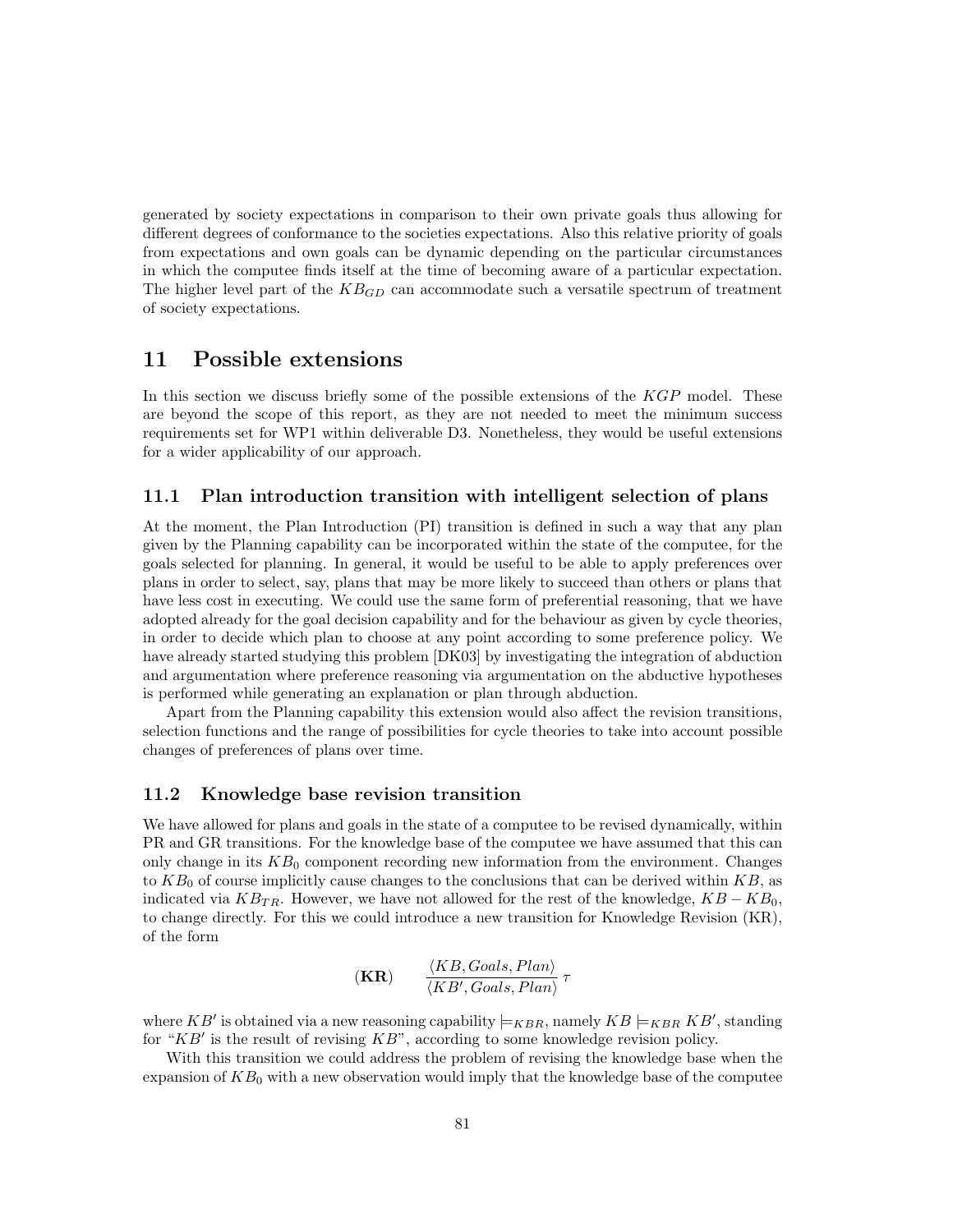becomes classically inconsistent (see section 6.3.1). We could then employ revision policies that take into account the reliability of the source of the observed information and the level of trust that the computee has in its sensing capabilities, in order to decide how to revise its  $KB<sub>0</sub>$  to avoid such an inconsistency.

Also the  $\models_{KBR}$  capability may use evidence collected in  $KB_0$  to update the general model of the world that is present in  $KB \setminus KB_0$ . In particular, this new capability and transition can be used for the computee to generalise and learn from its past experience. It can generate "compiled" knowledge that links direct observations to "internal" properties of the model of the world that the computee has. For this the  $\vDash_{KBR}$  capability can use different methods of relational learning such as those of predictive Inductive Logic Programming (ILP) for learning rules for useful concepts and descriptive ILP for learning integrity constraints.

The modular definition of the transitions facilitates the addition of such a KR transition. Such an addition would affect only the spectrum of cycle theories that one could define but does not require a re-examination of the structure of cycle theories. In fact, the present form of cycle theories could include this transition giving its relative priority over the others and thus the only task that remains is for the transition itself to be defined, by defining the underlying capability.

## 11.3 Conditional Goals

In some cases when the computee operates in a highly unknown or unpredictable environment it is useful for it to be able to derive conclusions conditional on certain properties of the environment. The Planning capability already operates in this way as plans can contain, together with actions, subgoals some of which are not to be planned further but rather act as assumptions that can be tested in the environment. Similarly, we can extend the goal decision capability so that the computee can derive conditional goals for itself, e.g. "go on a holiday trip if the weather is good" or "give a resource to another computee if it agrees to pay a certain price" etc. This extension can be supported within an integrated framework [KM03b, DK03] of logic programming with priorities and abduction. This is the same framework mentioned above for the intelligent planning extension but where now the argumentative reasoning with logic programs and priorities is the primary form of reasoning that uses abduction if and where this is needed.

## 11.4 Concurrent execution and interruption of transitions

In the definition of cycle theories and their induced operation we have assumed that transitions may not be executed concurrently. This may be restrictive. For example, it might be useful to be able to plan for one goal, via PI, while executing actions in a plan for another goal, via AE. In order to accommodate concurrent execution of transitions we need to relax the conditions that all transitions are incompatible thus obtaining a partial order over the transitions, and have more than one cycle step equally preferred at some times. We should then modify the induced operation by a cycle theory to allow for concurrency and study how the state is updated through the concurrent execution of transitions.

In our model we impose that until a transition is completed, no interrupt, as provided by a POI, can be taken into account. In a more advanced execution model, we could force that the current transition is interrupted when new information arrives at the computee and a POI needs to be executed. In such a case we need to decide which of the partial information (if any)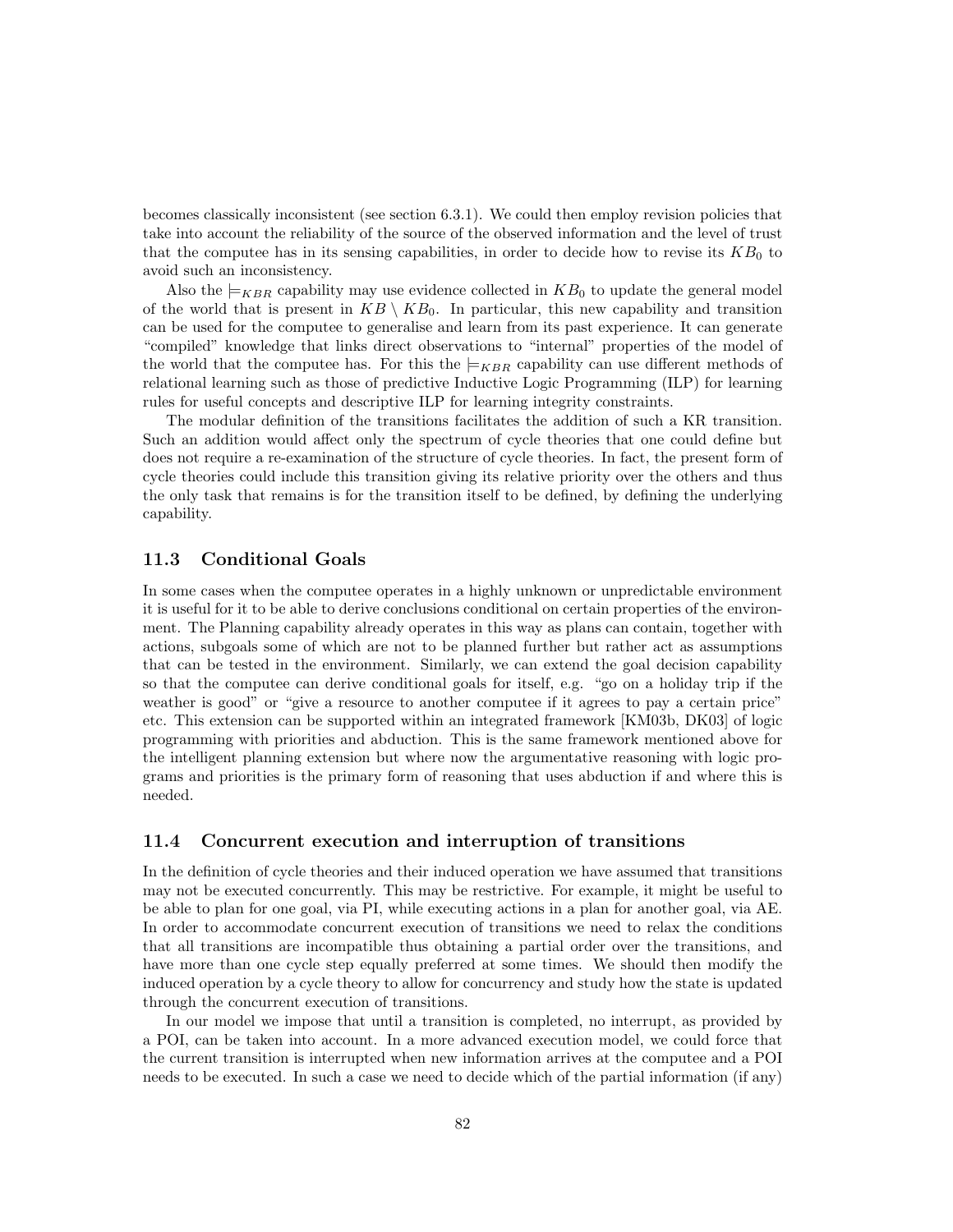computed by the current transition should be kept in the state of the computee before engaging into the POI transition.

## 11.5 Utilities and Costs

In this document we have not studied in any detail how a computee can use knowledge of explicit and numerical utility of goals and actions. Also global utilities of states can be useful in taking local decisions on actions and goals. Different measures of utility can be used in several places in the model. In particular, they can be used as heuristics in the model. For example, in goal selection we could select any goal  $G$  such that  $G$  is the most "useful" goal to achieve, in that achieving that goal will bring the computees into a state of maximal utility. We could also accommodate costs of actions within the framework, and add new heuristics for action selection such as the selection of all A in  $Plan$  such that A is of low cost below a threshold.

# 12 Related work

During the past few years we have witnessed an explosion of proposed models and architectures for individual agents. In this section, we identify a set of proposals that we believe are directly relevant to the  $KGP$  model. We expose the similarities and differences between  $KGP$  and those related proposals, resulting in a critical evaluation that is based on the relative advantages and disadvantages of KGP with respect to these related models.

We start with a number of existing proposals that are popular in modelling agents and multi-agents systems, most notably, the classical BDI model [RG97], the modelling features of the agent-programming languages: Agent0 [Sho93], AgentSpeak [Rao96] and its variants, 3APL [HdBvdHM99a], and the agent-modelling framework DESIRE [BDKTV97]. Then we compare KGP with existing computational logic-based approaches that use, as we do here, non-monotonic logic programming frameworks and techniques to model, specify and implement software agents. These include the work developed by the IMPACT project  $[AEK^+99]$ , the logicbased system  $\mathcal{MINERVA}$  [LAP01b], the agent specification language GOLOG [LRL<sup>+</sup>97] and its variants, and Vivid Agents [SW00].

Throughout this section we advocate a number of advantages for KGP, which we explicitly list below for the sake of readability. These are as follows:

- The KGP model provides a simple but powerful specification framework that synthesises in a single framework: Abductive Logic Programming (ALP), Temporal Reasoning based on the Event Calculus, Constraint Logic Programming (CLP), and Preference-based Reasoning based on Argumentation.
- The KGP model supports the computational logic formulation of an agent's knowledge. goals, plans, and reasoning capabilities represented as non-monotonic logic programs together with a logical cycle-theory that is specified separately. All these specifications are modular and executable, by relying computationally on existing proof-procedures and their extensions (to be developed within WP3).
- The  $KGP$  model is flexible in that it supports heterogeneity of computees because of the modular definition of the capabilities and the transitions, as well as the modularity of the cycle theory.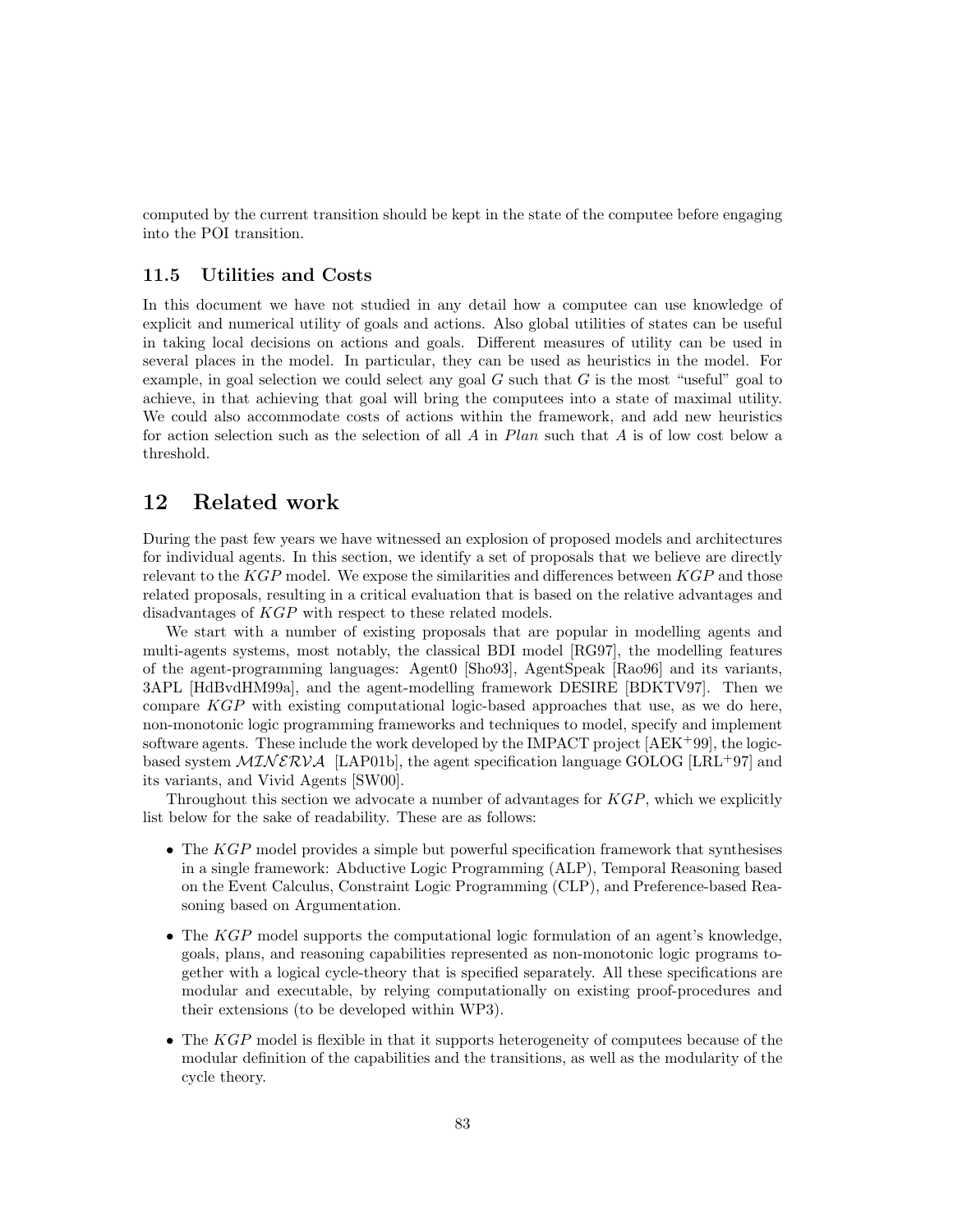- The KGP model does not rely upon any fixed sequence of operations, computees can take run-time decisions about what to do next, depending on their personalities and the information they receive from the environment.
- The flexibility of the KGP model and the way certain transitions are specified allow for computees to be autonomous and adapt their operation to the open and continuously changing environment. In addition, the model allows computees to be tolerant of partial information and recover from some inconsistencies that may arise from directly observing the environment.
- Computees specified in the KGP model have social ability through communication and interaction with the environment, and can contain social knowledge and capability as specified and supported by the model.

We proceed to discuss how these advantages compare with the features of existing agent models.

## 12.1 The BDI model

Perhaps one of the most influential approaches for modelling complex systems in the form of agents, is based on the *intentional stance* proposed by Dennet in [Den87]. This approach refers to treating a complex system as if it had intentions, irrespective of whether it does or not. The advantage of treating a system as a rational agent is that one is able to predict the system's behaviour. The idea here is that first one ascribes beliefs to the system, as those the agent ought to have given its abilities, history and context. Then one attributes desires to the system as those the agent ought to have given its survival needs and means of fulfilling them. One can then predict the system's behaviour as that of a rational agent would undertake to further its goals given its beliefs.

Dennet argues for three main reasons in taking an intentional stance. First it fits well with our understanding of the processes of natural selection and evolution in complex environments. Second, it has been shown to be an accurate method of predicting behaviour. Third, it is consistent with our folk psychology of behaviour.

Within the intentional stance approach, the BDI (Beliefs, Desires and Intentions) model has been proposed by Bratman et al [BIP88] to represent resource-bounded practical reasoning for programmable agents. The main philosophy of the approach requires that the Beliefs hold the partial knowledge that agents have about their environment, the Desires contain the goals the agents are aiming at, and the Intentions include the plans agents set in order to achieve their goals.

#### 12.1.1 Classical BDI: Architectures, Logics, and Implementations

One important contribution of the original paper by Bratman et al [BIP88] is an architecture for practical reasoning. In this architecture the agent's intentions are viewed as being structured into larger plans. The architecture distinguishes between plans that the agent has actually adopted (intentions that are structured into plans as a result of deliberation), and plans-asrecipes, or operators, that are stored in an additional structure called the plan library.

What makes the architecture suitable for practical reasoning are four main processes: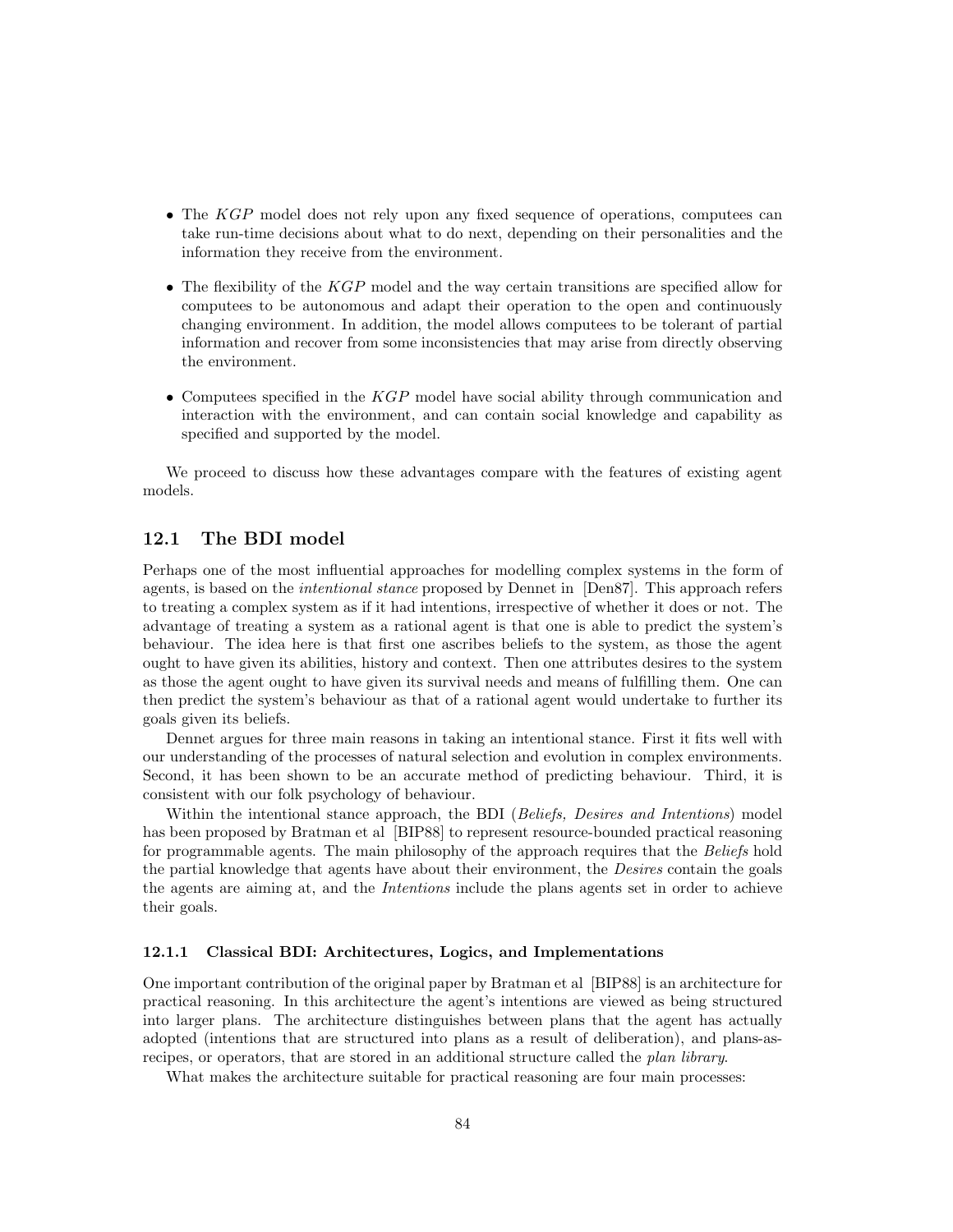- Means-End-Reasoner generates a set of options (which can be thought of as sub-plans or eventually actions) from the current beliefs, intentions, and plans in the plan library;
- Opportunity Analyser generates a set of options based on the current beliefs and the current desires;
- Filtering Process provides the options that survive given the options generated by the Means-End-Reasoner and the Opportunity Analyser, and the current beliefs, and intentions;
- Deliberation Process generates a new set of intentions from the current set of surviving options generated by the Filtering Process, the current beliefs, and desires.

Together with an additional reasoning process that specifies how the agent's beliefs change due to the agent's perception of the environment, the above four processes constitute a system, by which an agent forms, fills in, revises and executes (actions from) plans.

It is important to note that the architecture requires that the plans are partial due to the bounded resources and knowledge that the agent has. Plans can be partial in two different ways. They may be temporarily partial, accounting for some periods of time and not for others. They may also be structurally partial, accounting for situations where they need to decide upon the ends, leaving open for later deliberation questions about the means to those ends.

Following [BIP88], Cohen and Levesque [PL90] have formalised some philosophical aspects of Bratman's theory [Bra87]. In their formalism, intentions are defined in terms of temporal sequences of an agent's beliefs and goals. In related work, Rao and Georgeff have developed a modal logic framework for agent theory based on the three primitive modalities of beliefs, desires, and intentions [RG91, RG97]. Their formalism is based on a branching model of time in which belief-, desire-, and intention-accessible worlds are themselves branching time structures.

To establish the link between BDI theory and practice Rao and Georgeff have also presented an abstract architecture [RG92, RG95] that focuses on practical/computational concerns (unlike that of Bratman et al), where amongst other things, it illustrates how a BDI system can be designed to have data structures that correspond to beliefs, desires, and intentions, together with update and query operations on these structures. The rationale for such a choice is useful, Rao and Georgeff argue, when an agent has to communicate with humans and other agents, and can be expected to simplify the building, maintenance, and verification of application systems.

However, the architecture does not rely on the use of modal-logic theorem provers, as one might have expected. The reason for this is that by using such computational tools the time taken to reason, and thus the time taken to act, is potentially unbounded, thereby destroying reactivity that is essential in the agent's survival. Instead, the update operations on the beliefs, desires, and intentions structures are controlled by an interpreter as shown below:

## BDI-interpreter

```
initialise-state();
repeat
   options:= option-generator(event-queue);
   selected-options := deliberate(options);update-intentions(selected-options);
   execute();
   get-new-external-events();
```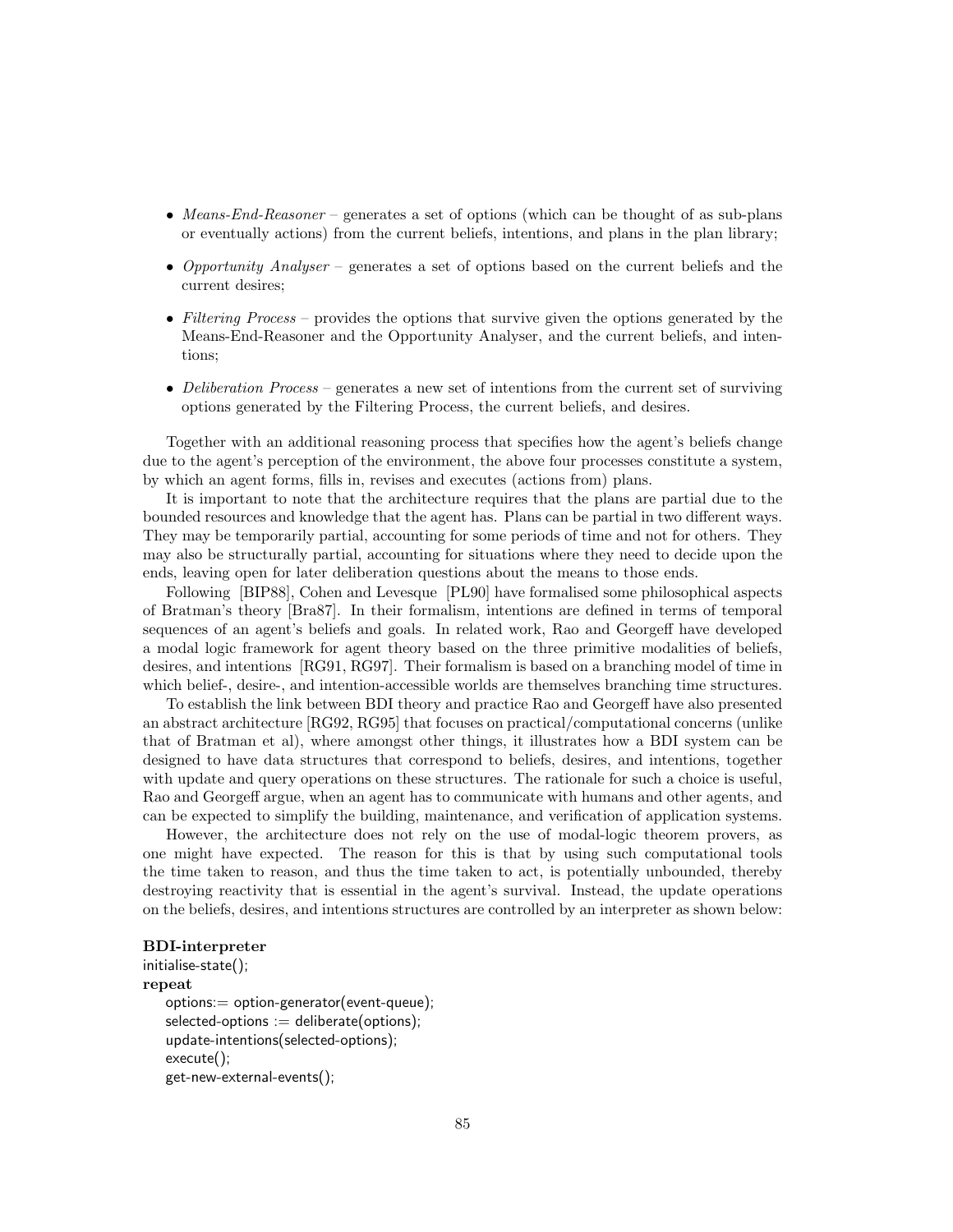drop-successful-attitudes(); drop-impossible-attitudes(); end repeat

At the beginning of every cycle, the option-generator() reads an event-queue structure and returns a list of options. The deliberate() selects a subset of selected-options to be adopted and adds these to the intentions structure. If there is an intention to perform an atomic action at this point in time, the agent then executes it by calling execute(). Any external events that have occurred during the interpreter cycle are then added in the **event-queue** by calling **get-new**external events(). Internal events are added as the occur. Next, the agent modifies the intention and desire structures by calling drop-successful-attitudes() and drop-impossible-attitudes() to deal with successful as well as unrealisable (or impossible) intentions and desires.

The ideas behind this new, computing-centric, abstract architecture is to bridge the gap, between BDI theory - presented in terms of the BDI architecture and the modal logics on the one hand, and a number of existing BDI implementations - most notably the work on the systems PRS [GL86, GI89a, GI89b, IGR92] and dMARS [GL87] on the other.

#### 12.1.2 Classical BDI and  $KGP:$  A comparison

Wooldridge and Jennings in [WJ95] inform us that: "... precisely which combination of information attitudes (such as knowledge or belief) and pro-attitudes (such as intentions, desires and obligations) is important to characterise an agent, is an issue of some debate". In fact, this issue is still ongoing and there is no universal agreement as to what such pro-attitudes should be. For the purposes of SOCS, and inspired by BDI, we chose the structure of Knowledge Bases, Goals and Plans.

We could safely say that, at a first glance, the  $KGP$  model seems to be falling within the general philosophy of the classical BDI model, but with more emphasis on a computational logic characterisation. Moreover, using the categories discussed in [WJ95], we can say that the relation between classical BDI and  $KGP$  can be described as follows. The information attitude of belief in BDI is similar to that of knowledge in KGP. The pro-attitude of desires in BDI is similar to the more specific computational notion of having explicit *goals* in KGP and, in particular, it can be thought of as a superset of the  $KGP$  goals. The pro-attitude of intentions in BDI is similar to the set of goals in  $KGP$  that have been chosen so far to be planned for, together with any (partial) plan generated for them.

By examining closer the BDI and KGP models, however, we find a number of important differences, most of which result from the notions of information attitudes used, the granularity of the pro-attitudes represented, and the different computational logic tools used to represent and reason with these attitudes and pro-attitudes.

One major difference between BDI and  $KGP$  is that  $KGP$  is not based on a modal-logic approach to represent an agent's beliefs but instead it is based on a non-monotonic computational logic that supports defeasible reasoning for the knowledge of agents. The KGP model takes a simpler (certainly a less expressive) specification language where belief is ascribed as a mental attitude from an external viewpoint.

Still the KGP model does not loose the generality of the BDI model in the way plans are constructed and used. Both in the BDI and in the KGP models, plans can be drawn from a plan library or generated as part of a deliberation process (in the case of KGP model we allow plans to be generated as a result of reasoning). However, even if both BDI and KGP address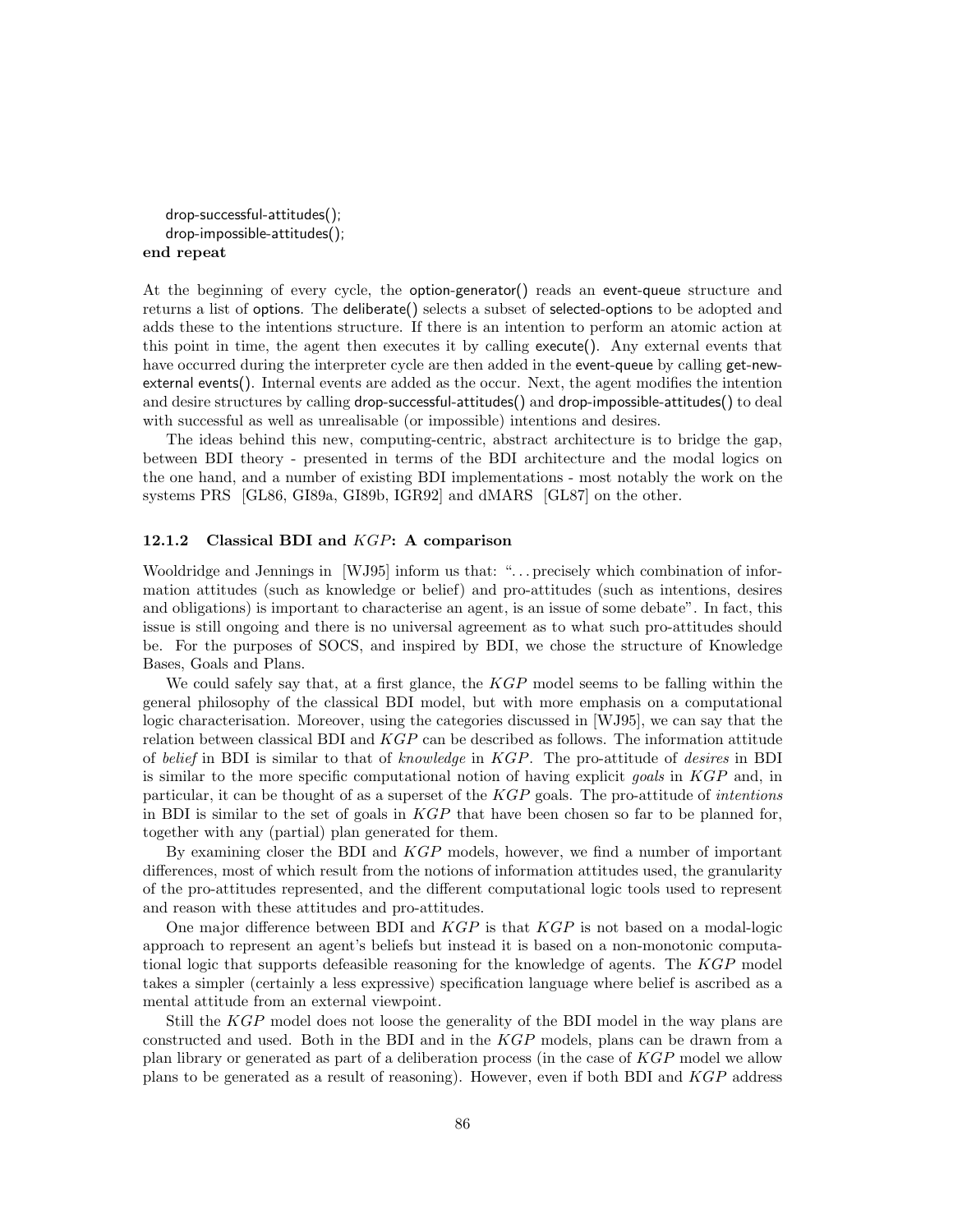resource boundedness by constructing partial plans, KGP also uses a meta-logical component focusing on urgency (see the action and goal selection discussed earlier in section 9) to facilitate timely action execution and planning.

Also, the KGP model uses goal–selection policies that are similar to the generate-options() functions in BDI. However, the KGP policies are specified as preference theories that can be used to describe the personality of the agent. These can be added in a modular way when the agent is created, or even in real time, thus providing more possibilities for engineering flexible behaviour, when this is required. In principle, we plug in different modules to reflect different personalities. Moreover, our goal–selection policies are interpreted in an argumentation–based framework, which attributes to our approach a more detailed and formal model than that proposed by the classical BDI.

Another important difference between the BDI and the KGP models is that in KGP we provide a more flexible cycle theory to regulate the behaviour of a computee, in the sense that this theory can be customisable, rather than relying on an one-size-fits-all cycle as in classical BDI (and its recent interpretations discussed in sections 12.3, 12.4 and 12.5.

Another advantage of the KGP model over the classical BDI is that in KGP the correspondence between agent specification and executable implementations is closer than that provided by classical BDI. In our review of the BDI work we agree with Rao's more recent views on BDI [Rao96], viz., that the complexity of the code written for classic BDI implementations such as PRS and the simplifying assumptions made by them have meant that these implementations have lacked a strong theoretical underpinning.

Rao's recent views is that the specification logics for BDI have shed very little light on the practical problems and, as a result, the two streams of work on theory and practice seem to have been diverging. By looking back at the abstract architecture provided in [RG92], Rao also argues that "... due to its abstraction this work was unable to show a one-to-one correspondence between the model theory, proof theory, and the abstract interpreter". He then goes on to further conclude that ". . . the holy grail of BDI agent research is to show a one-to-one correspondence with a reasonably useful and expressive language".

We will see later, in section 12.3, how Rao, who is undoubtedly one of the major contributors in the development of modal BDI logics, turns to the use of logic programming techniques to reinterpret his earlier BDI work. Independently of Rao's change of perspective, the development of our KGP model has been motivated by similar observations. However, in our work we are driven mainly by the possibility of providing a computational logic model for the specification and implementation of software agents that relies solely on logic programming techniques and their extensions, hoping to demonstrate that the so much desired one-to-one correspondence between agent theory and practice is indeed possible.

Still, one important advantage of BDI over KGP is that agents in BDI can be introspective in that they can reason about their own beliefs and reasoning capabilities. In addition to introspection, a BDI agent can also model the beliefs and capabilities of other agents. Although KGP does not support reasoning about other agents, it does support reasoning about actions, with incomplete information and how to recover from inconsistencies that arise from direct observation. We could have extended KGP to support introspection and modelling of other agents using existing computational logic techniques based on meta-logic [BK82, Sat92, Jia94]. Indeed, in earlier work we have made a start in modelling such introspection [DST98, DST99]. We have chosen not to deal with issues of introspection in this document, mainly because we wanted to concentrate on other issues of more direct relevance to Global Computing.

As a final remark on BDI it is worth saying that the model has been criticised for not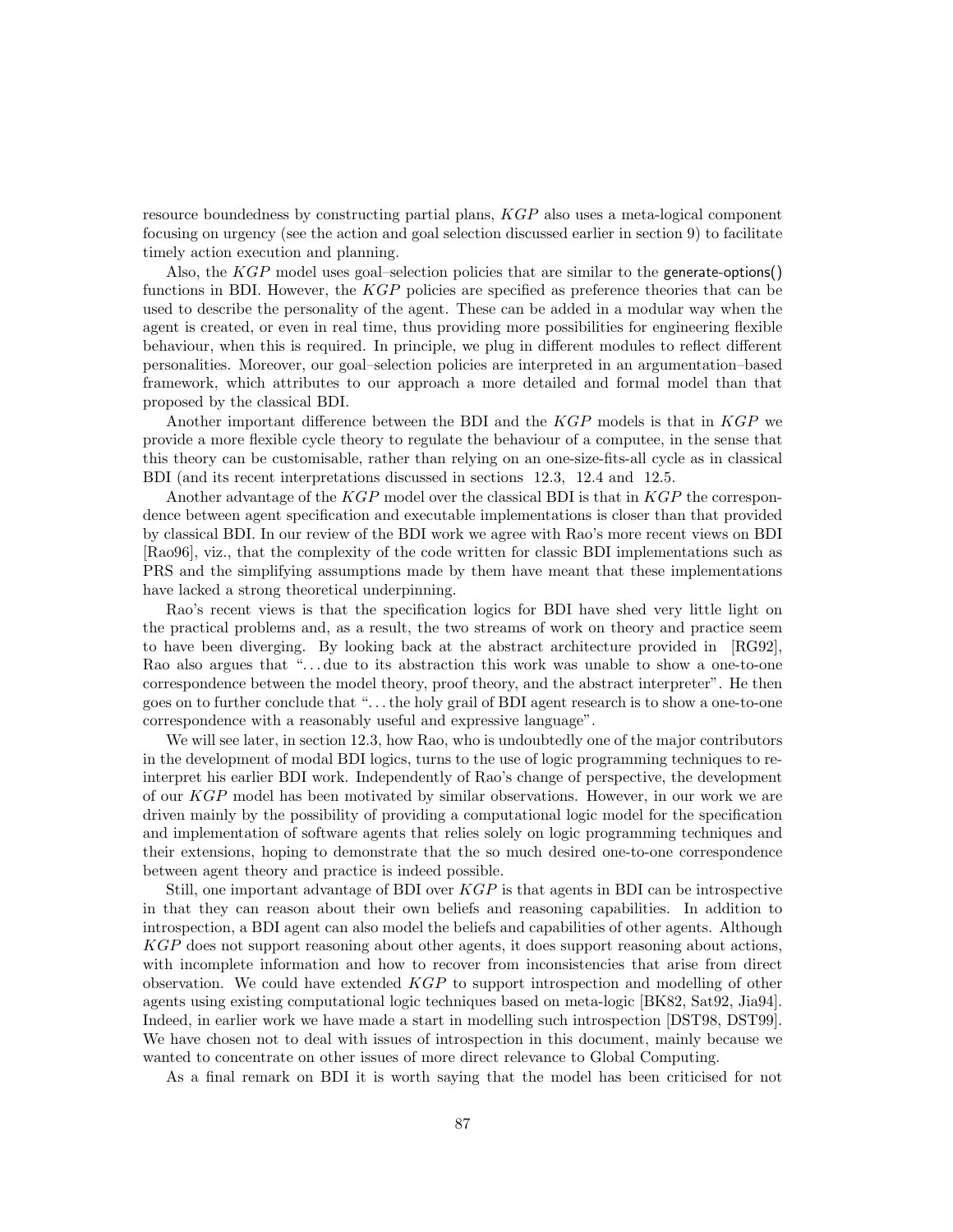taking into account social notions, in particular obligations. It was extended by Broersen et al [BaJHHvdT01] to accommodate such notions. A new architecture contains four components that output: beliefs, obligations, intentions, and desires only for certain inputs. Conflicts between these outputs are either resolved by the architecture's control loop (BDI-like) or by a separate selection component that outputs new intentions. Agent types are represented by different control loops. In a realistic agent, beliefs override obligations, intentions or desires, while in a *single-minded* agent intentions override desires and obligations. Other types of agents are also defined such as open-minded and selfish agents. An implementation of the extended model is available as a production system using propositional rules with only a partially-specified semantics.

KGP takes into account social notions such as protocols and society expectations, as discussed in section 10. In common with Broersen et al  $\left| \text{BaJHHvdT01} \right| KGP$  attempts to facilitate the heterogeneity of computees by its modular and general cycle theories modelling different computee personalities.

## 12.2 AGENT0

AGENT0 [Sho93] is as an agent-oriented programming language that extends the AI language Lisp. It is probably one of the first attempts to promote a social view of computation based on the interaction of different co–operating agents. The approach is grounded on a multi–modal logic with an explicit representation of time, with modalities such as *beliefs* and *commitments*, and communication primitives, such as REQUEST and INFORM.

Using the AGENT0 architecture an agent has four component data structures: a set of capabilities – specifying what an agent can or is able to do; a set of beliefs – stating what an agent believes at certain times and about certain times; a set of commitments – representing the actions that the agent ought to do at specific times; and a set of commitment rules – describing how new commitments can be introduced or old commitments can be dropped.

An agent cycle interprets commitment rules in AGENT0 roughly as follows: a new incoming message may update the beliefs and will be matched against the agent's message conditions of the commitment rules set. These conditions are then matched against the beliefs of the agent. If the commitment rule fires (i.e. both the message and the conditions of the commitment rule are satisfied), then the agent becomes committed to the action. The execution of an action then may update the commitments and the beliefs of the agent.

In AGENT0, the capabilities, the beliefs the commitments and the commitment rules correspond, respectively, to the list of available actions that the computee can perform in the environment, the knowledge of a computee at specific times and about specific times, the goals, and the knowledge bases underlying the Reactive and Goal Decision capabilities in KGP.

One main difference between  $KGP$  and AGENT0 is that in  $KGP$  (like BDI) we have plans and goals that are explicitly related through transitions, while in AGENT0 these relations are missing. Also, goals in  $KGP$  can have varying degrees of priority, which can be determined dynamically (not like commitments which are prioritised only according to time).

AGENT0 was only intended as a prototype, to illustrate the principles of agent–oriented programming. AGENT0 makes some limited provision for agents making requests for actions to other agents. This is an issue which we have not addressed in the KGP model. A further refinement of AGENT0 to deal with the limitation of such requests has been reported by Thomas in the Planning Communicating Agents (PLACA) language [Tho95]. Despite the improvements of PLACA over AGENT0, the language still inherits the gap that there is in AGENT0 between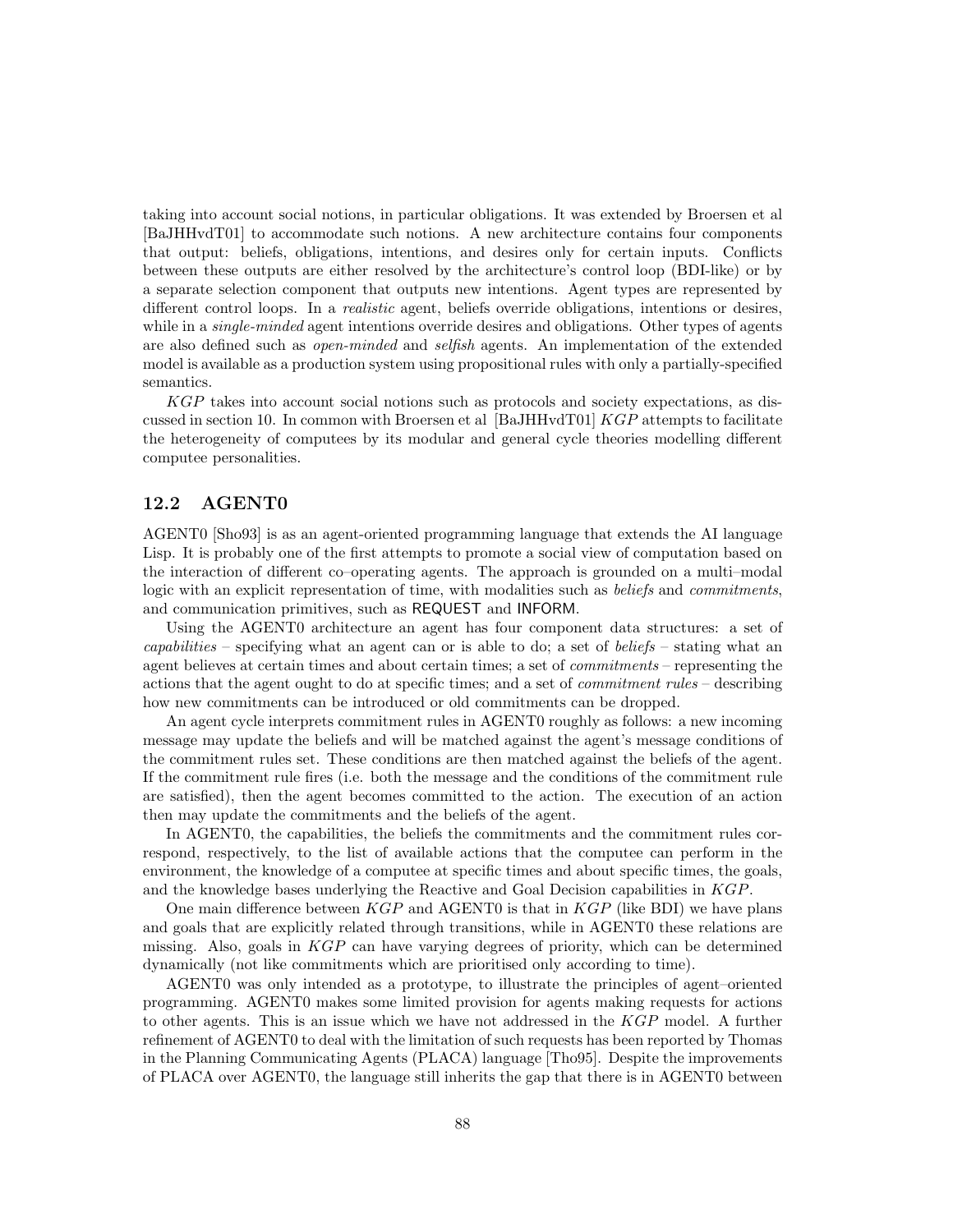the high–level concepts such as beliefs and commitments and the implementable architecture. In contrast, one of the main aims of  $KGP$  in using computational logic has been to bridge the gap between the formal model and the implementation.

Moreover, as we have seen in the introduction of this section, the KGP model has a more flexible control theory than AGENT0, which relies on a one-size-fits-all interpreter. In addition to that the KGP model is defined to facilitate a more concrete computational counterpart (to be developed within WP3). For example, the notion of how beliefs persist in AGENT0 is described in terms of informal guidelines, which need to be followed at the agentification (implementation) stage. Instead, in  $KGP$ , the way the knowledge persists and changes is described with concrete event calculus axioms that are precisely specified and can be be directly executed as logic programs.

Finally, the resulting AGENT0 language, although quite expressive, lacks sensing actions and at the same time makes a strong simplifying assumption, namely, that the internal beliefs of an agent are assumed to be consistent. Instead in  $KGP$ , the internal consistency of the knowledge base of the computee is not assumed but is ensured by the choice of the representation language of the computational logic used and the way observations are assimilated in the agent's knowledge base.

## 12.3 AgentSpeak

#### 12.3.1 (Concurrent, Object-Oriented) AgentSpeak

The first version of AgentSpeak [WRR95] attempted to provide an agent-oriented programming language with BDI–like modelling capabilities such as PRS [IGR92] and appropriate language constructs, influenced by work in object-based programming languages. Agents in the system are organised into agent families, a class of agents whose instances offer specific types of services to other agents. Services are realized through the execution of an associated plan. Each agent is also associated with a database. Some of the services and a portion of the database could be public; i.e. available outside the agent. The remainder of the database and the services and all of the plans are private to the agent family. The language supports and extends concurrent object-oriented language features such as synchronous and asynchronous messages and has well-developed communication primitives for groups.

#### 12.3.2 AgentSpeak(L)

Like with PRS, however, there was a large gap between AgentSpeak programs and the theory of the BDI model. To bridge this gap, Rao in [Rao96] proposes AgentSpeak(L), a programming language that can be viewed as an abstraction of the BDI implemented systems (such as PRS - described in [GI89a] and dMARS - in the way formalised in [dKLW98]) and allows agent programs to be written in a restricted first-order language with events and actions. In this context, Rao argues that the shift in perspective of taking a simple specification language as the execution model of an agent and then ascribing the mental attitudes of beliefs, desires and intentions, from an external viewpoint is likely to have a better chance of unifying theory and practice. It is worth saying here that  $KGP$  has been constructed very much in this spirit. In fact, the argument above, presented by Rao relates quite closely the  $KGP$  model and Agent Speak(L), while at the same time it also enforces the link between of  $KGP$  with BDI.

The current state of an  $AgentSpeak(L)$  agent, which is a model of itself, its environment, and other agents, can be viewed as its current belief state. From this abstract description of an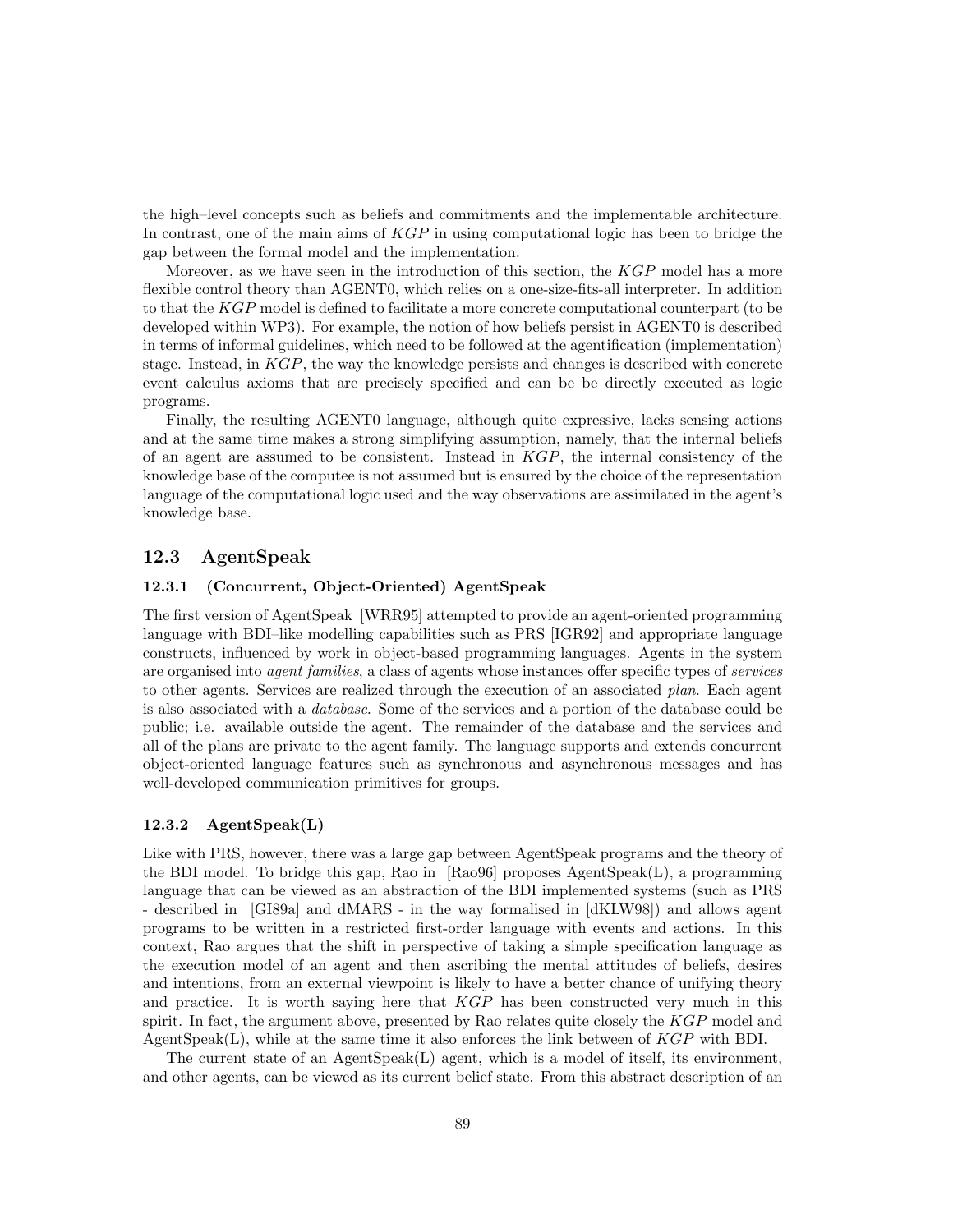agent's state one can conclude that an AgentSpeak(L) agent is like a BDI agent but different from a KGP one, in that it contains a model of itself and other agents. However, it is not clear from the description in [Rao96] how this claim is supported, as no examples are given in the modelling language to model, say, the self or other agents. An example is provided of how the environment can be represented, not in a "meta-level" sense but as a set of object-level predicates. If the modelling of the self and the other agents is meant to be done in this way (i.e. via ordinary object-level predicates), then an equivalent object-level representation can easily be expressed in KGP too.

States which the agent wants to bring about in  $AgentSpeak(L)$  can be viewed as desires, while the adoption of partially instantiated rules/programs to satisfy such desires can be viewed as intentions. Although the notion of goals are used to represent desires, the treatment of goals in AgentSpeak(L) is different from the treatment of goals  $KGP$ , where goals are data structures with temporal constraints and links to a goal hierarchy, forming part of the agent's state. On the other hand, intentions are similar to  $KGP$  plans in that in  $KGP$  plans are set of partially instantiated actions (the un–instantiated part may include the temporal constraints of the action) that change as a result of new incoming observations reflecting changes in the environment. However,  $KGP$  plans are not programs in the AgentSpeak $(L)$  sense, as we will see shortly.

In AgentSpeak(L), an agent contains apart from a set of beliefs, a set of plans, and a set of intentions, also a set of events, a set of actions, and a set of selection functions. The selection of plans, their adoption as intentions, and the execution of these intentions are described by providing the operational semantics in terms of an interpreter that runs the agent programs specified in AgentSpeak(L).

The beliefs, desires and intentions are not defined as modal formulas, but instead as a set of base beliefs (or as Rao puts it: facts in the logic programming sense) and a set of plans. Plans are context–sensitive, event–invoked recipes that allow hierarchical decomposition of goals as well as decomposition of actions. The key characteristic to remember here is that plans are drawn from a plan library, that is, they are different from plans in KGP that are generated on–line. Similarly, although events (especially those generated externally from changes in the environment) in AgentSpeak(L) are like the  $KGP$  observations, a new observation in  $KGP$ may cause amongst other things a Goal Introduction or a Goal Revision, which combined with the dynamic planning facility allows for a more dynamic behaviour from that provided by AgentSpeak(L).

The proof theory of the AgentSpeak(L) language is provided in terms of a labelled transition system. The notion of *configuration* is a labelled description of the set of events, beliefs, intentions, and actions of an agent. Proof rules define how the agent transits from one configuration to the next. It is argued that these transitions have a direct relationship to the operational semantics of the language and hence help to establish the strong correspondence between the interpreter and the proof theory.

However, the interpreter of AgentSpeak(L), like the BDI cycle, is a one-size-fits-all interpreter, and not the flexible cycle provided in the KGP model. Moreover, up until recently, there was no implementation of the  $AgentSpeak(L)$  interpreter. AgentSpeak $(L)$  also suffers from proof–rules being embedded in the cycle algorithm, that is, they are not defined separately and modularly, as in the KGP cycle theories.

Undoubtedly the  $AgentSpeak(L)$  work has opened up an alternative, restricted, first–order characterisation of BDI agents, which bridges the gap between theory and practice. However, another disadvantage of AgentSpeak(L), with respect to some other abstract agent–oriented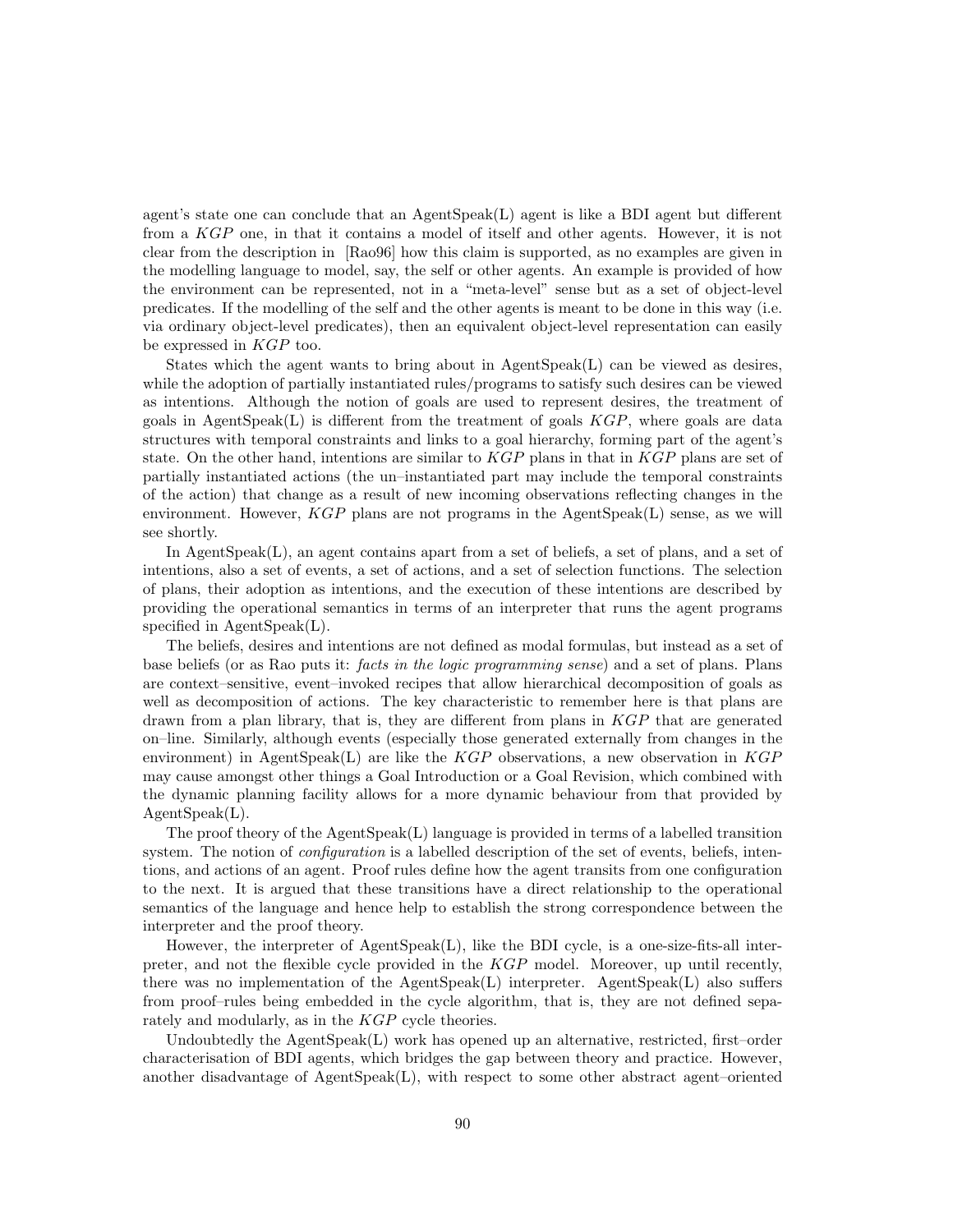programming languages (e.g. 3APL as we will discuss it in section 12.4), is that it does not provide ways of dealing with plan failure. In fact, Rao has pointed out that  $AgenSpec(k)$ events for goal deletion were supposedly intended for dealing with plan failures, but he did not include them in the semantics of the language. The KGP model deals with plan failure and goal failure with the Plan Revision and Goal Revision transitions, which update the agent state.

#### 12.3.3 AgentSpeak(XL)

Bordini et al [BBJ+02, HM02] have implemented an extended AgentSpeak(L) interpreter which they call AgentSpeak(XL). This extended interpreter allows the programmer to handle plan failures as well as specify un–instantiated variables within negated belief atoms in the context (KGP preconditions) part of plans (AgentSpeak(L) required that only ground atoms are used in negated context conditions). However, this work emphasises that the formal semantics for these extensions is not as yet fully specified, but is work in progress. In the AgentSpeak(XL) paper, not even an informal account of these extensions have been defined, as the main focus of this more recent work has been to extend the original AgentSpeak(L) interpreter with a scheduler for the on-the-fly generation of plans.

Another important extension specified in AgentSpeak(XL) is that it improves AgentS $peak(L)$  by adding agent communication capabilities in the style of KQML. To accommodate these capabilities, changes to the original AgentSpeak(L) abstract interpreter have been defined in order to reflect the communications in which agents are engaged.

Finally, it is not clear in AgentSpeak and AgentSpeak(L) how resource boundedness can be supported, although an example of how to use  $\text{AgentSpeak}(XL)$  with deadlines is provided in  $[BBJ^+02]$ . In  $KGP$  we have made some limited provision for resource boundedness within the selection functions, as discussed in section 8.

## 12.4 3APL

Another programming language for agent programming relevant to KGP is 3APL, presented in a number of articles by Hindriks et al [HdBvdHM98, HdBvdHM99a, HdL00, HdBvdHM99b]. Unlike  $KGP$  which is based purely on a declarative language, the  $3API$  language is a combination of imperative and logic programming. From the imperative programming viewpoint, 3APL inherits the full range of regular programming constructs, including recursive procedures and state-based computation. States of agents in 3APL, however, are belief (or knowledge) bases, which are different from the usual variable assignments of imperative programming. From the computational logic perspective, also taken by our  $KGP$  model, answers to queries in the beliefs of a 3APL agent are proofs in the logic programming sense.

#### 12.4.1 Agent Programs

At run–time an agent program in 3APL is viewed as consisting of a set of Beliefs, a set of Basic Actions, a set of Goals, and a set of Practical Reasoning Rules. These concepts are discussed below, the discussion includes also their relation to concepts of the KGP model.

Beliefs – Although the beliefs in [HdBvdHM99a] are exemplified in a logic programming like (first-order) language with integrity constraints, any logical language, even a modal language could in principle be used. In KGP, however, we have already seen that the representation language is fixed to be a combination of ALP, CLP, and LP with Preferences.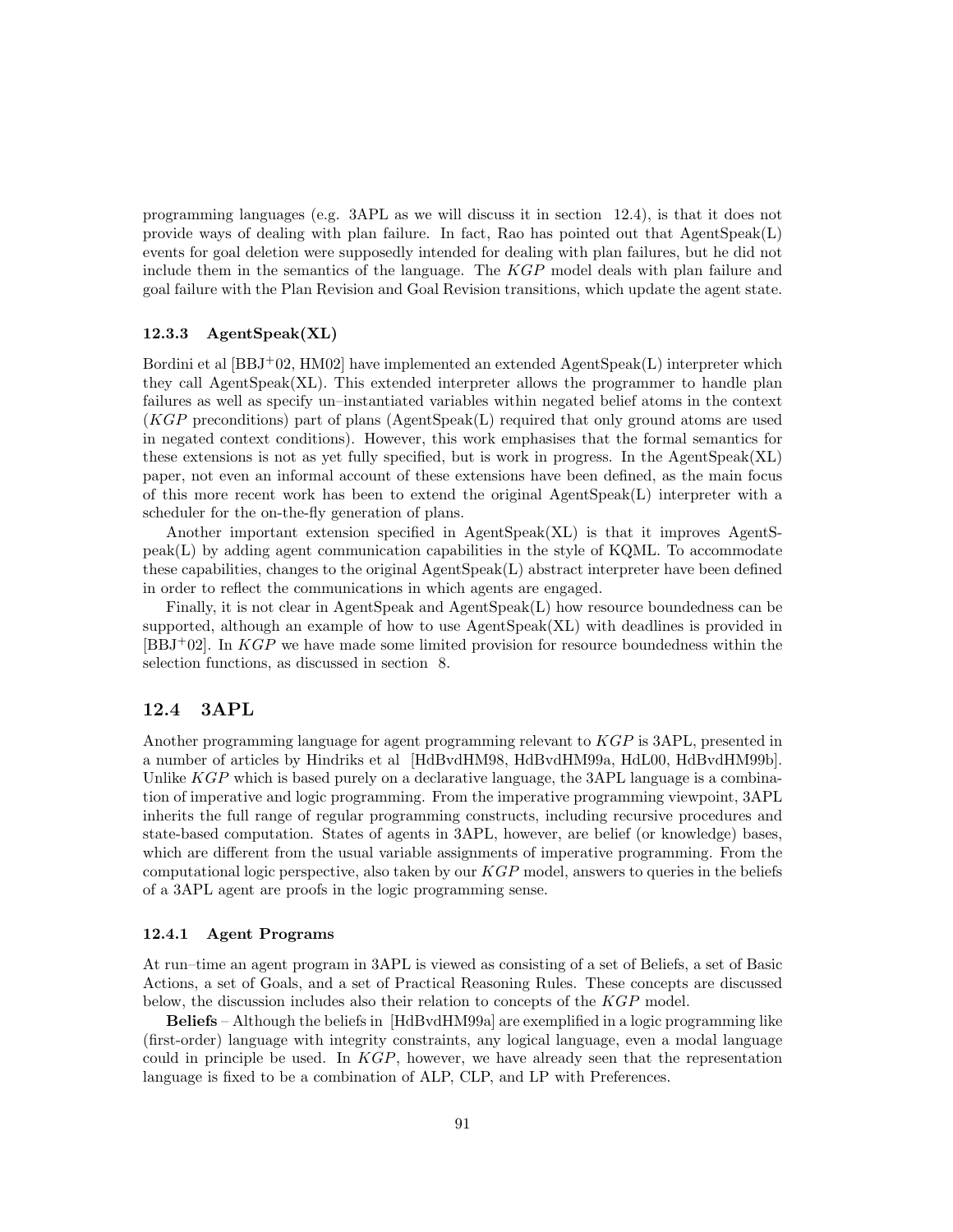Basic Actions – Another interesting feature of 3APL is that basic actions are viewed as simple goals in the language (because actions are seen as the capabilities that can achieve a particular state of affairs). This perspective is due to the fact that the language treats an agent more like a mental concept rather than something that requires an interface to an external environment (but see section 12.4.3 on communication). This is an important difference with the KGP model that models an agent as a mental entity too, but it also models explicitly the link of the agent with the environment through sensing and action execution.

Goals – Apart from basic actions, there are two other types of goals: *achievement goals* and *test goals*. Achievement goals act like procedures in imperative programming and have a procedural meaning for things that agent has to do. Test goals on the other hand, allow the agent to query its beliefs, and are evaluated relative to the current beliefs of the agent, similar to preconditions of actions in  $KGP$ . Together, the basic actions, achievement goals and test goals are the basic goals of the 3APL language. Complex goals are then composed from basic goals by using programming constructs for sequential composition and non-deterministic choice, constructs drawn from imperative programming.

It is important to say that the notion of goal is used in 3APL as a more general notion to that of intention, the reason being that intentions in the BDI context are often viewed as some kind of choice with an associated level of commitment [PL90]. The commitment made to a choice determines when an agent will reconsider or drop its intentions. An agent may adopt several commitment strategies towards its intentions. In 3APL, however, a goal reflects a choice that the agent has made, while there is no explicit level of commitment associated with each of the goals. The commitment or the revision strategies of an agent are more or less implicit in the practical reasoning rules of the agent (to be described below). Put another way, it is the practical reasoning rules that determine which goal can be considered as an intention.

Note the similarities and differences of 3APL and KGP goals. Like in 3APL, KGP goals also reflect choices made by the agent but the difference is that KGP supports a specific Goal Decision theory for choosing goals. In addition, KGP also provides explicit transitions for Goal Introduction and Goal Revision, as a way to deal with the similar notions of commitment and revision strategies in the style of BDI.

Practical Reasoning Rules – The main purpose of the practical reasoning rules is that they supply the agent with a facility to manipulate goals. In our framework we can interpret the practical reasoning rules as specifying plans to achieve goals Thus, practical reasoning rules can be used to build a plan library from which an agent can retrieve plans for achieving goals. In addition, they provide a facility for monitoring goals, similar to the concept of guards, as in concurrent programming languages, to allow the agent to commit to a plan. It is important to note that in [HdBvdHM99a] practical reasoning rules are classified under four classes:

- Failure rules these are rules that revise the goals of an agent in order to avoid failure, or clean up the state of the agent after failure. Alternatively, the agent may substitute some alternative means to deal with a failure situation and try to achieve a goal in some other way. To avoid behaviour that leads to catastrophic consequences, this type of rules are assigned highest priority.
- Reactive rules the application of these rules does not depend on the current goals of the agent but only on the current beliefs. This class of rules specify a plan of action in the body of the rule which is required to respond appropriately to a type of situation that is represented by the conditions (guard) of the rule. As agent responses using these rules are time critical, the priority assigned to these rules is the second highest.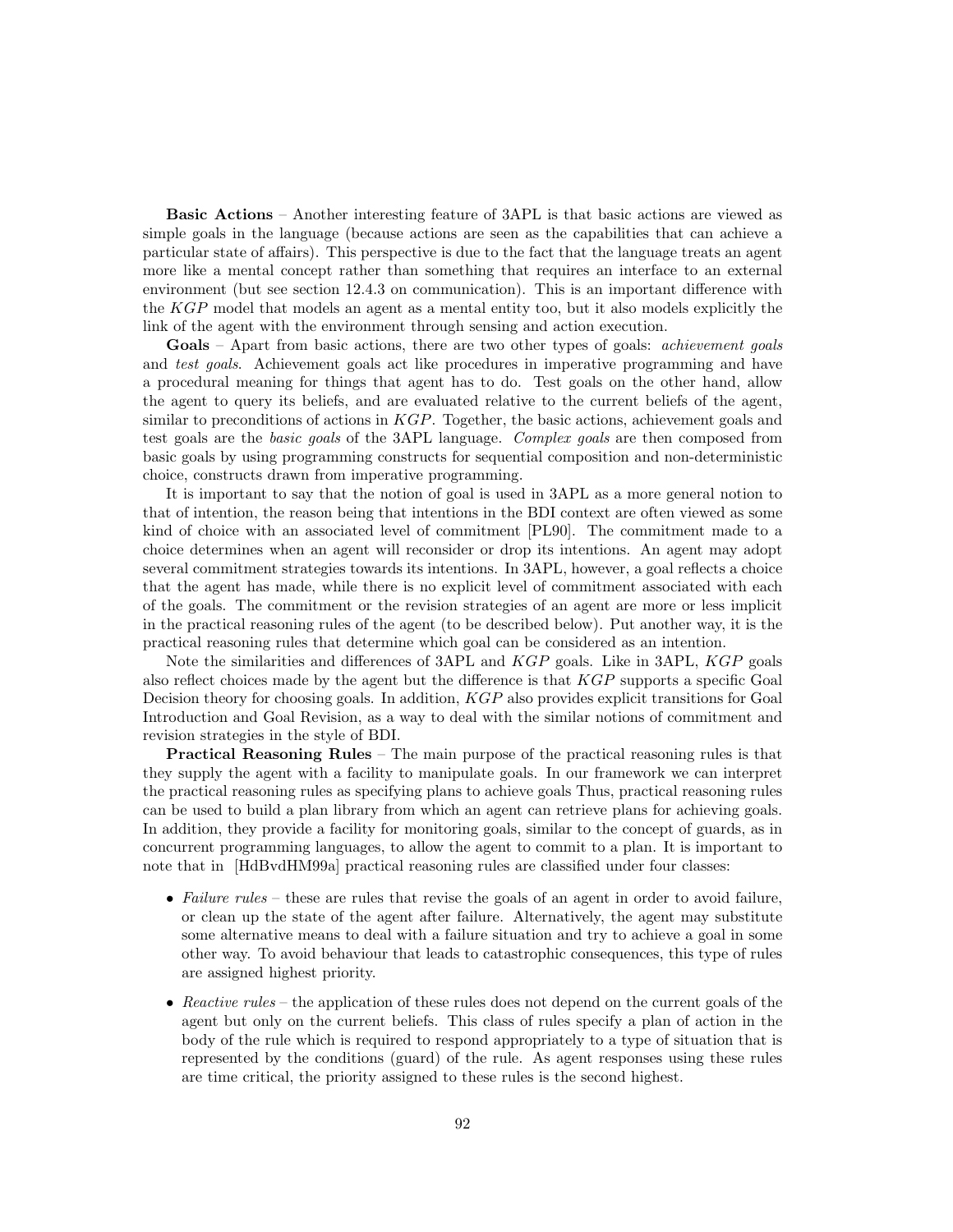- Plan rules agents use these rules to find the appropriate means to achieve their achievement goals. Plan rules provide a plan in the body of the rule to achieve the achievement goal in the head of the rule. The lower priority assigned to this class of rule, third highest, reflects the assumption that it is important to avoid failure and be reactive, and that only after this has been accomplished the agent should worry about how to be proactive.
- Optimisation rules these rules are used to identify situations where a suboptimal plan is being pursued by the agent to achieve a goal, and, if such situations are found, then the rules optimise the behaviour of the agent by choosing a more optimal way to achieve it achievement goals. Without these rules nothing can go wrong, but without them more cost may be induced by the agent's current plan than necessary. For this purpose, optimisation rules have the lowest priority.

Given the above structure of the practical reasoning rules, there is an obvious similarity between Failure rules and Goal Revision in KGP, Reactive Rules and Reactivity in KGP, Plan Rules and Plan Introduction in KGP. The difference is that the classification and prioritisation scheme above is not imposed by the 3APL language, but it is recommended by the designers of the language when writing a practical application. Instead, in  $KGP$  we have committed to a specific structure of transitions that are explicitly supported by the model, in that they have a formal specification, whose prioritisation is specified modularly in the cycle theories according to the agent personality. There are no Optimisation Rules in  $KGP$ , but we discuss such rules in section 11 as a possible extension to the existing model.

#### 12.4.2 Operational Semantics and Control

The operational semantics of 3APL are specified in terms of transition rules, which – similarly to  $AgentSpeak(L)$  – are relations on so-called configurations, but here transitions are not labelled. Two distinct classes of transition rules are defined. The first type defines what it means to execute a single goal given the current belief base of an agent and the current computational state (which include the variable bindings). At this level, transition rules provide a formal specification for 3APL basic actions, achievement goals, test goals, complex goals, and practical reasoning rules. The second type of transitions is defined in terms of the first type and defines what it means to execute an agent in terms of executing multiple goals.

To deal explicitly with selection mechanisms for goals and actions, 3APL introduces a separate formal specification for the control structures of the agent language. A second transition system is introduced, called the *meta-transition* system, which includes features for referring to the object level language, as well as operators for programming control structures for the object (agent) level. The meta-transition system also supports a set of basic actions that allow the agent to select, apply rules, and execute goals. For this purpose four actions are introduced: (1) an action for selecting an applicable rule, (2) an action for the application of a number of rules, (3) an action for selecting an enabled goal, and (4) an action for the execution of a set of goals. Finally, constructs for expressing the preference order over goals and rules (such as the practical reasoning rules base) are also provided.

The control structure that is proposed by  $3APL$  [DdBD+02] is a specialisation of a one-size-fits-all update-act interpreter [Sho93, Rao96, KS96a] as follows:

Update-Act Cycle

1 Select a rule R to fire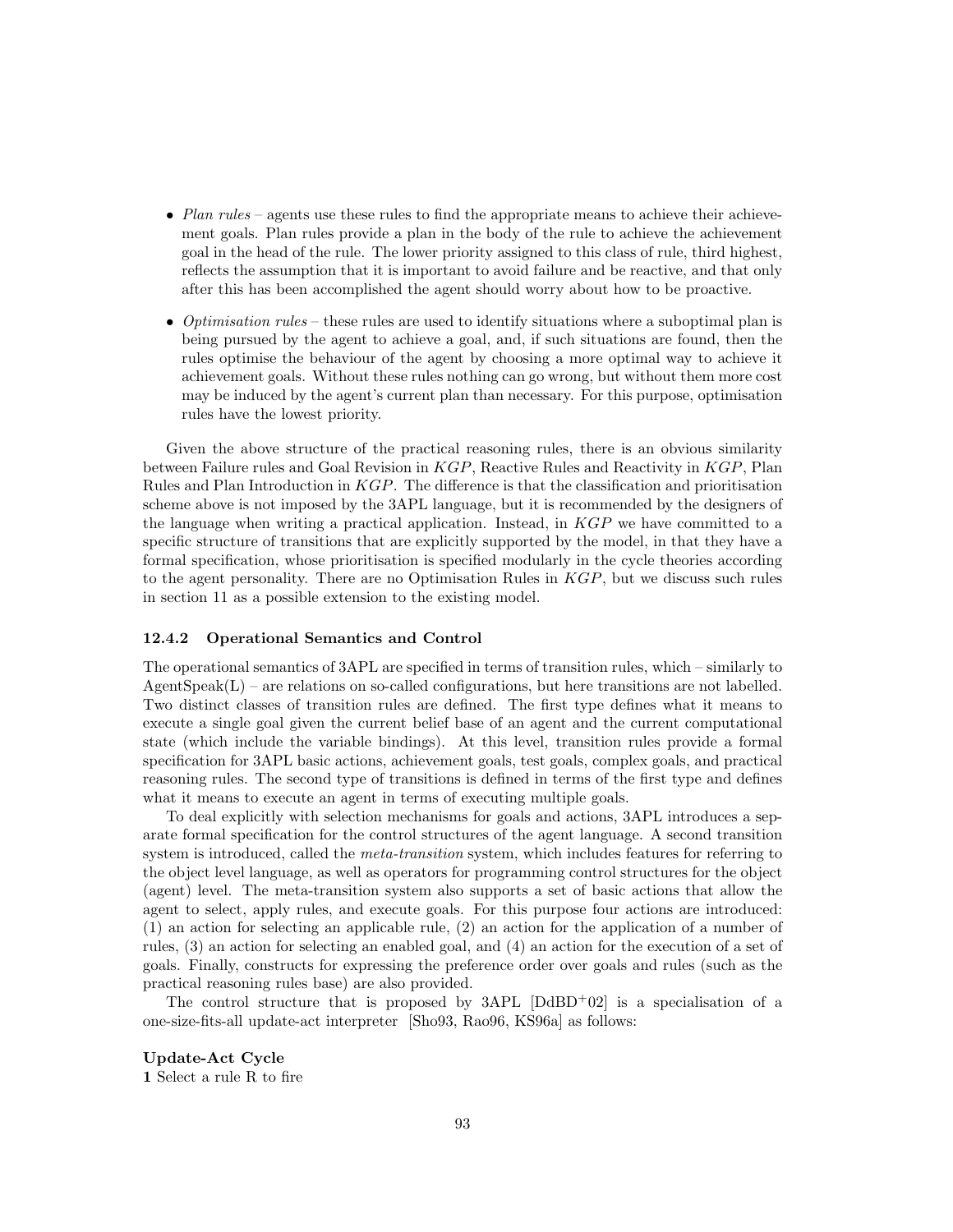Update the goal base by firing R Select a goal G Execute (part of) G 5 Goto 1

Steps  $(1)$  and  $(2)$  form part of the *application phase*. In step  $(1)$  a rule is selected using the classification of rules. In step (2) the goal base of the agent is modified by applying the selected rule. Steps (3) and (4) constitute the execution phase. At step (4), it is decided when part of the goal is to be executed. A goal is not completely executed, as there is no way of deciding in advance whether or not it is possible to execute a goal completely. In addition, if a goal is completely executed, there is no reason of having fail rules to check possible failure when executing a goal. So, at each cycle at most one rule is fired and at most one goal (is partly) executed. The full representation of the cycle in the 3APL meta-language is presented in  $[HdBV dH M99a]$ . In  $[DdBD+02]$  an extension of the meta-language is discussed, whose aim is to make the cycle of 3APL programmable, however, all articles about 3APL control leave many issues as part of future work.

In KGP we share the 3APL aims, in particular, to make the cycle theory programmable and the selection mechanisms explicit  $[D\text{dBD}^+02]$ . For this purpose  $KGP$  proposes a core set of selection functions that can be extended via heuristic rules to model different behaviours and types of agents. KGP also supports declarative theories for the cycle in order to provide declarative control, while in 3APL the cycle relies more on imperative control constructs. In addition, we allow for flexible orderings of transitions in that in  $KGP$  we can reason with preferences about which transitions can be applied at a specific point in time. These preferences may change according to external events or changes in the knowledge of the agent. Instead in 3APL the ordering is fixed. Within this fixed cycle it is possible to program specific operational strategies on how the agent is to achieve its goals depending on the goals and other conditions in the environment. This is in contrast with  $KGP$  where such strategies are separated out as part of the preference policies of the computee in its knowledge base, and where in the cycle we can arrange for the general operation of the computee according to some overall profile of behaviour that we want the computee to have. Hopefully, our use of declarative control theories will also allow us to specify and prove formal properties.

#### 12.4.3 Agent Communication

3APL also provides support for communication between agents in two ways. The first, described in [HdBvdHM99b], extends the set of basic actions with synchronous communication actions such as tell and ask to exchange information or offer and request for requests between agents. The arguments of the synchronous communication actions are unified and the resulting variable bindings are the result of the communication that form the contents of the messages being exchanged. In this approach, the synchronised actions are matched on the basis of the performatives they enact, i.e. the tell action is a speech act with performative 'tell', which should be matched with the complementary performative 'ask'. Deduction is used to derive information from a received message, while abduction is used to provide semantics for request and offer.

To avoid some of the problems that arise from synchronous communication as in Hindriks et al [HdBvdHM99b], the work of Dastani et al [DvdHD02] extend 3APL with asynchronous communication. In this approach 3APL agents send and receive messages with contents com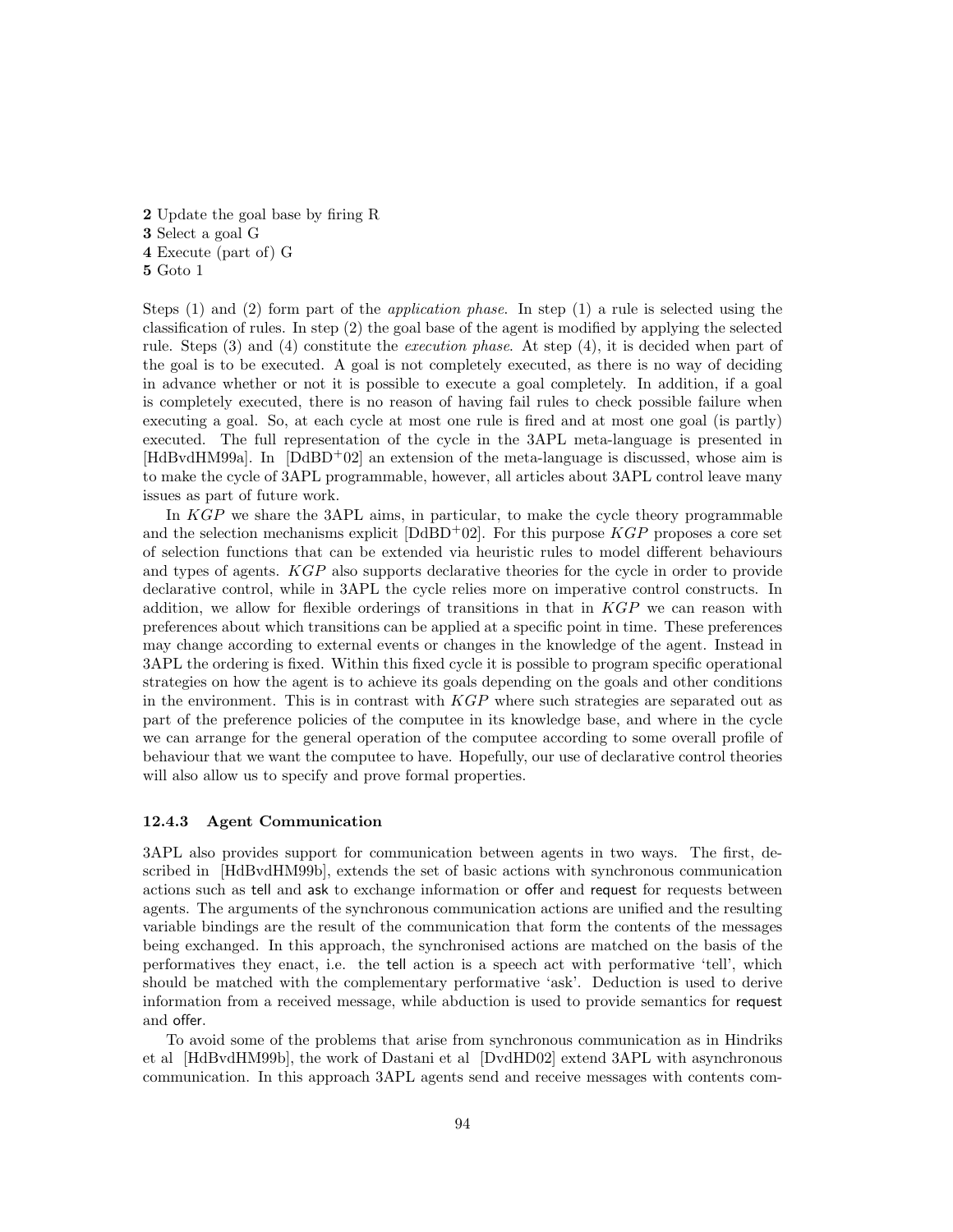pliant to the FIPA specification. In order to model asynchronous communication in the 3APL framework, the 3APL specification is extended with a buffer, called the message–base. The message-base of a 3APL agent contains messages that either are sent by the agent to other agents or are received from other agents. The message base makes possible for an agent to continue with its own goals after sending a message. It does not have to wait for the receiving agent to synchronise before it continues. In the same way, the receiving agent can receive messages at any time and does not have to form a goal to receive a message.

Like 3APL, the KGP model supports both synchronous and asynchronous communication as follows. Messages are special kinds of actions called communicative actions. Sending messages involves applying Action Execution on communicative actions. Receiving messages involves applying Active Observation - if the mode of communication is synchronous, or Passive Observation - if the mode of communication is asynchronous. Note, however, that KGP abstracts away from the model the issue of how messages are being sent and received, as this is a matter of the model's implementation. Instead, in 3APL, the work discussed in [DvdHD02] mixes in the modelling part implementation issues such as the notion of the message–base, which is essentially an implementation concept of a message buffer. In addition, in  $KGP$  we can specify private communication policies, which can be imported in the agent in a modular way.

## 12.5 DESIRE

DESIRE (DEsign and Specification of Interacting REasoning components) is a high–level modelling framework that explicitly models the knowledge, interaction, and coordination of complex tasks and reasoning capabilities in agent systems [BDKJT97, BDKTV97, BKJT95]. The framework views both individual agents and the overall system in terms of a compositional architecture – where all functionality is designed as a series of interacting, task-based, hierarchically structured components.

Tasks are characterised in terms of their inputs, their outputs and their relationship to other tasks. Interaction and co–ordination between components, between components and the external world, and between components and users is specified in terms of informational exchange, sequencing information and control dependencies. The components themselves can be of any complexity, from simple functions and procedures up to whole knowledge-based systems, and can perform any domain function (e.g. numerical calculations, information retrieval, optimisations, etc).

In [BDKTV97], DESIRE has been extended to define a generic BDI model to incorporate beliefs, desires and intentions (in which intentions with respect to goals are distinguished from intentions with respect to plans). The result is a more specific BDI agent where an agent's task control is capable of six tasks: the own process control deals with how the agent determines its own beliefs, desires and intentions, the agent specific tasks deals with the agent performing its own tasks, the world interaction management deals with managing interaction with the environment, the agent interaction management deals with communication with other agents, the maintenance of world information deals with modelling the world, and the maintenance of agent information deals with modelling other agents.

In KGP terms, we can think of the agent's task control as the cycle theory, whose various tasks map into (combinations of) transitions and/or capabilities. Briefly, we can say that the world interaction management maps to the Sensing capability and the Action Execution transition in  $KGP$ , the agent interaction management maps naturally to the combination of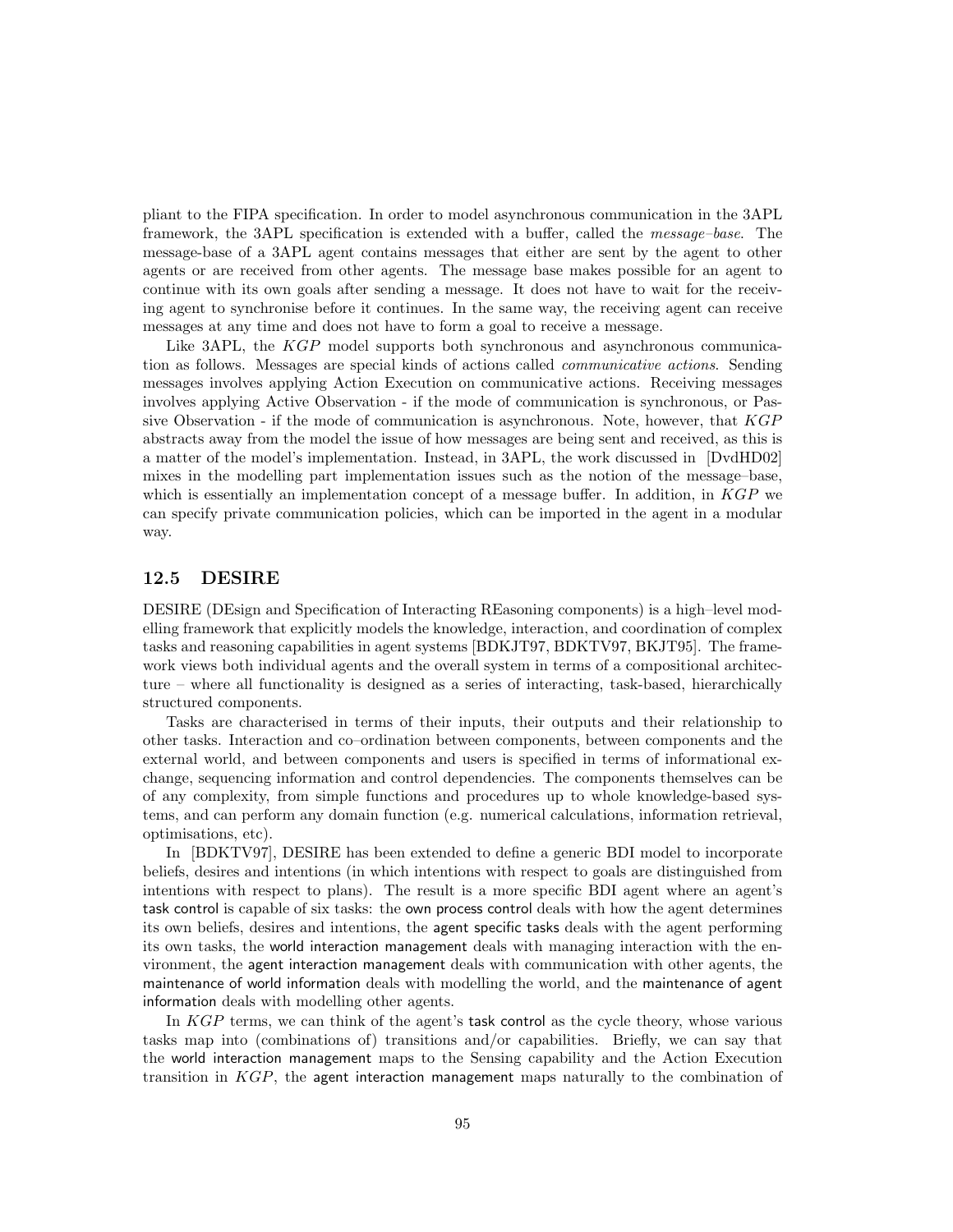Active Observation and Passive Observation transitions of KGP, the agent specific tasks maps to the Action Execution transition of  $KGP$ , and the maintenance of world information maps to the way we use the Temporal Reasoning in the  $KB<sub>0</sub>$  part of the knowledge base. A more detailed comparison between KGP and the rest of an agent's tasks in DESIRE follows next.

The agent's own process control task consist of three main components, as follows.

- The belief determination component performs reasoning on relevant beliefs and includes beliefs that change as a result of observations. The equivalent of belief determination in KGP is the notion of proof (in the logic programming sense), combined with the temporal reasoning using an extended version of the Event Calculus, in order to deal with beliefs that change as a result of observations.
- The desire determination component determines the desires of the agent (knowledge on how desires are generated is left unspecified in the model). In KGP we handle goal determination through the Goal Introduction and Goal Revision transitions, based on a theory of needs and personality. We also have argumentation as a way of specifying preferences over goals.
- The intention and commitment determination component derives the agent's intended and committed goals and plans. Although in  $KGP$  we have Plan Introduction and Plan Revision to deal with committed plans, we do not have in the model the DESIRE distinction between intended and committed goals and plans. In other words, in KGP the agent commits to all plans and goals without any further distinction, but uses the notion of preferences to choose between goals that are, for example, more urgent.

Although we have seen that KGP does not distinguish between intended and committed goals and plans, it is important for the discussion that follows to say that the intention and commitment determination component introduces the goals and/or plans it intends to pursue before committing to the specific selected goals and/or plans. In order to do that DESIRE uses two main sub-components, as follows.

- The goal determination component which consists of two additional sub–components, the intended goal determination and the committed goal determination, in order to determine the intended and committed goals of the agent respectively. The intended goal determination contains the goals that the agent intends to pursue; in this component different agents also hold different strategies specifying under which conditions a goal needs to be revised. In the committed goal determination, on the other hand, a number of intended goals are selected to become goals to which the agent commits; again different agents have different strategies for selecting committed goals. In both cases the components hold selection strategies specified as meta–knowledge. In  $KGP$  terms the union of intended and committed goals is a superset of the  $KGP$  goals, while the committed goal determination can be thought of as a combination of the Goal Decision capability as it is used in the goal transitions and goal selection functions of the cycle theory.
- The plan determination component which consists of two additional sub-components, the intended plan determination and the committed plan determination, in order to determine the intended and committed plans of the agent respectively. In the component intended plan determination plans are generated dynamically, combining primitive actions and predefined plans known to the agent (stored in an implementation, for example, in a library). On the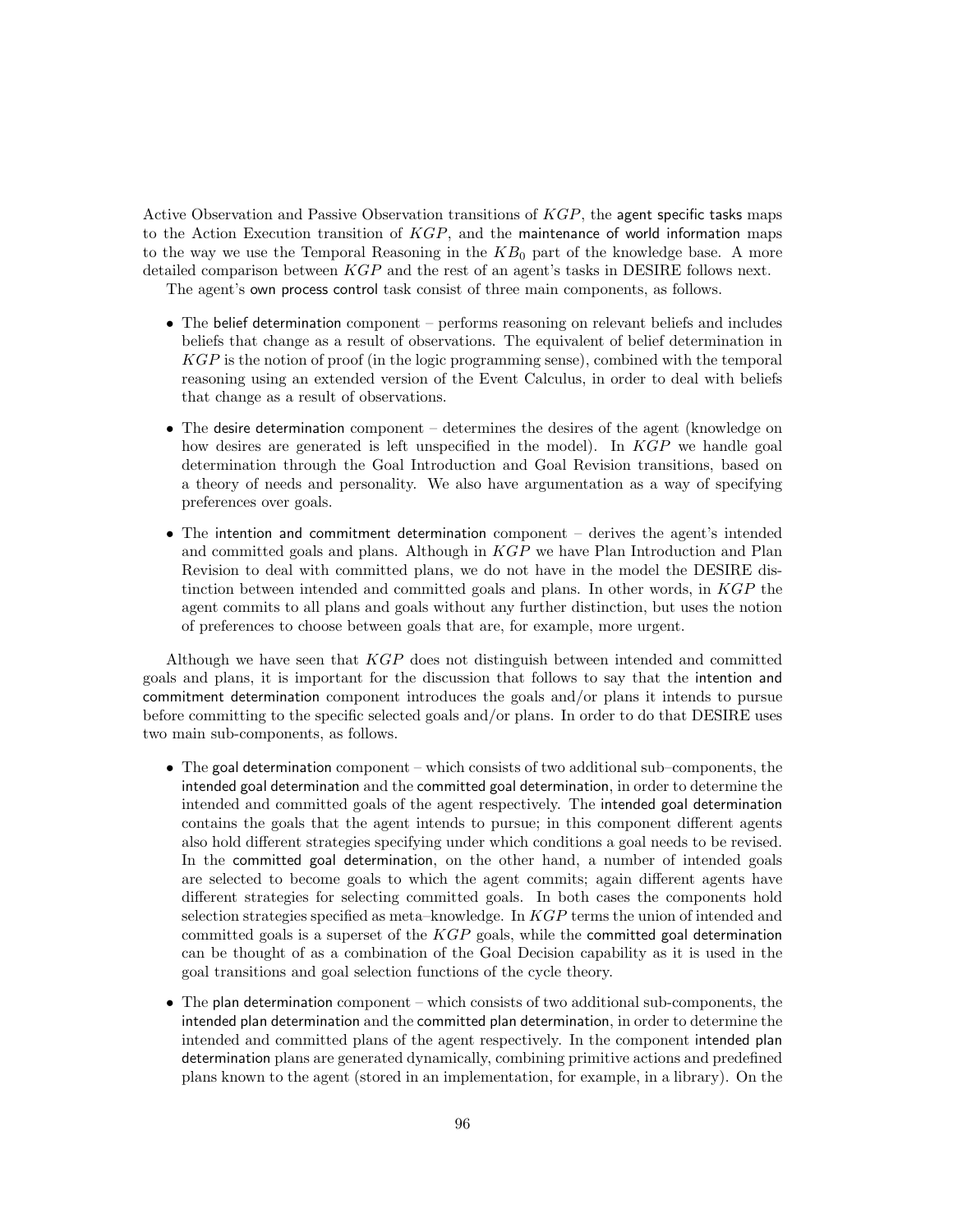basis of knowledge of the quality of plans, committed goals, beliefs and desires, a number of plans become intended plans. The component committed plan determination determines which of these plans should actually be executed. In other words, to which plans an agent commits. If no plan can be devised to reach one or more goals to which an agent has committed, the result is communicated back to the goal determination component. There is no equivalent of intended plan determination in  $KGP$ , however, the committed plan determination can be obtained in  $KGP$  terms by a combination of the Planning capability with the Plan Introduction and Plan Revision transitions of the cycle theory.

The global reasoning strategy specified by task control knowledge in the model is that some chosen desires (depending on knowledge in the component intended goal determination, existing beliefs and specific agent characteristics) become intentions, and some selected intentions (depending on knowledge in the component committed goal determination and specific agent characteristics) are translated into committed goals to the agent itself and to other agents. The agent then reasons about ways to achieve the committed goals on the basis of knowledge about planning in the component committed plan determination, resulting in the construction of a committed plan. This plan is transferred to one or more of the other high–level components (e.g. world interaction manager) for execution.

Task control knowledge of the component own process control determines the following process:

- 1. initially all links within the component own process control are awakened, and the component belief determination is activated.
- 2. Once the component belief determination has succeeded in reaching all possible conclusions (specified in the evaluation criterion goals) desire determination is activated and belief determination is made continually active (awake).
- 3. Once the component desire determination has succeeded in reaching all possible conclusions (specified in the evaluation criterion desires), the component intention and commitment determination is activated and desire determination is made continually active (awake). In addition, the desires in which the agent may want to believe (wishful thinking) are transferred to the component belief determination.
- 4. Intended and committed goals and plans are determined by the components goal determination and plan determination. Each of these two components first determines the intended goals and/or plans it wishes to pursue before committing to a specific goal and/or plan. In the component goal determination commitments to goals are generated in two stages. In the component intended goal determination, based on beliefs and desires, but also on preferences between goals, specific goals become intended goals. Different agents have different strategies to choose which desires will become intentions.

Differences in agent characteristics can be expressed in the (meta-)knowledge specified for intended goal determination. For each intended goal a condition is specified that expresses the adequacy of the goal, i.e., that the goal is not subject to revision. As soon as it has been established that the intention has to be dropped, the intended goal becomes inadequate, so this condition no longer holds, which in turn leads to the retraction of the intended goal on the basis of the revision facilities built-in in the execution environment of DESIRE. These characteristics are similar to  $KGP$ , but the difference is that in  $KGP$  we use the transitions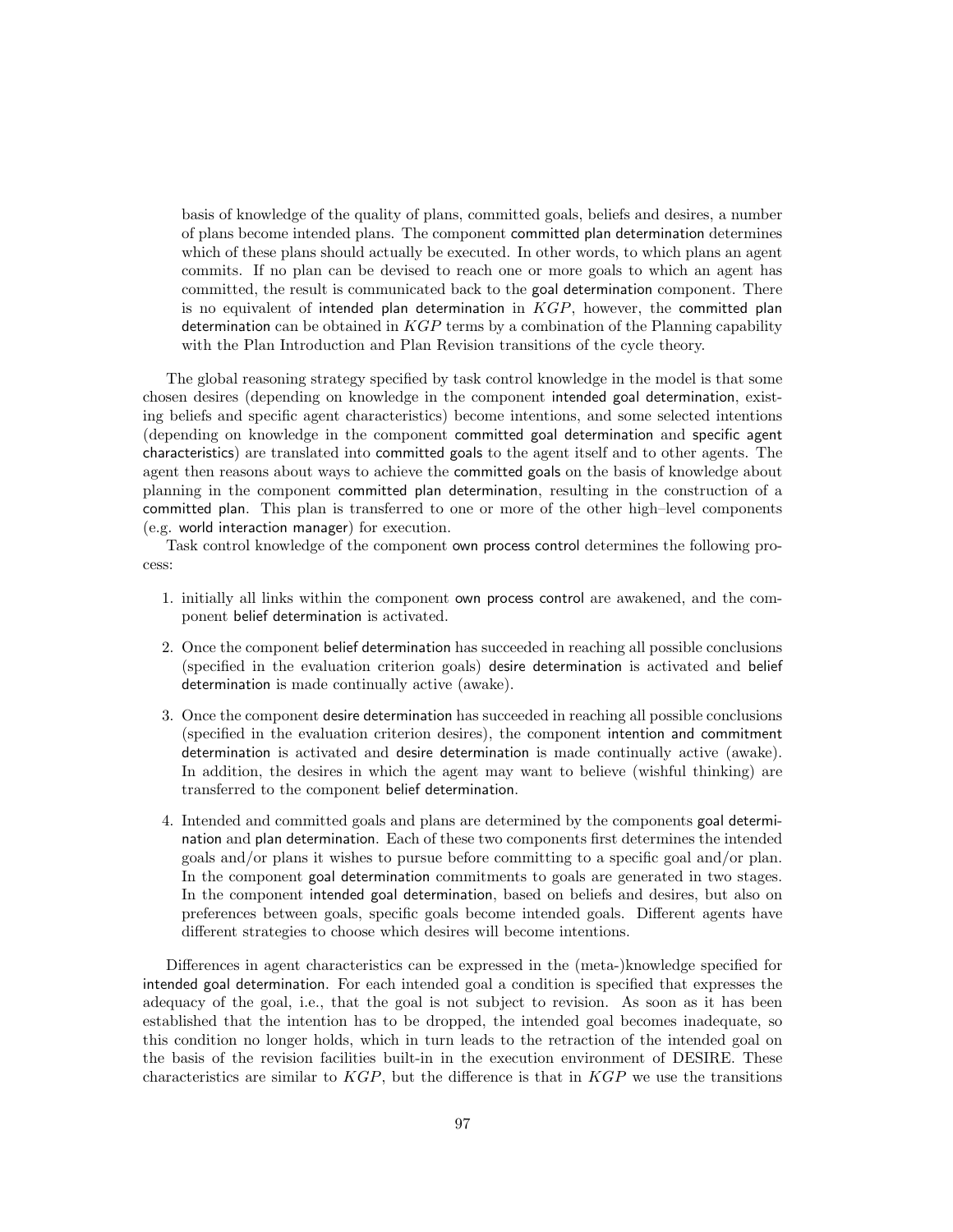for Goal Introduction and Goal Revision, and argumentation for the reasoning required about goals.

DESIRE also allows different agents to have different strategies to select committed goals, and these different strategies can be expressed in the (meta-)knowledge specified for the component committed goal determination. In  $KGP$  it is again the transitions of Goal Introduction and Goal Revision that are changing the commitments to current goals, selected modularly by a separate goal decision theory.

Another similarity between DESIRE and KGP is that they both allow for dynamic plan generation. DESIRE uses the component plan determination where commitments to goals are analysed and commitments to plans are generated in two stages. In the component intended plan determination plans are generated dynamically, combining primitive actions and predefined plans known to the agent (stored in an implementation, for example, in a library). KGP on the other hand, uses the Planning capability, which is called in Plan Introduction to generate partial plans.

One major difference between DESIRE and KGP is that in DESIRE if a plan has been devised, execution of a plan includes determining, at each point in time which actions are to be executed. However, in KGP action execution is determined by when the Action Execution transition will be called by the cycle theory. However, similar to DESIRE, where during plan execution, monitoring information can be acquired by the agent through observation and/or communication, KGP too support for this to happen through the sensing capabilities and the observation transitions. Both models allow for plans to be adapted on the basis of observations and communication, but also on the basis of new information on goals to which an agent has committed.

One issue that it is unclear with DESIRE is that nowhere in the specification of the system's control one can find a notion similar to that of the KGP interrupt.

Finally, the formal specification of DESIRE is based on a many–sorted predicate logic [DKT95], which distinguishes between object-level and meta-level descriptions of components. In KGP we have logic programming with extensions, where as we said in the comparison with BDI, we have not included meta–level reasoning. The dynamics of the overall compositional system in DESIRE is modelled through temporal models based on temporal logic [BTWW95], a feature that is beyond the scope of the KGP model.

## 12.6 Computational logic-based approaches

## 12.6.1 IMPACT

The principal goal of the IMPACT (Interactive Maryland Platform for Agents Collaborating Together) project [AEK<sup>+</sup>99, ES98, ESP99, ES99, ESR00, SBD<sup>+</sup>00], has been to develop both a logic-based theory as well as a software implementation that facilitates the creation, deployment, interaction, and collaborative aspects of software agents in a heterogeneous, distributed environment. IMPACT provides a set of servers (yellow pages, thesaurus, registration, type and interface) that facilitate agent inter-operability in an application independent manner. It also provides an Agent Development Environment for creating, testing, and deploying agents.

Unlike the assumption we make in the  $KGP$  model, where agents are built from scratch by assuming a logic programming approach, an IMPACT agent may be built on top of an arbitrary piece of software, defined in any programming language. To see how this is achieved in IMPACT, we need to look closer at the structure of IMPACT agents. Each one of these agents consist of the following components: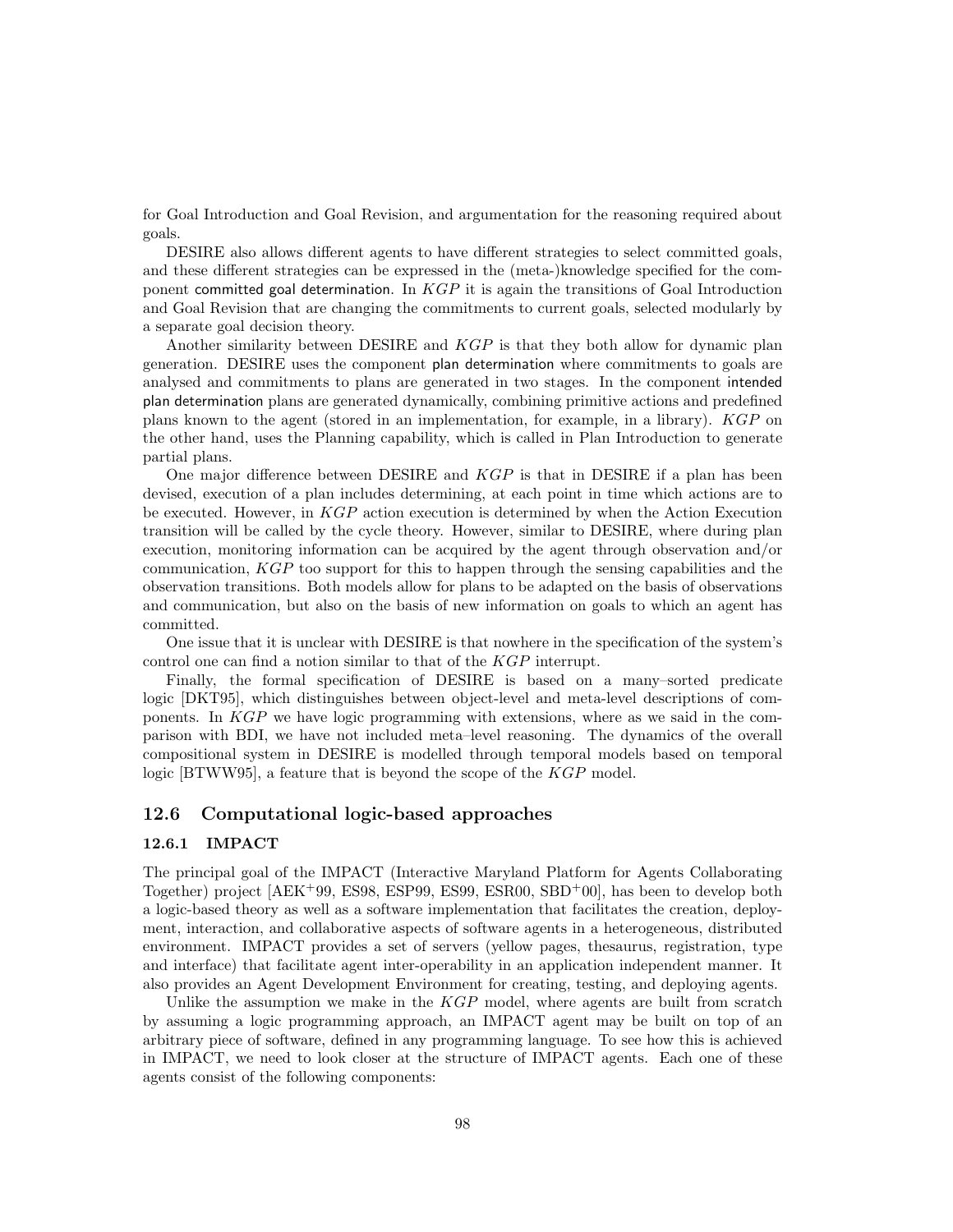- Application Program Interface (API): provides a set of functions which may be used to manipulate the data structures managed by the agent in question. This component consists of a set of procedures that enable external access and utilisation of the system, without requiring detailed knowledge of system internals such as the data structures and implementation methods used.
- Service Description: specifies the set of services offered by the agent.
- Message Manager: manages the incoming and outgoing messages of the agent.
- Actions, Action Policies, and Constraints: describe the set of actions that the agent can physically perform, an associated action policy that states the conditions under which the agent may, may not or must do some actions. The actions an agent can take, as well as its action policy, must be clearly stated in some declarative language. Furthermore, there might be constraints stating that certain ways of populating a data structure are invalid and that certain actions are not concurrently executable.
- Meta–knowledge: holds beliefs about the environment and other agents, used to produce action policies.
- Temporal Reasoning: supports an agent to schedule actions that take place in the future, which could be interpreted as the commitments of the agent.
- Reasoning with Uncertainty: allows the agent to take into account that a state can be uncertain. For example, based on its sensors, an agent may have uncertain beliefs about the properties of the environment's state, as well as uncertainty about how the environment is likely to change.
- Security: supports the designer of the agent to enforce security policies according to the application requirements of the agent.

If we ignore implementation components such as the API and the Message Manager, an IMPACT agent appears to be similar to a  $KGP$  one as far as they can both support actions, action policies and constraints. However, the formalism used to represent these notions in the two models differ in that in IMPACT the actions are STRIP like structures (with preconditions, an add and a delete list) while in  $KGP$  actions are data structures that abstract away from what is recorded in the KB (this is handled by the way observations are assimilated in  $KB<sub>0</sub>$ ). In addition, the IMPACT specification supports concurrent actions, which in KGP are supported in the execution of actions, planning for goals and sensing of fluents and preconditions. Concurrency at the level of KGP transitions is a subject for future extensions.

Another similarity between IMPACT and KGP is that in IMPACT integrity constraints have a logic-based interpretation like in  $KGP$ , however, they differ from the ones specified in KGP in that their syntax also allows the programmer to access data structures that represent existing programs/information sources, to allow for information integration using IMPACT agents. Apart from actions, action policies and integrity constraints, IMPACT also provides a richer language than that of KGP, in that it allows in the rules that describe actions to be specified using deontic concepts, by building on existing deontic systems that use operators about permission and obligation explicitly in the language.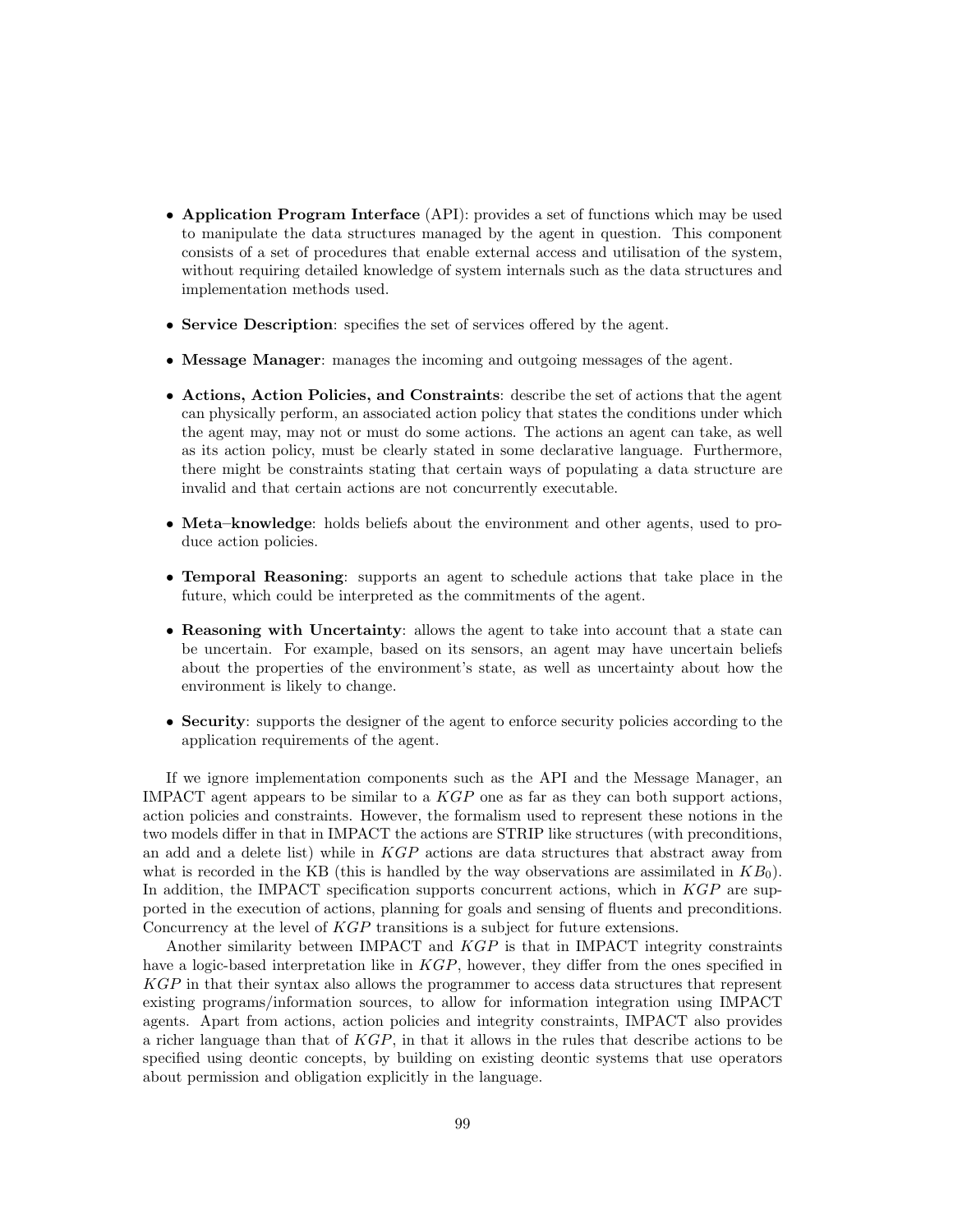One main difference between IMPACT and KGP is how the Temporal Reasoning capability is interpreted in an agent. In IMPACT this is supported through Temporal Agent Programs [DKS01] that rely on a simple interval-based logic [All84], and introduce a mechanism for specifying intermediate effects of an action. A sound, iterative, fix-point computational procedure that is also complete, and polynomial–time under certain conditions is also proposed. Compared with IMPACT, Temporal Reasoning in KGP is, as we have already discussed, based on an abductive Event Calculus that is extended to reason with incomplete information about fluents and inconsistencies arising from observations in the environment. Existing proofprocedures are then used to interpret the temporal logic programs that are required in this context.

It is important to note that the IMPACT support for Reasoning under uncertainty (using probabilities in the logic-based rules) and Security is not provided in KGP. In addition, there is no equivalent of the IMPACT meta–knowledge in  $KGP$ . We have also already seen that in KGP we can only have a much poorer model of other agents, in that we do not allow simulation of their reasoning capabilities, just simple beliefs about them. However, planning in IMPACT is complete, in the sense that the system does not support partial plans as we do with KGP. Also, reactivity in the sense of KGP is not supported in IMPACT. Moreover, communication in IMPACT is an implementation concept that allows an agent to use a message box that contains functions for sending and receiving messages. In KGP, however, communication is supported by a separate class of actions, called communicative actions, that are uniformly represented in communication policies described by integrity constraints, as we have shown in detail in section 10.

To summarise, the IMPACT project proposes a unifying approach for many different features of agent behaviour based on the adoption of computational logic as the underlying methodology for system development and analysis. On one hand, IMPACT is centered on the integration, based on agentification, of heterogeneous, possibly legacy, information sources, and in their cooperation in order to successfully accomplish a coordinated task. The notion of agentification, however, often makes it difficult to distinguish the implementation from the modelling of an agent. On the other hand, our work keeps the different concerns of the implementation separate from the modelling, and focuses on building autonomous agents by integrating existing logic programming techniques and their extensions in order to cope with highly dynamic nature of open and global computing environments. The different motivations of KGP and IMPACT make apparent the different ways agents are modelled in the two systems, most notably differences in the treatment of beliefs and actions, including the treatment of temporal reasoning, planning, goals, communication, proofs, and control.

## 12.6.2 MINERVA

 $MINERVA$  is an agent architecture which exploits computational logic as a means for integrating diverse non-monotonic formalisms within a unique (dynamic) model, [LAP01b]. The basic architecture consists of a structured knowledge base encompassing both the knowledge of the agent, i.e. its representation of the environment and other agents, and (BDI-like) features, like capabilities, intentions, goals, and plans. The knowledge base is controlled by a varying set of modules, each of which is devoted to a specific task, like, for instance, a communicator, a sensing and reacting module as interface with the environment, a planner, a learner, and a scheduler module. All of these components update the agent's knowledge base.

At first glance, the architecture resembles many of the features that we have proposed in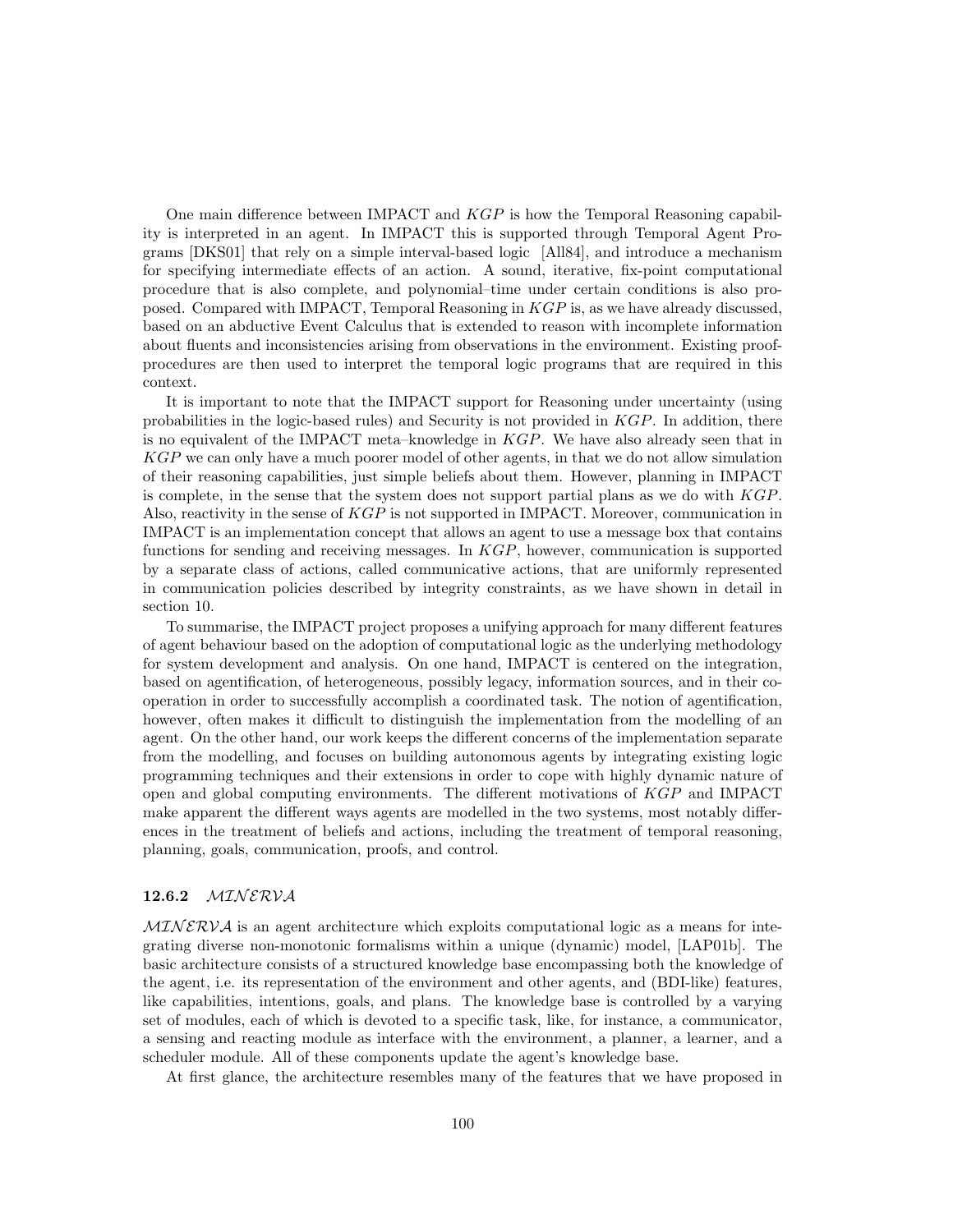KGP in order to model agent behaviour. However, unlike KGP,  $MINERVA$  relies on the Multidimensional Dynamic Logic Programming (MDLP) model [LAP01c], in order to represent the dynamic evolution of an agent's knowledge. MDLP is a non–monotonic LP–based model which models evolutions of a (generalised) Logic Program, and it is equipped with both a stable-model-based declarative semantics and an operational semantics.

MDLP is an extension of Dynamic Logic Programming (DLP) [ALP<sup>+</sup>00], initially designed for modelling program evolutions over (linear) time. DLP contains "persistent by inertia" rules and caters for events that can change the program. DLP makes use of a logic program command language (LUPS) for specifying updates [APPP99]. In this language one can specify update rules for assert/retract under certain (event-based) conditions. In DLP, program evolutions are linear and the program at each state (instant) is defined by all the rules belonging to previous states which have not been overridden during the evolution of the program and all the newly added rules [Lei02].

MDLP extends DLP in allowing for a non-linear structure of programs evolutions, as a directed acyclic graph. In this context, the time–line relation becomes a 'dependency' relation which can model different situations, as a program can be considered as the (consistent) evolution of its (many) ancestor programs in the graph.

The agent architecture consists of a knowledge base (KB) and of specialised, concurrent, subagents. The KB is conceptually divided in modules which are based on MDLP for knowledge representation and LUPS for state transitions. KB modules consist of:

- Object Knowledge Base which contains object-level knowledge about the world represented as an MDLP, as well as information about the society in which the agent is situated.
- Capabilities which describe the actions that the agent is able to perform and their effects. Typically, the execution of an action is considered as an event that may trigger a KB update.
- Intentions which consist of the actions which an agent has committed to according to its plans, and are subject to conditions and temporal constraints.
- Goals which contain the goals that must be achieved by the agent. Each goal has a priority and a temporal constraint. Goals are managed by a Goal Manager which can update them.
- Plans planning is supported by means of LUPS and abduction [LAPQ00], and consists of a (conditional) sequence of (timed) actions. Plans are generated by a Planner subagent and stored in KB for future reference. Plans in the KB are executed, together with Reactions (see below), by a Scheduler sub-agent.
- Reactions which are a set of rules describing the (timely) reactive behaviour of an agent.
- Internal Behaviour Rules describe the rules of the (reactive) behaviour of an agent which may affect the Object Knowledge Base. They are managed by a Reactor sub-agent, which is in charge of 'executing' the behaviour of an agent, but are relevant also for other sub-agents, like, for instance, the Planner, which must be aware of the actions that have been executed.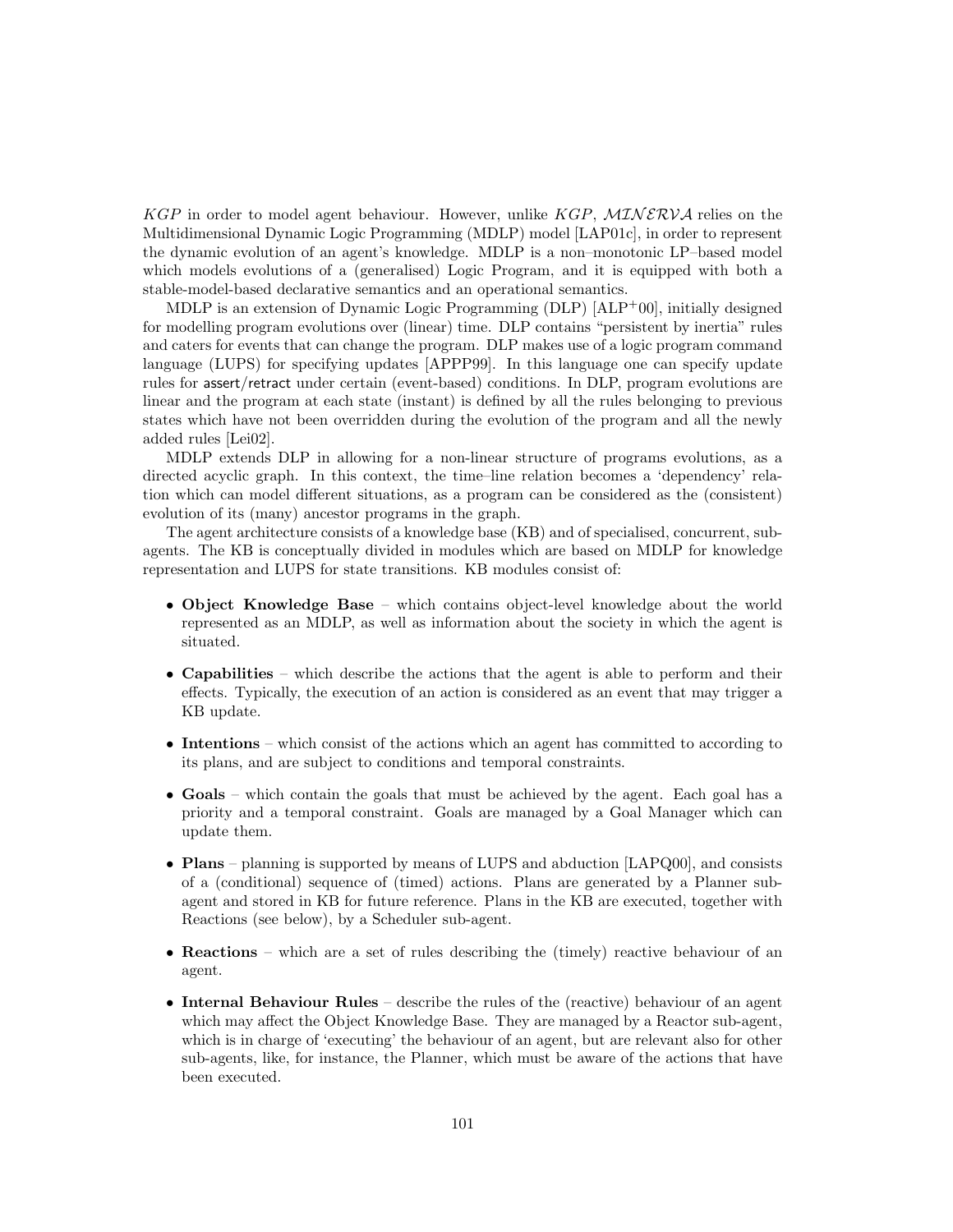#### • An internal clock.

The architecture is modular in that it is composed of functional sub-agents, which may add and remove functionality to the single agent. This is similar to the modular specification in KGP.

In addition to the sub-agents already discussed, a  $MINERVA$  agent also consists of, among others, a Sensor, which perceives the external world and updates the KB, a Dialoguer, whose LUPS program can update KB and Goals according to the communications it performs with the other agents, and a Goal Manager, in charge of managing goals, possibly resolving conflicts among goals generated by different sub-agents.

Interestingly, many of the apparent similarities between  $\mathcal{MINERVA}$  and  $KGP$  are really differences, if we look at the details. For example, what  $KGP$  uses as a sensing capability with transitions that support Passive and Active Observation in  $MINERVA$  it is a Sensor sub-agent, when the knowledge base of  $KGP$  is updated implicitly via the use of the Event Calculus  $MINERVA$  specifies the evolution via explicit rules, while in  $KGP$  communication is only a special kind of action in  $MINERVA$  there is a Dialoguer sub-agent, and the responsibilities of Goal Manager are incorporated in  $KGP$  via special transitions that rely upon capabilities incorporated in the cycle theories, with preferences specified via argumentation. Moreover, the KGP link to society via a series of components such as Action Execution, Active and Passive Observation to support communication, is achieved in  $MINERVA$  agent via the Dialoguer sub-agent that works by combining inter- and intra-agent viewpoints, as it has been demonstrated in [LAP01a].

There are also many actual similarities between  $\mathcal{MINERVA}$  and  $KGP$ , namely, the notion of goals in both systems, the  $MINERVA$  intentions with the KGP actions, the notion of plans and reaction in both system. An apparent difference, however, between  $\mathcal{MINERVA}$  and  $KGP$ is that it is not clear in  $MINERVA$  how the control of the agent is achieved, while  $KGP$ models control in an explicit and flexible manner, through the notion of cycle theories.

In conclusion, the  $MINERVA$  project appears to share with  $KGP$  many underlying assumptions for modelling an agent, most notably the use of Computational Logic and the exploitation of the twofold reading of agents in terms of a declarative and an operational semantics. Although the overall updating mechanisms for reasoning on changes appear based on a clear and expressive model, it is difficult, at this stage, to compare its expressiveness with that of KGP. At this level of comparison, however, it will be fair to say that the way evolution is modelled in  $\mathcal{MINERVA}$  can be complementary to the way the KB of  $KGP$  is being revised; given a set of conditions on events that have happened, the former revises the KB with new rules while the latter implicitly changes it with new facts. Still, there are important differences between the two approaches, notably the commitment to different representation formalisms that rely on different assumptions and LP semantics.

#### 12.6.3 GOLOG

GOLOG, after alGOl LOGic, [LRL<sup>+97]</sup> is another approach to a logic-based modelling of multi-agent systems. As the name suggests, GOLOG is a language which tries to import the programming paradigm of a procedural language like Algol into the realm of logic. In particular, it is based on the situation calculus [MH69], which represents a sophisticated logic of actions.

GOLOG is provided with procedural constructs like sequencing, choice and iteration of situation transforming actions, and it has a computational implementation based on Logic Programming. An explicit representation of the dynamic world being modelled evolves according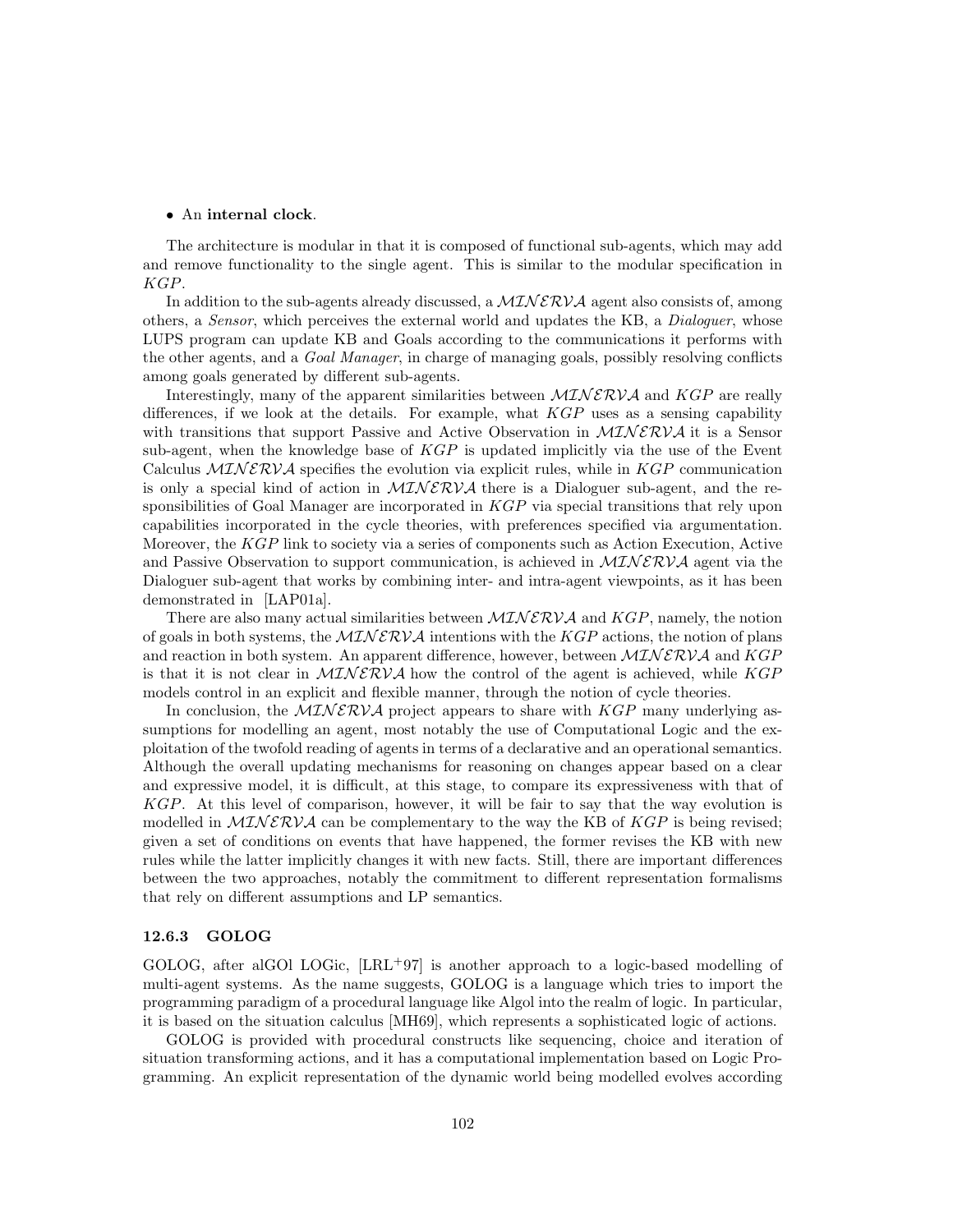to actions, which are characterised by (user supplied) axioms about their preconditions and effects. This allows programs to reason about the state of the world and consider the effects of various possible courses of action before committing to a particular behaviour. Given a representation of the word, the pre-/post- conditions for actions and the agent program, it is possible to prove that the course of actions, when executed, brings the world in a desired state.

A concurrency-based extension of the original language [GLL00] provides an high-level agent control based on facilities for prioritising the concurrent execution, interrupting the execution when certain conditions become true, and dealing with exogenous actions. This sort of high-level agent control constitutes an alternative to planning, being the courses of actions constrained by their concurrent synchronisations. A distinguishing feature with respect to other procedural formalisms for concurrency, which are valuable when modelling open systems, is the possibility of dealing with incompletely specified states, which represent a partially accessible environment.

This logic-based approach to modelling the evolutions of a dynamic word shares with the our work here many motivations, and in particular the interest in a representation of the agent's state which allows for reasoning about changes occurring over time. However, while GOLOG, and ConGOLOG, can be seen as models of a concurrent execution of different actionbased programs, our work here is more oriented towards the concept of agents as autonomous and flexible entities which exhibit a richer set of features other than a concurrent execution of actions, like coordination of their tasks, capability of executing a negotiation dialogue, adoption of common policies ruling their behaviour, activities of knowledge and plan revision, failure recovery, as well as dealing with open-world settings such as environments envisaged in global computing.

To evaluate programs in an open world setting, an extension of Golog and ConGolog is specified in [GLS01], and is known as IndiGolog (Incremental deterministic Golog). This system allows a programmer to specify guarded action theories that allow a programmer to control the online and off–line execution of conditions. In the online execution case, a sensing capability affects the current state of the computation, which is obtained by incrementally executing programs represented as guarded theories. Such implementation is provably correct under certain conditions, and is reminiscent of the KGP combination of sensing capability combined with the knowledge revision obtained by event calculus theories.

#### 12.6.4 Vivid Agents

We close our related work with *vivid agents* [SW00], a software-controlled system whose state comprises the mental components of knowledge, perceptions, tasks, and intentions, and whose behaviour is represented by means of action and reaction rules. The basic functionality of a vivid agent comprises a knowledge system (including an update and an inference operation) acting on a knowledge base specified with an Extended Logic Program [AP92], a perception (event handling) system, and the capability to represent and perform reactions and actions in order to be able to react to events, and to generate and execute plans.

Reactions may be immediate and independent from the current knowledge state of the agent but they may also depend on the result of deliberation. In any case, reactions are triggered by events which are not controlled by the agent. A vivid agent without the capability to accept explicit tasks and to solve them by means of planning and plan execution is called reagent. The tasks of reagents cannot be assigned in the form of explicit ('see to it that') goals at run time, but have to be encoded in the specification of their reactive behaviour at design time. The concept of vivid agents is not based on a specific logical system for the knowledge base of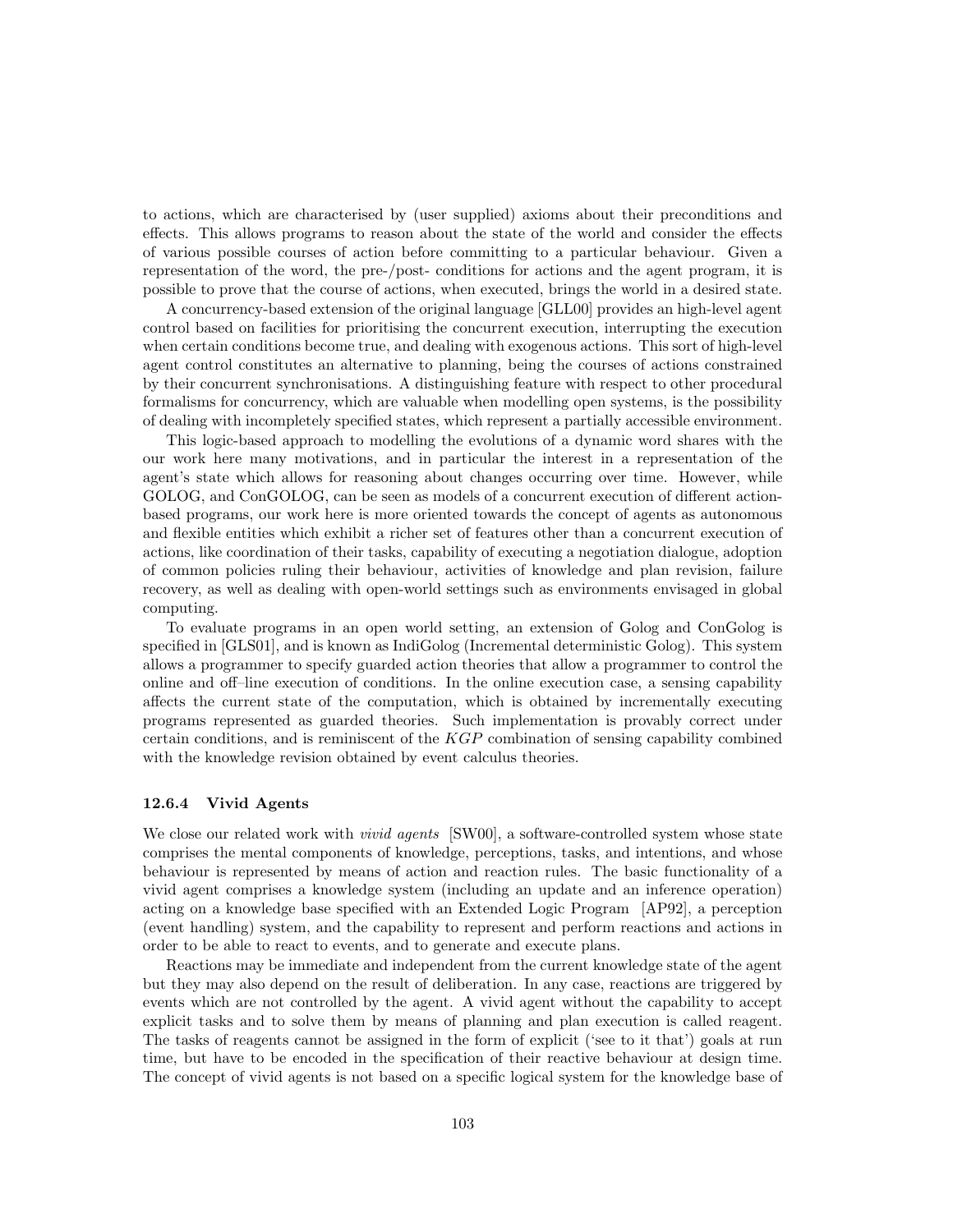the agent. Rather, it allows to choose a suitable knowledge system for each agent individually according to its domain and its tasks.

There are a number of similarities between vivid agents and  $KGP$ , for example the use of reactions and plans being described separately in the model, the use of transitions to specify formally the evolution of an agents state, and the use of a LP–based cycle to represent the control of the agent. However, the use of transitions in vivid agents are used for capturing the temporal behaviour of the agent, which in  $KGP$  is done via the specification of Event Calculus theories. Also, the notion of transitions is more general in  $KGP$ , where goal, plan and action representation and execution are supported via the integration of existing proof-procedures and their extensions. In addition, these proof procedures allow KGP to plan and specify the reasoning with preferences in order to manage a flexible control mechanism based on a cycle theory. Moreover, communication in vivid agent is specified at a low-level, while in  $KGP$  it is specified abstractly as part of the modelling of the actions.

# 13 Evaluation

This document reports of the work carried out within Workpackage 1 (WP1): "A logic-based model for computees" of the SOCS project during its first year. As such it aims to address the objectives and requirements set out for this workpackage. In this section we examine, with respect to a given set of evaluation criteria, to what extent the KGP model (at its current state of development) achieves these objectives.

The evaluation criteria for WP1 have been proposed in the self assessment deliverable D3 [LMM<sup>+</sup>03] of the project, where, in particular, the main objective of WP1 to provide a formal logic-based model for computees has been analysed within the Global Computing (GC) vision. The criteria are divided into two groups. The first group relates directly to the basic requirements of GC that SOCS aims at addressing. The second group of criteria are derived from the criteria of the first group as properties that will help the model address the requirements set out by this first group, and are motivated by SOCS' specific approach. These criteria are set out as follows:

## First Group of GC Related Criteria

- ADAPTABILITY The model should allow the computee to be autonomous and adapt its operation to a changing environment.
- TOLERANCE TO PARTIAL INFORMATION The model should allow computees to be tolerant to partial information, by continuing to operate and take decisions despite the incompleteness of the available information. Also, the model should cope with the increase of information available to the computees over time.
- OPENNESS– Societies are dynamic, in that computees might join and leave them at all times. As a result of this dynamicity, the computees already within the dynamically changing societies need to adjust their decisions to reflect the new state of the environment, due to the addition/deletion of other computees (OPENNESS) (1)). Moreover, the computees that move and join new societies, should adjust their decisions and behaviour to take into account the different expertise and the different social rules available in the new society  $(OPENNESS (2)).$
- **DISTRIBUTION** The model should allow an individual computee to be aware of other computees that could potentially help it to achieve some of its goals.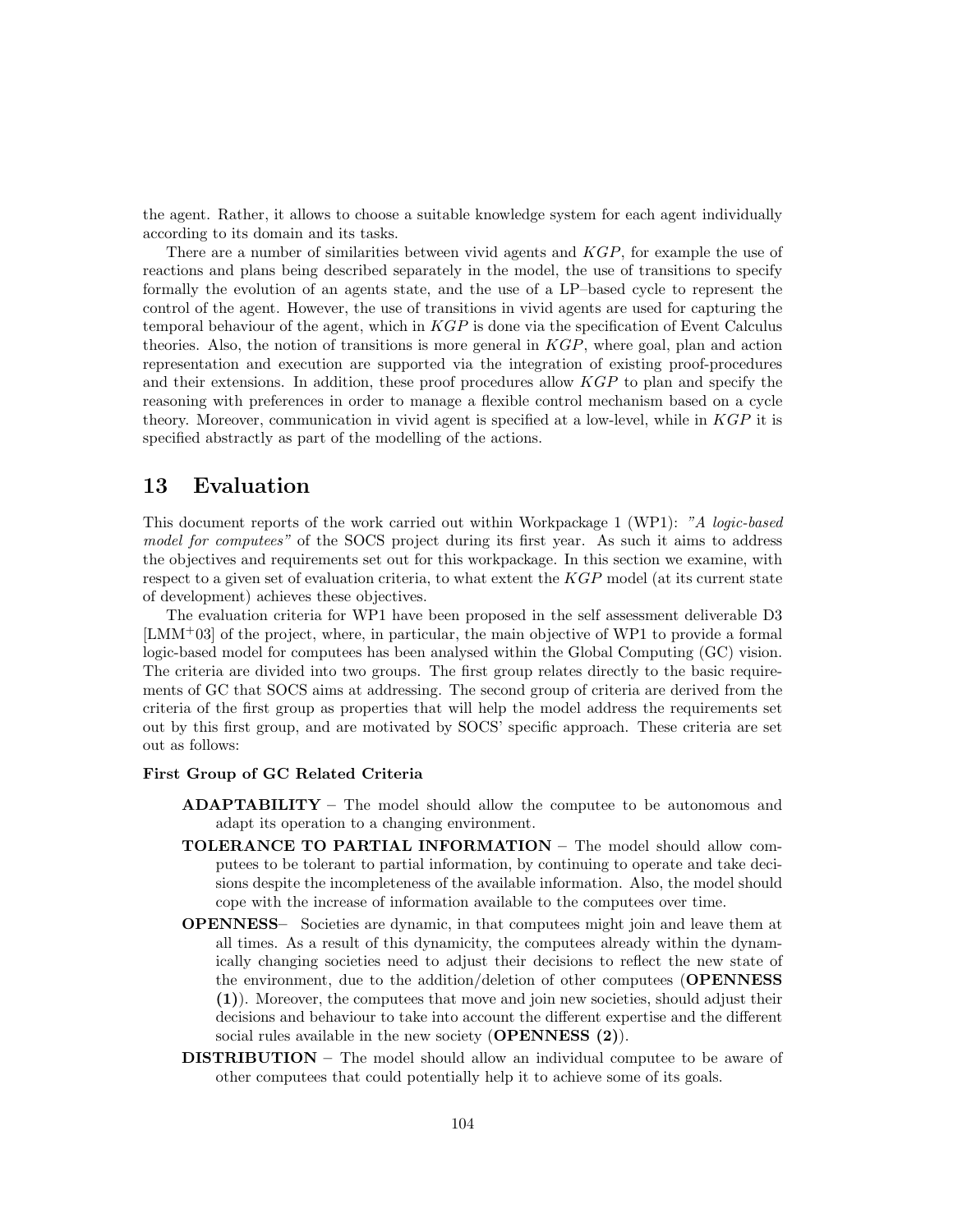HETEROGENEITY – The model should support a variety of different types of heterogeneous computees in order to be able to address in a decentralised and distributed way the various requirements of GC.

### Second Group of General Model Properties

- MODULARITY of the representation of knowledge and structure of computees. Clear identification of independent components and parameters of the model of computees. Provision for the modular placement of a computee in and out of a society.
- COMPUTATIONAL VIABILITY of the model. Each component of the model must have a clear computational counterpart that is viable within the current state of the art or well specified extensions of this. The overall model should be amenable to an abstract design and a well defined abstract architecture.
- FORMALITY of the model. It should be possible to identify formal notions of alternative behaviour of a computee and link these formally to the internal structure and operation of the computee.
- RELATED WORK Investigate thoroughly related work in the field of modelling agents in multi-agent systems, with particular emphasis on models which are based upon logic in general and computational logic in particular.

Let us examine how the  $KGP$  model fairs under these (general) evaluation criteria examining each one of these separately. For each such criterion we will describe which elements of the model address it and to what extent they do so. We will also indicate which of the specific criteria, in terms of which each one of these general criteria is analysed in the self assessment deliverable D3  $[LMM<sup>+</sup>03]$ , are addressed fully or partially by the  $KGP$  model. Specific criteria which are not addressed at all by the current computee model will be mentioned explicitly.

ADAPTABILITY – The model builds in explicitly features of autonomy and adaptability. The capability of Goal Decision allows the computee to decide its own goals and the model is built assuming that the computee has its own control on the goals that it will try to satisfy. The particular CL framework used in the model with its high-order preferences in the policy for goal decision accommodates directly the possibility to adapt these decisions to new circumstances. Similarly, the cycle theory policy which is given in the same framework allows for changes in the operation of a computee under different external and internal circumstances. In addition, the  $KGP$  model contains the capability of Reactivity which addresses directly the issue of being able to adapt to new information. This allows the computee to adapt its current plans and goals as a reaction to new input not available at the time of planning.

Also the Plan and Goal Revision transitions of a computee enable this to abandon goals and plans that have become un-achievable or that are already achieved, thus again adapting to a changing environment.

Hence the combination of the Goal Decision and Reactivity capabilities with their respective transitions and the Plan and Goal Revision transitions ensure that the specific criteria of Reactivity, Adjustment/Abandonment, Suspension/Introduction, as described in the evaluation deliverable D3, are fully met.

With respect to the problem of adapting to the societies that the computee belongs to as it moves from one to the other, the modular specification of the KGP model allows the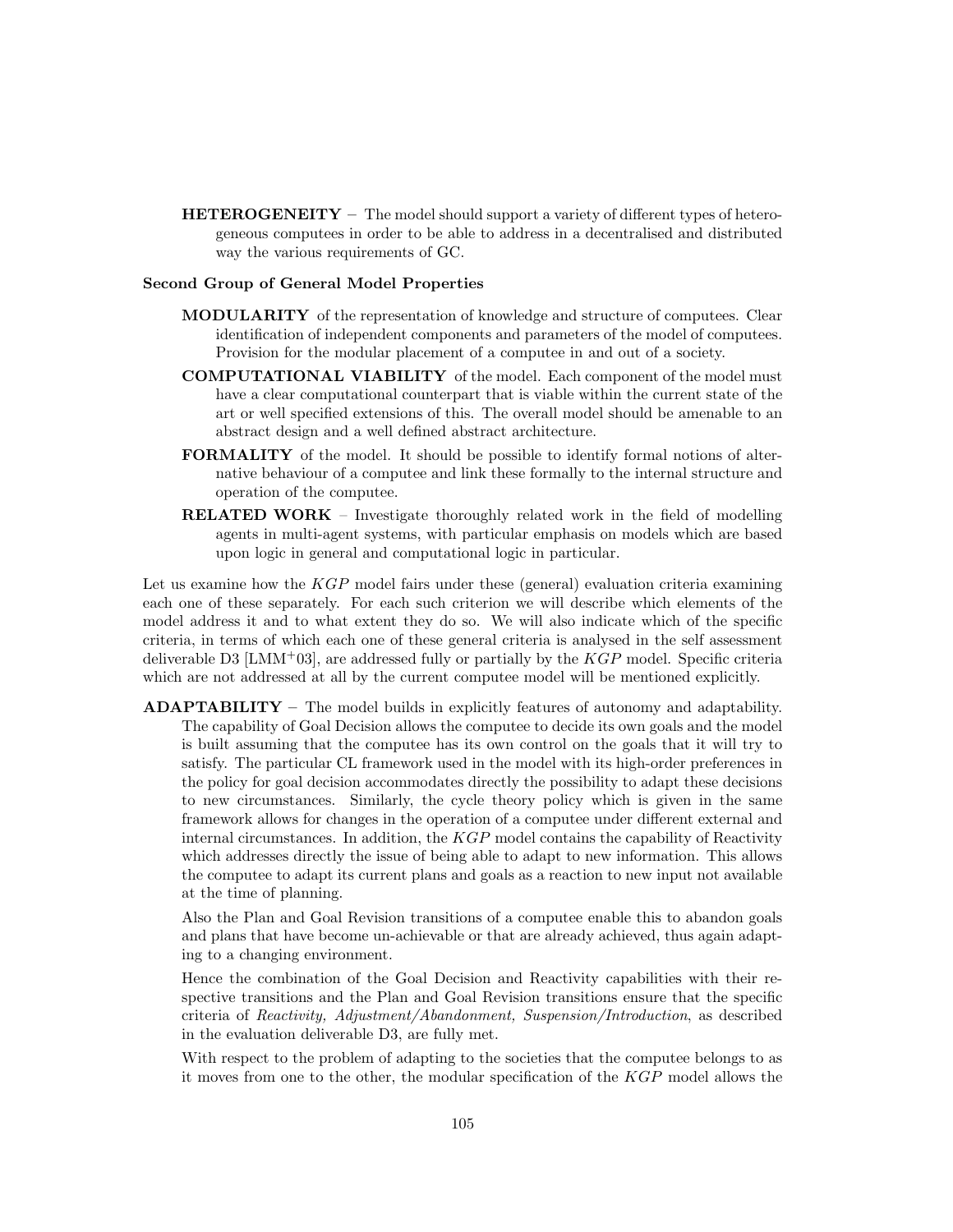computee to reason with the policies of the relevant society as indicated in the knowledge base (e.g in  $KB_{react}$ ) of the computee. This provides a transparent adaptation of the computee to the environment of the new society as required by the specific criterion of Adoption of social goals.

The specific criteria Evolution and Discovery/Learning have not been addressed in the current form of the computee model although as alluded to in section 11 these issues can be accommodated for by extensions of the model.

DEALING WITH PARTIAL INFORMATION – One of the main underlying reasoning ability of the computees in the  $KGP$  model is that of hypothetical reasoning (abduction) formalised within Abductive Logic Programming. Abductive reasoning is particularly suited for handling partial or incomplete information. Hence the Planning capability of the KGP model which is based on abduction allows the generation of plans in the absence of complete information. Abductive reasoning is also integrated within the Temporal Reasoning capability so that the computee is able to draw conclusions even in the face of incomplete information. Hence their conclusions are conditional on hypotheses about the unknown part of the computee's environment. This then addresses directly the specific criterion of Conditional Decisions as described in the deliverable D3.

In all these cases the abductive hypotheses on which the plan or the conclusions rest need to be linked to the operation of the computee. For this reason the KGP model contains transitions, such as Sensing Introduction and Active Observation Introduction, that are specifically designed to enable the computee to execute its plans and monitor their results in the face of incomplete information. In particular, using such information gathered from its environment the Temporal Reasoning capability of the computee allows it to recognise when actions that have been executed have failed to produce their desired effects. Thus this combination of hypothetical reasoning and sensing the environment enables the computee to operate in a partially unknown setting and to adjust its decisions and operation as more information is made available. This covers the specific evaluation criteria of Adjustment and Correction and partially the criterion of Explanation.

In addition, the flexibility and modularity of the cycle theory allows the specification of computees that a re better suited to environments where information is more or less easily available. For example, in an environment with less available information, computees can attempt to execute their actions despite lack of information regarding the preconditions of these actions.

OPENNESS – The KGP model can deal with computees joining and leaving a society, as discussed in section 10.3. As mentioned above under Adaptability the model allows the modular use of relevant policies in the computee's knowledge as the computee changes society. This can affect transparently any new decisions of the computee and ensure conformance within the new societies. Existing decisions of goals and plans by the computee need to be re-evaluated with the aim to adjust these to the new societies rather than replace them entirely with new ones. Currently, the  $KGP$  model facilitates this to some extent via the Reactivity capability and transition.

In particular, each society will specify different relative roles between its member computees which need to be taken into account when the computee joins this society. The underlying reasoning with logic programming rules and priorities for Goal Decision and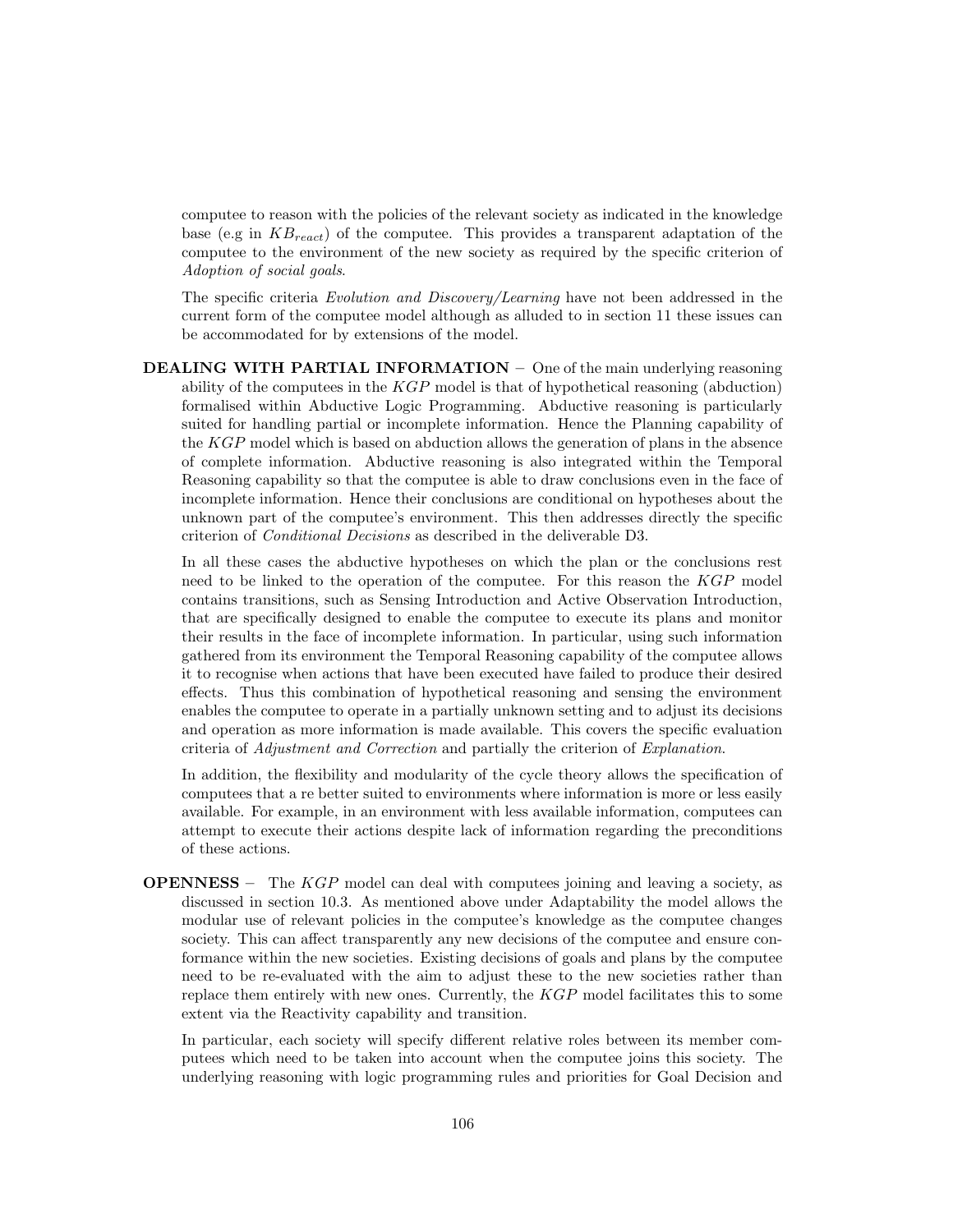the Planning capability provide a way to formalise roles and context within the KGP model.

Similarly, when a computee joins a new society it becomes aware of specific (current) expectations (WP2 in D5 has developed in detail a specific theory for these expectations for societies of computees) of this society. This would then affect the Goal Decision and Planning of the computee as the expectations introduce new potential goals for the computee and impose new constraints on its actions. The precise mechanisms for this need to be developed alongside with the further development of the society organisation in WP2.

The model thus addresses the criteria of Conformance and Exploitation and partially the criterion of Adjustment.

The model does not contain a specific mechanism for the computee to adopt a different cycle of operation with a new overall strategy of operation as it changes society. However, the resulting operation induced by a cycle theory can change implicitly in the new environment of a different society simply because the nature of cycle theories is such that these are sensitive to changing external information. This addresses in a limited way the criterion Cycle Adjustment.

**DISTRIBUTION** – The  $KGP$  model provides for the exchange of information between computees through sensing communication acts. Each computee would include in its Knowledge Base information pertaining to the expertise of the other computees in the environment. This information allows its Planning capability to generate plans that exploit the other computees in a collaborative way. The computee may also contain a preference policy to help it choose amongst several possibilities an appropriate computee with which to cooperate. In this way the achievement of a goal by a computee is distributed to a set of computees within its society. The model thus addresses the specific criterion of Decentralisation and partially that of Emergence.

The Planning capability needs to be refined further to distinguish which goals can be achieved favourably by the different members of the society (including the computee who is doing the planning reasoning) and to evaluate the suitability of the alternative computees. This refinement would again need to be developed alongside the further developments of the societies in WP2 and will address further the *Emergence* criterion.

The specific criterion of Collectiveness is not addressed directly by the current form of the model.

**HETEROGENEITY** – The  $KGP$  model allows for a high degree of heterogeneity in the different types of computees that can be defined within it. The highly modular structure of the model means that each computee could have its own subset of the set of capabilities and transitions, and the way these are used and combined together by each computee can give different characteristics to different computees. Cycle theories in the KGP model allow for this variety of synthesis of computees. The structure of cycle theories has been separated into parts where one component, the behaviour part, is designed for specifying explicitly high-level characteristics that we require from the operational behaviour of the computee. Modular changes in this part can result in a diverse spectrum of behaviour by the different computees. The model thus addresses fully the specific criterion of Overall Behaviour.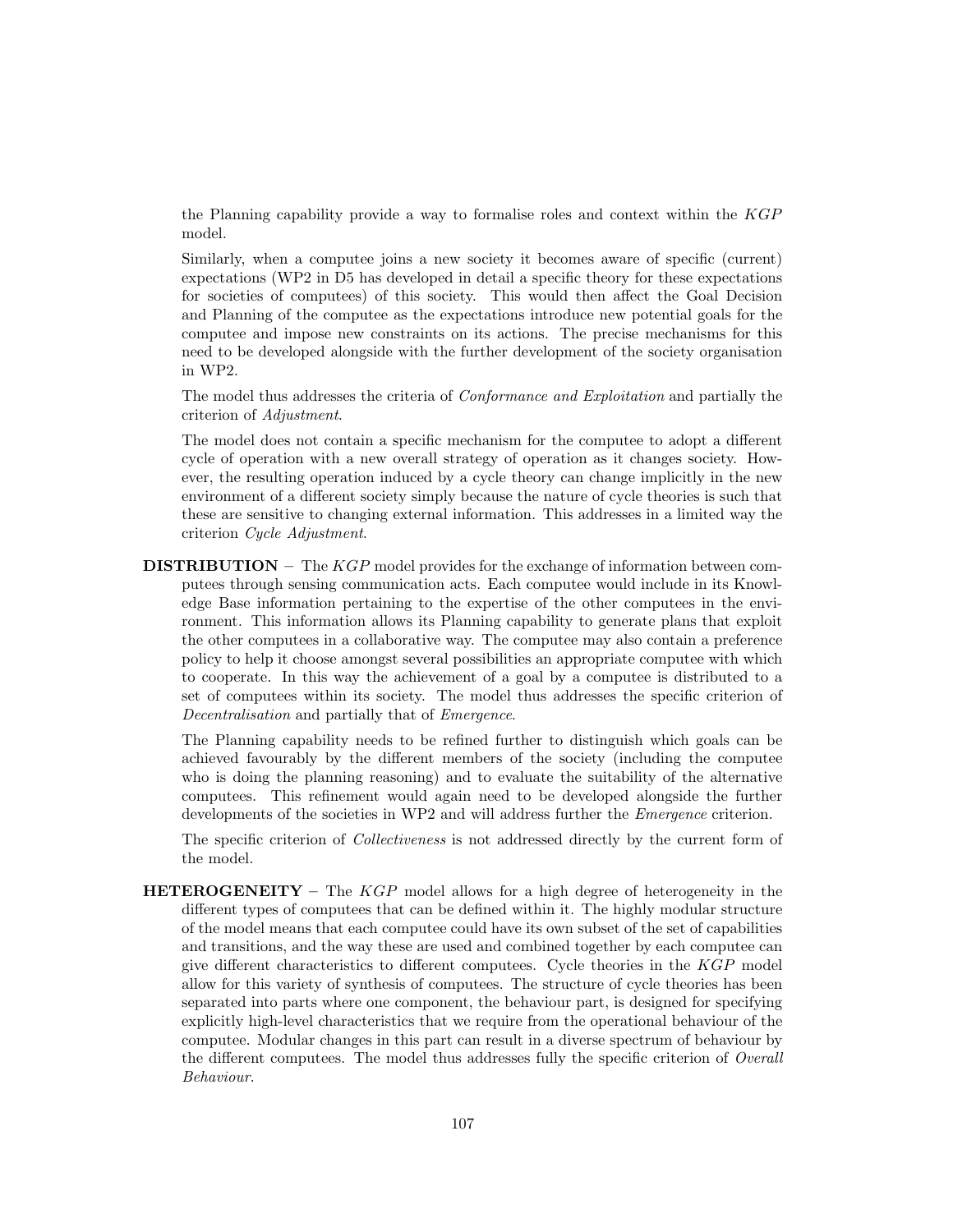The internal knowledge base of each computee contains several independent modules with (preference) policies (e.g. goal decision policy or cooperation policy with other computees, etc). This gives another source of heterogeneity in the construction of a computee. A modular change in these parts of its knowledge base will result in different decisions of the computee and in turn in different operation. In particular, a computee can be given an individual personality by including in its knowledge base for goal decision specific type of personality policies with no extra mechanism required for this. Personality policies can be different amongst computees resulting in individual characteristics in the behaviour of the various computees. The model thus also covers well the specific criteria of Expertise and Personality.

It is important to stress that the high degree of heterogeneity of computees does not mean that the operation of a computee within a society is necessarily made more complex. The high level of autonomy that each computee has ensures that the effect of heterogeneity on the complexity of operation is not significant.

The second group of evaluation criteria permeate through the whole project. Hence they have been strong guiding principles in our development of the formal details of the KGP models.

**MODULARITY** – Modularity is one of the strongest general features of the  $KGP$  model. This stems from the high level specification framework that the use of computational logic provides and the well separated component structure of the model into knowledge bases, capabilities, transitions and cycle theory. The frameworks of Abductive Logic Programming and Logic Programming with Priorities enable us to represent the knowledge of the computee with high-level declarative statements that are independent of the way that they are used. This coupled with the declarative reasoning of abduction and preference (and the modular separation of the temporal constraint solving) on which all decisions and capabilities of the computee are based, means that the knowledge base of the computee can be changed independently of any other consideration.

Also as mentioned above in several places, the high-level specification of the societies and their properties together with the high degree of autonomy of the computees facilitates the modular placement of computees in and out of societies.

The clear separation of the various components of a computee also means that we can easily parameterise our computees. Components can be extended and altered independently from each other. In particular, we have shown how we can change in a highly modular way the cycle theory of a computee to obtain different behaviour characteristics and thus parameterise the overall behaviour of the computee.

**COMPUTATIONAL VIABILITY** – The components of the  $KGP$  model at different levels are all based on well understood computational logic frameworks using and extending these for the purposes of the model. We can then realize these components using the computational methods that these frameworks provide. Several extensions are required but these will not require fundamental new methods of computation. The main effort rather comes from the need to integrate together the computation of abduction, argumentation (for reasoning with rules and priorities) and constraint solving as required by the different components.

The modular structure of the KGP lends itself easily to an abstract design and architecture for the implementation of computees. Such an architecture can be drawn directly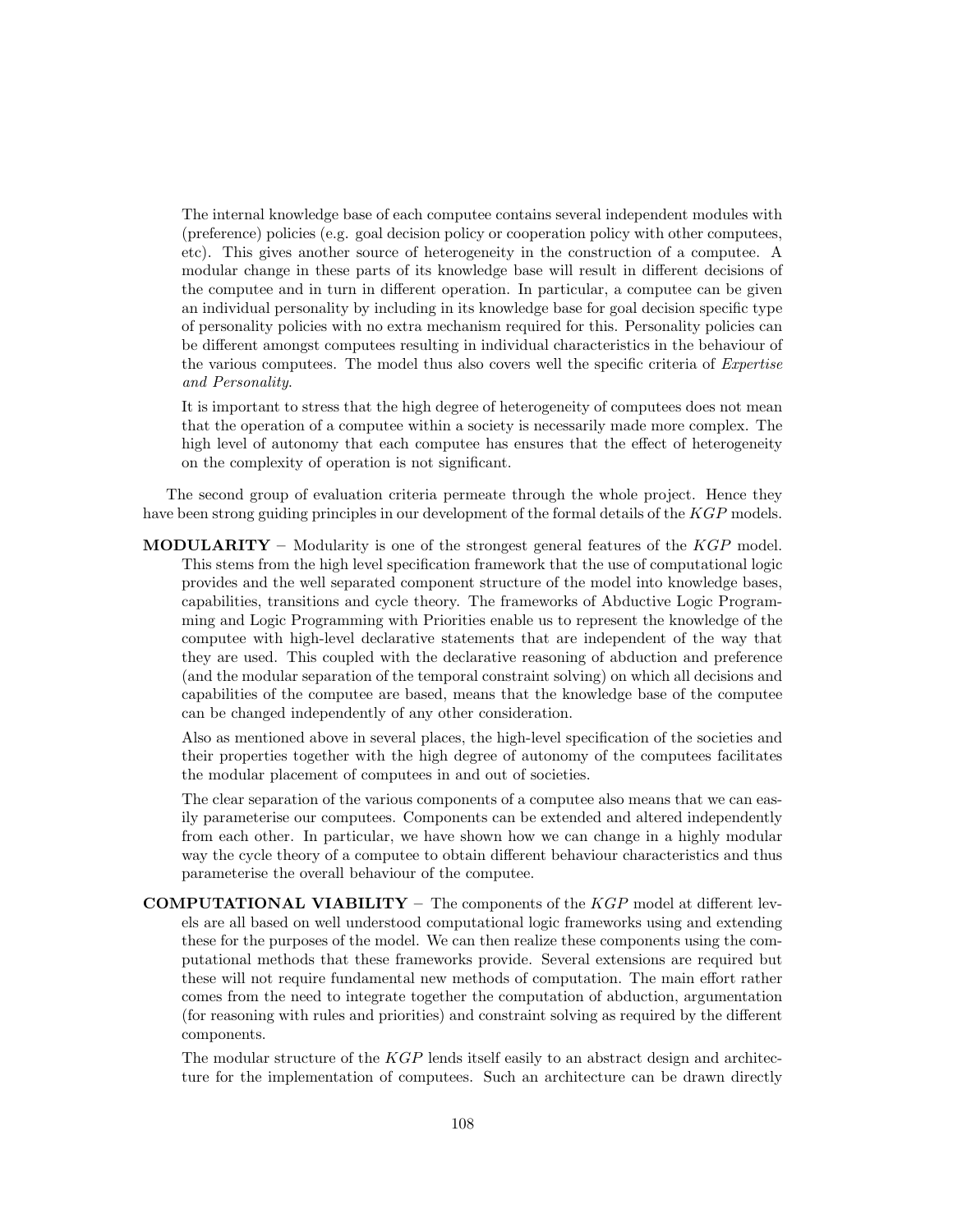from the model - a computee architecture - with three layers corresponding to capabilities, transitions and cycle theories (see figure 1 in section 2). At the bottom layers the capabilities exist as separate entities linked to the knowledge and external environment of the computee. The synthesis of these capabilities is designed at the middle layer of the transitions. At the top level of the architecture cycle theories control the synthesis of the transitions at the middle layer.

- **FORMALITY** The  $KGP$  model has a formal definition based on the underlying logic-based frameworks of abduction, argumentation (for preference reasoning) and constraint solving. The internal knowledge of a computee, its behaviour properties and the properties of the societies in which it operates are all given in terms of high-level declarative specifications in these logical frameworks. This facilitates the formal analysis and verification of properties of the computees. For example, we have already investigated [EMST03b] within these logical frameworks properties of conformance to society protocols showing the potential of this formal approach. Other formal properties of the behaviour of computees can also be captured declaratively within the  $KGP$  model, either by its decision making policies in its knowledge base or in its cycle theory policy and similar methods of their formal analysis could be applied.
- RELATED WORK Section 12 of this document gives a thorough comparison with the wide literature on logic-based and other multi-agent systems.

## Summary of evaluation

Summarising the evaluation we see that the  $KGP$  model meets fully the following high-level Global Computing objectives, as derived by the SOCS project in its self-assessment document D3:

- computees should exhibit an autonomous and adaptable behaviour in the open and changing GC environment;
- the model should support different behaviours of computees, and the presence of behaviourally heterogeneous computees within societies;
- the model should allow for the interaction of computees within societies.

The KGP model defines computees as autonomous entities with diverse functionalities and operational behaviour. Its main novelty of approach stems from the attempt to synthesise together several advanced and powerful computational logic frameworks and techniques that until now have been examined mostly in isolation for particular problems of multi-agent systems. Its main strengths are the high degree of modularity that it gives to the structure of a computee and its formal declarative foundations. These together with the use of computational logic frameworks known to be easily realizable, will facilitate the construction of versatile computationally viable computees with verifiable properties of operation.

## 14 Conclusion

In this document we have proposed a model, called  $KGP$ , for autonomous computational entities that are to operate within societies (defined in the associated document of deliverable D5)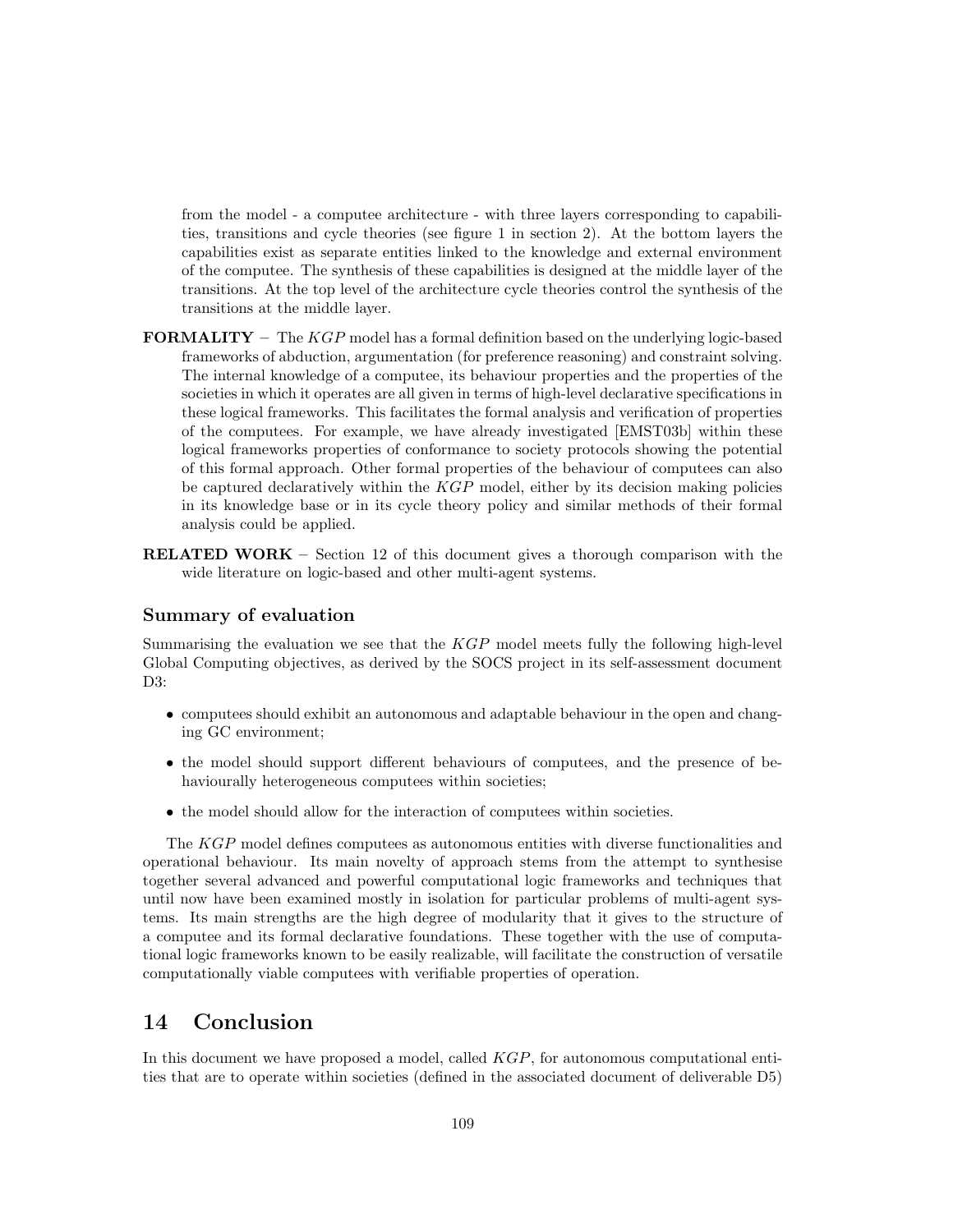of such entities. This model shares its philosophy with earlier works on agents and multi-agent systems, notably that of BDI. It is though based on Computational Logic (CL), hence the name computees for these entities, and attempts to ensure that the model will be computationally realisable within the current state of the state-of-the-art technology for CL together with some specific extensions of this technology, and that properties of the model can be easily specified and verified formally.

Indeed, the main novelty of approach in our KGP model stems from this attempt to synthesise together several advanced and powerful CL frameworks and techniques that until now have been examined mostly in isolation for particular problems of multi-agent systems. These techniques include abduction and incremental planning, argumentation and decision making, temporal reasoning and updating of observational knowledge together with techniques of (time) constraint solving applied within these. Each one of these techniques has reached a level of maturity that it is now possible to integrate them together in an enhancing way to meet the complex requirements of the Global Computing setting that our computees need to satisfy. In addition, the use of CL as a basis for the  $KGP$  model gives this a sound theoretical underpinning which facilitates the formal analysis and verification of properties of computees defined within the model.

One of the main strengths of the KGP model is the high degree of modularity that it gives to the structure of a computee. Again the use of CL has been instrumental in providing this. The high-level declarative specification, afforded by the use of CL, of the knowledge and operation of the computee has allowed us to have a clear separation of concerns in the model in terms of underlying types of reasoning, capabilities, transitions and cycle theories. The environment and social context of the computee is also modularly separated from the computee. This modular structure and separation of concerns (into capabilities, internal transitions and cycle control theory) in the KGP model will facilitate the design and development of versatile and formally verifiable architectures for individual computees operating within their societies.

With the development of the KGP model as given by this document the project is now well poised for its next two phases. In particular, a clear architecture for computees emerges directly out of the  $KGP$  model which can form the basis of the computational model for computees and their principled construction in Phase 2 (WP3 and WP4 in year 2) of the project.

## Acknowledgements

We would like to thank the project reviewers, Thomas Eiter, Yves Demazeau and David Pearce, for useful comments and suggestions on an earlier version of this document, and in particular for their indication of relevant related work. We would also like to thank the internal reviewers, Evelina Lamma, Paola Mello and Paolo Torroni, for their comments and suggestions that we believe have helped us to greatly improve this document. Further, we would like to thank Nicolas Maudet, Pavlos Moraitis and Andrea Bracciali, for help in collecting and understanding related work. Finally, we would like to thank the whole SOCS consortium for helpful discussions.

## References

[ABW78] K.R. Apt, H. Blair, and A. Walker. Towards a theory of declarative knowledge, chapter Logic and Databases. Plenum Press, New York, 1978.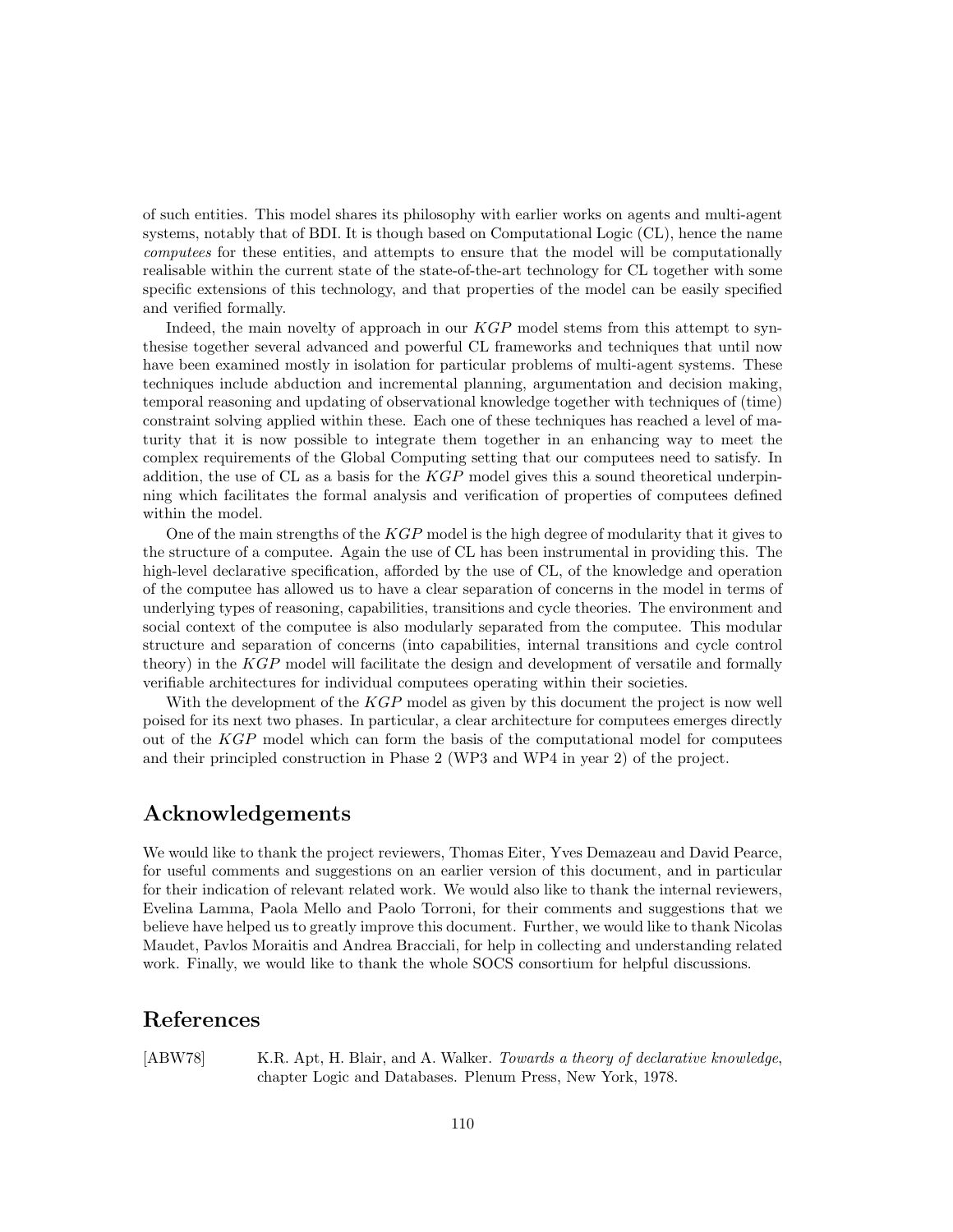- [AEK<sup>+</sup>99] K. Arisha, T. Eiter, S. Kraus, F. Ozcan, R. Ross, and V. S. Subrahmanian. IMPACT: Interactive maryland platform for agents collaborating together. IEEE Intelligent Systems, 14(2):64–72, 1999.
- [AGM85] C. E. Alchourron, P. Gardenfors, and D. Makinson. On the logic of theory change: Partial meet functions for contraction and revision. Journal of Symbolic Logic, 50:510–530, 1985.
- [AKGP01] A. Artikis, L. Kamara, F. Guerin, and J. Pitt. Animation of open agent societies. In Proceedings of the Information Agents in E-Commerce symposium, AISB convention, York, UK, pages 99–109, 2001.
- [AKM00] A. Michael A.C. Kakas and C. Mourlas. Aclp: Abductive constraint logic programming. Journal of Logic Programming (special issue on Abductive Logic Programming), 44(1-3):129–177, 2000.
- [All84] J. Allen. Towards a general theory of action and time. Artificial Intelligence, 23(2):123–144, 1984.
- [ALP<sup>+</sup>00] J.J. Alferes, J.A. Leite, L.M. Pereira, H. Przymusinska, and T. Przymusinski. Dynamic updates of non-monotonic knowledge bases. Journal of Logic programming, 45(1-3):43–70, 2000.
- [AP92] J. J. Alferes and L. M. Pereira. On logic program semantics with two kinds of negation. In Apt, editor, Proceedings of the Joint International Conference and Symposium on Logic Programming, pages 574–588, Washington, USA, 1992. The MIT Press.
- [APPP99] J.J. Alferes, L. M. Pereira, H. Przymusinka, and T. Przymusinki. Lups: a language for updating logic programs. In *Proceedings of LPNMR-99*, volume 1730 of LNAI. Springer, 1999.
- [Apt90] K. R. Apt. Logic programming. In Handbook of Theoretical Computer Science, volume B, pages 493–574. Elsevier Science Publisher, 1990.
- [BaJHHvdT01] J. Broersen, M. Dastani abd J. Hulstijn, Z. Huang, and L. van der Torre. The boid architecture: conficts between beliefs, obligations, intentions and desires. In Proceedings of Fifth International Conference on Autonomous Agents (Agents2001), pages 9–16. ACM Press, Montreal, Canada, 2001.
- [BBJ<sup>+</sup>02] R.H. Bordini, A. L. C. Bazzan, R. O. Jannone, D. M. Basso, R. M. Vicari, and V. R. Lesser. Agentspeak(xl): Efficient intention selection in bdi agents via decision-theoretic task scheduling. In First International Joint Conference on Autonomous Agents and Multi-Agent Systems, Bologna, Italy, 15-19 July, 2002.
- [BDKJT97] F. M. T. Brazier, B. M. Dunin-Keplicz, N. R. Jennings, and J. Treur. DE-SIRE: Modelling multi-agent systems in a compositional formal framework. Int Journal of Cooperative Information Systems, 6(1):67–94, 1997.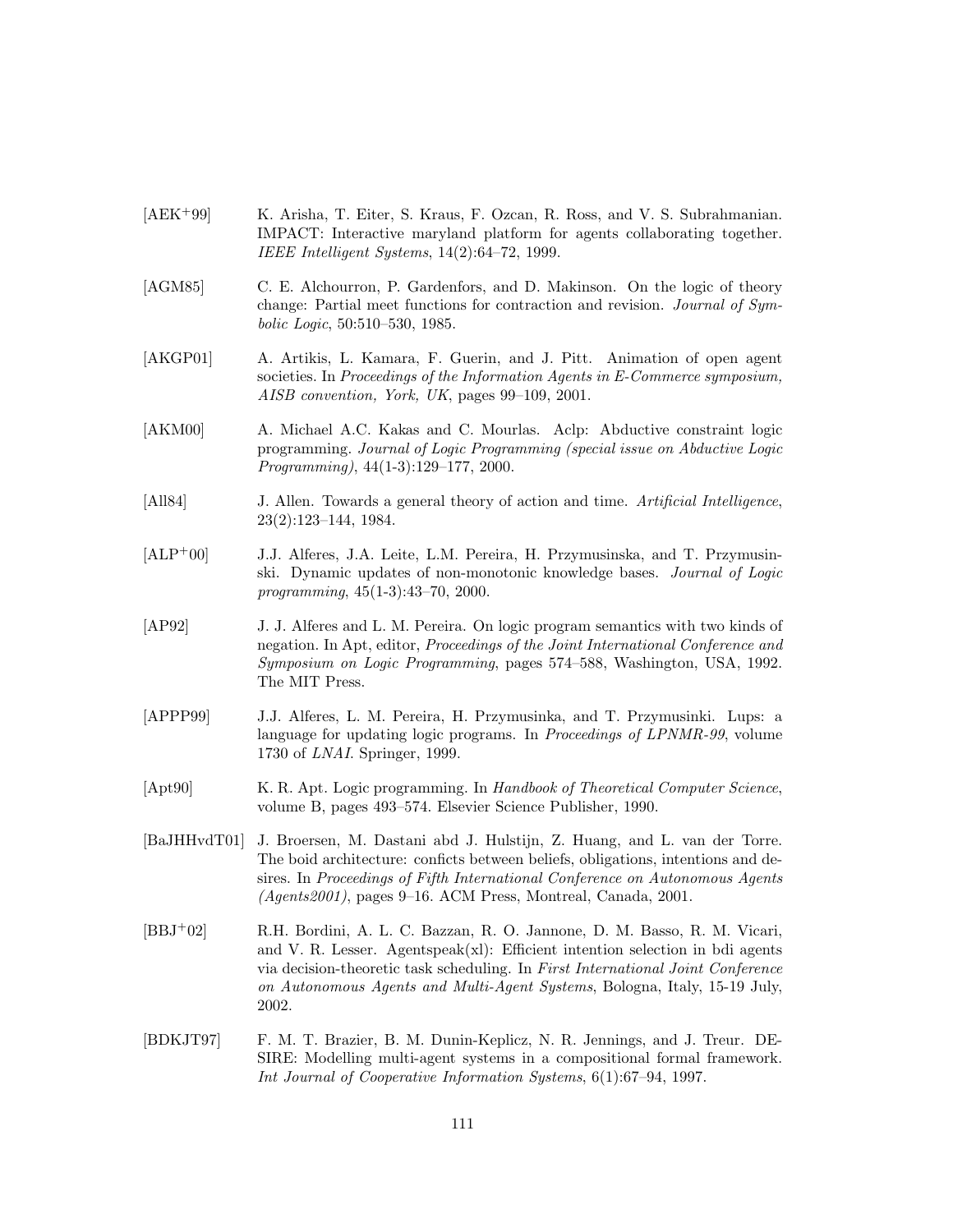- [BDKT97] A. Bondarenko, P. M. Dung, R.A. Kowalski, and F. Toni. An abstract, argumentation-theoretic approach to default reasoning. Artificial Intelligence, 93:63–101, 1997.
- [BDKTV97] F. M. T. Brazier, B. Dunin-Keplicz, J. Treur, and R. Verbrugge. Modelling internal dynamic behaviour of BDI agents. In ModelAge Workshop, pages 36–56, 1997.
- [BIP88] M.E. Bratman, D.J. Israel, and M.E. Pollack. Plans and resource-bounded practical reasoning. Computational Intelligence, 4, 1988.
- [BK82] K. A. Bowen and R. A. Kowalski. Amalgamating language and metalanguage in logic programming. In K. L. Clark and S.-A. Tarnlund, editors, Logic programming, vol 16 of APIC studies in data processing, pages 153–172. Academic Press, 1982.
- [BKJT95] F. Brazier, B. D. Keplicz, N. R. Jennings, and J. Treur. Formal specification of multi-agent systems: a real-world case. In First International Conference on Multi-Agent Systems (ICMAS'95), pages 25–32, San Francisco, CA, USA, 1995. AAAI Press.
- [Bra87] M.E. Bratman. Intensions, plans and practical reason. Harvard University Press, 1987.
- [BTWW95] F. M. T. Brazier, J. Treur, N. J. E Wijngaards, and M. Willems. Temporal semantics of complex reasoning tasks. In Proc. of the 10th Banff Knowledge Acquisition for Knowledge-Based Systems Workshop, KAW'95, pages 15/1– 15/17. Calgary:SRDG Publications, 1995.
- [Cla78] K. L. Clark. Negation as failure. In Logic and Databases. Plenum Press, 1978.
- [Dav01] P. Davidsson. Categories of artificial societies. In A. Omicini, P. Petta, and R. Tolksdorf, editors, Engineering Societies in the Agents World II, volume 2203 of LNAI, pages 1–9. Springer-Verlag, December 2001. 2nd International Workshop (ESAW'01), Prague, Czech Republic, 7 July 2001, Revised Papers.
- [DdBD<sup>+</sup>02] M. Dastani, F. S. de Boer, F. Dignum, W. van der Hoek, M. Kroese, and J. Ch. Meyer. Programming the deliberation cycle of cognitive robots. In Proc. of 3rd International Cognitive Robotics Workshop (CogRob2002), Edmonton, Alberta, Canada, 2002.
- [Den87] D.C. Dennet. The Intensional Stance. The MIT Press, 1987.
- [DK95] Y. Dimopoulos and A. C. Kakas. Logic programming without negation as failure. In *Proc. ILPS'95*, pp. 369-384, 1995.
- [DK03] N. Demetriou and A. C. Kakas. Argumentation with abduction. In Proceedings of the fourth Panhellenic Symposium on Logic, 2003.
- [dKLW98] M. dInverno, D. Kinny, M. Luck, and M. Wooldridge. A formal specification of dmars. In M. Singh, A. Rao, and M. Wooldridge, editors, Intelligent Agents IV: Proceedings of the Fourth International Workshop on Agent Theories, Architectures, and Languages, pages 155–176. Springer-Verlag LNAI 1365, 1998.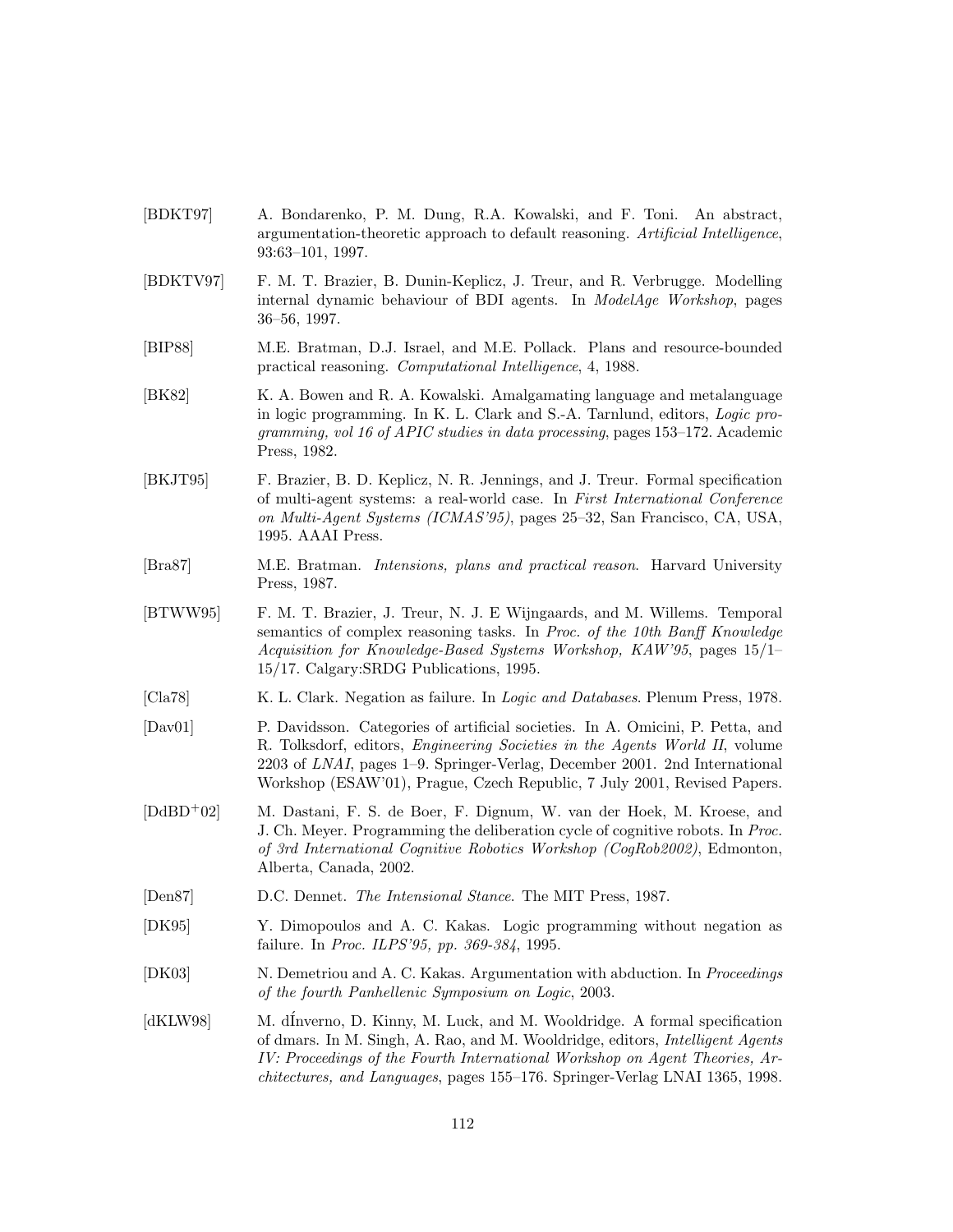- [DKS01] J. Dix, S. Kraus, and V.S. Subrahmanian. Temporal agent programs. Artificial Intelligence, 127(1):87–135, 2001.
- [DKT95] B.M. Dunin-Keplicz and J. Treur. Compositional formal specification of multiagent systems. In Proc. of the ECAI'94 Workshop on Agent Theories, Architectures and Languages, Lecture Notes in AI, volume 890, pages 102–117. Springer-Verlang, 1995.
- [DST98] P. Dell'Acqua, F. Sadri, and F. Toni. Combining introspection and communication with rationality and reactivity in agents. In U. Furbach and L. Farinas del Cerro, editors, Proc. JELIA'98, 6th European Workshop on Logics in Artificial Intelligence, volume Springer Verlag LNAI 1489, pages 17–32, 1998.
- [DST99] P. Dell'Acqua, F. Sadri, and F. Toni. Communicating agents. In Proceedings ICLP Workshop on Multi-Agent Systems, Las Cruces, NM, 1999.
- [Dun91] P. M. Dung. Negation as hypothesis: An abductive foundation for logic programming. In K. Furukawa, editor, Proceedings of the 8th International Conference on Logic Programming, pages 3–17. MIT Press, 1991.
- [Dun95] P. M. Dung. On the acceptability of arguments and its fundamental role in nonmonotonic reasoning, logic programming and n-person games. Artificial Intelligence, 77:321–357, 1995.
- [DvdHD02] M. Dastani, J. van der Ham, and F. Dignum. Communication for goal directed agents. In Proceedings of the Agent Communication Languages and Conversation Policies Workshop (AAMAS'02), Bologna, Italy, 2002.
- [EK89] K. Eshgi and R. A. Kowalski. Abduction compared with negation by failure. In G. Levi and M. Martelli, editors, Proceedings of the 6th International Conference on Logic Programming, pages 234–255. MIT Press, 1989.
- [EMST02] U. Endriss, N. Maudet, F. Sadri, and F. Toni. Communication protocols for logic-based agents. In UK Multi-Agent Systems (UKMAS) Annual Conference, Liverpool, Poster, December 2002.
- [EMST03a] U. Endriss, N. Maudet, F. Sadri, and F. Toni. Aspects of Protocol Conformance in InterAgent Dialogue. In Proceedings of the 2nd International Joint Conference on Autonomous Agents and Multiagent Systems (AAMAS-2003), Poster, 2003.
- [EMST03b] U. Endriss, N. Maudet, F. Sadri, and F. Toni. Protocol conformance for logicbased agents. In Proceedings IJCAI 2003 - To appear, 2003.
- [ES98] T. Eiter and V. S. Subrahmanian. Deontic action programs. In Workshop on Foundations of Models and Languages for Data and Objects, pages 37–54, 1998.
- [ES99] T. Eiter and V. S. Subrahmanian. Heterogeneous active agents, II: Algorithms and complexity. Artificial Intelligence, 108(1–2):257–307, 1999.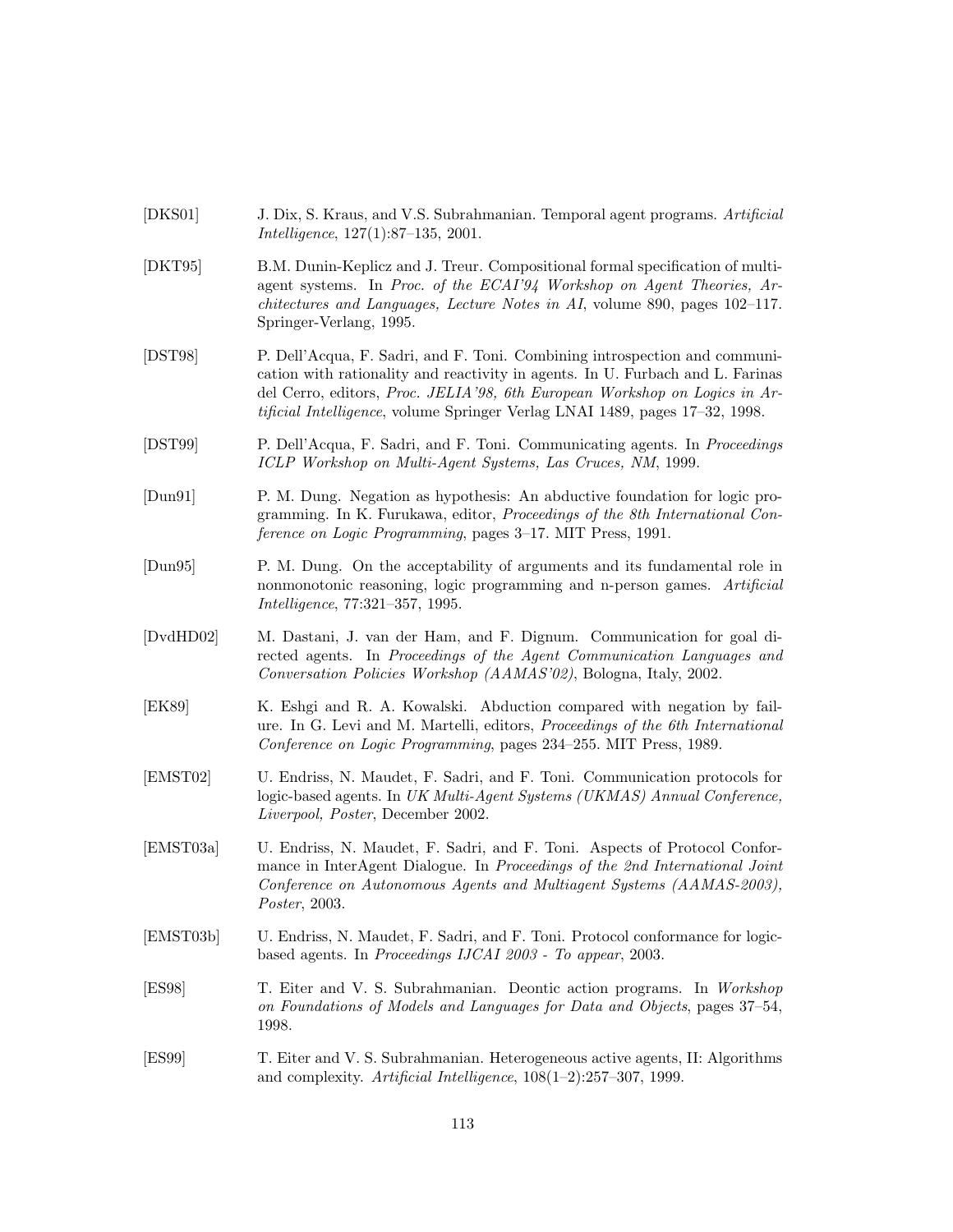- [ESP99] T. Eiter, V. Subrahmanian, and G. Pick. Heterogeneous active agents i: Semantics. Articial Intelligence, 108(1–2):179–255, 1999.
- [ESR00] T. Eiter, V. S. Subrahmanian, and T. J. Rodgers. Heterogeneous active agents, III: Polynomially implementable agents. Artificial Intelligence, 117(1):107– 167, 2000.
- [GI89a] M. P. Georgeff and F. F. Ingrand. Decision-making in an embedded reasoning system. In Proceedings of the Eleventh International Joint Conference on Artificial Intelligence (IJCAI-89), pages 972–978, 1989.
- [GI89b] M. P. Georgeff and F. F. Ingrand. Monitoring and control of spacecraft systems using procedural reasoning. In Workshop of the Space Operations-Automation and Robotics, Houston, Texas, July 1989.
- [GL86] M. P. Georgeff and A. L. Lansky. Procedural knowledge. In Proceedings of the IEEE Special Issue on Knowledge Representation, volume 74, pages 1383– 1398, 1986.
- [GL87] M. P. Georgeff and A. L. Lansky. Reactive reasoning and planning. In Proceedings of the Sixth National Conference on Artificial Intelligence (AAAI-87), pages 677–682, Seattle, WA, USA, July 1987. Morgan Kaufmann publishers Inc.: San Mateo, CA, USA.
- [GL88] M. Gelfond and V. Lifschitz. The stable model semantics for logic programming. In R. Kowalski and K. A. Bowen, editors, Proceedings of the 5th Int. Conf. on Logic Programming, pages 1070–1080. MIT Press, 1988.
- [GLL00] G. De Giacomo, Y. Lesperance, and H. J. Levesque. Congolog, a concurrent programming language based on the situation calculus. Artificial Intelligence, 121(1-2):109–169, 2000.
- [GLS01] G. De Giacomo, H. J. Levesque, and S. Sardia. Incremental execution of guarded theories. ACM Transactions on Computational Logic (TOCL), 2(4):495–525, October 2001.
- [GRS88] A. Van Gelder, K. A. Ross, and J. S. Schlipf. Unfounded sets and the well-founded semantics for general logic programs. In *Proc. ACM SIGMOD*-SIGACT Symposium on Principles of Database Systems, 1988.
- [HdBvdHM98] K. V. Hindriks, F. S. de Boer, W. van der Hoek, and J. Ch. Meyer. Formal semantics for an abstract agent programming language. Intelligent Agents IV (LNAI 1365), pages 215–229, 1998.
- [HdBvdHM99a] K. V. Hindriks, F. S. de Boer, W. van der Hoek, and J. Ch. Meyer. Agent programming in 3apl. Autonomous Agents and Multi-Agent Systems, 2(4):357– 401, 1999.
- [HdBvdHM99b] K. V. Hindriks, F. S. de Boer, W. van der Hoek, and J. Ch. Meyer. Semantics of communicating agents based on deduction and abduction. In In IJCAI'99 Workshop on Agent Communication Languages, 1999.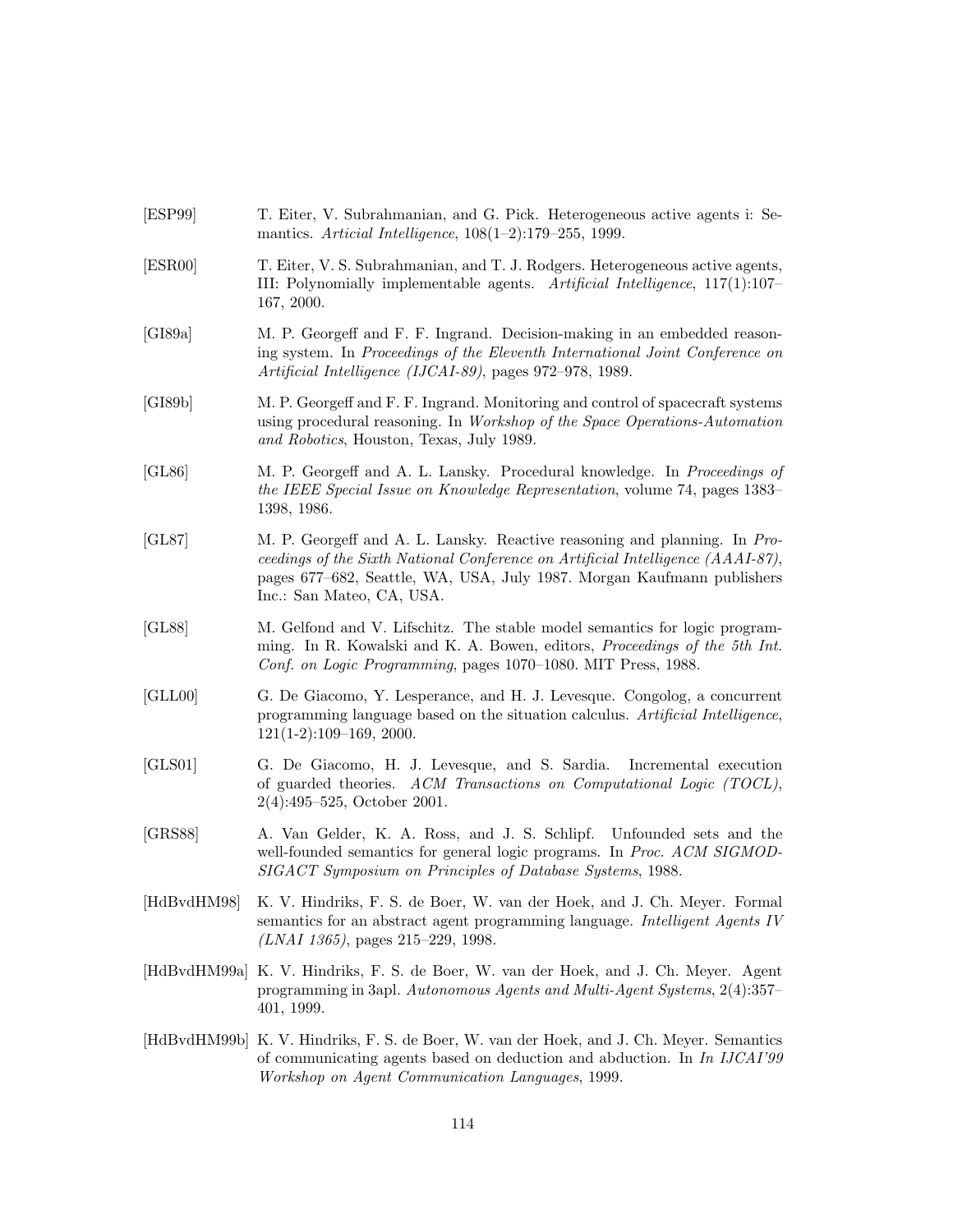| [HdL00]          | K. V. Hindriks, M. d'Inverno, and M. Luck. An formal architecture for 3APL.<br>ZB 2000, pages 168-187, 2000.                                                                                                                                                       |
|------------------|--------------------------------------------------------------------------------------------------------------------------------------------------------------------------------------------------------------------------------------------------------------------|
| [Hew91]          | C. Hewitt. Open information systems semantics for distributed artificial intel-<br>ligence. Artificial Intelligence, $47(1-3)$ :79-106, 1991.                                                                                                                      |
| [HM02]           | R. H.Bordini and . F. Moreira. Proving the asymmetry thesis principles for a<br>bdi agent-oriented programming language. In Proceedings of the Third Inter-<br>national Workshop on Computational Logic in Multi-Agent Systems (CLIMA-<br>02), 1st August 2002.    |
| [IGR92]          | F. Ingrand, M. P. Georgeff, and A. S. Rao. An architecture for real-time<br>reasoning and system control. IEEE Expert, $7(6):34-44$ , 1992.                                                                                                                        |
| $[\text{Jia}94]$ | Y. Jiang. Ambivalent logic as the semantic basis fo metalogic programming.<br>In P. Van Hentenrycki, editor, <i>Proceedings of the International Conference on</i><br>Logic Programming, pages 387-401. MIT Press, June 1994.                                      |
| [JM94]           | J. Jaffar and M.J. Maher. Constraint logic programming: a survey. <i>Journal</i><br>of Logic Programming, 19-20:503-582, 1994.                                                                                                                                     |
| [K.87]           | Kunen K. Negation in logic programming. In <i>JOurnal of Logic Programming</i> ,<br>volume 4, pages 289-308, 1987.                                                                                                                                                 |
| [KD02]           | A. C. Kakas and M. Denecker. Abduction in logic programming. In A. C.<br>Kakas and F. Sadri, editors, Computational Logic: Logic Programming and<br>Beyond. Part I, number 2407 in LNAI, pages 402-436. Springer Verlag, 2002.                                     |
| [KKT93]          | A. C. Kakas, R. A. Kowalski, and F. Toni. Abductive Logic Programming.<br>Journal of Logic and Computation, 2(6):719-770, 1993.                                                                                                                                    |
| [KKT98]          | A. C. Kakas, R. A. Kowalski, and F. Toni. The role of abduction in logic<br>programming. Handbook of Logic in AI and Logic Programming, 5:235-324,<br>1998.                                                                                                        |
| [KM90a]          | A. C. Kakas and P. Mancarella. Abductive logic programming. In V. Wik-<br>tor Marek, Anil Nerode, Dino Pedreschi, and V. S. Subrahmanian, editors,<br>Proceedings of the Workshop Logic Programming and Non-Monotonic Logic,<br>pages 49–61, Austin, TX, nov 1990. |
| [KM90b]          | A. C. Kakas and P. Mancarella. Generalized stable models: a semantics for<br>abduction. In Proceedings 9th European Conference on Artificial Intelligence.<br>Pitman Pub., 1990.                                                                                   |
| [KM91]           | A. C. Kakas and P. Mancarella. Preferred extensions are partial stable models.<br>In Proc. International Logic Programming Symposium ILPS91, pages 85-102,<br>1991.                                                                                                |
| [KM95]           | A. Kakas and A. Michael. Integrating abductive and constraint logic program-<br>ming. In International Conference on Logic Programming, ICLP95, 1995.                                                                                                              |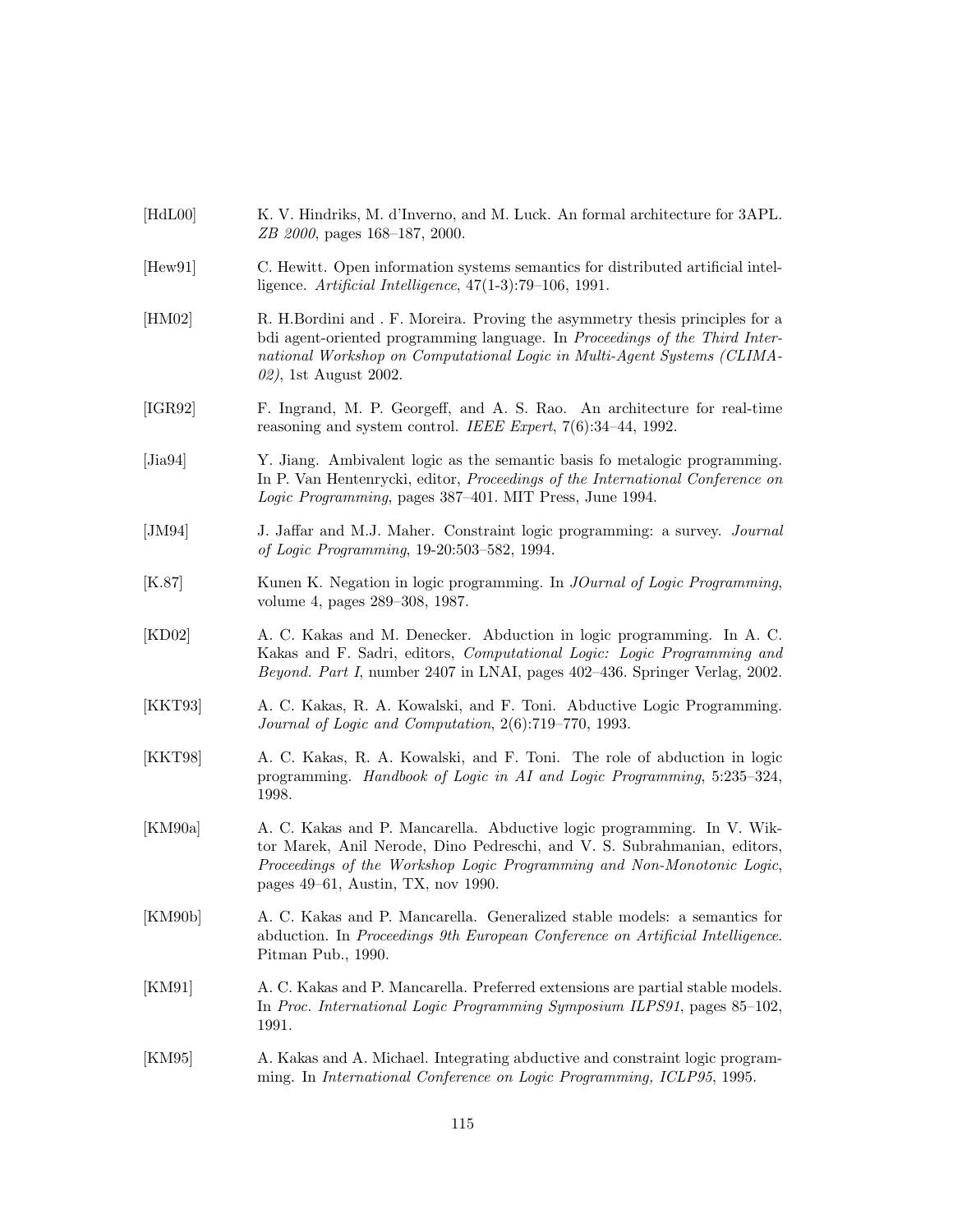- [KM97a] A.C. Kakas and R. Miller. Reasoning about actions, narratives and ramifications. Electronic Transactions on Artificial Intelligence, 1(4), 1997.
- [KM97b] A.C. Kakas and R. Miller. A simple declarative language for describing narratives with ations. Logic Programming, 31, 1997.
- [KM02] Antonis C. Kakas and Pavlos Moraitis. Argumentative agent deliberation, roles and context. In Jürgen Dix, João Alexandre Leite, and Ken Satoh, editors, Computational Logic in Multi-Agent Systems: 3rd International Workshop, CLIMA'02, Copenhagen, Denmark, August 1, 2002, Proceedings, number 93 in Datalogiske Skrifter (Writings on Computer Science), pages 35–48. Roskilde University, Denmark, 2002.
- [KM03a] A. Kakas and L. Michael. On the qualification problem and elaboration tolerance. In AAAI Spring Symposium on Logical Formalization of Commonsense Reasoning, 2003.
- [KM03b] A.C. Kakas and P. Moraitis. Argumentation based decision making for autonomous agents. In Proc. of AAMAS'03, July 14-18, 2003, Melbourne, Australia., 2003.
- [KMD94a] A. C. Kakas, P. Mancarella, and P. M. Dung. The acceptability semantics for logic programs. In Proceedings of the 11th International Conference on Logic Programming, 1994.
- [KMD94b] A. C. Kakas, P. Mancarella, and P.M. Dung. The acceptability semantics for logic programs. In ICLP94, pages 504–519, 1994.
- [KMM00] A. C. Kakas, A. Michael, and C. Mourlas. ACLP: Abductive Constraint Logic Programming. Journal of Logic Programming, 44(1-3):129–177, Jul 2000.
- [Kow79] R. A. Kowalski. Logic for Problem Solving. North-Hollandg, 1979.
- [Kow90] R. A. Kowalski. Problems and promises of computational logic. In Proceedings Symposium on Computational Logic, pages 1–36. Springer-Verlag, November 1990.
- [KS86] R. A. Kowalski and M. Sergot. A logic-based calculus of events. New Generation Computing, 4:67–95, 1986.
- [KS96a] R. Kowalski and F. Sadri. Towards a unified agent architecture that combines rationality with reactivity. In Proc. International Workshop on Logic with Databases, pages 137–149. Springer Verlang, 1996.
- [KS96b] R. A. Kowalski and F. Sadri. Towards a unified agent architecture that combines rationality with reactivity. In Proc. International Workshop on Logic in Databases, San Miniato, Italy, volume 1154 of LNCS. Springer-Verlag, 1996.
- [KS99] R. A. Kowalski and F. Sadri. From logic programming towards multi-agent systems. Annals of Mathematics and Artificial Intelligence, 25(3/4):391–419, 1999.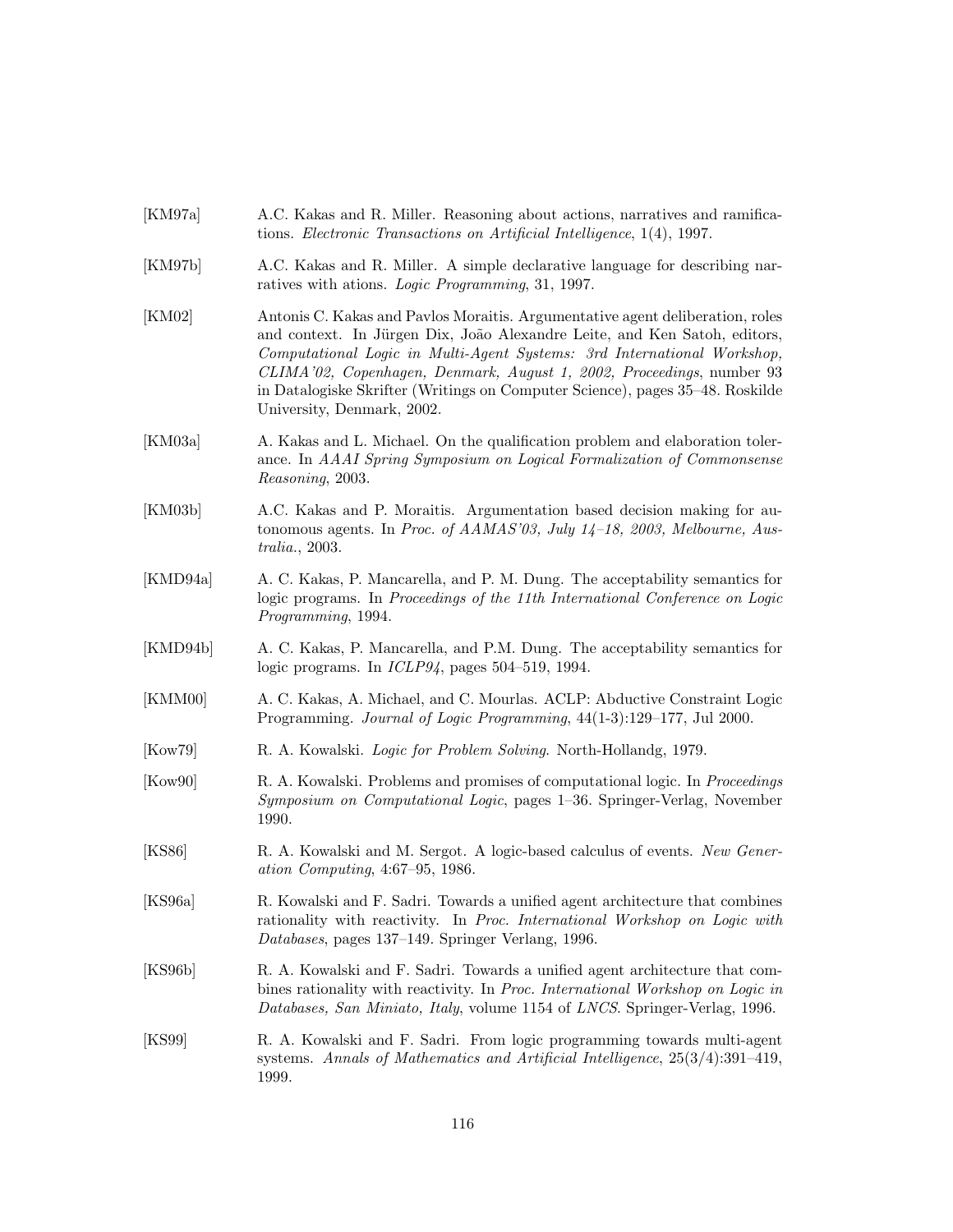- [KS02] A.C. Kakas and F. Sadri. Computational Logic: Logic Programming and Beyond. Lecture Notes in Artificial Intelligence, Vol. 2407 and 2408, Springer Verlag, 2002.
- [KST98] R. A. Kowalski, F. Sadri, and F. Toni. An agent architecture that combines backward and forward reasoning. In B. Gramlich and F. Pfenning, editors, Proc. CADE-15 Workshop on Strategies in Automated Deduction, pages 49– 56, November 1998.
- [KT99] A.C. Kakas and F. Toni. Computing argumentation in logic programming. Journal of Logic and Computation, 9:515–562, 1999.
- [KTW98] R.A. Kowalski, F. Toni, and G. Wetzel. Executing suspended logic programs. Fundamenta Informaticae, 3(34):203–224, 1998. http://wwwlp.doc.ic.ac.uk/UserPages/staff/ft/PAPERS/slp.ps.Z.
- [KvD01] A.C. Kakas, B. van Nuffelen, and M. Denecker. A-System: Problem solving through abduction. In Bernhard Nebel, editor, Proceedings of the Seventeenth International Joint Conference on Artificial Intelligence, IJCAI 2001, pages 591–596, Seattle, Washington, USA, August 2001. Morgan Kaufmann.
- [LAP01a] J. A. Leite, J. J. Alferes, and L. M. Pereira. On the use of multi-dimensional synamic logic programming to represent societal agents' viewpoints. In P. Brazdil and A. Jorge, editors, Progress in Artificial Intelligence, 10th Portuguese International Conference on Artificial Intelligence (EPIA-01), vol. 2259 LNAI. Springer, 2001.
- [LAP01b] J. A. Leite, J.J. Alferes, and L.M. Pereira. Minerva a dynamic logic programming agent architecture. In John-Jules Meyer and Milind Tambe, editors, Pre-proceedings of the Eighth International Workshop on Agent Theories , Architectures, and Languages (ATAL-2001), pages 133–145, 2001.
- [LAP01c] J.A. Leite, J.J. Alferes, and L. M. Pereira. Minerva combining societal agents knowledge. Technical report, Dept. Informática, Universidade Nova de Lisboa, 2001.
- [LAPQ00] J.A. Leite, J.J. Alferes, L. M. Pereira, and P. Quaresma. Planning as abductive updating. In Proceedings of AISB'00 Symposium on AI Planning and Intelligent Agent s, 2000.
- [Lei02] J. A. Leite. Evolving Knowledge Bases Specification and Semantics. PhD thesis, Universidade Nova de Lisboa, July 2002.
- [Llo87] J. W. Lloyd. Foundations of Logic Programming. Springer-Verlag, 2nd extended edition, 1987.
- [LMM<sup>+</sup>03] E. Lamma, P. Mello, P. Mancarella, A. Kakas, K. Stathis, and F. Toni. Selfassessment: parameters and criteria. Technical report, SOCS Consortium, 2003. Deliverable D3. Distribution restricted to the GC programme.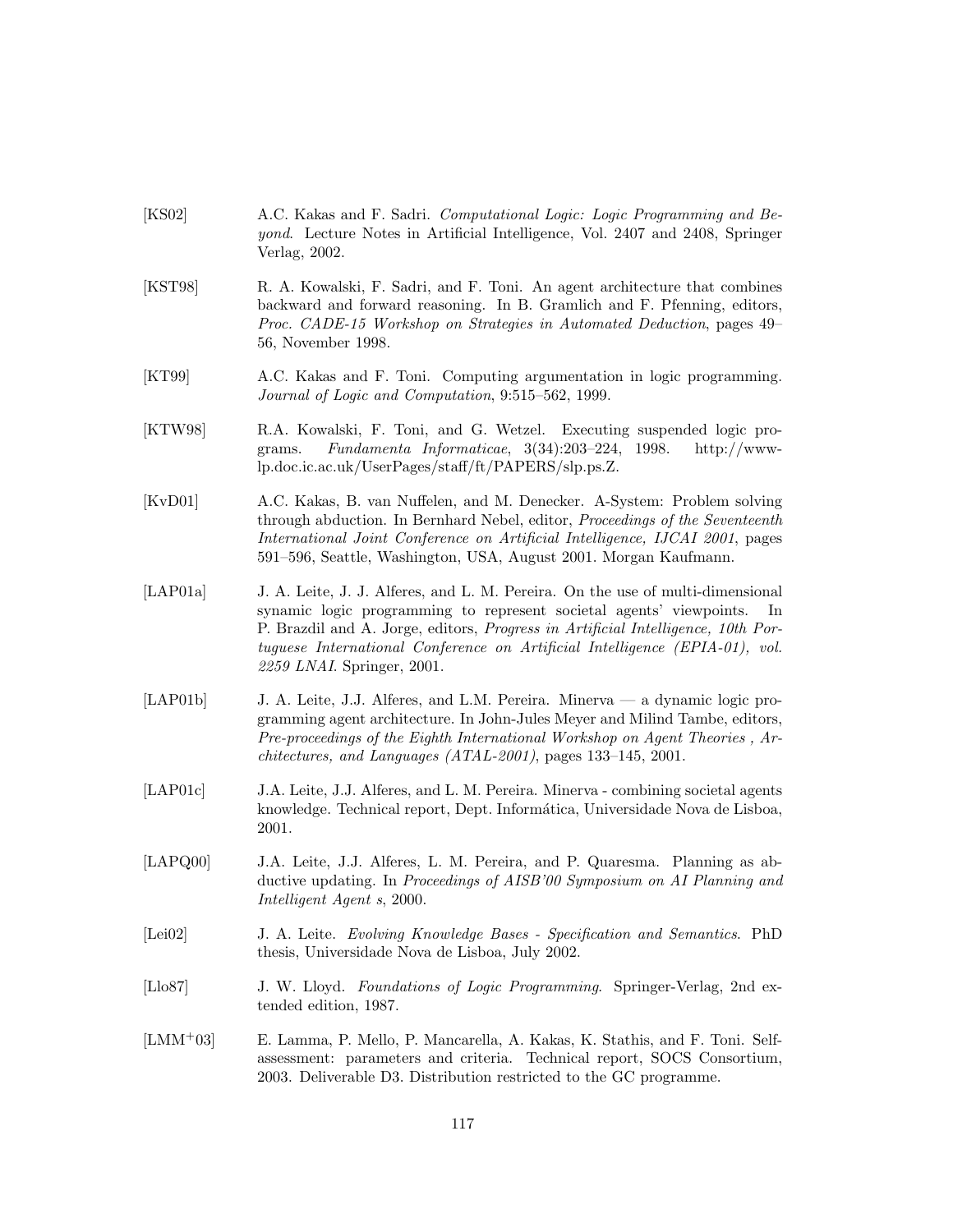|            | gramming, $31(1-3):59-83$ , 1997.                                                                                                                                                                                                                                                                                                                                                    |
|------------|--------------------------------------------------------------------------------------------------------------------------------------------------------------------------------------------------------------------------------------------------------------------------------------------------------------------------------------------------------------------------------------|
| [MH69]     | J. McCarthy and P. J. Hayes. Some Philosophical Problems from the Stand-<br>point of Artificial Intelligence. Machine Intelligence, 4:463-502, 1969.                                                                                                                                                                                                                                 |
| [PL90]     | P.R.Cohen and H.J. Levesque. Intention is choice with commitment. Artificial<br>Intelligence, $42(3)$ , 1990.                                                                                                                                                                                                                                                                        |
| [Prz91]    | T. Przymusinsky. Semantics of disjunctive logic programs and deductive<br>databases. In Proceedings of the 2nd International Conference on Deduc-<br>tive and Object-Oriented Databases, LNCS 566 Springer Verlag, pages 85-107,<br>1991.                                                                                                                                            |
| [Ra096]    | A. S. Rao. AgentSpeak(L): BDI agents speak out in a logical computable<br>language. In Rudy van Hoe, editor, Seventh European Workshop on Modelling<br>Autonomous Agents in a Multi-Agent World, Eindhoven, The Netherlands,<br>1996.                                                                                                                                                |
| [RG91]     | A. S. Rao and M. P. Georgeff. Asymmetry thesis and side-effect problems<br>in linear-time and branching-time intention logics. In John Myopoulos and<br>Ray Reiter, editors, <i>Proceedings of the 12th International Joint Conference</i><br>on Artificial Intelligence (IJCAI-91), pages 498-505, Sydney, Australia, 1991.<br>Morgan Kaufmann publishers Inc.: San Mateo, CA, USA. |
| [RG92]     | A. S. Rao and M. P. Georgeff. An abstract architecture for rational agents.<br>In C. Rich, W. Swartout, and B. Nebel, editors, <i>Proceedings of Knowledge</i><br><i>Representation and Reasoning (KR&amp;R-92)</i> , pages 439–449, 1992.                                                                                                                                           |
| [RG95]     | A. S. Rao and M. P. Georgeff. BDI agents: from theory to practice. In Victor<br>Lesser, editor, Proceedings of the First International Conference on Multi-<br>Agent Systems (ICMAS'95), pages 312–319, San Francisco, CA, USA, 1995.<br>MIT Press.                                                                                                                                  |
| [RG97]     | A. S. Rao and M. P. Georgeff. Modeling rational agents within a BDI-<br>architecture. In Michael N. Huhns and Munindar P. Singh, editors, Readings<br>in Agents, pages 317–328. Morgan Kaufmann, San Francisco, CA, USA, 1997.                                                                                                                                                       |
| [Sat92]    | T. Sato. Meta-programming through a truth predicate. In K. Apt, editor, <i>Proc.</i><br>of the Joint International Conference and Symposium on Logic Programming,<br>pages 526–540. MIT Press, 1992.                                                                                                                                                                                 |
| $[SBD+00]$ | V.S. Subrahmanian, P. Bonatti, J. Dix, T. Eiter, S. Kraus, F. Ozcan, and<br>R. Ross. <i>Heterogenous Active Agents</i> . MIT-Press, 2000.                                                                                                                                                                                                                                            |
| [Sha89]    | M.P. Shanahan. Prediction is deduction but explanation is abduction. In<br><i>Proceedings IJCAI 89</i> , pages 1055–1060, 1989.                                                                                                                                                                                                                                                      |
|            |                                                                                                                                                                                                                                                                                                                                                                                      |

[LRL<sup>+</sup>97] H. J. Levesque, R. Reiter, Y. Lesperance, F. Lin, and R. B. Scherl. GOLOG:

A logic programming language for dynamic domains. Journal of Logic Pro-

[Sho93] Y. Shoham. Agent-oriented programming. Artificial Intelligence, 60(1), 1993.